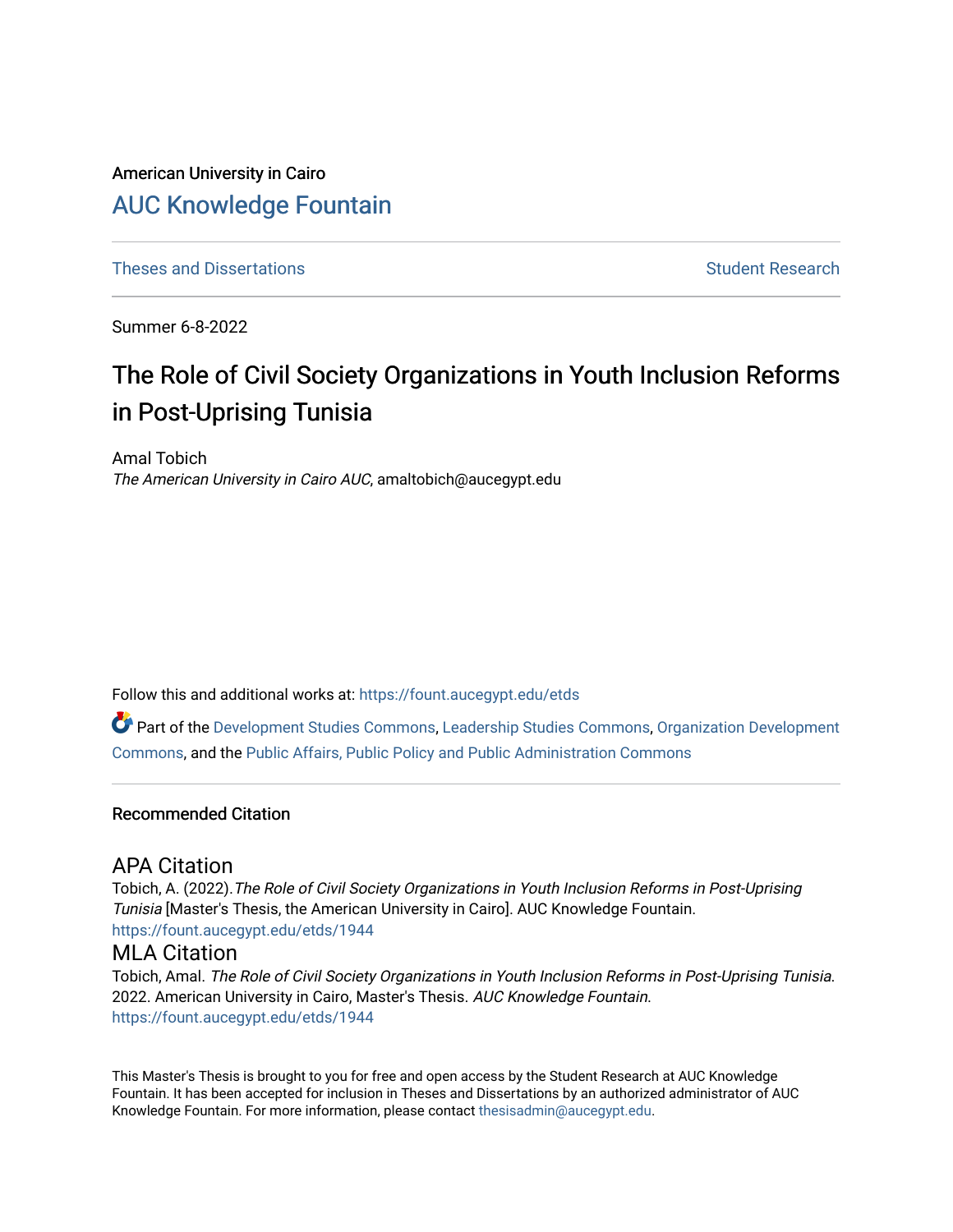The American University in Cairo

School of Global Affairs and Public Policy

### **THE ROLE OF CIVIL SOCIETY ORGANIZATIONS IN YOUTH INCLUSION REFORMS IN POST-UPRISING TUNISIA**

A Thesis Submitted to the

Public Policy and Administration Department

### in partial fulfillment of the requirements for the degree of **Master of Public Administration**

Submitted By

## **Asma Tobich**

Under the Supervision of **Dr Ghada Barsoum, PhD**

**Summer 22**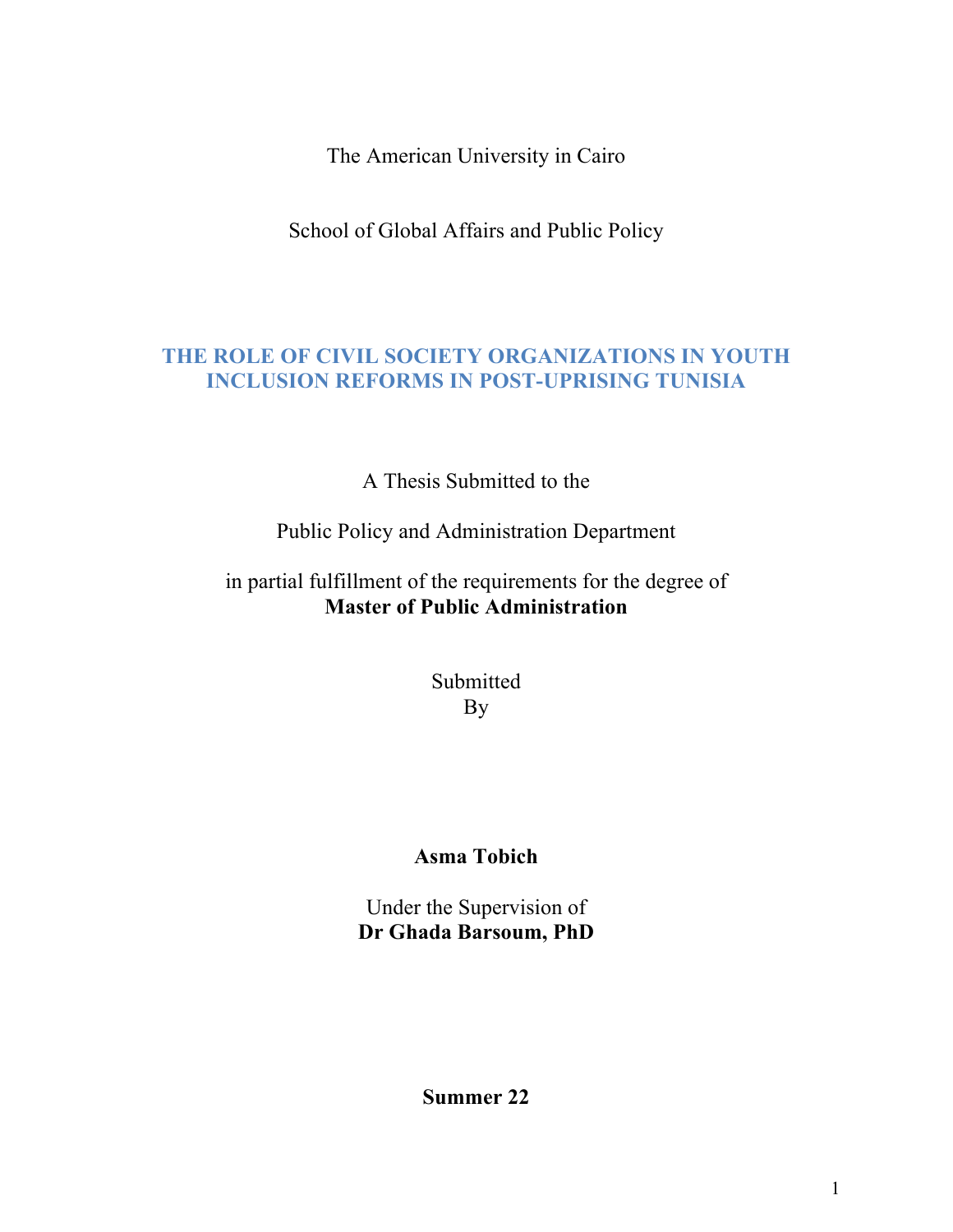#### **Dedication**

I would like to dedicate this thesis to all the Tunisian faithful martyrs who were slaughtered in an attack in the Mount Chaambi district during Ramadan in July 2013. They chose to be killed rather than to give themselves up. This was the deadliest attack on Tunisia's armed forces since its independence.

To every soul fighting for the peace of the country and to their families and friends. May their souls rest in peace with the other martyrs of Terrorism.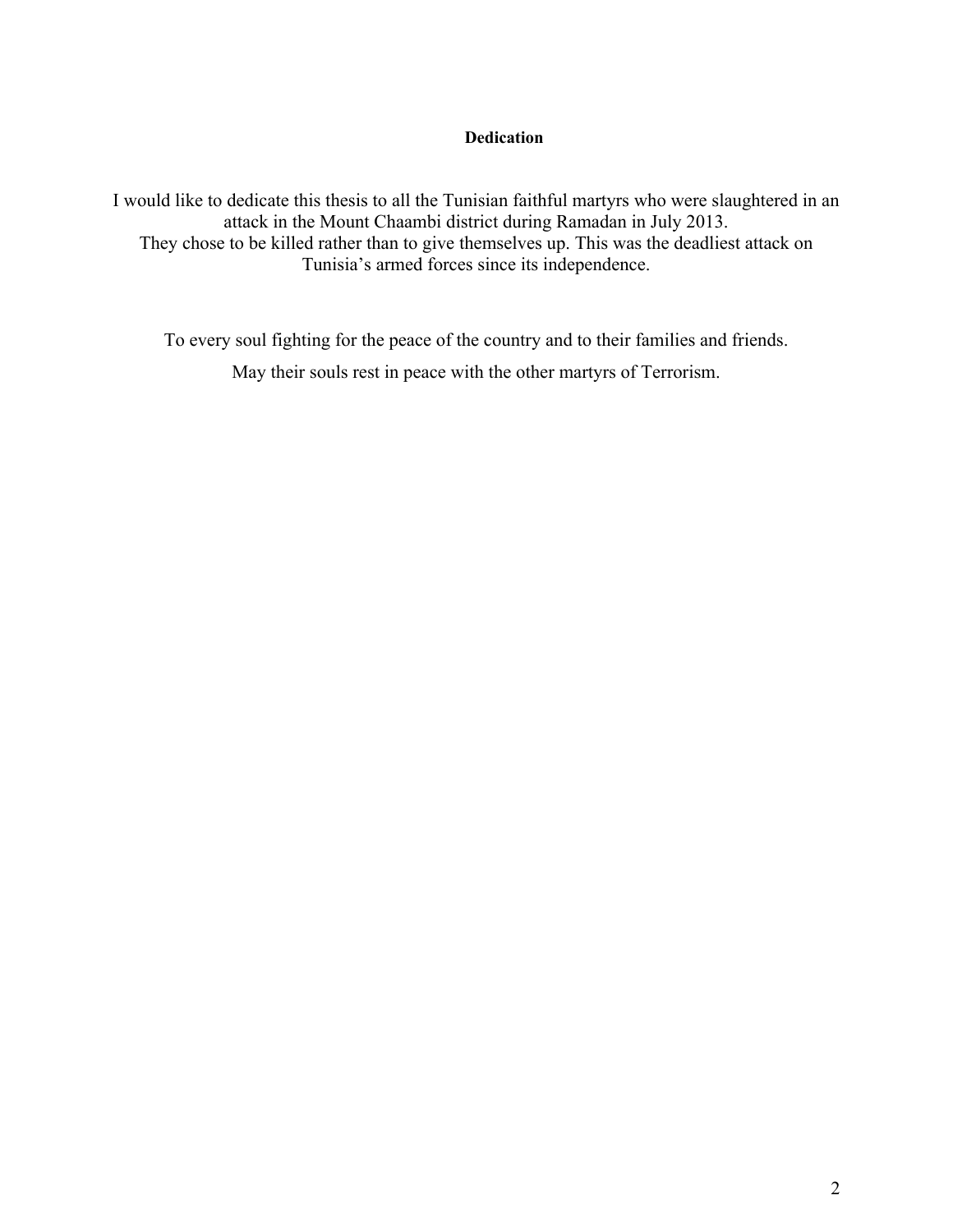#### **Acknowledgments**

This thesis would have not been possible without the support and guidance from my supervisor Dr. Ghada Barsoum. Her patience and continuous support during this research. I would like to express my gratitude to Dr. Laila El-Baradei, Dr. Noura Wahby, Dr. Shahjahan Bhuiyan, and Dr. Charles Kaye-Essien for their active guidance, help and encouragement and to all of those with whom I have had the pleasure to work with during this or any other related projects throughout my Master's degree.

I am also hugely thankful to the GAPP School for the outstanding support throughout my studies that prepared me to acquire a valuable and highly accredited master degree.

Nobody has been more important to me in the pursuit of the Master's degree than my family members. I would like to thank my mother, whose love and support were my guiding stars. I would like to thank my father, my ultimate role model and my backbone. To my sister and brother who were there at my lowest moments. Thank you for always believing in me and providing me with unending inspiration.

I am ineffably indebted to my friends whom I consider my second family. You might not know this, but you helped me find happiness in being the person that I really am. You kept me going, and this Thesis would not have been possible without you.

A special thanks to all the participants in this research, for accepting to be part of this, for your support, dedication, and flexibility.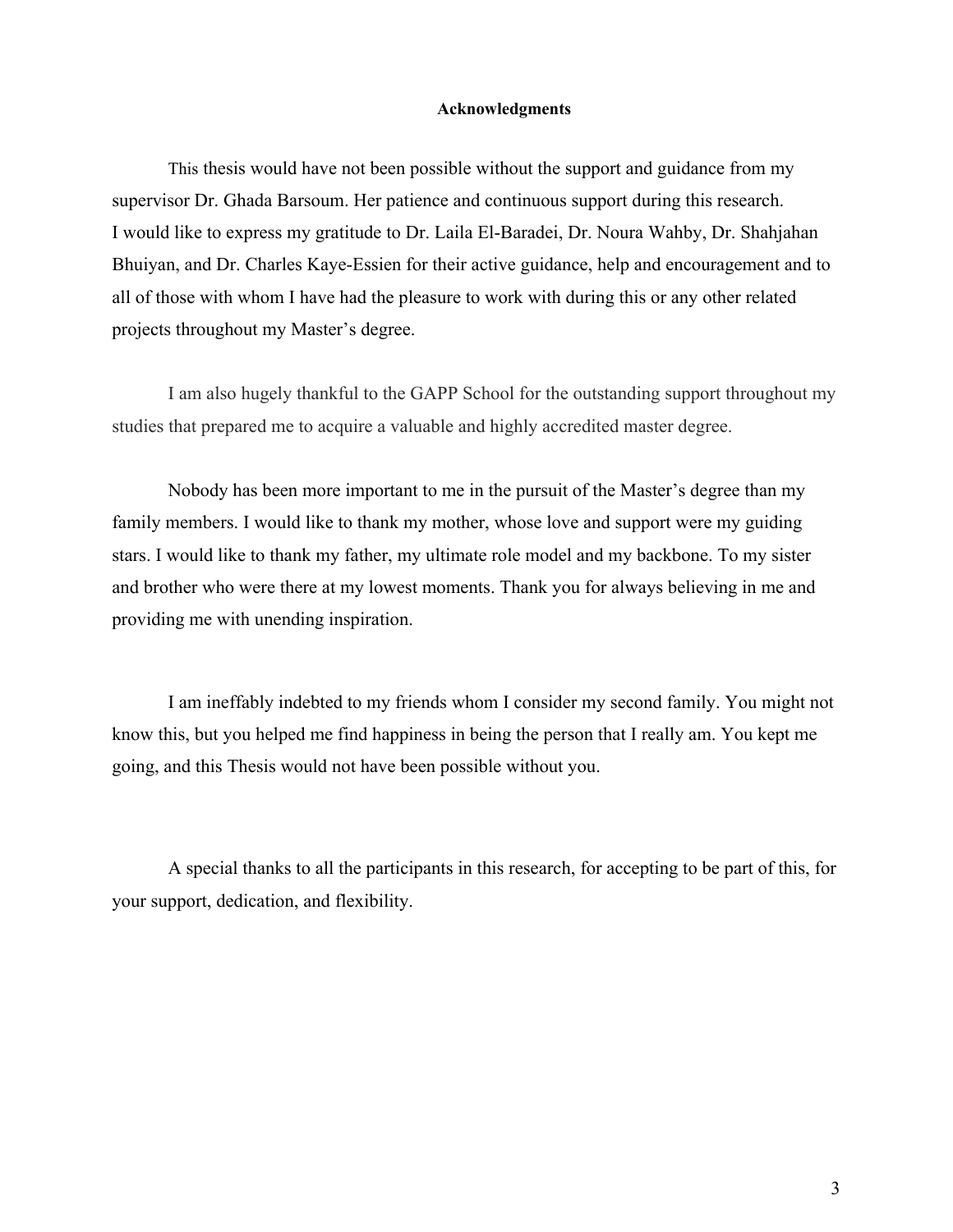The American University in Cairo School of Global Affairs and Public Policy Department of Public Policy and Administration

### **THE ROLE OF CIVIL SOCIETY ORGANIZATIONS IN YOUTH INCLUSION REFORMS IN POST-UPRISING TUNISIA**

Asma Tobich Supervised by Professor Ghada Barsoum

#### ABSTRACT

Tunisia has a large youth population; more than half of the population are youth aged between 15-30 years in 2011. Tunisia has long faced challenges adopting serious reforms for youth inclusion and participation. Young people, especially since the Arab Spring, are driving social and economic innovation, challenging policies, and representing governments. More connected than ever, young people exert a greater influence on their fellow citizens and their country and youth inclusion is a central aspect of the post-2015 global development agenda. This study seeks to determine the role of Civil society Organizations in youth inclusion by drawing on extensive literature results as well as detailed qualitative research based on extensive in-depth interviews and direct consultation with civically engaged young people, Civil society Organizations, experts in the field, funds providers and public institutions officials. In addition to a desk review that draws on the guidelines of youth involvement. This qualitative analysis is combined with an overview of the international programs that improve youth empowerment. Findings from this research and analysis form the basis of several proposals for new policies and approaches specifically focused on youth in Tunisia. Interviews were conducted with representatives from CSOs, young men and women who participated in governmental youth initiatives and are currently working in public positions. Moreover, interviews were conducted with civil society representatives and civically engaged youth after the uprising who shared their insights on the issue of youth participation in public reforms and decision-making. The analyses show noticeable regression in youth participation and progress initiatives aiming to meet their requests. This analysis shows that there were various structural adjustments and laws passed to better serve these youths' interests and that is a promising indicator of the state's commitment to youth. However, there is a need to expand the youth representation in these initiatives through empowering civil society organizations and maintaining a comprehensive set of policies to ensure the sustainability and effectiveness of these efforts and the re-establishment of trust between youth and the public institutions.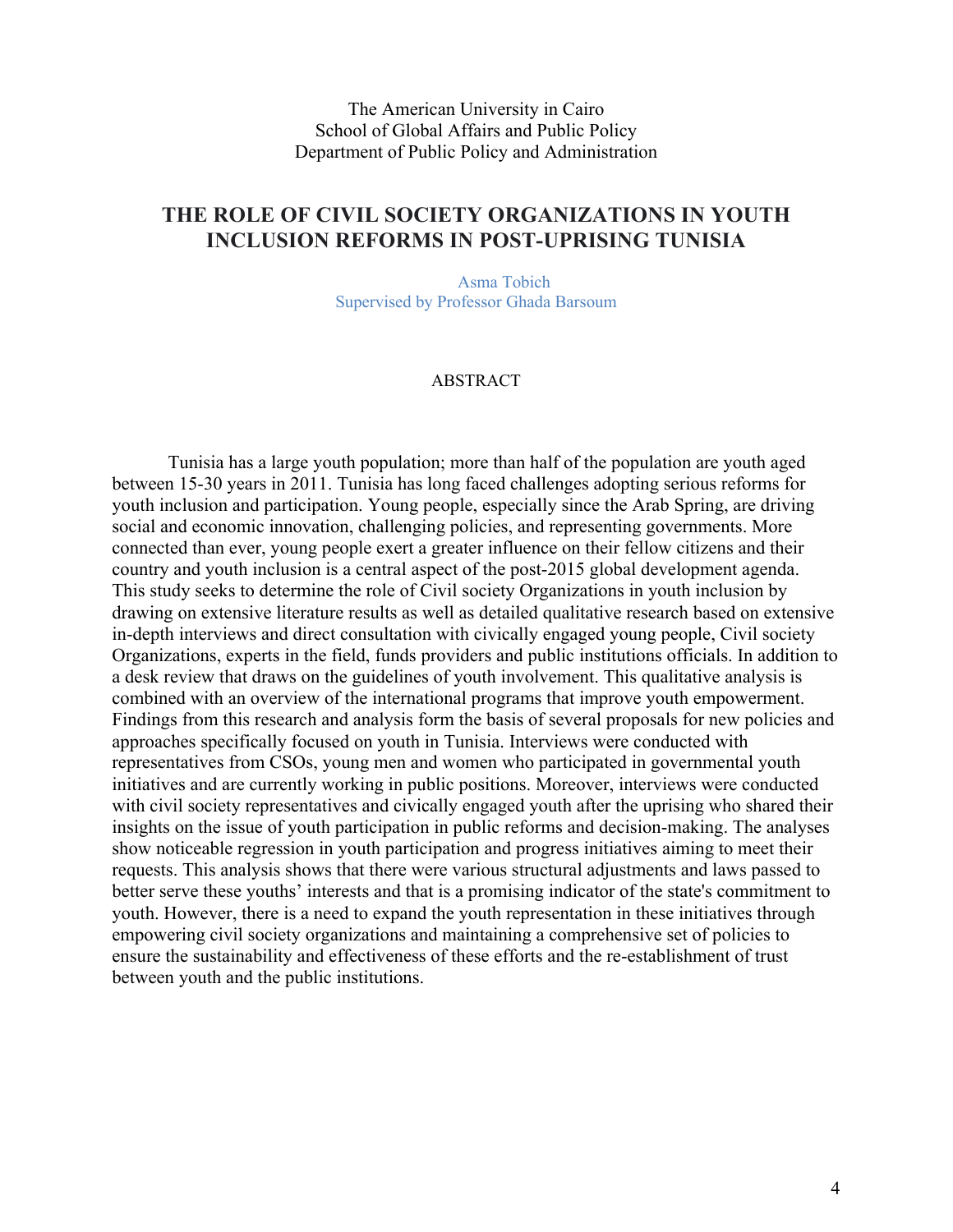## **Table of contents**

| Chapter I: Setting the Frame                                         |    |
|----------------------------------------------------------------------|----|
| I.1. Introduction                                                    |    |
| Problem statement<br>a.                                              | 8  |
| Study objectives<br>b.                                               | 9  |
| Research question<br>$\mathbf{c}$ .                                  | 10 |
| I.2. Conceptual framework                                            |    |
| Conceptualizing youth and their inclusion<br>a.                      | 13 |
| Conceptualizing CSOs<br>b.                                           | 13 |
| Conceptualizing donors' community<br>c.                              | 14 |
| Chapters II: Youth Inclusion; an Objective or a Project              | 15 |
| II.1. Key challenges for youth inclusion                             |    |
| a. Inclusion and exclusion of youth                                  | 15 |
| b. Between trust and fragility                                       | 16 |
| II.2. Priority areas and global narratives                           |    |
| a. Inefficient efforts                                               |    |
| b. Communication gap                                                 |    |
| c. Pre-tailored norms                                                |    |
| Chapter III. Literature Review                                       | 24 |
| III.1. Civil society and youth                                       |    |
| III.1.1. Actively engaged youth, CSOs, and institution's definitions | 25 |
| Civil society and actively engaged youth definition<br>a.            | 25 |
| Institutions and inclusion definitions<br>b.                         | 27 |
| Youth and reforms definition<br>$\mathbf{c}$ .                       | 28 |
| III.1.2. Youth inclusion today                                       | 29 |
| III.1.3. Civil society mobilizer role                                | 30 |
| Translators of meanings<br>a.                                        | 30 |
| Government's role<br>$\mathbf b$ .                                   | 31 |
| Containers of aspirations<br>c.                                      | 32 |
| III.2. Institutions and youth mobilization through CSOs              |    |
| III.2.1. Youth institutional framework                               |    |
| Chapter IV: Research Methodology                                     |    |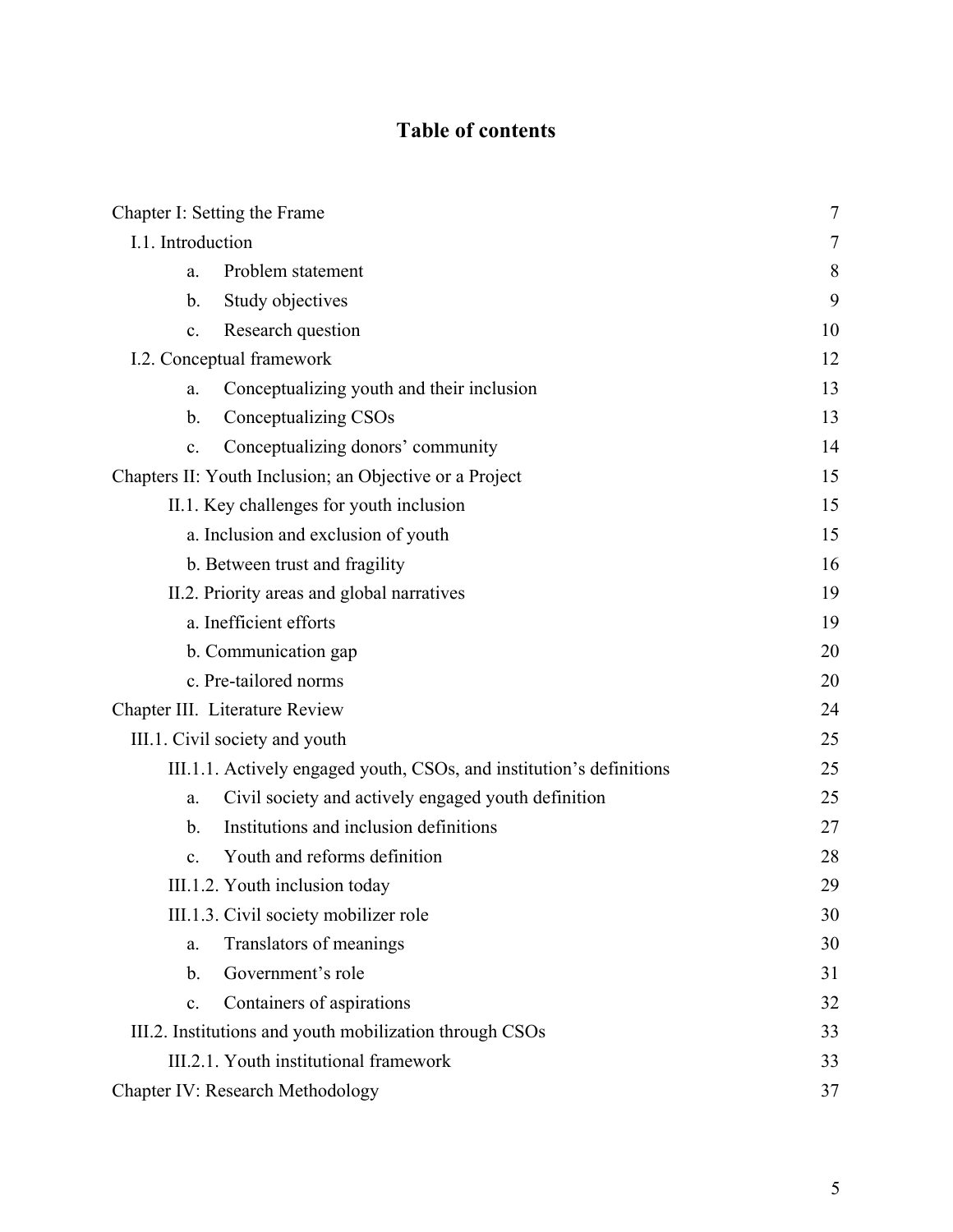| a.                        | Qualitative research design and sampling                                     | 37 |
|---------------------------|------------------------------------------------------------------------------|----|
| b.                        | Data collection                                                              | 38 |
| c.                        | Data analysis                                                                | 41 |
| d.                        | <b>Ethical considerations</b>                                                | 41 |
| Chapter V: Study Findings |                                                                              | 43 |
|                           | V.1. The perception of youth and CSOs on the role of the public institutions | 43 |
| a.                        | Bureaucracy and complex systems                                              | 43 |
| b.                        | Instability and security                                                     | 47 |
| c.                        | Building ties with youth institutions                                        | 49 |
| d.                        | Corruption and lack of adequate communication channels                       | 53 |
|                           | V.2. Damaging in youth perceptions to CSOs                                   | 57 |
| a.                        | Networking opportunity and creating local change                             | 57 |
| b.                        | Disorganized, no unity                                                       | 59 |
| c.                        | Easy money and corruption                                                    | 59 |
| d.                        | Depoliticization of youth                                                    | 61 |
| e.                        | 'Our' compared to 'their' discourses                                         | 62 |
| f.                        | Gender roles                                                                 | 63 |
|                           | V.3.1. Unemployment after activism                                           | 64 |
| a.                        | Stagnation: No representation, no more learning, no jobs                     | 64 |
| $\mathbf b$ .             | Youth disenfranchisement: Education and Escape                               | 65 |
| V.3. Donors' discourses   |                                                                              | 66 |
| a.                        | Local needs and global narratives                                            | 67 |
| b.                        | Alternative sources of funds and innovation                                  | 68 |
| c.                        | No transparency - en vogue approach                                          | 69 |
| V.4. CSOs and funds       |                                                                              | 70 |
| a.                        | Lack of representation: Businessman of CSOs                                  | 70 |
| b.                        | Real change agents                                                           | 72 |
| c.                        | Income generator and political agendas                                       | 73 |
|                           | Chapter VI. Conclusion and Recommendations                                   | 75 |
| a.                        | Conclusion                                                                   | 75 |
| $\mathbf{b}$ .            | Recommendations                                                              | 78 |
| References                |                                                                              |    |
|                           | Appendix A: Interview Questions                                              | 83 |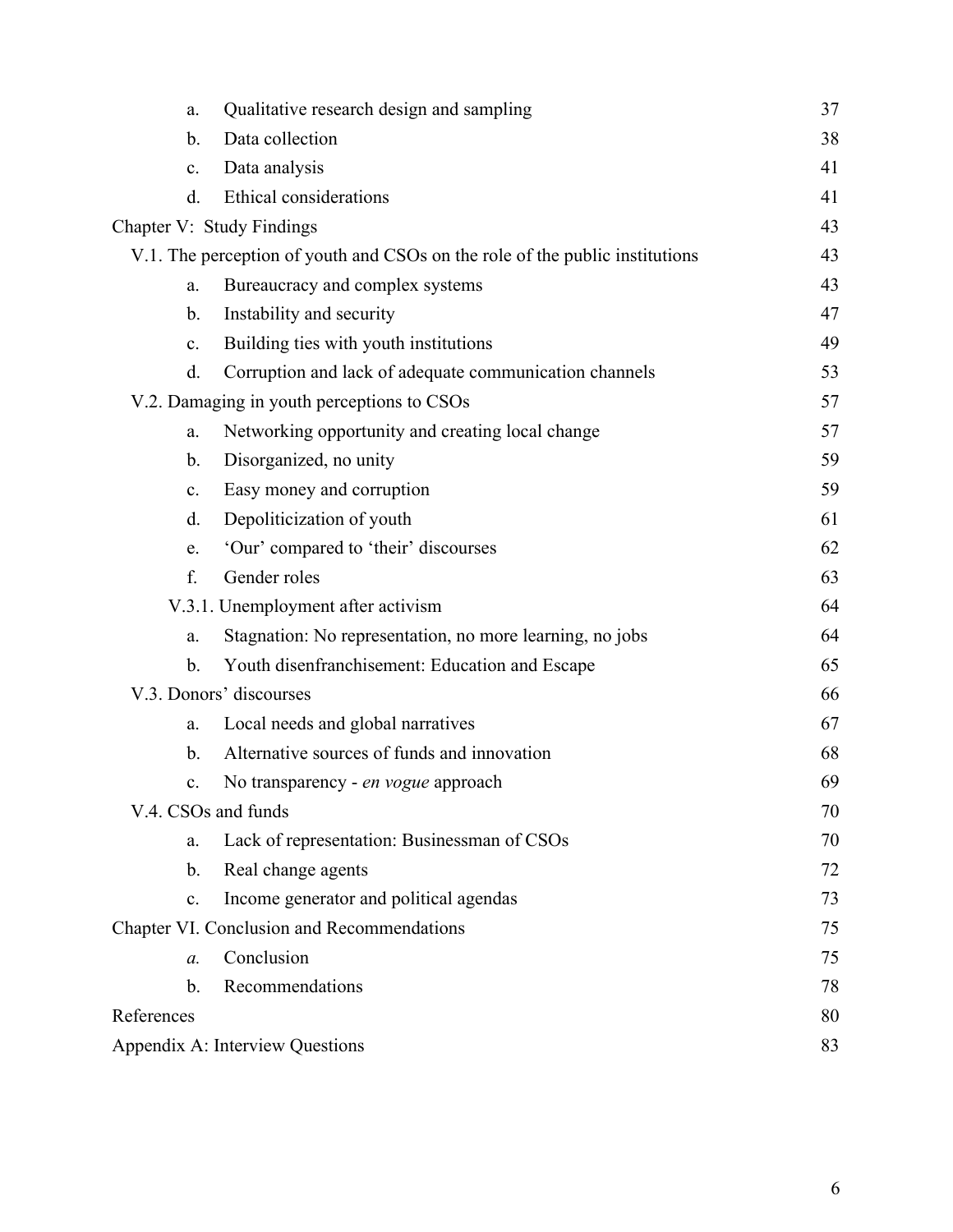#### **Chapter I: Setting the Frame**

#### **I.1. Introduction**

In 2011, the Middle East and North Africa (MENA) region witnessed uprisings that led to the withdrawal of the Tunisian and subsequently the Egyptian regimes, then later in that year, the ruling regimes in Libya and Yemen (Hamanaka, 2016). These uprisings were initiated and led by young people, civilians, and vulnerable groups of the societies and introduced a new way of change and activism (Maganga, 2020). This is a new relationship between civil societies as movable engines and critical drivers in facilitating and implementing well homogeneous transitions. The experiences of Tunisia and Egypt feature prominently in the literature; in fact, this topic is a central concern of both Middle Eastern and Western scholars (Sarmad, 2019).

The collapse of regime leaders during the so-called Arab Spring unlocked the window of change in various MENA countries and called for a critical reconsideration of the public development strategies and reforms (Barsoum, 2018). The empowerment among youth will only occur if civil society (CS) , public institutions, and political leaders jointly grasp the cultural bases of democracy and emerge in a fruitful dialogue (Kubicek, 2014). The emergent concerns over the impact that does have on youth inclusion reforms led to calls for the active civil society layers to push forward with their demands (Kubicek, 2014).

This main purpose of this study is to investigate the role of Civil society organizations (CSOs) in youth inclusion reforms post-uprising Tunisia. Putting much focus on one side, with less research on the tension between the 'will' of young people and expressing a 'policy' designed to target their needs, especially when this confronts the west's security interests (Tagma, 2013).

My central research question explores the role of young peoples' civic power in the enactment of youth inclusive reforms in Tunisia. The literature review part will take cases from other countries such as Egypt that have similar experiences. Given that CSOs shaped the synergistic dialogue between public institutions and active youth, they had a lot of contribution to pushing government entities to adopt various adjustments serving the youth's public interest. According to these expectations, such interactions would result in greater structural reforms, an enforcement of civil society's role, and a less external domination in policy reforms (Sayed, 2020).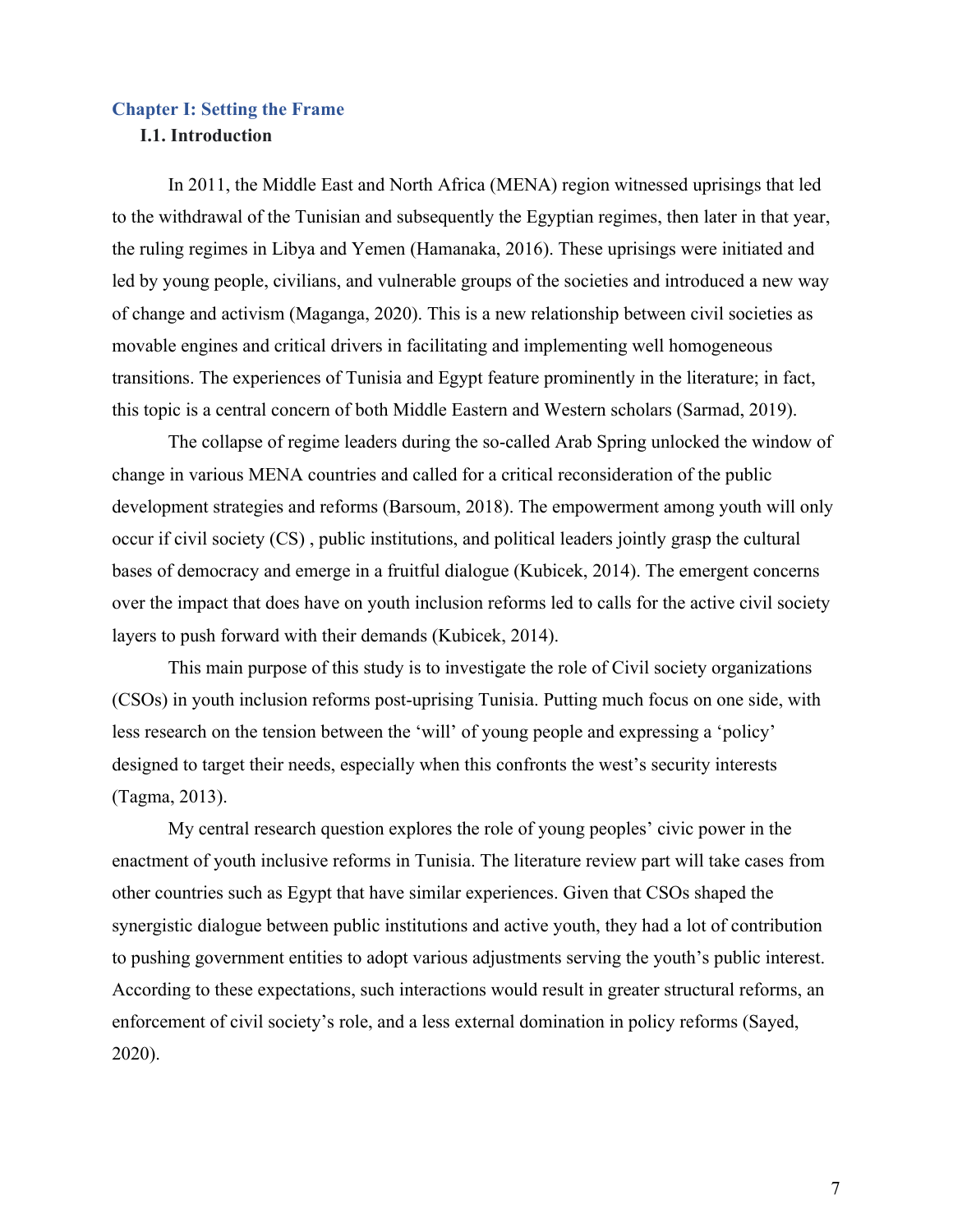The Arab awakening testifies to the magnitude of change that can be brought by the mobilization of young people and how civic action can be used to carve out a public space that had been forcibly kept in check by autocratic regimes (Center, 2013). It has been twelve years since the uprising that was mainly led by Tunisian's active youth, whether in CSOs or independently. The new Tunisian constitutional law of 2014 that emphasizes youth participation as a key pillar of the social, economic, and political development of the country. Still, the youth development index touched 0.59 ranking it  $110^{th}$  of 183 in the world (Haloues & Nahmeh, 2014). Eventually, it showed a slight improvement in 2018, to an index of 0.739, bringing it to 91 of 183 in the world (UNDP, 2019).

Before the uprising, the number of CSOs who were involved in politics constituted the majority. The sole goal of creating an NGO was to promote the image of the old regime such as "BASMA Association for the Promotion of Employment of the disabled is an NGO that was founded by Tunisia's ex-First Lady" (Center, 2013; Civil society in Tunisia: from islands of resistance to tides of political change , 2019). Civil society was purely allied with the government with a huge difficulty of freely participating in a transparent manner and in a fully respectful open environment without any ties or pressures. Right after the uprising, during a climate of political division, young people came up with an informal and an indirect way of political participation that rejects the traditional views of the political parties, which is civil society activism (Center, 2013).

#### **a. Problem statement**

There is a new relationship between CSOs as movable engines and critical drivers in facilitating and successfully implementing homogeneous transitions. After the uprising, there was an influx of civil society organizations emerging not only in Tunisia, but also in the entire Middle East and North Africa Region (Sika, 2018, 240).

Their role was pivotal in coordinating and connecting the welfare gaps by providing services or alternative channels to their voiced need (Sika, 2018, 243). Thus, they did not have centralized leadership nor centralized organization, as described by Bamyeh "they found themselves relying on the 'clean part' of the old regime to finish the revolution on their behalf" (Bamyeh, 2016, 76). The ' Clean part' are individuals who did not have any political engagement and were not tied with the previous regime whether through political parties or individually. The collapse of regime leaders during the so–called Arab Spring unlocked the window of change in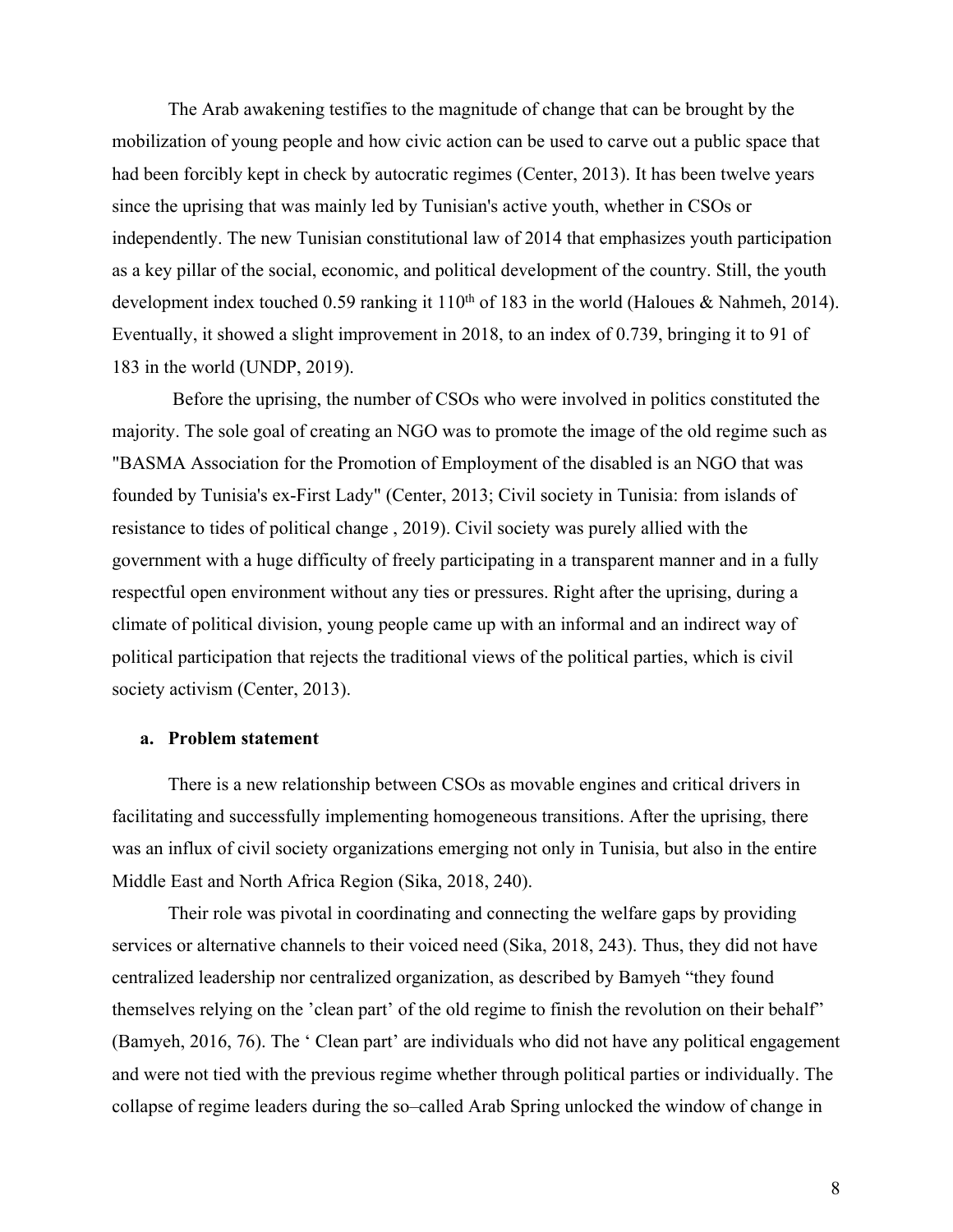various MENA countries and called for a critical reconsideration of the public development strategies and reforms (Barsoum, 2018).

In observing a young generation marked by many social and economic struggles where civil society organizations are limited by institutions and reforms: we see a contrast in the relationship between robust and active CSOs in creating tension between their will and the necessity to design a strategy to target their needs. A study by USAID pointed out recently that "72% of Tunisian CSOs do not believe that the current legal and structural framework either does not provide for CSO participation in policy and legislative processes at the national level or only partially provides for it" (USAID, 2018, 5). In addition, today, less than two-in-ten Tunisian youth (17%) say they are still interested in politics, according to the fifth wave of the Arab Barometer surveys (Tunisia: Youth Take a Stand for/against the President's Decisions and Watch in Limbo, 2022). Both studies state that there is little happening with youth engagement, the question comes what needs to be improved or changed. After the uprisings, it became crucial to relativize the concept of social involvement, re-define social contracts with public institutions, and limit the donors-centric approach rather than simply improve our understanding of how civil societies' activities and orientations could or could not impact and shape such reforms starting from the institutions.

#### **b. Study objectives**

This study aims to shed light on the current perception of civically active youth in Tunisia, their representative institutions, and their socio-political situation. The findings of this paper seek to contribute to the increased understanding among policymakers and public institutions of the issues faced by youth. It also seeks to strengthen the capacity of policymakers to formulate and implement cross-sectoral policies that enhance the effective participation of youth in economic, social, and political life. This paper aims to create an enhanced engagement between policymakers and youth groups in jointly designing, reviewing, and implementing youth-based policies for inclusive and sustainable development. The paper will focus on the unsteady depoliticization and disenfranchisement of youth and on their experience of civil society engagement as well.

After nearly 12 years post the uprising, formerly engaged youth have either taken jobs or left the country. Thus, investigating this topic again will emphasize even more on its importance and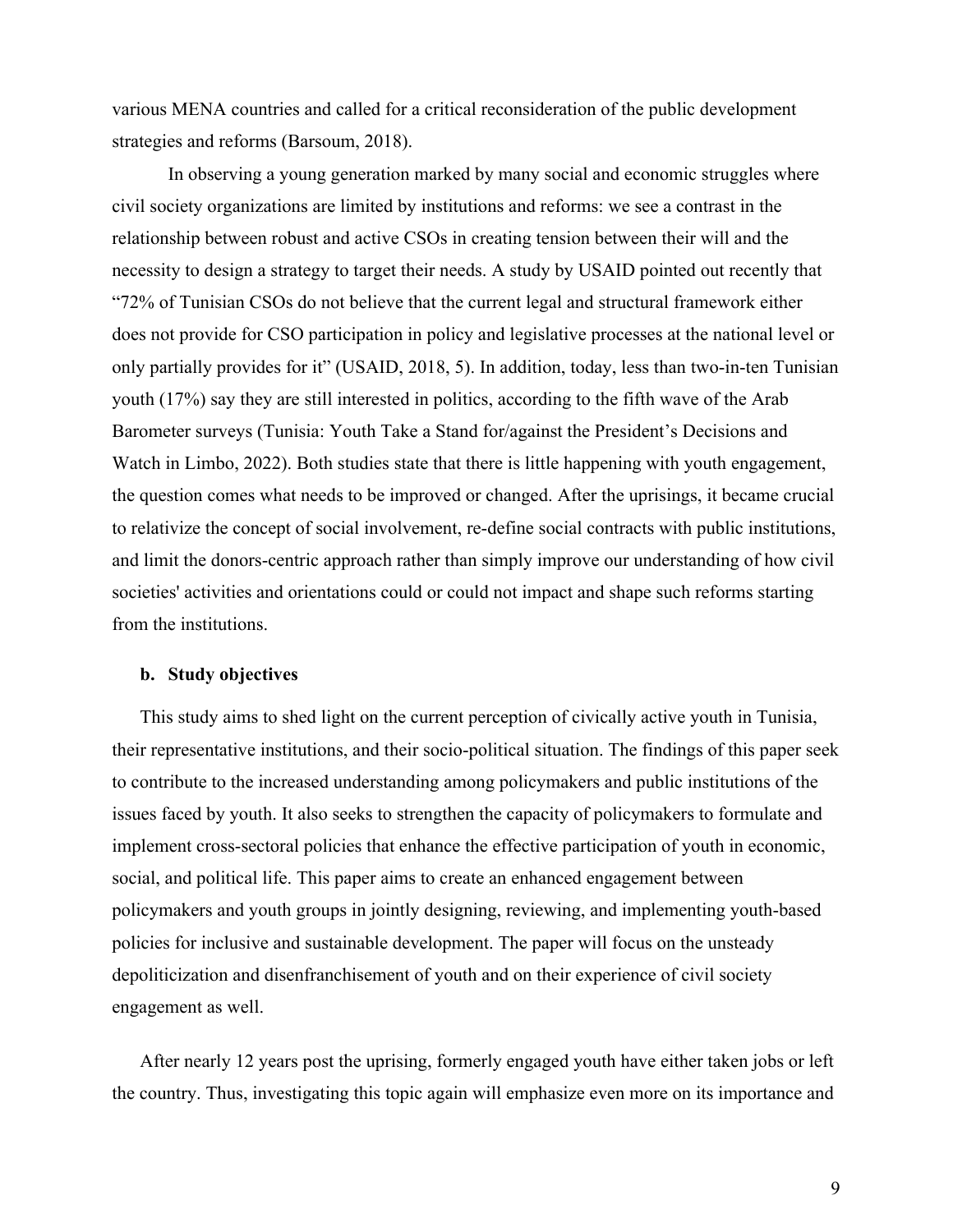on the unchanged scene despite the extensive research and reports written about this topic. Moreover, despite having youth at the core of the revolution itself, there is no youth national policy and youth inclusion is left as an unfinished project. "A multidimensional youth policy is needed to reduce barriers to youth inclusion and facilitate youth contributions to Tunisian society " (World Bank, 2014). Recently, in 2016, new voices from civil society started calling out again for the implementation of at least a National Youth Council. To accompany youth to overcome the lack of a youth public policy. With the intervention of strategic CSOs, INGO partners, and the government, the framework of discussion got set. Thus, despite the realized progress: "Real work is just beginning. Participants are, now, committed to achieve an ambitious agenda" (UNESCO, 2022).

The literature available regarding this research topic is outdated and limited. One of the primary purposes of this study is to highlight the role of these civically engaged society groups on youth inclusion reforms in Tunisia by understanding the challenges of having reforms serving youth's full inclusion to contribute to the social cycle. Based on the study's results, recommendations will be presented to highlight the role and importance of having an inclusive, collaborative framework where CSOs, youth, public institutions, and the interactions with the community of donors contribute to the preparation or more engagement among youth and to facilitate their empowerment and development. The community of donors played a vital role in sponsoring several local initiatives and projects. USAID reported in their research that the primary sources of funding- as reported by the CSO stakeholders surveyed indicated that the largest share of organizations are dependent on donations from individuals and foreign funders (USAID, 2018, 36).

#### **c. Research question**

Based on the above-stated problem and research objectives, the research question proposed for this thesis is:

### **"What is the Role of Civil society Organizations in Youth Inclusion Reforms in Post-Uprising Tunisia?"**

Through this qualitative research study, the study will investigate the role of CSOs in the inclusion of youth in civic, political, and economic life through their empowerment. Furthermore, it will also assess the effectiveness of their role and of the community of donors'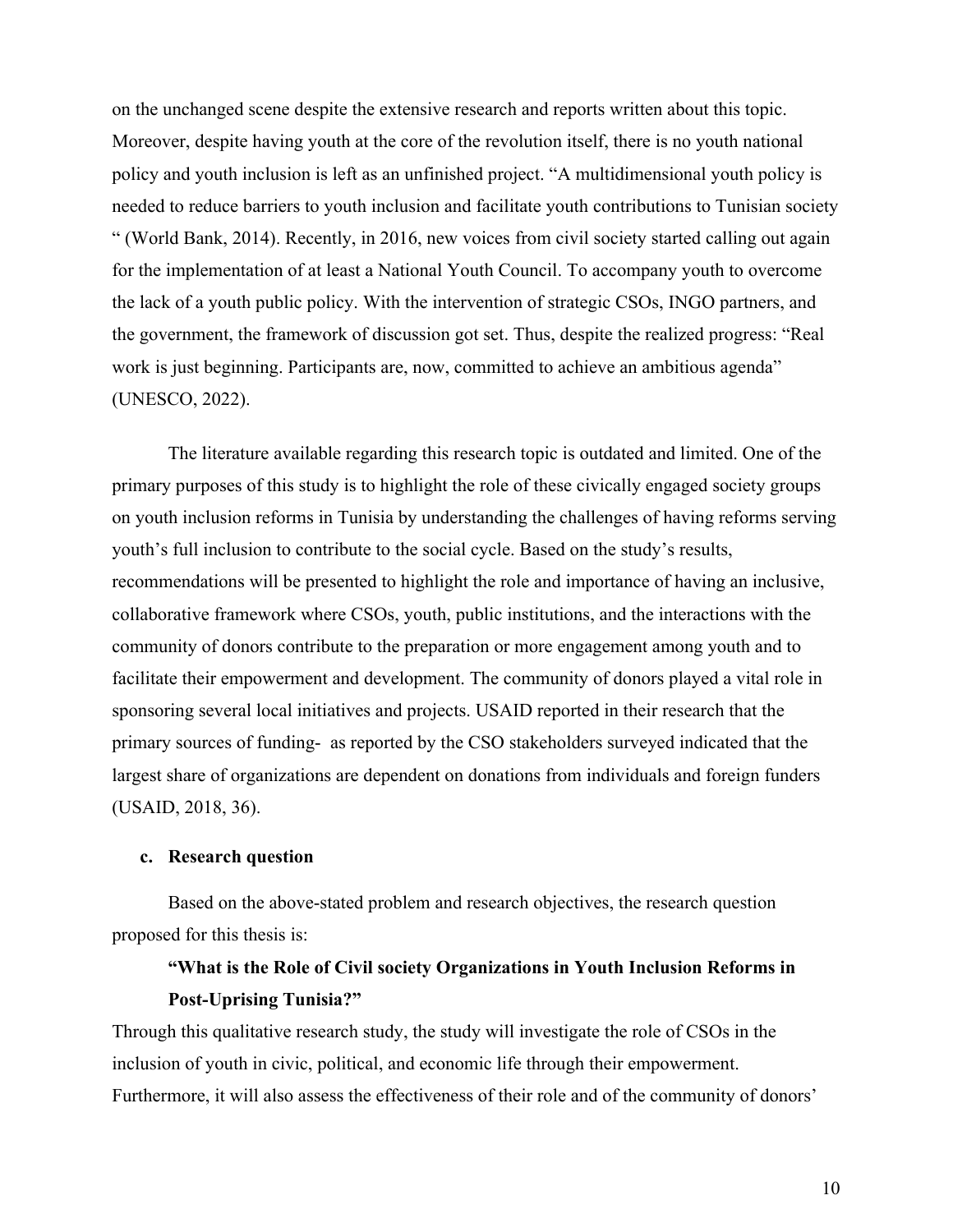discourses in shaping those patterns. The research question takes cases from Egypt in the literature review section to what they have or similar in their experiences given that civil society shaped the synergistic dialogue between public institutions and active youth.

The research question sheds some light on the influence of the forces that civically engaged youth channels through CSOs in shaping Youth Empowerment Reforms. From one side, the direct interactions that CSOs have with youth rehabilitate these reforms via the public institutions' legacy. On another side, the maturity of the discourse of CSOs drives youth to request more pointed reforms and to have a stricter implementation. The variable ties between CSOs and active citizens, specifically youth, are playing an intermediate role in connecting their different visions and aspirations to institutions. Civil society- as a container for youth, can develop and provide them with new experiences and influence the formal elements to achieve a balance of power.

Accordingly, this main theme includes. Sub research questions to establish a wellstructured analysis as per the following questions:

- 1. What are the discourse institutions and the challenges faced: internally, externally, and on the implementation level of real, tactical reforms.?
- 2. How can youth get to effectively participate in their inclusion?
- 3. To what extent civil society objectives are being met and on how progress activities can better meet the requests of youth during this period in the history of the region and under this international structural guidance?
- 4. What is the CSOs contribution in pushing government entities to adopt various structural adjustments serving the public interest?
- 5. How is the general situation of active youth in Tunisia in relation to participation in decision making and their motives behind their involvement in civil society?

Researching this question gave me a considerable understanding of the role of CSOs in the civil society scene whether in connection with the youth demands, the public institutional framework, or the community of donors' discourses. The analyses of the research findings is more or less similar to the literature review findings, thus, some new findings and gaps were found, emphasizing the need to have a better understanding and review of this topic.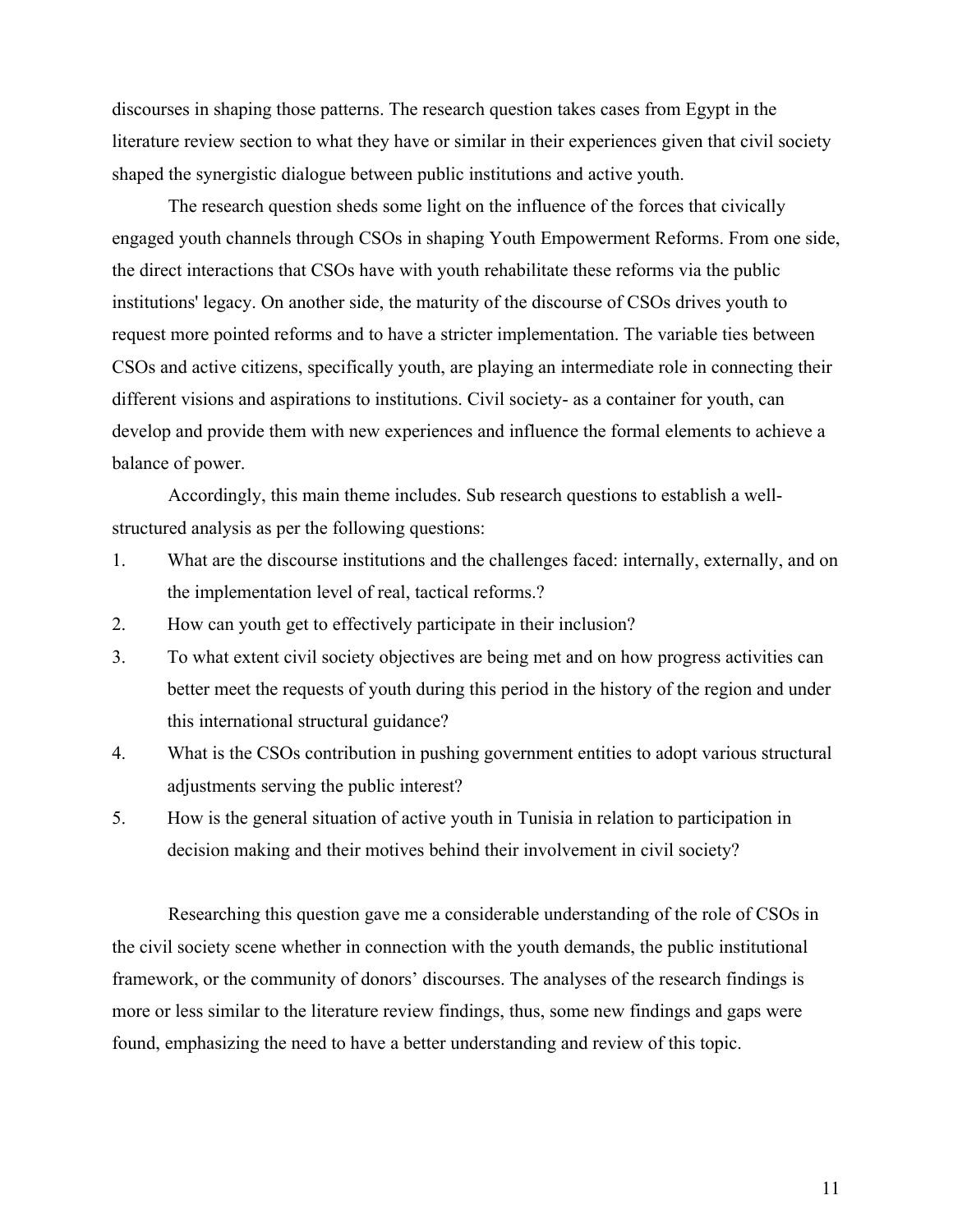#### **I.2. Conceptual framework**

Based on the findings in the literature review, the following conceptual framework was used to help us better understand the coordinated mechanisms.

The conceptual framework (CF) illustrated in **Fig 1** will focus on the important terminologies that will be at the center of the research study and establish a link between civil society organizations formed by engaged youth as an intermediate key player term and a potent emergent agent of change. A big umbrella called civil society where youth and CSOs are key components. The conceptualization will highlight simultaneously the interactions with the public institutions as a pivotal element.





*Source: Author's compilation based on (Volpi, 2015; Pierre Tainturier, 2016; Belschner, 2021)*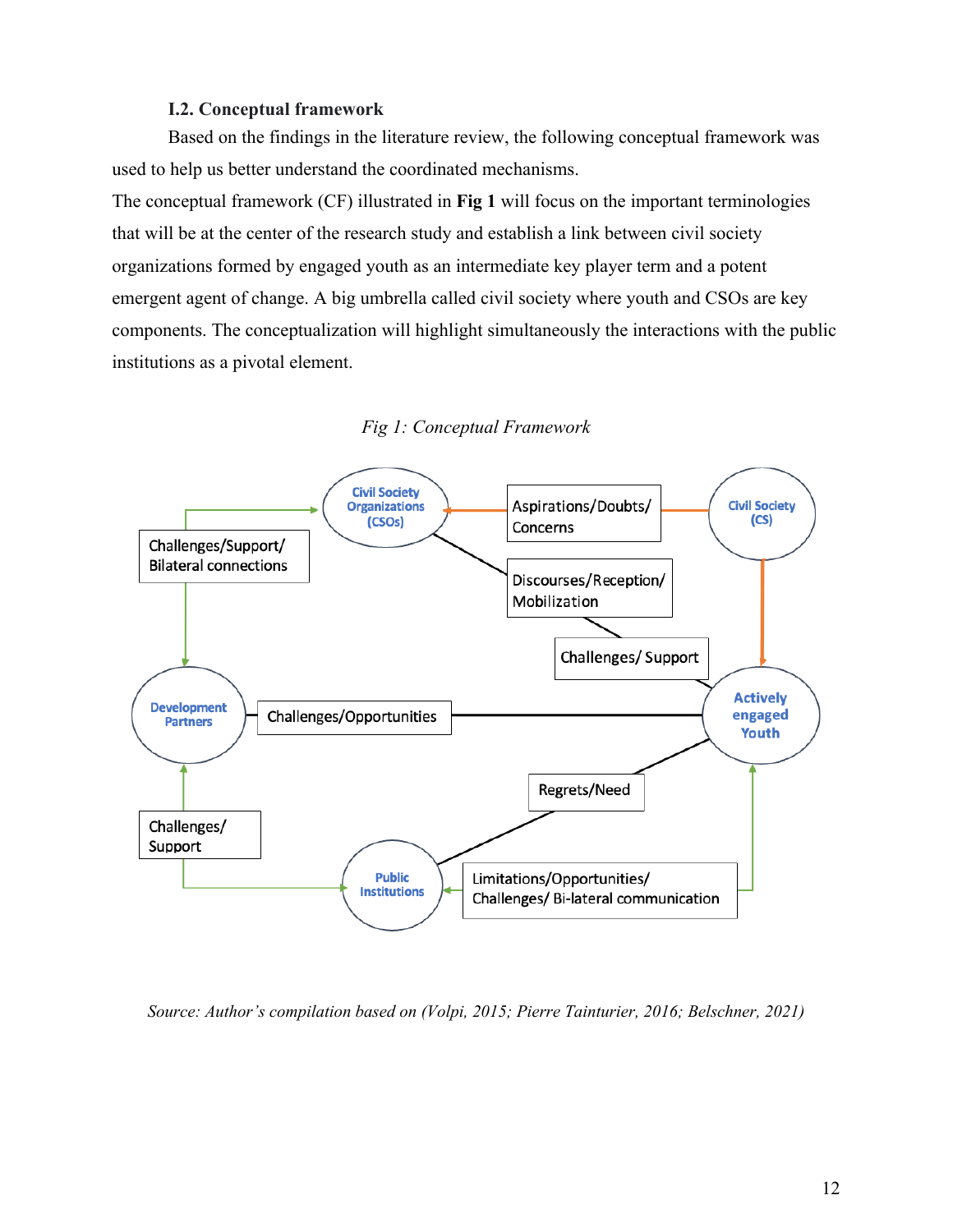#### **a. Conceptualizing youth and their inclusion**

Actively engaged youth are a key player in the CF. They are well included in civil society, they do have direct and indirect interactions with CSOs in a way to transmit their needs, aspirations, doubts, and concerns. Through their activities, CSOs mutually interact offering a space to receive and mobilize this mass of active youth through their own channels and discourses playing a mediator role. Their involvement in CSOs must be questioned as an enabling factor towards political, social, and economic inclusion. Their activism and participation is, albeit, seen as a core principle and an objective that ought to drive policies dedicated to youth, from grassroots to national networks (Tainturier, 2016).

On the other hand, these youth are in light bilateral communication with their public institutions only since there is no national policy<sup>1</sup> for them (Factsheet Tunisia, 2014). Losing what is left of their ties with the official public structures representing them despite the opportunities offered. These opportunities are coupled with challenges and several limitations. These challenges transform youth's concerns into more forms of more needs, frustration and regrets. Both dynamics with the public institutions and with CSOs present external challenges to their own inclusion process creating pressure and a turbulent environment. In that ecosystem, another external component emerges which is the community of donors. This component does not have linked ties with youth but work mainly with public institutions and with CSOs to give support. This sponsorship is coupled with certain challenges and has been offered with certain patterns.

#### **b. Conceptualizing CSOs**

The uprising offered CSOs a great extent of freedom to participate in social life and to have a safe space where they can feel empowered and showcase their capabilities. Thus, challenges coming from delays in the forms of long- hectic administrative paperwork, formal and rigid bureaucracy, and the lack of collaboration were hindering and dispersing their efforts. The three parts in the CF are mutually interacting to ensure youth inclusion on various levels. CSOs became a strong player in translating and linking youth's aspirations with their specific discourses on ideas and mobilization to facilitate youth emergence in public life through containing their hopes and voices.

<sup>1</sup> https://www.youthpolicy.org/factsheets/country/tunisia/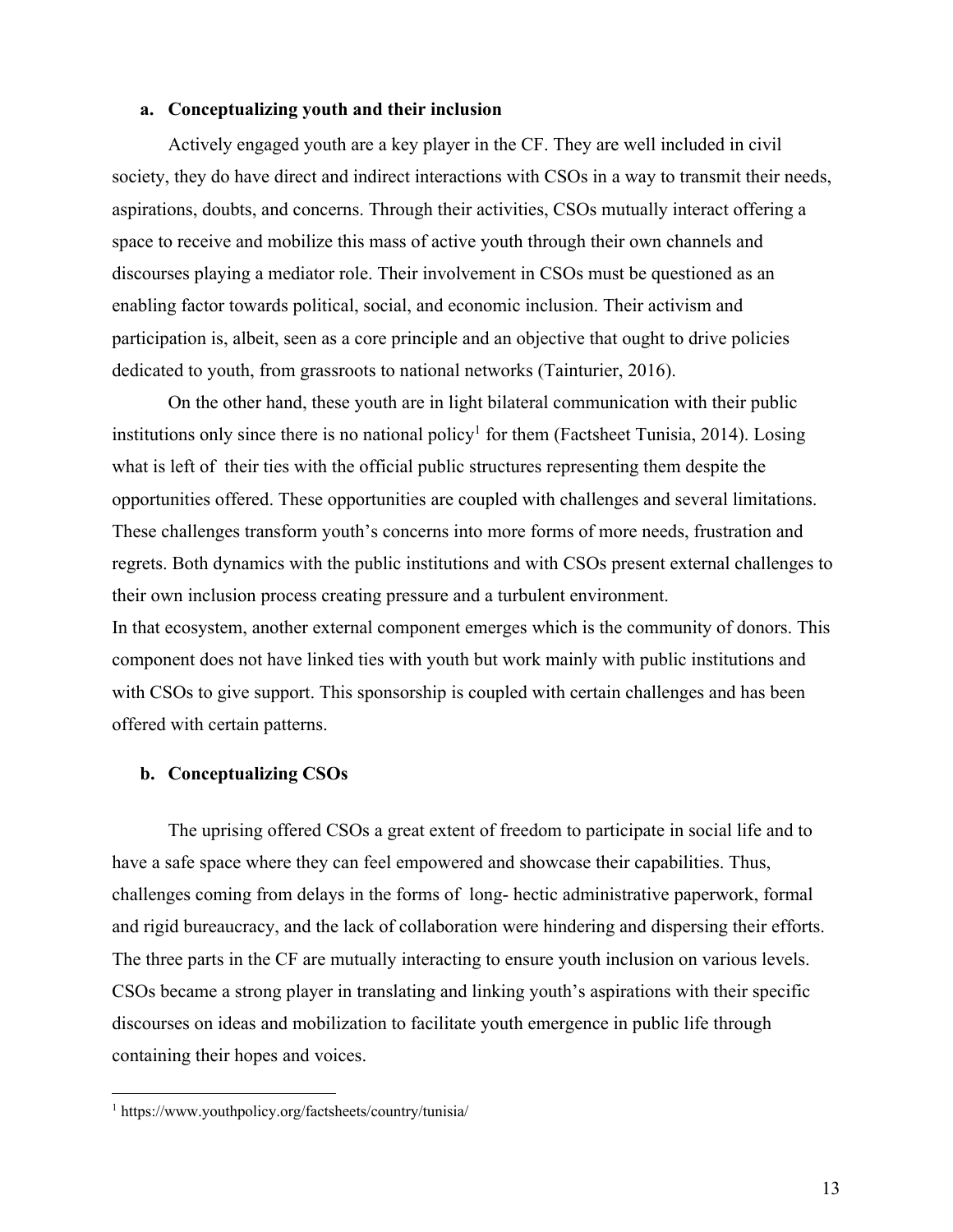CSOs had a lot of contribution in pushing government entities to adopt various structural adjustments serving youth's public interest. According to these expectations, such interactions would result in greater structural reforms, an enforcement of civil society's role, and a less external domination in the policy reforms orientations (Sayed, 2020). Barsoum (2016) emphasized on that by outlining a positive relationship between the popularity of a citizen proposal and its likelihood of becoming and passing as a constitutional provision reflecting the role of public concerns and pressure on the Tunisian constitution yet a formal youth national policy is not present so far Since 2013, there is no youth national policy and the implementation is by the Ministry of Youth, Sports, Women and Families.

Post 2011 Uprising had the emergence of a new category of actively engaged groups that could be classified into three big groups:

- 1) Informal networks, leaderless, horizontal, and spontaneous youth organizations: These CSOs were not created as a product of a formal process. They are not the result of any formal political groups, are not ideologically or religiously uniform, but have rather different worldviews and priorities including community based and faith-based organizations.
- 2) Unconventional Online participation Avenues: mainly based on 'virtual activism' forming 'virtual communities', active online and working on a large network of virtual engagement. They label themselves as CSOs as well.
- 3) Formally structured CSOs who are influenced to a certain degree with the political situation.

#### **c. Conceptualizing donors' community**

The donors community is also a key player in the ecosystem to their contribution and reinforcement of various CSOs through their funding and capacity building programs. They are acting to strengthen the value of information sharing, project implementation, and have a big role in financially supporting institutional plans (Barsoum, 2016). Through their activities, the public institutions of Tunisia will be able to heighten collaboration between institutions and citizens while improving the social cohesion and helping to create a more inclusive society, better integrated for youth.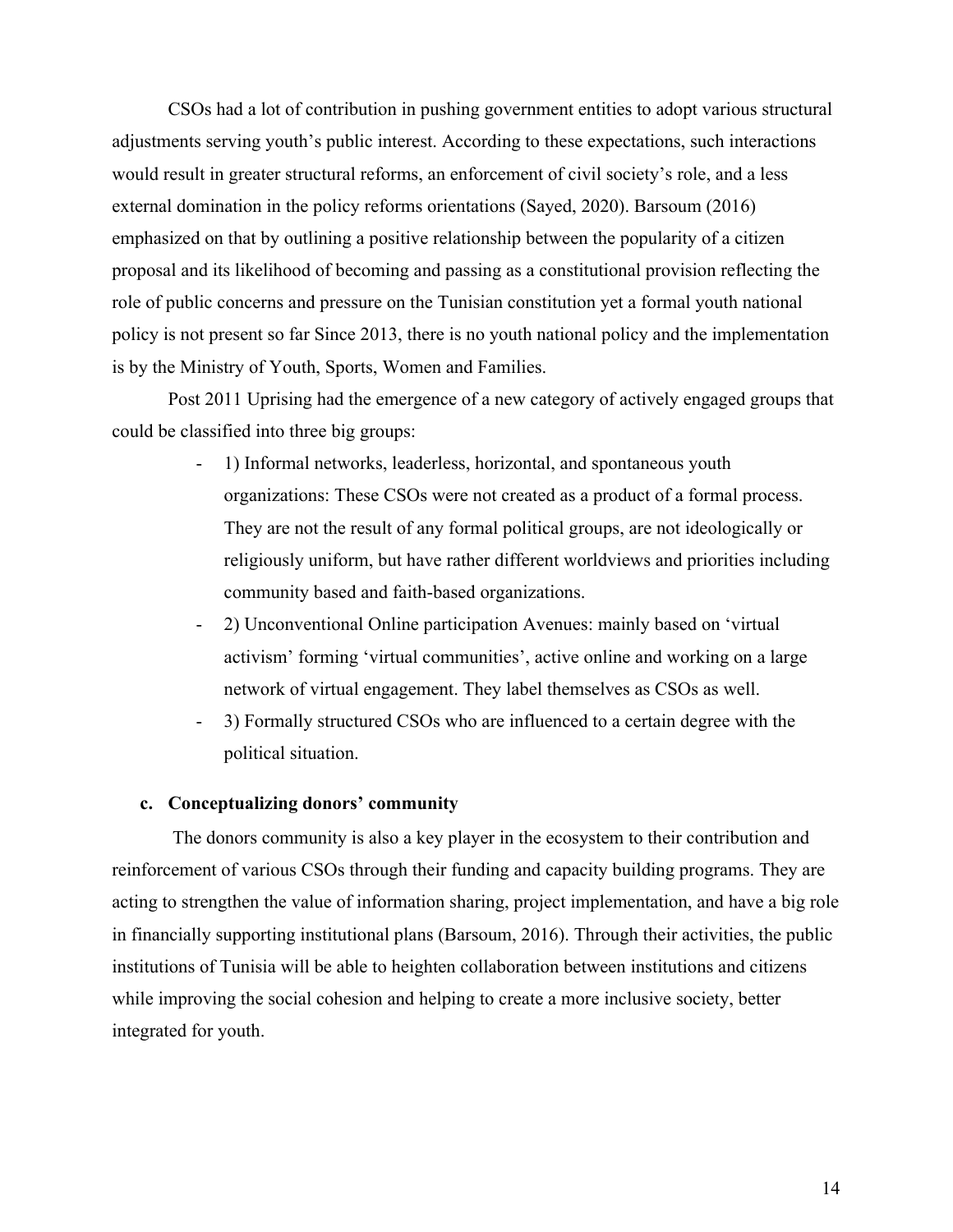#### **Chapters II: Youth Inclusion; an Objective or a Project**

#### **II.1. Key challenges for youth inclusion**

This section coming before the findings to give more context about the concept of youth inclusion in general. It will also help contextualizing civil society in Tunisia. It will set the context frame and the background of youth and their inclusion in Tunisia. Contrasting it between being an objective hard or possible to reach their full immersion and in between having it as a pre tailored project, already set but the development partners. This section will shed light on the different fluctuations in perception when we talk about youth inclusion in general. The themes covered varies from the handpicking and the selective inclusion, the fragility of the relationships between the different ecosystem components.

#### **a. Inclusion and exclusion of youth**

The uprisings were a considerable opportunity in at least generating a stable flow of policy reforms that are based on the idea of individuals governing themselves (Hatit, 2013; Cordova, 2019, pp.337-335). This rhetorical renaissance of civil society organizations was put at the renewed policies of development for the European Union (EU) vis a vis its southern neighbors (OECD, 2017). These policies were already executed by the dictatorial regimes who handpicked the class to benefit from the promoted strategies and usually were crafted for them.

After the revolutions, policies have established alternative ties to support local elites. In his article, Mustafa Tagma (2013) highlighted a 'bottom-up' empowerment approach adopted by focusing on CSOs, division of labor, movement of capital, and individual-level penetration.

Barsoum (2018) revealed that these programs are usually under-funded with outdated service replicas and design flaws. Tainturier (2016) conducted ethnographic research and interviewed several local CSOs in Tunisia from the south. His study findings revealed that benefitting from these international programs and getting funds is not sufficient to assume that these youth led organizations to be fully included institutionally and to fully build their capacity.

İşleyen (2014) compared Tunisia and Egypt's institutional reforms policies. Joint capacity building projects picture citizens as a resource to be employed to realize individual and societal development. These projects by the EU aim at responding to the local needs and intimately to adapt to them in their projects. In the analyses, the researcher highlights the technical language coming with such projects. The selection, execution, and evaluation contribute to the one size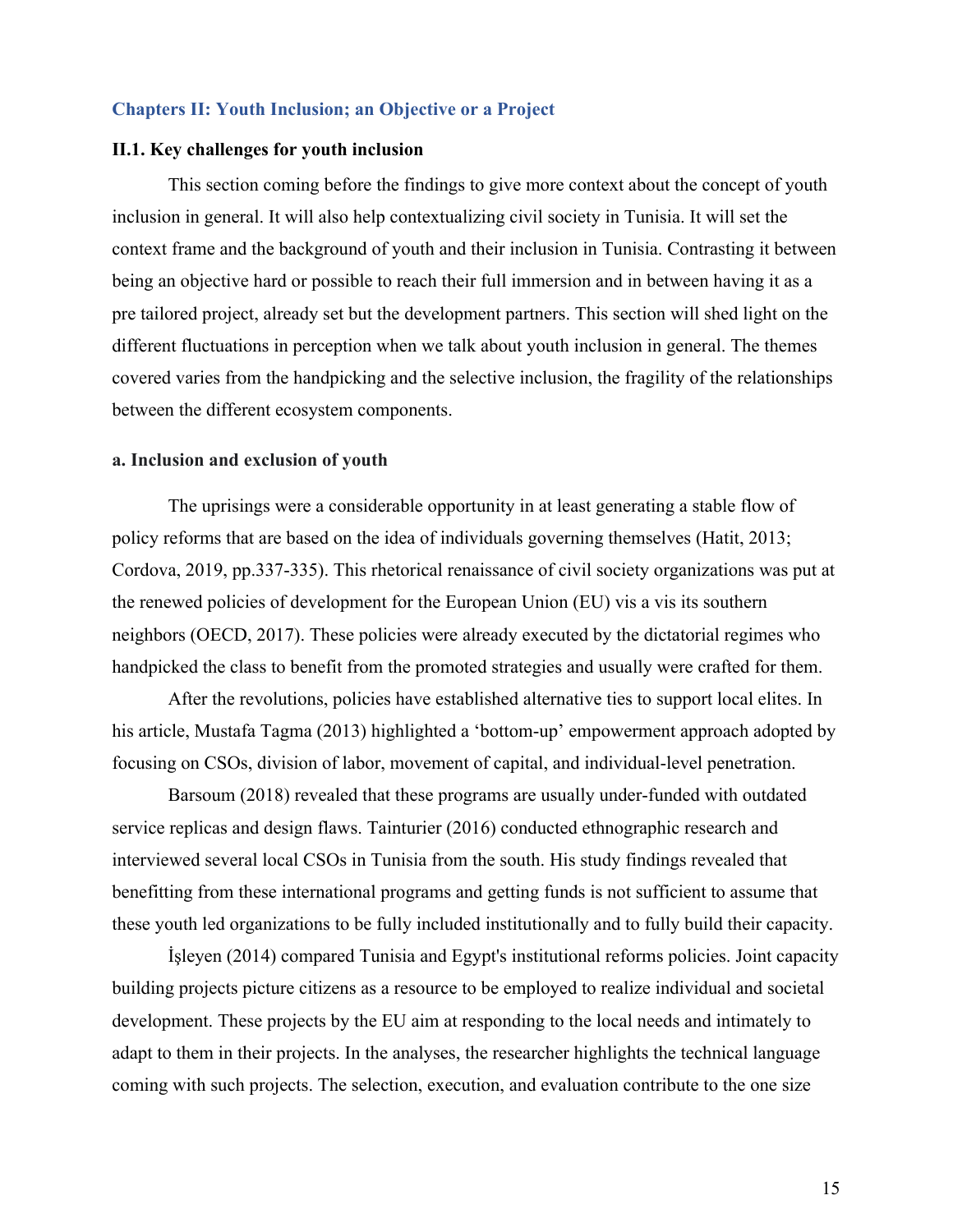fitting all. There are differences in the objectives and unquestioned linkage between how realistic and inclusive these projects are to everyone.

In their qualitative studies, Meddeb (2017; Súilleabháin Y. M., 2020) highlighted the mistrust that the youth from East and West cities and provinces have in terms of regional equality under the previous regime. Aftermath of the Tunisian revolution, youth's expectations for the state to eliminate these disparities were raised. Vopli (2016) described the behavior of citizens themselves after the uprising as "challenging the rules and taking the law into their own hands" (Volpi, Local (R)evolutions in Tunisia: Reconstructing Municipal Political Authority, 2016). That generated a different reaction from the institutions that were suffering for decades from filthy practices amid the lack of the infrastructure and environmental set. Describing the consequences of this, Volpi, (2016) quoted:

*.. Created frictions that undermined the efficiency of the new system. Citizens who had expected a rapid change in their material condition were disappointed by what they saw generically as "bad" governance (Volpi, Local (R)evolutions in Tunisia: Reconstructing Municipal Political Authority, 2016).*

Cordova (2019) highlighted the causal link between the inability of institutions to involve, to contain youth in the policy dialogue, and the inability of the new and old elites- high class of politicians to safely manage a democratic political post-revolutionary transition. That produced an ambiguous outcome, away from the democratic substantial reforms needed. This division in the Tunisian society whether on the political, class, and social level heated political debates from the public proposals received (Maboudi, 2020). Koyro (2014) argued that these exchange interactions between youth and institutions failed due to the inability of youth to formalize and to translate their networks and needs in a solid format to base their selfconsciousness into longer term, sustainable organizations that can channel their concepts of citizenship.

#### **b. Between trust and fragility**

Scholars e.g. (Mansouri, 2020; Abdelrahman, 2013; Zemni, 2015) broke down the influencing factors of CSOs via- a vis the policies and youth themselves. The findings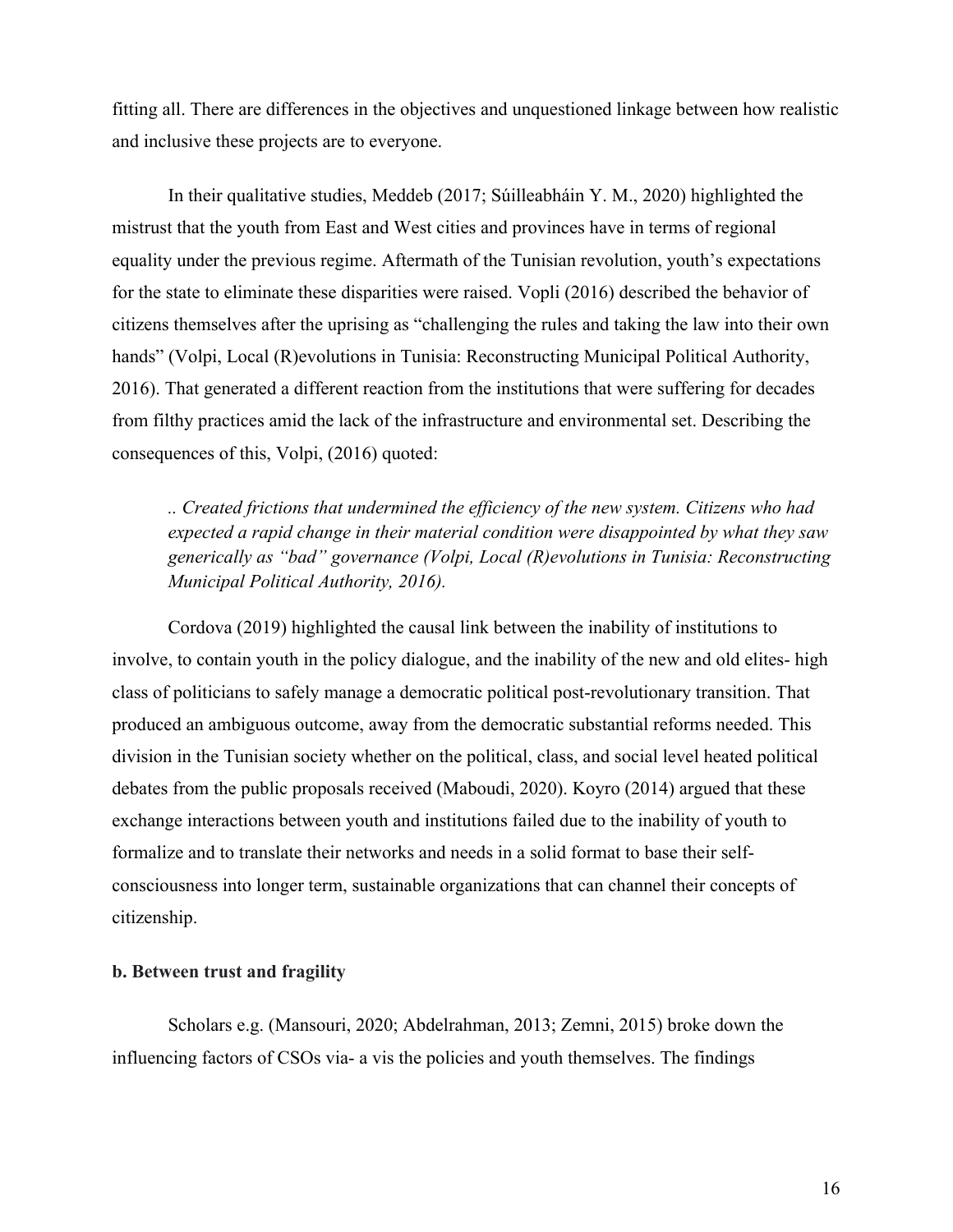highlighted the negative impact and proportional relationship between the current governance opposition faced and the fragility of their own stand.

Mansouri (2020) explained these relationships in his research. Youth resigned from political activities as their trust in officials and institutions abated. Consequently, the level of trust declined in the political class and generally in the democratic path. Their different case studies carried on throughout Tunisia and Egypt showed a general unsolid background and a general struggle to make sense of the fresh electoral setting. The minimal or no communication between political elites and the public, especially among youths, has increased political distrust (Zemni, 2015; Mansouri, 2020; Abdelrahman, 2013; Boukhars, 2015).

This fragility and unsecurity in engaging with the political class and with public institutions equally was counter balanced by various trials to include youth in the reformal process, emancipation programs through institutional initiatives, and open discussions with the public. Zemni (2015) identified the contributive efforts of the government to ensure that political institutions remain on the top of the general process' continuity. This process is considered exclusive by and to youth, vulnerable groups, and active units. Hence, the United Nations (UN) conducted a survey over the Arab region's countries measuring the degree of youth's involvement in decision-making processes. The results showed that most of the youth voted for not having enough real, inclusive opportunities vis-versa not having enough trust in the governmental entities to effectively listen to their voices. At the same time, the report specifically mentioned that youth give much more credibility to organizations than to any political figure (United Nations Inter-Agency Network, 2013).

Meddeb (2017) explained this tendency of youth to give more credibility to CSOs rather than to their elected institutional representatives. In his research on how Tunisia benefited from the support of the international programs offered by the European Union; the research showed that governors tend to favor certain sectors over the development one in a worry about their career and that is why they tend to favor one project over the other. Sayed (2020) further elaborated other reasons for the failure of institutions to meet youth's needs, attributing it to the fragility of state institutions and the lack of adequate skills and infrastructure in both the civil society and the institutions themselves. Sayed described these relationships as fluctuating

17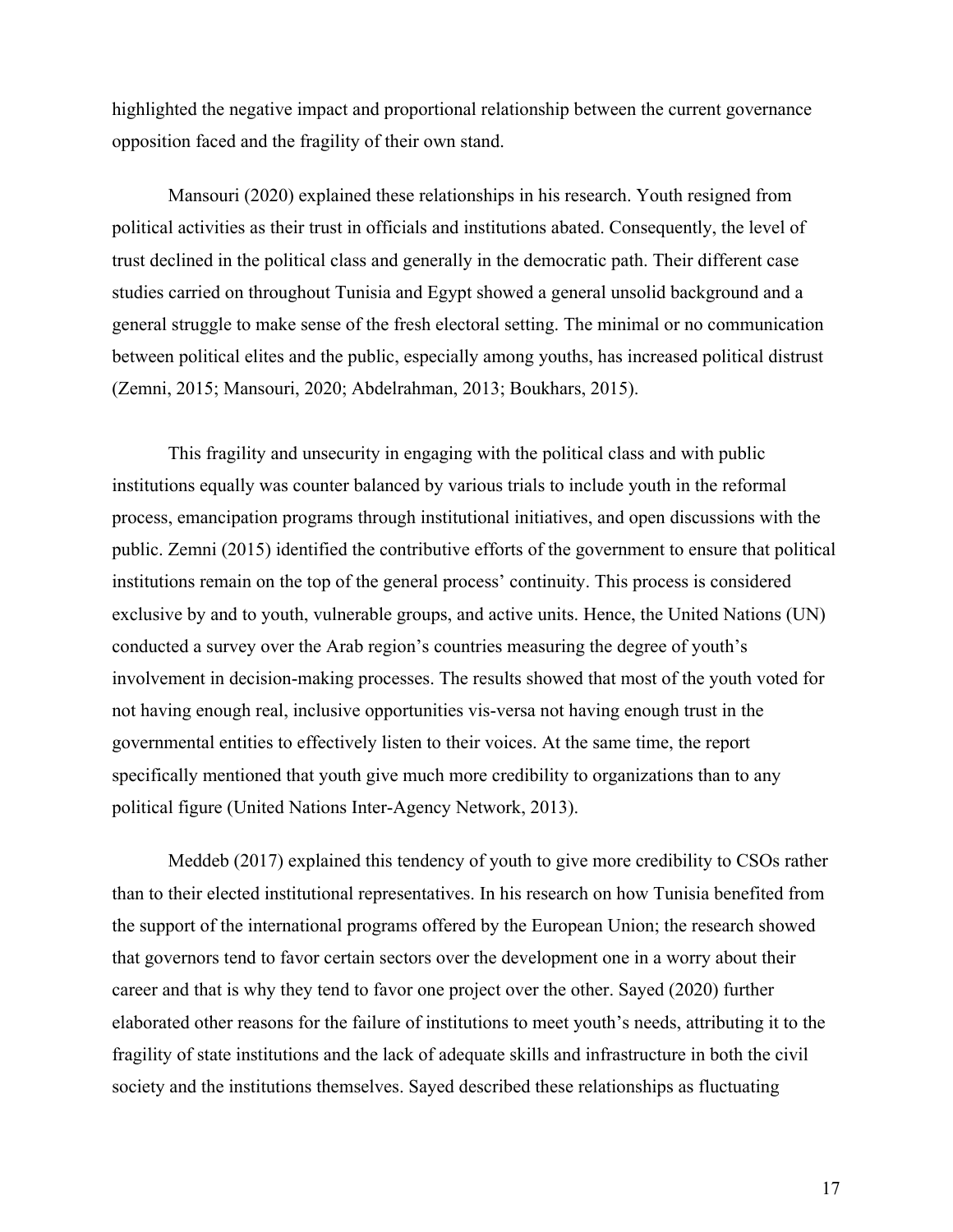between 'society- centered' forms - where civil society has a powerful stand over institutions. And in between 'institutions- centered' forms - where the leadership have an upper hand and an influential status creating a complex dynamic leading to no effective plans (2020).

Abdelrahman (2013; Zemni, 2015) investigated this vertical, authoritarian relationship by studying the Tunisian and the Egyptian contexts simultaneously in a comparative case. Their studies commonly justified the deep division in their organizational structures making them easy to manipulate and to take over. The council's limited legitimacy along with their limited resources and co-facilitated the slow path of making decisions and of acting in the local administration (Volpi, 2016). As he mentioned "The councils' limited legitimacy combined with their limited resources and support from the state administration ensured that local political actors were often unable or unwilling to act decisively in the face of conflicting social demands" (Volpi, Local (R)evolutions in Tunisia: Reconstructing Municipal Political Authority, 2016).

Kubicek (2014; Fethi, 2020, Meddeb, 2017) highlighted other explanatory factors to this division and lack of unification such as regional disparities, class divisions, and elites' apparition. Equally, Tainturier explained this through methodical intimidations and authoritarianism of the expelled as the process of emancipation did not involve only youth (2016). Elders also took part of the marches whether formally or informally bringing another generational perspective to their demands: "NGOs creation was not only in the hands of seniors since some of the young rioters set out to organize themselves by using formal means "(Tainturier, 2016). In evaluating the absenteeism of institutions in conversations with the CSOs in Egypt and Tunisia, Abdelrahman (2013) highlighted that it is a mutual approach. CSOs, on the other hand, carried on the absence of a formal organizational body to be a potent assembling key point and wanted only to have the voice for them.

İşleyen (2015; Mansouri, 2020) assessed the capabilities of the public institutions in the post-revolutionary countries. They emphasized on the fragile structure of the technical regulations, hampering the growth prospects**.** In addition, the scarcity in institutional skills and unsatisfactory performance led to the creation of barriers to competition in regional and international manners and most importantly internally. Institutions became too weak to enforce any central decision of even taking the initiative to implement or propose suggestions to the central government (Hamza, 2017).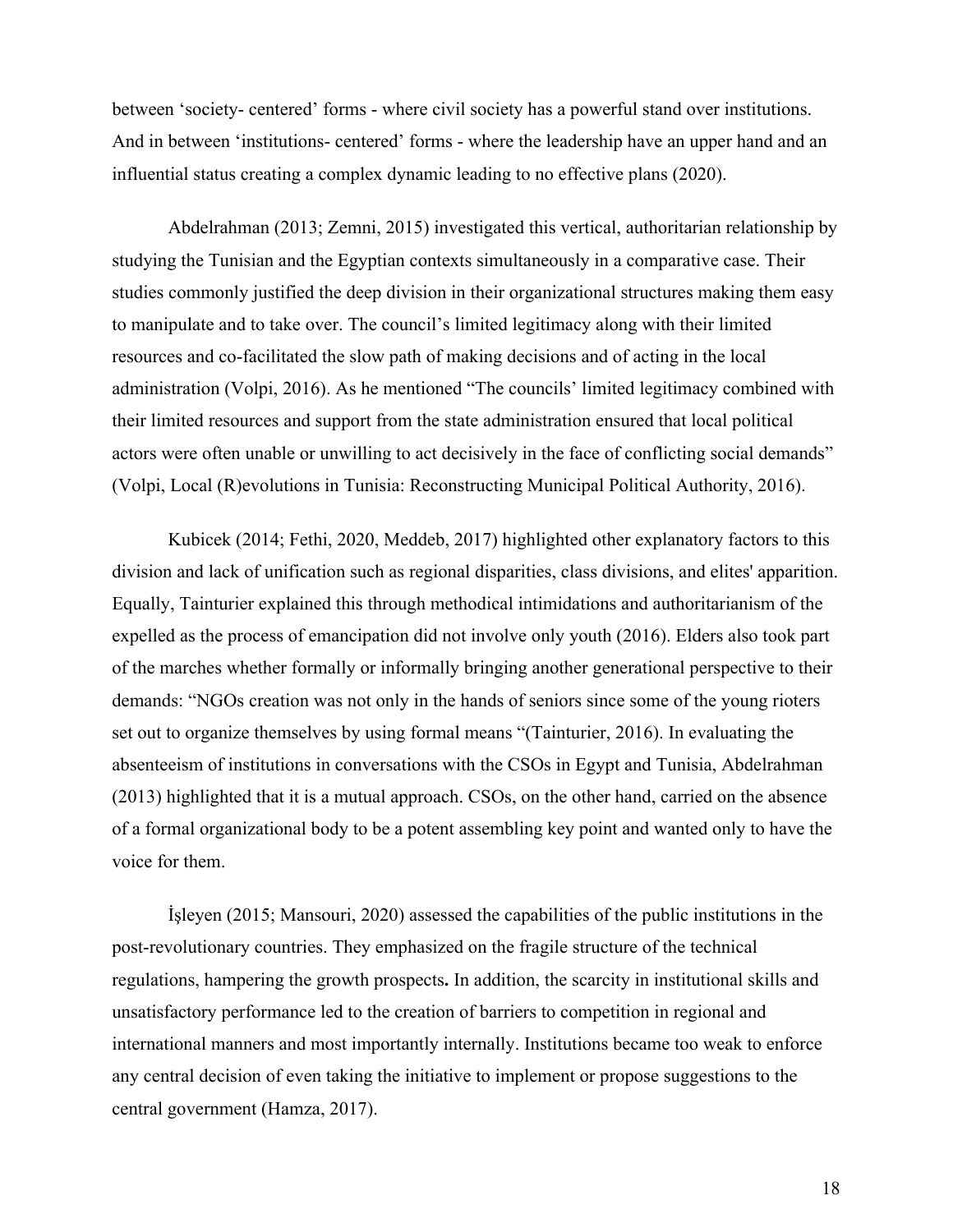Kubicek (2013) studied the general framework that worked as an alternative of the political parties for a more sustainable and stable relationship between youth and their represented institutions. Revolutions were spontaneous and not the result of a formal transitory election process. Kubicek analyses the case of Tunisia and Egypt– like the other countries of the MENA region do not share the same economic and social features for that building and shifting public institutions' orientations to purely 'from scratch' is a process that opens a risky creation of new authoritarian governments and the periphery regions.

Abdelrahman (2013) analyzed donors' discourses on the Egyptian active society, and its ongoing process of transformation, the challenge of neutrality was at the core when selecting beneficiaries. In her case studies, the sampled groups were outside formal political institutions, and independently active trying to renegotiate state power. Thus, her research concluded that these CSOs ended up becoming active in the political sphere hampering the trust discourses and the confidence between partners due to the old regime compromising practices.

#### **II.2. Priority areas and global narratives**

#### **a. Inefficient efforts**

Meddeb (2020) described the EU's interest in the two first revolutionary examples as not new and donors have always been supporting twinning both countries. Tunisia specifically had no other case in terms of support received from international partners since the uprising and the flow of donations was satisfying: "money is not the problem" (Meddeb, 2017). Despite being recipients of generous donations and capital flows from international financial institutions such as the International Monetary Fund and the World Bank, there are no tightened coordination mechanisms between the international partners (Meddeb, 2020).

Volpi (2015) however argued in his research that this flow of resources of money will be diminishing as soon as less foreign donors will be interested in providing funds and that CSOs will face being left without a budget. These issues with the funding are reflagged more and more and so some CSOs are creating unsustainable habits in budget spending which are accused of being unequally distributed (Volpi, Political developments in Morocco, Algeria, and Tunisia, 2015). Many organizations will cease to operate without the lack of funds, and this is perceived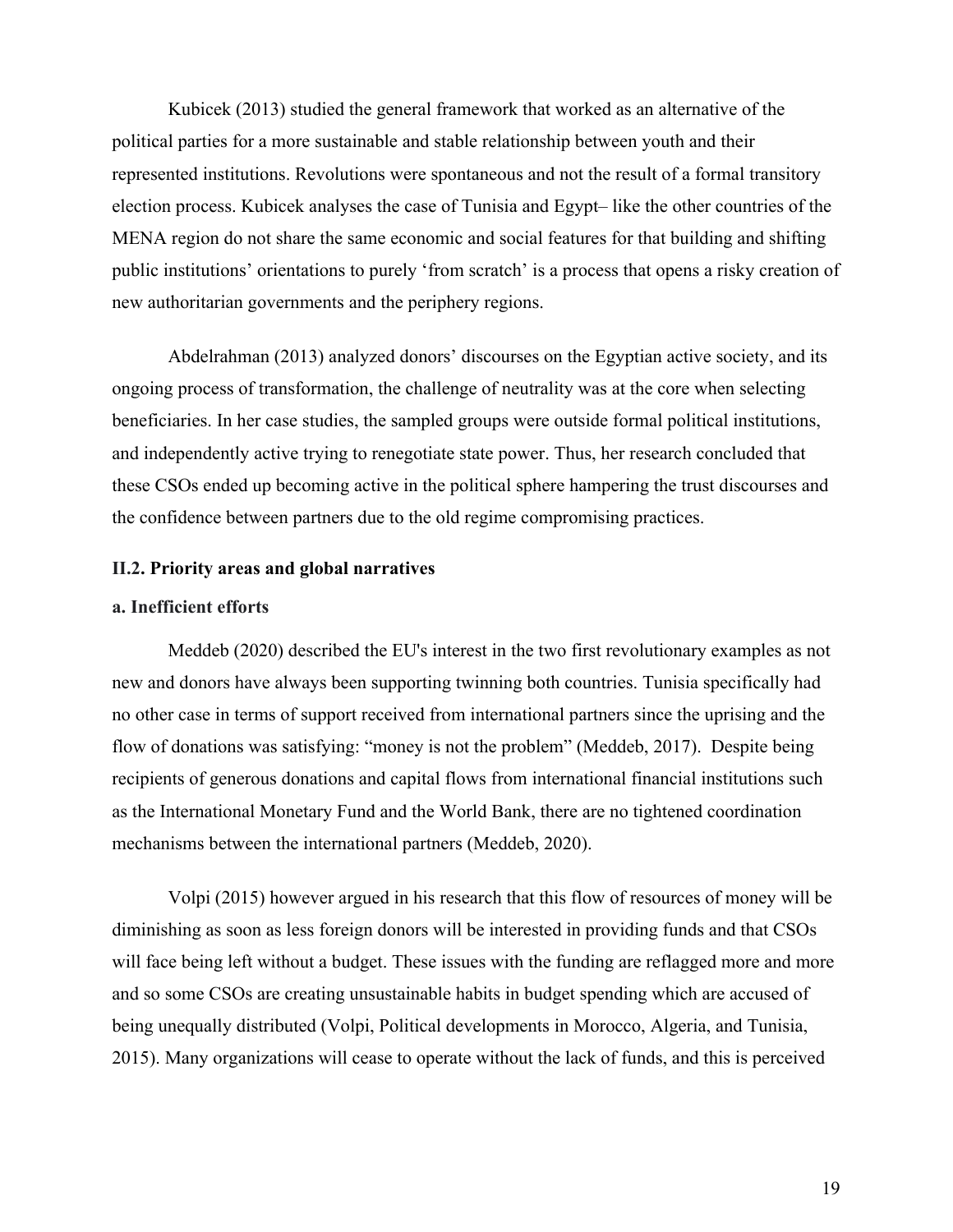as a positive move as it will 'filter' the market from 'inefficient' CSO members perceived as talkative rather than active (Volpi, 2015).

#### **b. Communication gap**

Halit Mustafa Tagma (2013) underlined that the new institution-building policies should encourage inclusive economic growth and development. They should be unbuilt upon agreed policy objectives that meet the mutual aspirations and serve countries' interests. Hence, highlights the existing gap between the policy vision and the local expectations and needswhen adapted to local contexts.

Barsoum (2018; Volpi, 2016; Koyro, 2014) highlighted the double standards approach in discourse mandating. Exemplary by Volpi is Füle's speech to the European Parliament given in 2011 addressing the unmatching between their alignment with the old oppressive regimes without a real implementation of development efforts (2016):

*We must show humility about the past. Europe was not vocal enough in defending human rights and local democratic forces in the region. Too many of us fell prey to the assumption that authoritarian regimes were a guarantee of stability in the region (Füle, 2011)*

This difference in the visions and needs is also prominent as a generational gap. The elders who are having the power in their hands, are slower and love bureaucracy (Tainturier, 2016).

#### **c. Pre-tailored norms**

Meddeb (2017) labeled this surge in discourses as a deep mea culpa in the history of the EU and the general community of donors. As a result, the EU vowed to revisit its bottom-up approach and impose prêt-à-porter solutions. In their comparative case between the Moroccan and the Tunisian EU involvement, Anna Khakee & Ragnar Weilandt (2021) found that there are differences in policy areas that EU are, were, and will be supporting. Policies fitting the so called 'right type of norms' that:

*Deliver and align with their perception and strategy for civil society organizations and inputs in the regional level as expressed' a desire to make civil society organizations more able implementers of EU projects (Anna Khakee & Ragnar Weilandt, 2021)*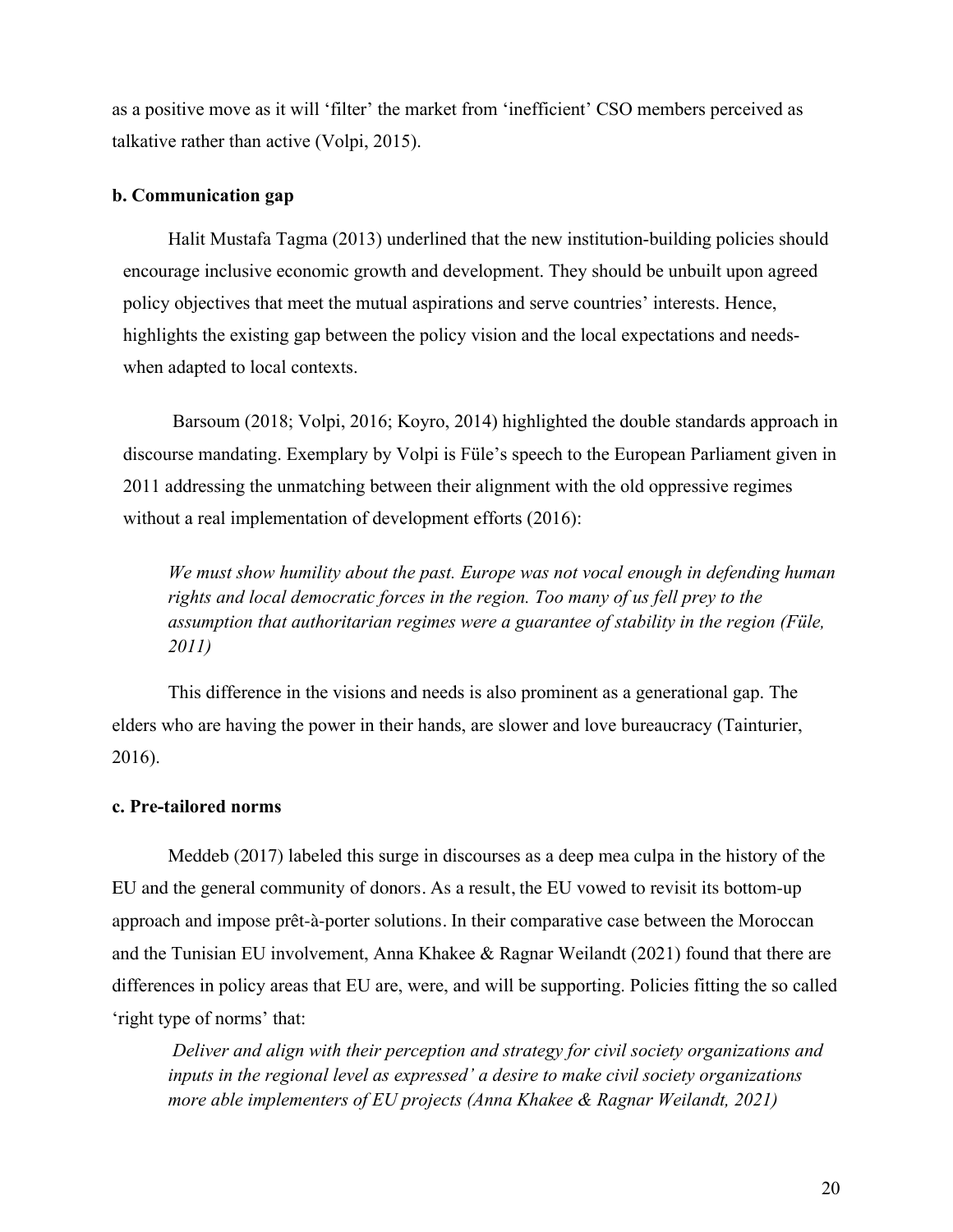These projects and streams of funds analyses showed that these projects seemed to be providing more of a 'shopping lists' in lieu of well-defined and budgeted strategies till today Meddeb (2020). The role of elites, interest groups, media, and civil society organizations in the process of constitutional bargain is undeniable Maboudi (2020). Comparing with the old regime's practices, Koyro 's qualitative study explained how previously the old regime was working with selected CSOs who had certain capacities of budget proposals and those CSOs were the ones benefiting from secured funds from the EU (2014). Smaller and less professionalized groups like the ones in rural areas struggled to meet those bureaucratic conditions, thus hindered from any access to funds and to expand locally.

Kubicek (2013) addressed also in their research the EU's shift in narratives and strategies opened a new chapter far more engaged with promoting democratization than when it cooperated with the authoritarian regimes. Hence, the EU efforts are still looked down on and even seen as inadequate by the civil society actor focus, promoting concepts such as 'civic virtue', and critical 'consciences', 'youth civic engagement'(Meijer, 2015). Anna Khakee & Ragnar Weilandt (2021) analyzes the EU justification to this by the existing imbalance between the needs and wants. They develop more on the donors' passive attitude while listening to civil society concerns. Drawing upon the studies of consulting firms which end up uncritically being perceived supporting the EU donor's strategy rather than providing objective analysis.

Koyro (2014) contrasts the orientation of the EU politics on CSOs and on fostering their cooperation, with how they are still repeatedly state – centered where the implementation of the programs was exclusively, co- ownership and closely monitored by the Ministry of Foreign Affairs and International Cooperation and closely monitored by the Ministry of the Interior. Development agencies discourses was impactful in democracy promotion efforts of the in Tunisia and Morocco. The tendency of including the civil society actors is becoming a 'BuzzWord' from the EU participants in recent years. Ragnar Weilandt (2021; Hamza Meddeb, 2017) emphasized the Tunisia case where civil society is seen as an ally to democratic transition. This inclusion is often conducted also through a more personal relationship between the donor's representatives and activists in informal interactions.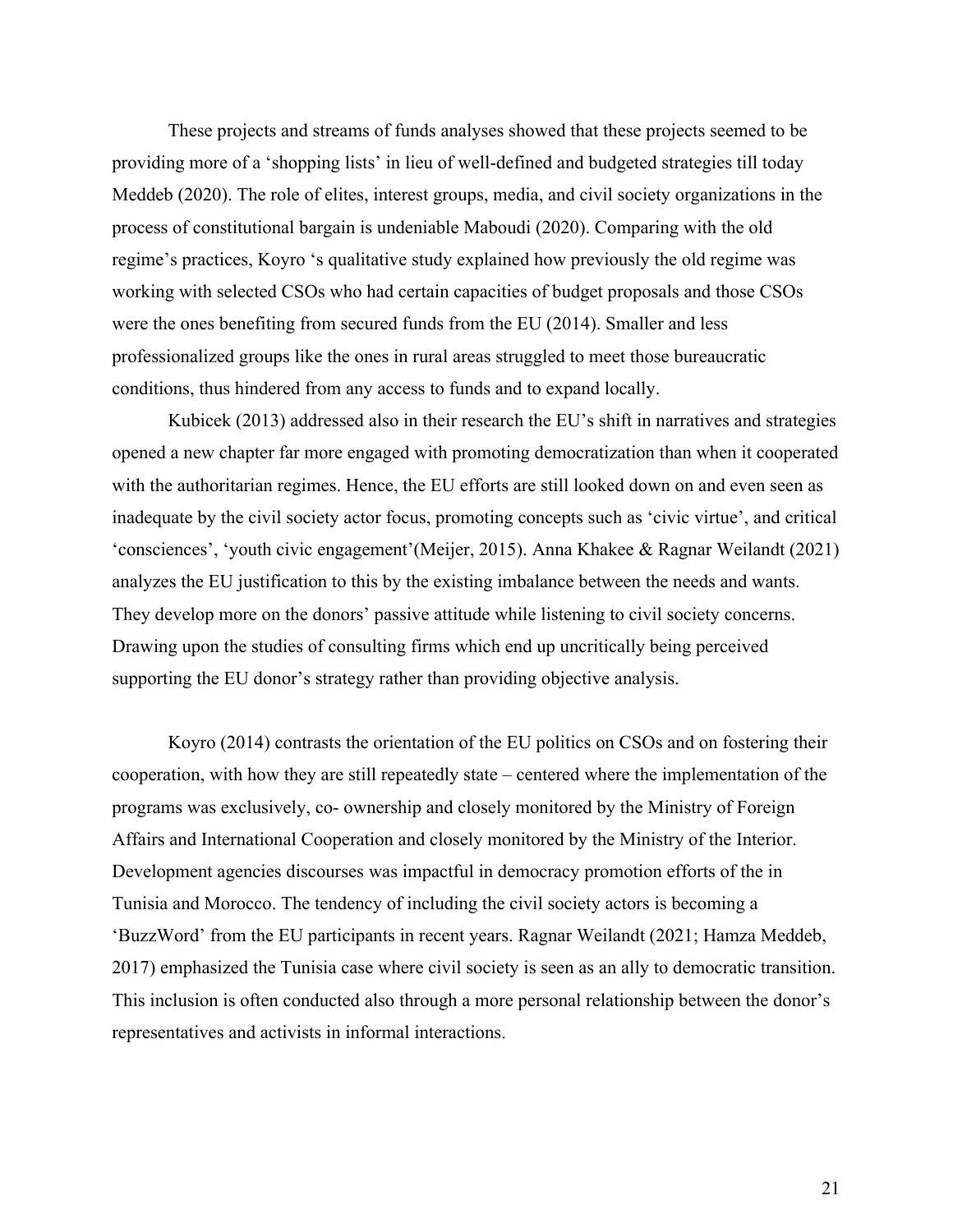OECD (2017) reported that cooperating with Tunisian institutions including with civil society group to work with and to support. This preference from the EU donors to prefer statecentered cooperation was described as a cause of mistrust among CSOs. Tunisia played a major role in the region that Europe should grasp its economy and social dynamics for long-term stability. Mansouri (2020) illustrated this trust as a "in key political institutions is vital in any democracy, a nascent one, as trust is a key condition for bolstering the legitimacy of a democratic regime, even if it is faced with challenges" (Mansouri, 2020).

In their description of the relationship between the civil society and youth inclusion in citizenship life, Khakee & Weilandt echoed the strong stress of the European donors on involving the Tunisian civil society in the matters they are concerned about and even on the larger negotiations (2021). Thus, these negotiations and 'consultations' from the government side and the donors are usually considered 'window-dressing' by the civil society actors involved due to their strong force in mobilizing youth. In his interviews with some activists as well as negotiators from the donors' community (Khakee & Weilandt, 2021).

Anna Khakee & Ragnar Weilandt (2021) described the EU presence in the form of gatherings in meetings format where representatives from the donor's community explaining to activists and CSOs what they intend to do and their projects in general without a genuine openness to their concerns and feedbacks in a 'one size fits all' approach and 'info session' format.

Contrarily to that, Ragnar Weilandt (2021) described in his qualitative study these gatherings as being very critical to understand the nature of the ecosystem as these local CSOs have stronger ties with the people and Tunisian matters. Developing on that, Mathieu Rousselin (2017) stated that EU delegations are usually misunderstood or misrepresented causing high mistrust and concerns like patronizing and patterning.

Anna Khakee & Ragnar Weilandt (2021) diagnosed the implications of this shift in global narratives and its impact on the CSOs industry, creating more job opportunities for young talented youth from different areas. This, by instituting the NGO industry, turned the sphere from a strong resistance where the street had a strong voice, to a reasonable, salaried, nine to five job rather than a true challenge to the system and its bodies.

(Tainturier, 2016) analyses of the regional case studies highlighted the results of this orientation. Making civil society depolarized and limited to implementing only the agendas and preferences of donor states and organizations. Turning civic engagement from idealist calling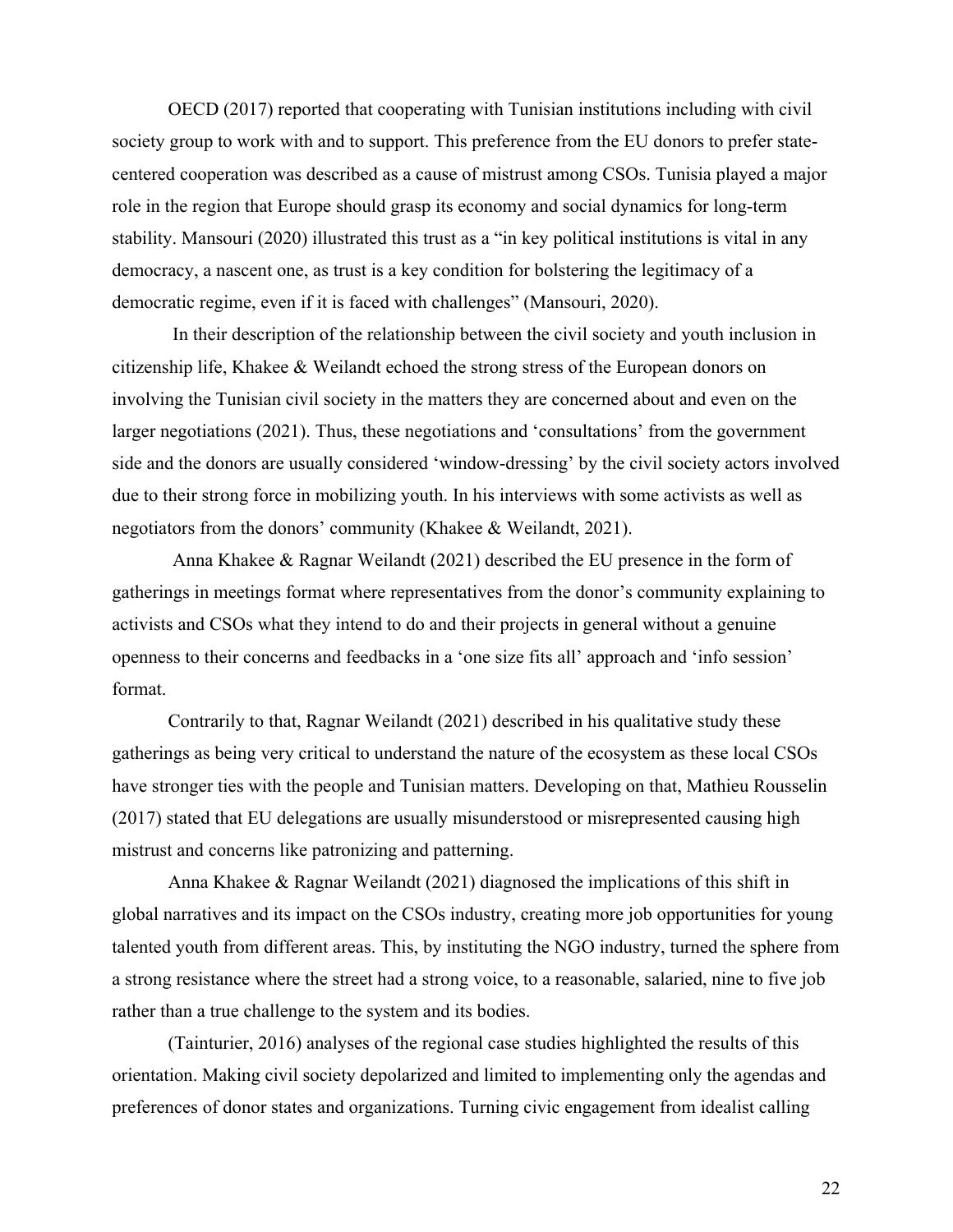into an attractive career path. The involvement in civic life equipped these organizations with the know-how skills through volunteering giving them more legitimacy which they take in a prestigious way leveraging up their identity.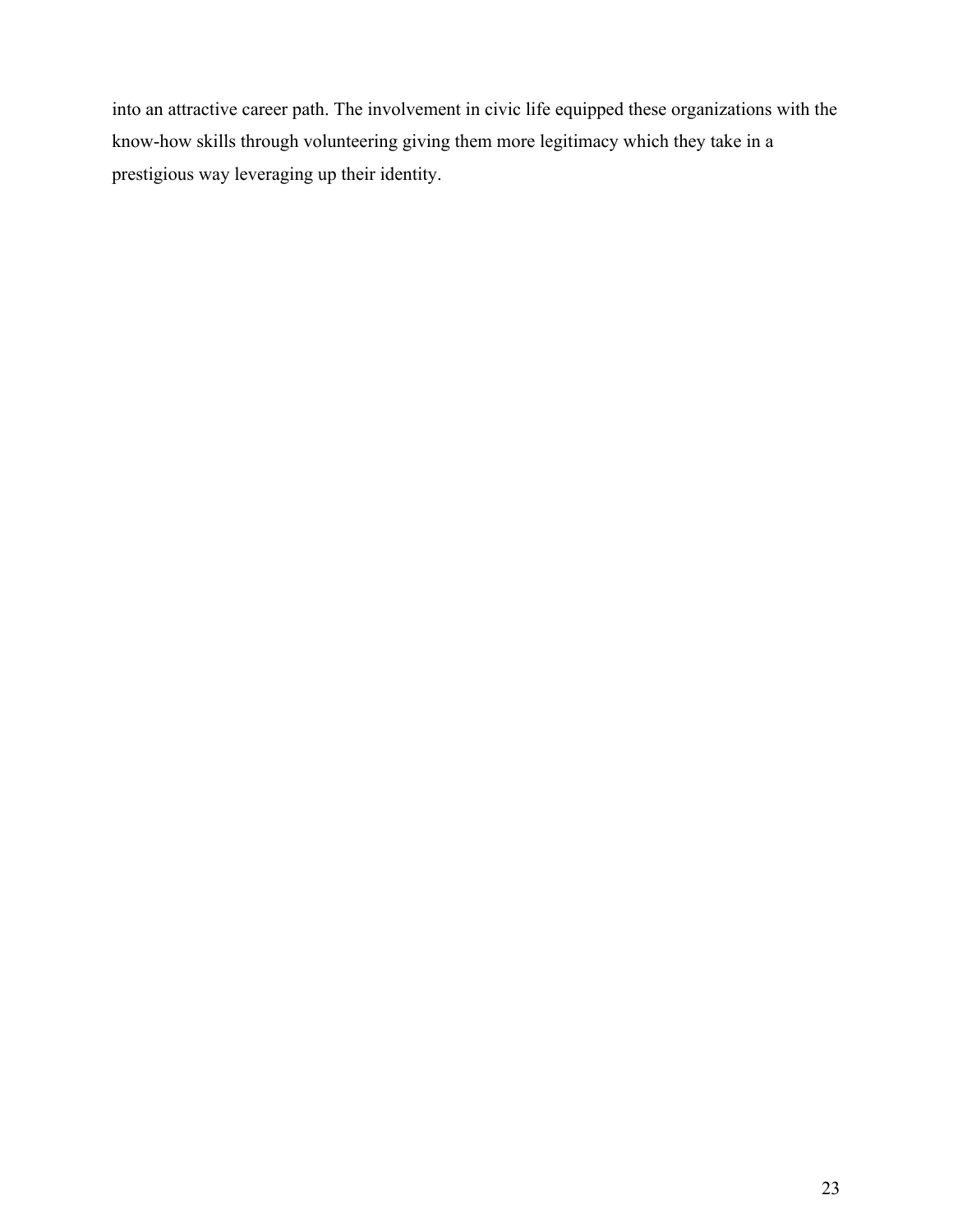#### **Chapter III. Literature Review**

The primary read of the relevant literature related to the topic of this thesis was made to have an initial understanding of the context of the theme, and to create a basic knowledge base that would contribute to facilitating and supporting the discussion and the further analyses. The researcher had a preliminary overview of the topic covered in the literature related to youth inclusion and the role of actively engaged youth in civil society organizations, their participation in translating their aspirations within the institutional framework, youth empowerment, youth participation, youth organizations, youth policies, the regional discourse of the community of donors and the International Organizations' role.

The literature reviewed for this research is divided into three thematic sections where civil society organizations (CSOs) are playing a pivotal role in: **Profiling youth- civil society organizations' dependence relationship, institutionalizing youth aspirations, and international community of donor's discourses.** The section on youth profiling- CSOs dependence relationship details the different components of this reliance connection. A general definition of actively engaged youth in the regional context and in the local one, followed up by a definition of institutional reforms and Inclusion, and lastly of CSOs. The section will also study the perception of youth whether a challenge or an opportunity, and what are their needs. A third part will investigate the role of CSOs' as a translator of these demands.

The second part on institutionalizing youth aspirations discusses literature on assessing the public institutions' capacities, the CSOs and youth–state relationship, and the challenges faced in the translation of these youth priorities. By outlining the general framework of youth inclusion in Tunisia as the main case and to a lesser extent in other countries of the Middle East and North Africa region. This part will also highlight some of the major efforts and contributions to institutionalize these demands at the local Tunisian level.

The last part will be discussing the role of international organizations in affecting the reform process, their role in the establishment of the mechanism or the institutional framework that supports the inclusion of youth aspirations in the national public policy process, and the challenges faced. And lastly, how these discourses are shaping in one way or the other the efforts to include youth.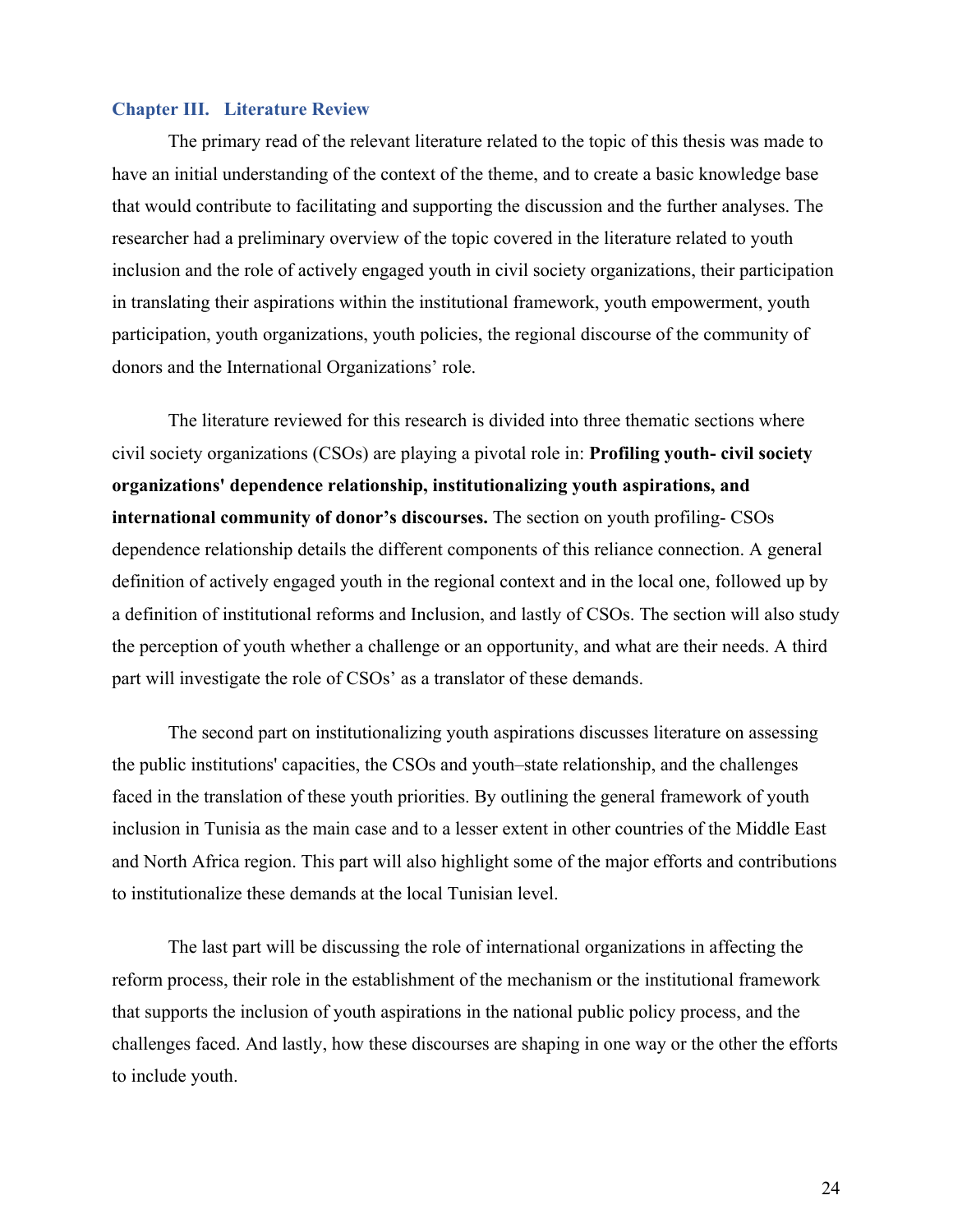The literature was analyzed chronologically. The existing literature prior to the uprising till recently- end of 2019. The time frame of the literature review was conducted for over a year. The literature covered a wide range of journal articles, political reports, and books from online and offline sources (libraries, governmental websites, CSOs, networks, and governmental institutions- mainly the ministry of youth and labor).

#### **III.1. Civil society and youth**

#### **III.1.1. Actively engaged youth, CSOs, and institution's definitions**

#### **a. Civil society and actively engaged youth definition**

After the wave of demonstrations in the Middle East and North Africa region, there was a renewed attention of academics, policy makers, and media outlets on the importance of reforming the Public Social Reforms to be more inclusive for youth (Barsoum, 2016; Belschner, 2021, p. 7; Koyro, 2014, p. 35). That includes the emergence of civil society organizations as a strong partner in challenging the narratives and in pushing towards reformist changes.

Civil society is defined per the United Nations (UN) as the third sector of society, along with government and business entities comprising civil society organizations and nongovernmental organizations (United Nations, 2019). It is formed by citizens who deliberately have chosen to join informal interaction groups in a non-institutionalized or political way with public institutions or working in the ecosystem aiming to bring change to the existing structures through mobilization to withstand authoritarian upgrading (Koyro, 2014).

In the Tunisian context, Volpi (2015; Affan, 2021, 3) presented another definition of CSOs through their role historically as an active mass of power:

*Either a state-constrained entity or an outlawed vehicle of opposition. Despite heavy cooption of the Tunisian General Labor Union (UGTT) and Association Tunisienne des Femmes Démocrates (ATFD), groups such as the Tunisian Forum of Economic and Social Rights (FTDES) stayed militant and underground. This is not to say that they were*  ineffective. Tunisia has an historical tradition of activism and political engagement that *predates and proceeded throughout Ben Ali's reign where institutions such as the Tunisian National Lawyers Order (ONAT) has a track record of resistance to unfavorable government policy. This pre-existing legacy of organized non-governmental grouping helped enable effective and coordinated civic action in the uprisings.*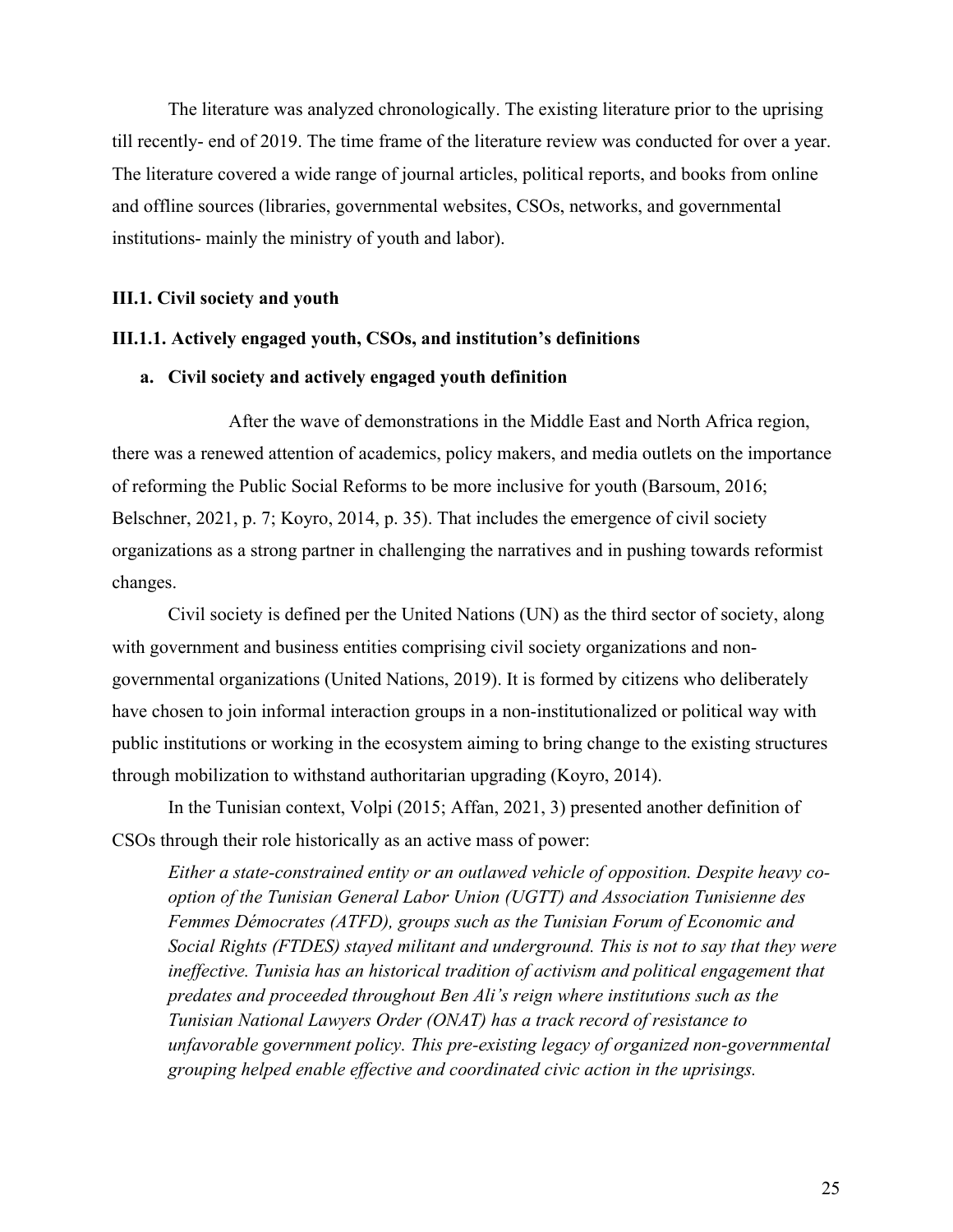*Furthermore, these pre-existing civil traditions have facilitated the rapid development of the new post-revolutionary civil society (Volpi et al. 2015, p. 23).* 

Bauer (2015) contrarily emphasized that the role that civil society plays is more of a hamper rather than a booster of positive change in the MENA context. More specifically, he identified the role of CSOs as a subtle and observable secondary one rather than a changemaker (Bauer, 2015). Opposed to other scholars, in defining the role of civil society, Tainturier (2016) described the civic engagement through NGOs as an empowering process. Aiming for better economic and social inclusion rather than to challenge power and domination structures.

Fethi (2020; Koyro, 2014) conducted different comparative case studies between the Arab World and related his results to the Tunisian context. Focusing on the post-uprising era, their research respectively showed that, in massive social movements, it is not only the CSOs who were the ones ahead, nor were they the leaders of changes. In these social movements, active youth and the hard-to-reach ones were prominently present. Hence, not under the umbrella of an organization rather than in personal capacity, individually representing their demands. The common expectation in the Arab world is that CSOs with their civically engaged youth, and political actors to be the ones leading the uprisings. The perception of individual civically engaged youth as 'sub-citizens' explicates their demands for 'dignity' during the Arab Springs' demonstrations.

Cavatorta explained this emergence of a new category leading the social transformation in Tunisia. The rise of new civil society actors that see themselves as part of a movement rather than a particular organization. Youth activists, female campaigners for women's rights, as well as individuals engaged in the protests utilized the internet, and in particular social media sites, to encourage change in Tunisia (2012).

In describing the motives of CSOs to be active, Volpi (2015) stated that they are not trying to win power despite their support for the political deadlock. He analyzes the case of Tunisia back 2015 when the four largest and oldest CSOs: the Tunisian Human Rights League (LTDH), ONAT, the Tunisian Union of Industry, Trade and Crafts (UTICA) and UGTT, collectively also known as the 'The Quartet', played a vital role in overcoming this deadlock by establishing a national dialogue that happened in Tunisia after the associations. The role of civil society is important in mobilizing the masses of youth. But a politicized civil society is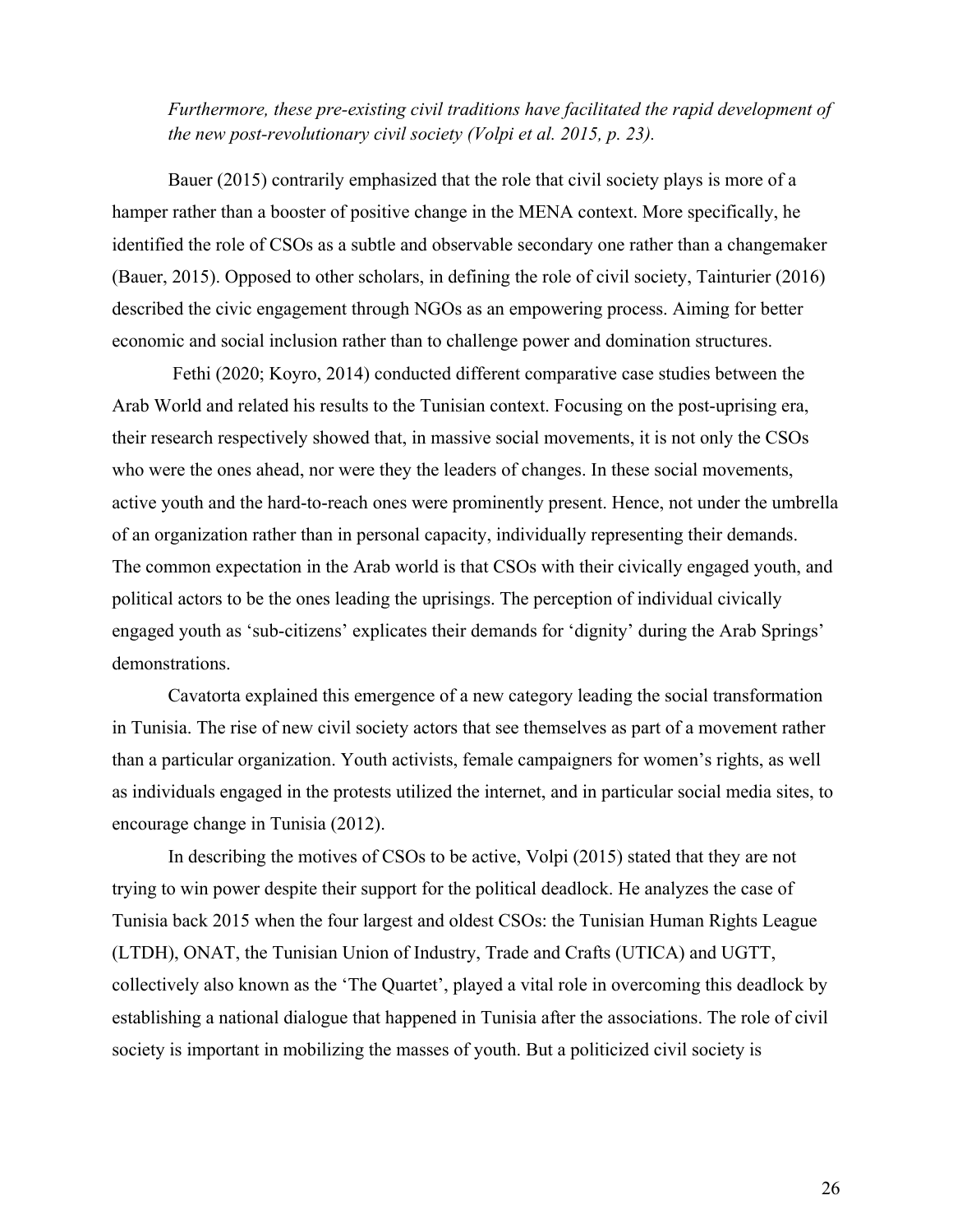problematic as they should be separate from political parties (Volpi, Political developments in Morocco, Algeria and Tunisia, 2015).

#### **b. Institutions and inclusion definitions**

This section will investigate the definition of public institutions, the inclusion process of public policy, and the importance of youth participation in the public policy processes. Trying to oversee youth affairs "some countries organize youth right at the center of their government, others have a youth ministry; some have a department for youth affairs within another Ministry" (OECD, 2018, p. 12). Albeit, interpreting the global numbers; there is a noticeable lag in the participation of young people in the formal, institutional political processes in the region (United Nations Inter-Agency Network, 2013, p. 1)

Mansouri (2020) found that public institutions play a double role. As main generators of youth inclusion reforms and implementers of these reforms. The implementation process requires the involvement of other entities. Mansouri highlights that this has been a challenge in the Tunisian case despite the high level of involvement of the CSOs and the civil society in general due to the lack of real dedicated mechanisms eager to change.

Tainturier (2016) investigated the youth inclusion framework through CSOs and defined institutional inclusion as a form of legitimization process of the NGOs from their creation following the process of their development in the field of CSOs, State, and international donors.

In Tunisia, Chograni (2021) identified a failure for Tunisians even after 10 years since the revolution to activate translating their requests from protesting to exercising their active citizenship and the enthusiasm that the Arab Spring generated in its early days has now been evaporating slowly.

Public institutions remained powerless and lack agency as examined: "Political participation for the youth is considered to be less a matter of political party affiliation and more of a struggle for change through CSO activities and volunteer work, using street protests and social media to effect social change" (Mansouri, Youth and political engagement in postrevolution Tunisia, 2020, p. 7).

Volpi (2015) described the dreams of having democratization moving away from autocratic governments to embrace liberty turning into a nightmare of internal strife, social and sectarian divisions.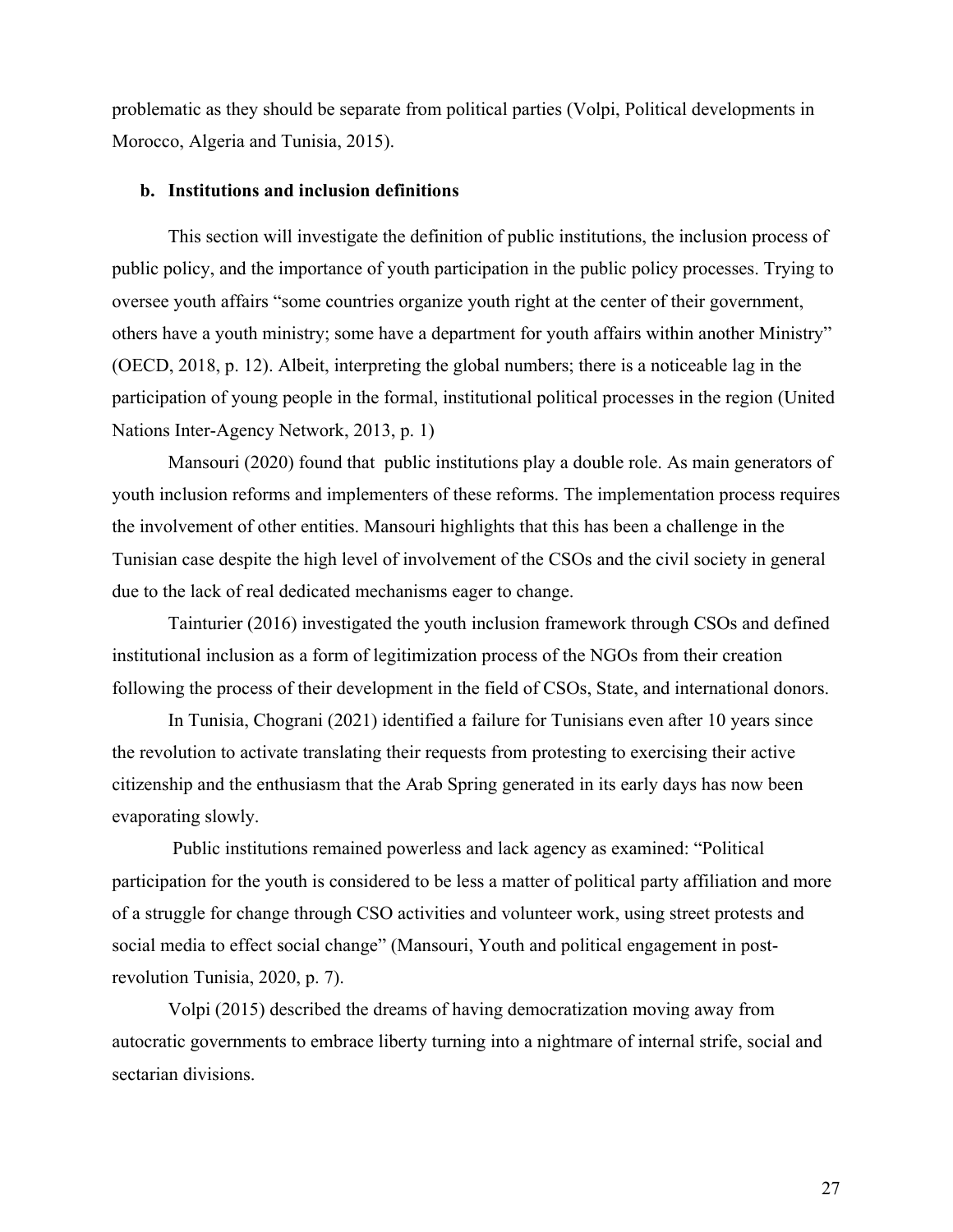#### **c. Youth and reforms definition**

Youth are redirecting their voices away from the formal political process towards more local social activism. In analyzing the motives behind this shift, Chograni (2021) emphasized on the lack of real youth-targeted programs, the political alienation based on the old regime's practices, and the general disillusionment from mainstream party politics created this new tendency of youth to pursue political ways outside the traditional sphere of political participation by leading CSOs.

Mansouri (2020) described this shift to be negatively impacting the engagement with political institutions and the political processes. The elections and the implementation of the mandates. The term youth will be defined respectively by looking into the local contexts of Tunisia as the main case study and then to a lesser extent from Egypt in the second section. In Tunisia, and according to a youth policy study by EuroMed, Tunisian youths are those aged 15- 29 (Sylvie Floris, 2014) and the same definition was used in the Egyptian state, per CAPMAS definition (Pierre Tainturier, 2016).

Reforms are the set of programs and strategies implemented by the institutional authorities with the aim of providing opportunities and support in the integration and inclusion into the society by empowering youth's active citizenships as agents of change (OECD, 2021; Francesco Cavatorta, 2012). In our context, youth is loomed in a more socially constructed way rather than from a demographic age frame. As defined by Mansouri in his paper:

*Even this fluid characterization of youth may not reflect the prolonged period of dependence that often goes well beyond the age of 25, as young people struggle to enter the labor market and gain independence. This period of 'waithood', describes young people who have passed the age of 24 but have not yet been able to attain the social markers of adulthood, such as forming families and households, due to financial constraints linked to unemployment (Mansouri, 2020)*

In another definition brought up by Meijer (2015), reforms are instruments "bringing about the virtuous circle of citizenship and achieving a new social contract that is the basis of accountability and democracy, but also of stability and security" (Meijer, 2015). The main role of these reforms can be directed to change and boost the political, economic, and social systems replacing all the tribalism, authoritarianism, and sectarian divisions. Creating a system based on citizenship rights and duties. The author focused on the Tunisian case and how after the uprising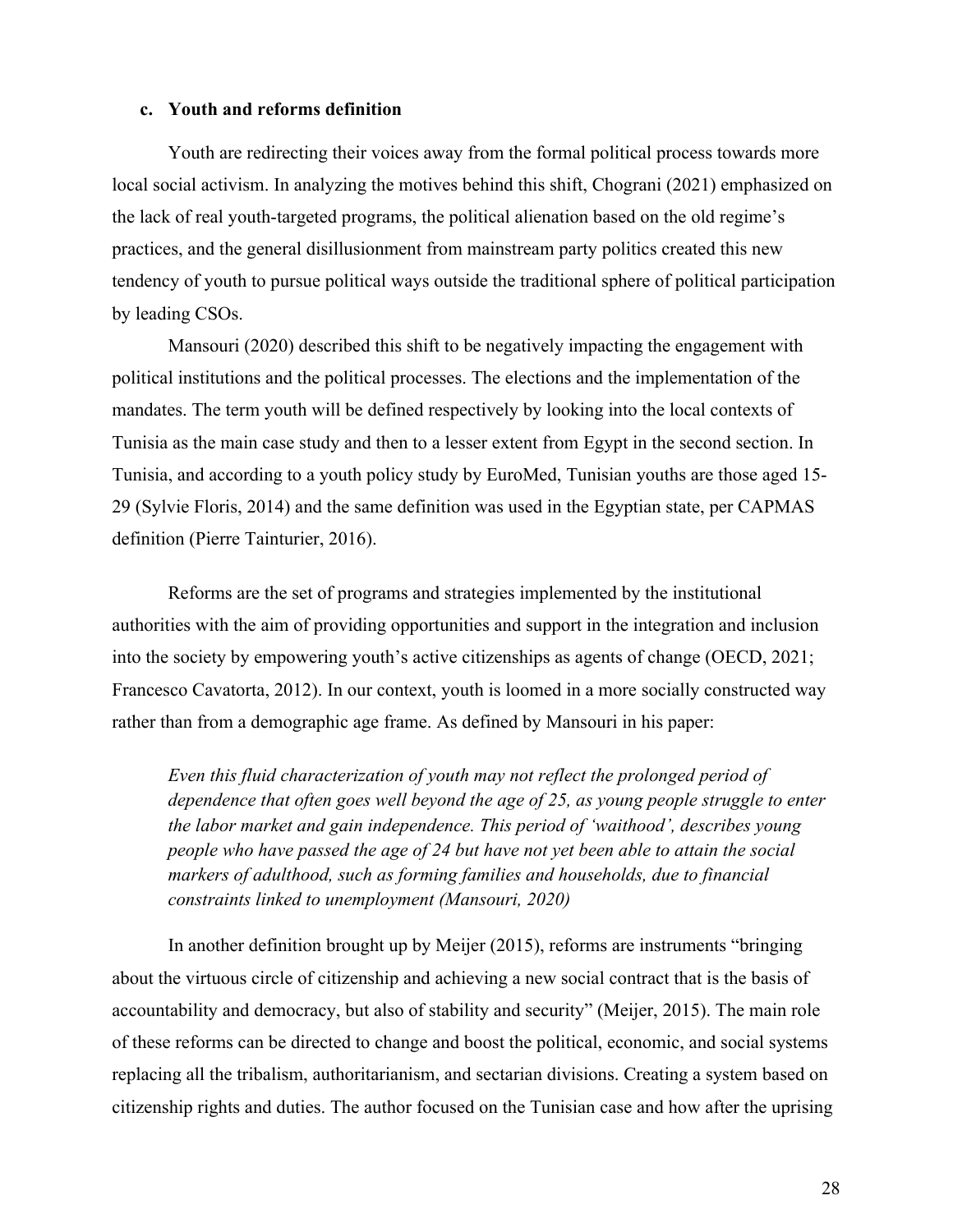many of these reforms were not implemented, sometimes reversed, left split amid the social and political divisions. These reforms are boosters for youth inclusion to actively engage in civic life (Meijer, 2015).

In this study, the term inclusion will be mostly derived from empowerment and its relatives as it has progressively been evolving. On a general scope of definition, Tainturier, described inclusion's goal as: "To designate individual capacities to better act within a given system and has become embedded in the institutional order of development" (Pierre Tainturier, 2016).

United Nations (2009) defined inclusion as emancipation, which, as a search for equality. Interpreting that, civic society participation reinforces active citizenship and promotes a more integral and inclusive social system. The measurement of youth inclusion is performed through the assessment of their development and empowerment. As per the UN Sustainable Development Goals indicators there are 68 indicator providing information, directly or clearly, relevant to youth development (DESA, UN).

Koyro (2014) stressed on the international community's role especially the European Union (EU) in reshaping these trajectories by not limiting their support to only financial means rather than offering a space for training on basic skills such as management, budgeting, fundraising etc. Otherwise, the new instruments will lack the ability to sustain or to offer the required impact esteemed by the European civil society Cooperation.

#### **III.1.2. Youth inclusion today**

In his comparative case of Tunisia, Egypt, and Morocco analyzing the social agents of change, (Volpi, 2015) highlighted that the social mobilization in these countries should not be read as anti-regime for calling out for reforms that are absent since ages. Neither as against the state. Contrarily, he perceives it as a form of confronting radicalism of the state institutions even if these three countries took different trajectories.

The emergence of CSOs as mobilizers is not in this context perceived as a counter-power for redefining the state balance or to take the state's power. The qualitative study of Volpi (2015) showed that, in contrast, these youth movements are stimulated with the demand to have stronger and greater relationships with the state and society, to be more responsive to what society needs and aspires for.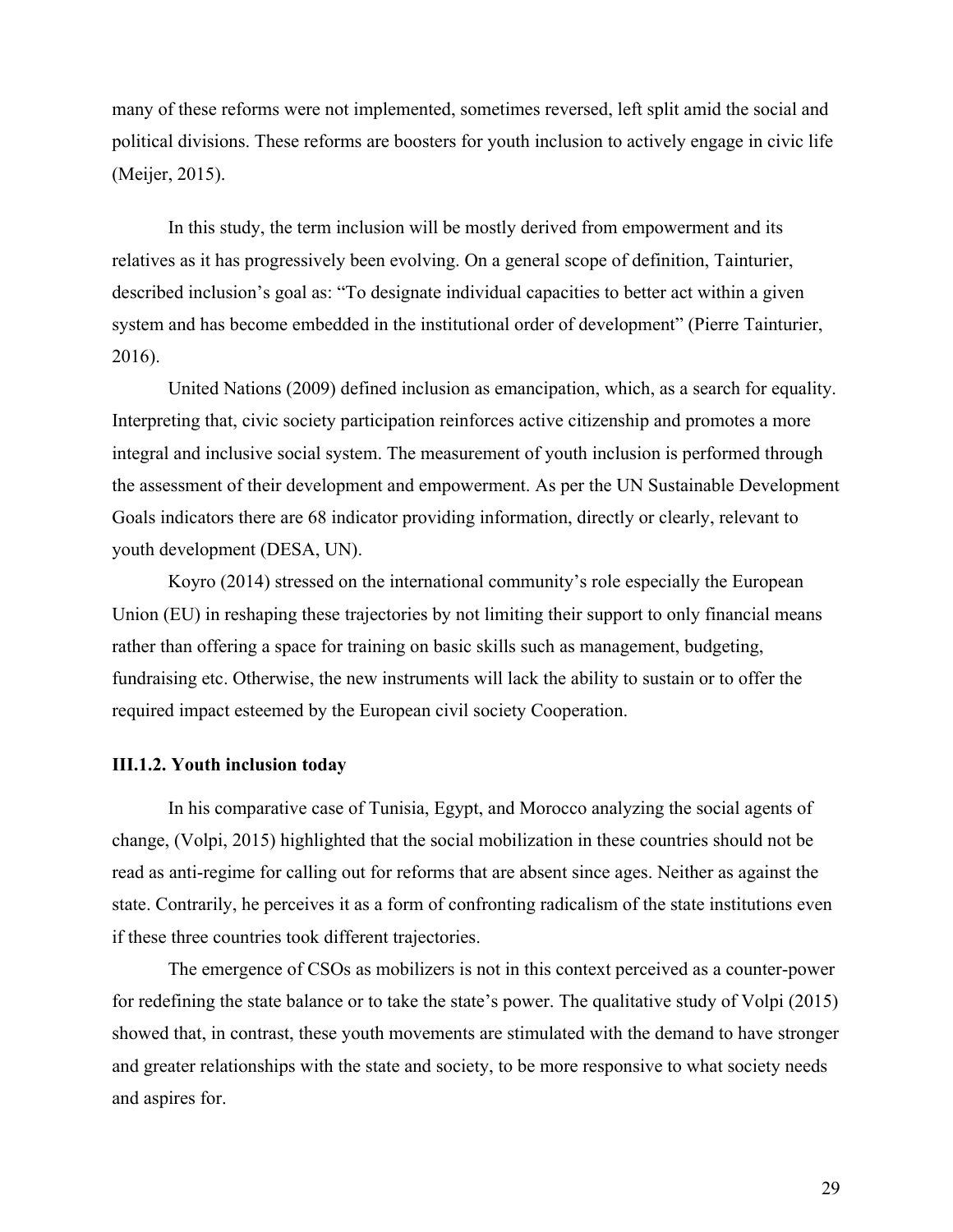Belschner (2021) focused their argument on granting youth more freedom to be included in the various aspects of civic life is crucial for their inclusion. Thus, in their research, they argued that this representation should be also contained in a broad way to the disadvantageous youth category as the main moderator and active agents sparkling the revolutions (Belschner, The adoption of youth quotas after the Arab uprisings, 2021). That led to the expansion of new waves of civic networks and grassroots organizations from charities to development ones led by these dedicated youth (Pierre Tainturier, 2016).

Thus, the perception of youth and of their active involvement had another side facet. The research of Tainturier, (2016) showed these youth have an immense power which can be turned out and manipulated. (Belschner, 2021) expressed a similar argument in her research, quoting one of the interviewees: ''The youth are dangerous, they can 'explode'. States have always been afraid of that social category'' (Belschner, the adoption of youth quotas after the Arab uprisings, 2021), they only criticize, and they are restless (Tainturier, 2016).

Tainturier (2016) acknowledges the role of CSOs as containers and an alternative space for these youth to incubate their social problems and overcome partisan struggles and personal ambitions pushing towards dealing with real problems affecting the citizens.

#### **III.1.3. Civil society mobilizer role**

#### **a. Translators of meanings**

In the light of the uprisings in the region, the later transitions were known for redefining social contracts (Pierre Tainturier, 2016). Belschner (2021) analyses the contrast of these old omissions of youth in the decision-making process and in shifting the institutional strategies. CSOs today are more satisfying; their emancipation mission is relatively new in the MENA region as their political and civil society representation was absent from the domestic debates (Belschner, The adoption of youth quotas after the Arab uprisings, 2021).

There is a strong dependence and inter-changing discourses between CSOs and youth to translate their demands to various social and economic public requests. The United Nations agency network points out the requirements of reaching a meaningful youth participation and leadership. Young people and young people-led organizations should have opportunities, capacities, and benefit from an enabling environment and relevant evidence-based programs and policies at all levels (United Nations Inter-Agency Network on Youth, 2013, p. 2).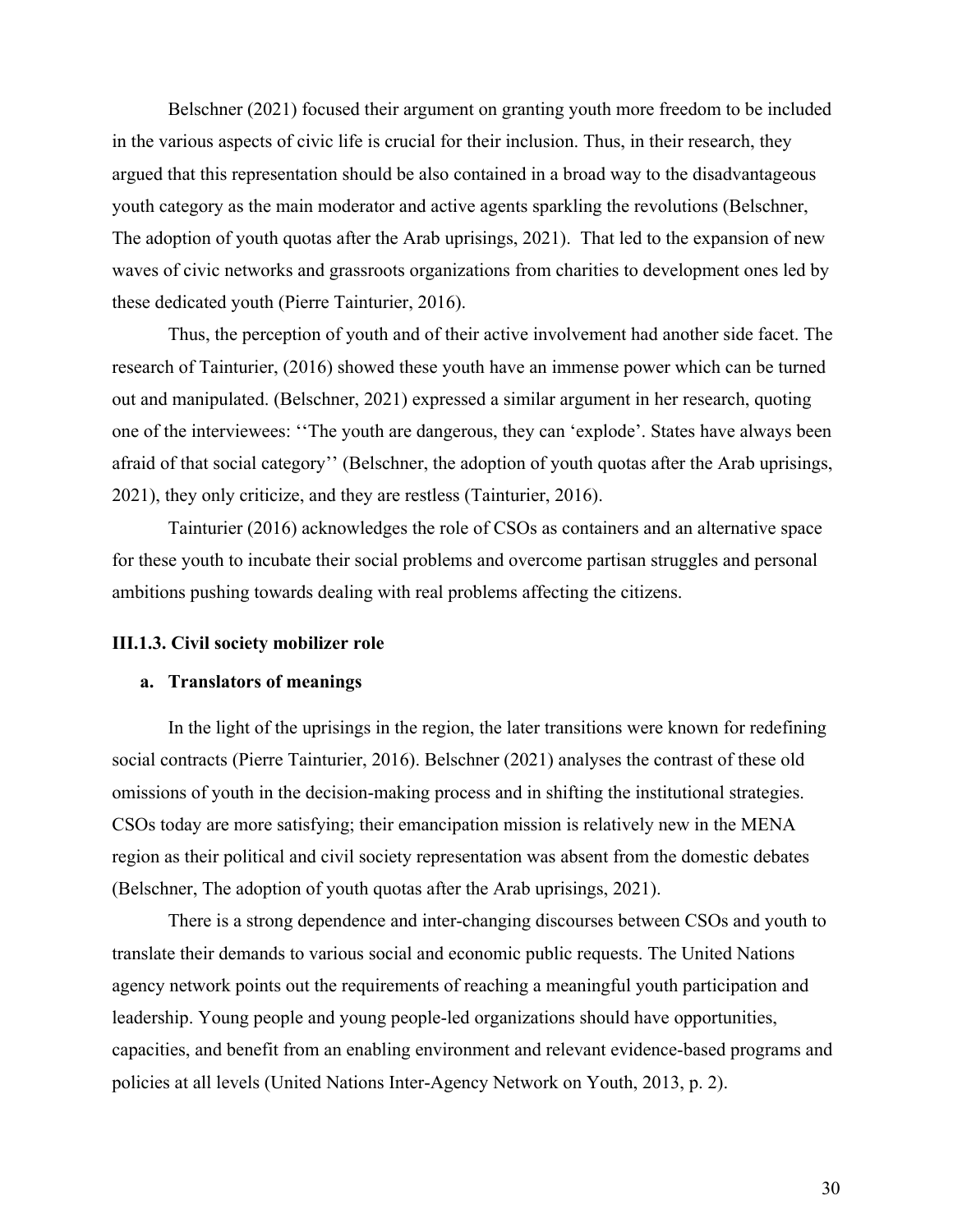Independent youth activism is not organized according to formal, institutional groupings, the reliance on CSOs becomes important as they can limit the agglomeration of powers of the government and other elites to whom the politic and associative life was dominated a 'traditional bourgeoisie' structured along secular and liberal tendencies -from the left and from the right (United Nations Inter-Agency Network, 2013; Koyro, 2014; Volpi, 2016). Non-state actors are playing a significant role in the field of promoting youth inclusion for progress in Egypt, Tunisia, and Lebanon (Ghada Barsoum, 2018; OECD, 2018).

Tainturier (2016) describes CSOs as non-state actors who have gained legacy from their commitment to serve their local communities and regions. This formed a holistic concept that covered all sectors of public action. Other scholars eg. Volpi (2016; Meijer, 2015) mentioned that these official local actors were not necessarily the ones who had led the anti-regime protests. Volpi described the civil society as:

*A motley crew of young revolutionaries who would soon be blaming these institutionalized actors and the politicians for stealing 'their revolution' questioning and no longer accepting authority without questioning (Volpi, 2016)*

On the other hand, Meijer (2015) emphasizes that CSOs got involved in some cases but were not leading the Arab uprisings and their role was minor:

*In Egypt, Tunisia, and Jordan professional organizations such as the Lawyers' syndicate, the Judges Club, and the Doctors' Union played an important role in preparing the ground for the uprisings, either through ideas of equality, democracy, and human rights, or as locations where cross-ideological, cross-sectarian coalitions were formed. In Tunisia and Egypt, trade unions would play an important role during the uprisings (Meijer, 2015)*

#### **b. Government's role**

Post revolutions time in the region is substantially contesting the new political order and apparent divergence of outcomes in terms of political transactions (Mansouri, 2020). That period's strength was primarily due to broad-based public participation and civic engagement of individual/collective youth-centered groups affecting meaningful and sustainable social transformations (United Nations, 2014; Barsoum, 2018).

In their mixed qualitative and quantitative studies to generate semi-structured interviews, (Mansouri, 2013; Volpi, 2016) highlighted that participation in civil activities reinforced active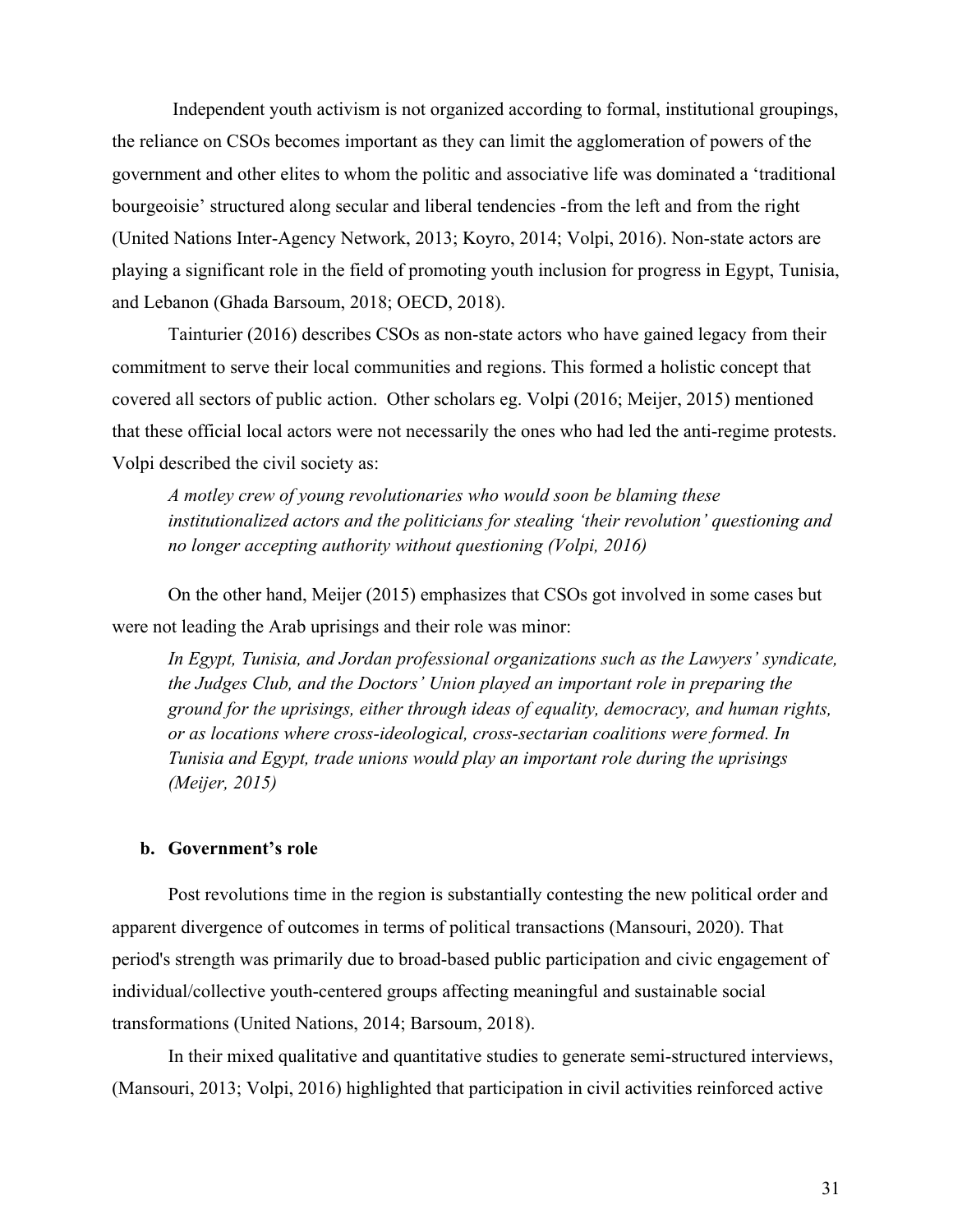citizenship and promoted cohesion among youth vis a vis their respective representatives through the dedicated public institutions facilitating the dialogue with the state administration. Defeating the filthy old marginalization of considering them as 'sub-categories'.

Anna Khakee & Ragnar Weilandt (2021) emphasized the role that CSOs played as a space between state, market, and family where they try to shape the rules, the specific policies, and other aspects of social life.

Súilleabháin (2020) developed on that idea of 'check and balance' between the civically engaged youth and the institutions, monitoring not only the performance but also the legislature by asking for structural changes boosting their inclusion. They also examined in their article how included and empowered Tunisians Youth build resilient capacities through state and civil society formation. Contrasting that in the MENA region, Tunisia is an immense agora where public protests are legion. Successive governments and institutions could not translate the wants of the citizens. as he described it "*Tunisia became a polity of citizens without a state*" (Súilleabháin, 2020). Developing on that, Boukhars, (2015) pointed out the generational gap and the struggle to find the jobs and opportunities they need is a prominent factor.

Tainturier (2016) explained that rejection of politics and of collective action of any politicized group since political parties are judged as morally corrupt, being too preoccupied with power. That shifted their reliance on the informal institutions such as free media and vibrant civil society which were in contrast absent in the past. This is particularly relevant for young Tunisians from the working-class context who lean on social capital as the only form of capital that they own and that they could freely transfer their needs to challenging hegemony (Cordova, 2019).

#### **c. Containers of aspirations**

Contrarily to this reliance on civil society organizations as a replacement of Governmental Institutions. In the Tunisian context, Maboudi (2020) highlighted the fear of Ennahda party from the liberalization tendencies and pushed for more public opinion pressure assuming they would be more sympathetic with their ideology. Maboudi described civil society as " *not representative of all the people, therefore, for constitutional issues, public engagement is*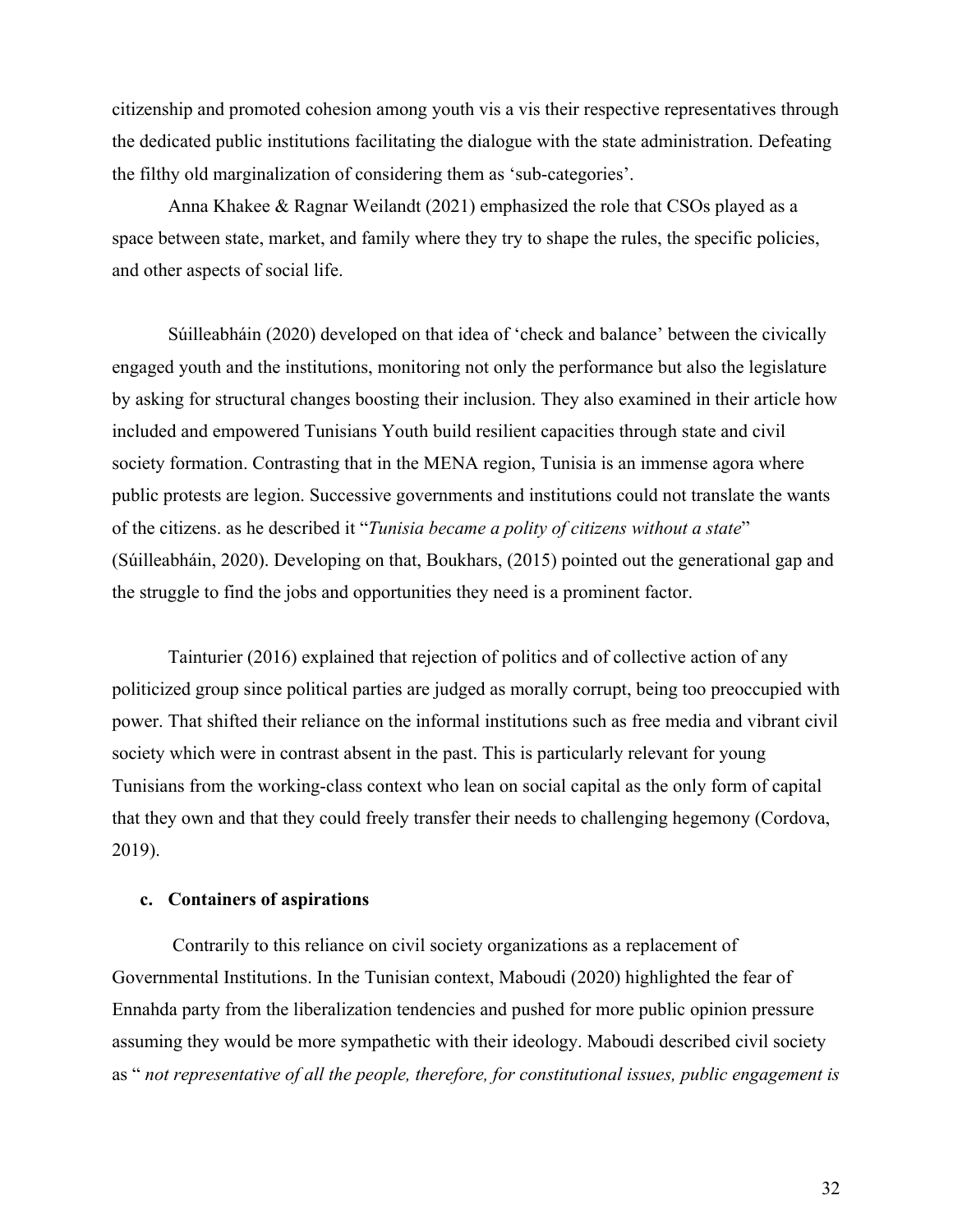*necessary because most people do not find themselves represented in associations and organizations*" (Maboudi, 2020).

Maboudi analyzed the participation of CSOs in the public fora. CSOs did not strategically send their active youthly engaged members to steer and to develop conversations with youth public institutions; rather than, they participated in round tables, and conferences where they had experts debating their inclusion (2020). Quoting Koyro: "*The hope that civil society could act as a democratizing force soon proved unrealistic, or at best considerably exaggerated*'' (Koyro, 2014).

#### **III.2. Institutions and youth mobilization through CSOs**

#### **III.2.1. Youth institutional framework**

Meijer (2015) conducted a qualitative study of the legal framework of NGOs in Egypt, Jordan, and Morocco after the Tunisian uprising. Her findings revealed that the emergence of new laws has freed Tunisian NGOs from state interference to an unheard-of degree. Decree 88 allowed NGOs to obtain funds from foreign donors and to play political roles. "By the end of 2011, 1,200 NGOs had been registered; at the end of 2012, their number had grown to some 2000" (Meijer, 2015). The integration of NGOs to power was facilitated by the established open parliamentary system reassuring a mediator role afterwards in Tunisia:

*Law No. 2011-88 of 24/9/2011 provided clear requirements and protection in a new legal framework that had not previously been afforded to civil society organizations. This law created a context in which organizations could operate by guaranteeing the freedom to form and to join associations, and to organize activities. It strengthened the role and the development of civil society in addition to respecting its independence. Article 3 of Law 88 encourages major principles of civil political culture: democracy, plurality, transparency, equality, and human rights, while Article 4 prevents political incivility by prohibiting associations from adopting by laws that call for any incitement for violence, hatred, fanaticism, or discrimination of religious, racial, or regional grounds (Volpi, Political developments in Morocco, Algeria, and Tunisia, 2015, p. 22)*

Globalization, the regional social movements, and the economic challenges put the Tunisian authorities under the need to reconsider their youth institutional framework due to youth absenteeism and lower active rates of involvement in civic life (Mansouri, 2020). Institutionalist approaches are becoming more common after the Arab uprisings, rebuilding state legitimacy and institutions, thus (Mansouri, 2020; Volpi, 2015; Vopli, 2016) re named this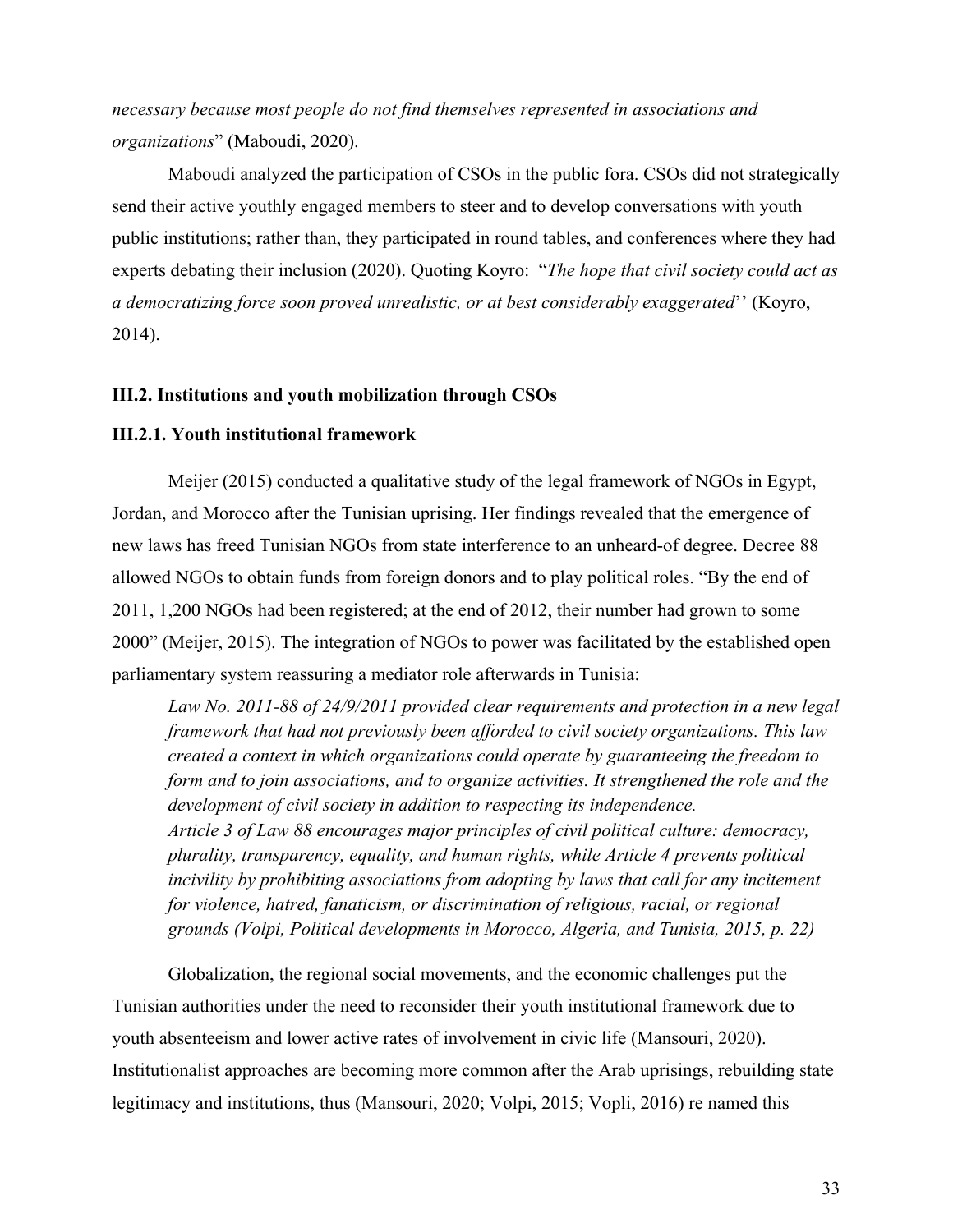approach as 'over- stating'; when the Arab state emphasizes on the individual role that CSOs played in checking the power of the state and steering the Tunisian transition.

Volpi (2015) perceived actions and movements as a valuable source of shaping policies rather than only criticizing the government by becoming a cooperative partner with the government:

*Certain CSOs that were active prior to the revolution need to change from their 'against the state' approach to civil society work. Arguably, this has been due to the 'you're with us or against us' mentality. civil society can overwhelm the state with demands (Volpi, Political developments in Morocco, Algeria, and Tunisia, 2015).*

Analyzing the narratives of youth inclusion through CSOs after the revolution, Tainturier (2016) described the post-revolutionary institutional era to agree with the liberal legislation related to political and civil rights. And in a massive run from the international donors and organizations supporting the democratic transition in Tunisia. Tainturier explained:

*Youth participation has also been valued as a core principle and objective that ought to drive policies. This has resulted in a new wave of civic, charities and development organizations, led by or dedicated to youth, from grassroots to national networks (Pierre Tainturier, 2016)*

Maboudi (2020) conducted both statistical empirical study of the content of public proposals and the existing constitutional drafts as well as interviews with Tunisian constitution drafters. 43% of these public proposals were included in the draft constitution. Results showed a positive relationship between the popularity of a citizen proposal and its likelihood of becoming a constitutional provision leading to a democratic constitutional outcome. Parralely, Maboudi, highlighted the support of the international community of donors or political affiliation in the emancipation process leading to a better intermediate role in the public arenas (2020).

In their research on the partnership role of the EU commission in the region and their new tendencies and discourses, Koyro (2014) described a new approach of the EU. Partnership with people with more emphasis on the CSOs' component, contrarily to how it used to be from the bottom up. The emphasis on the dialogue between all civil society components, helped transmit their needs and equipping the EU and the international cooperation to address these issues on the ground. The study acknowledged the mistrust and pejorative perception of the youth inclusion efforts in civic life as expressed: "*The aim of the EU and other international donors should be to*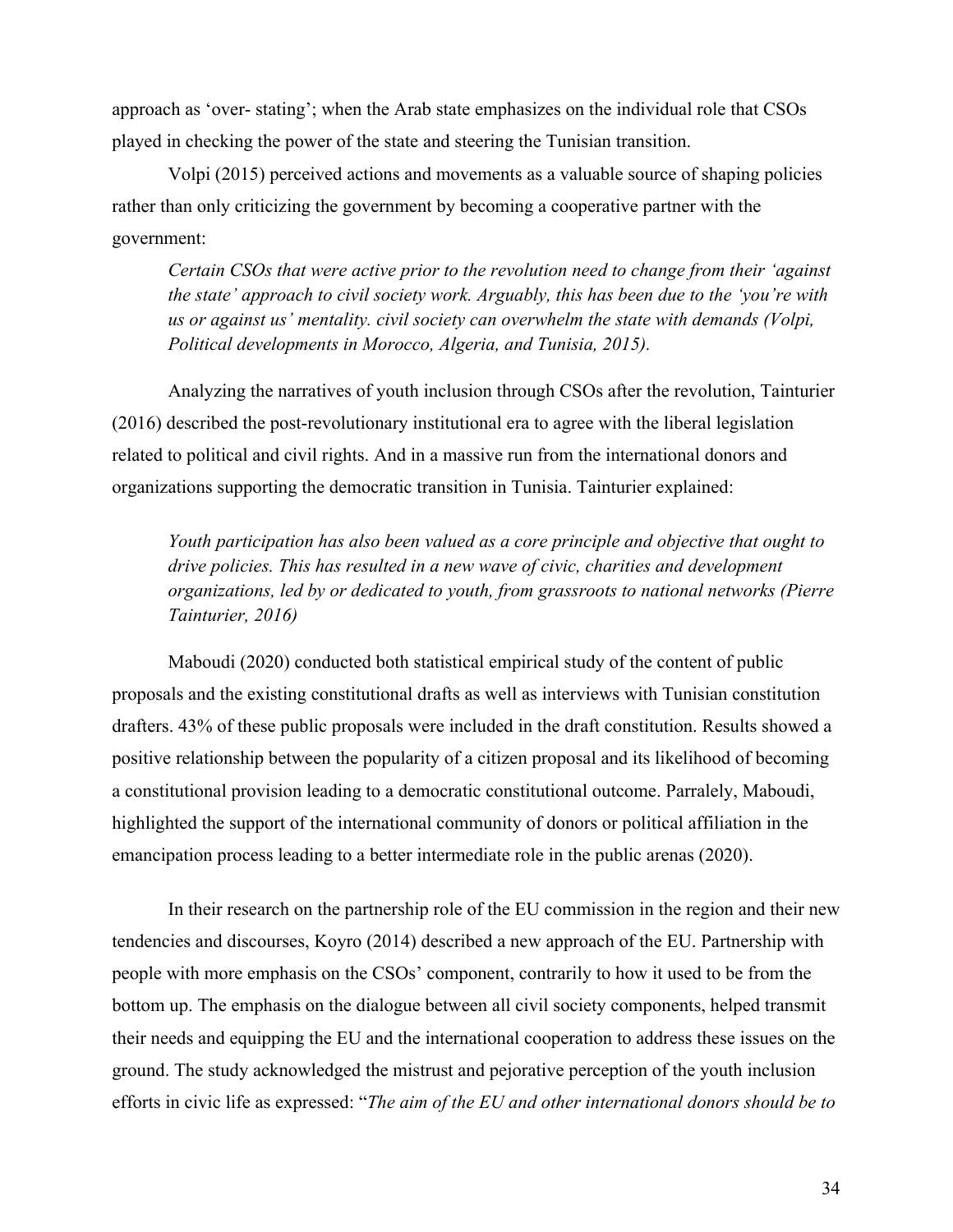*facilitate this dialogue, not to take sides*" (Koyro, 2014). Volpi identified the grassroots of the trends of local democracy in Tunisia and developed that this projected top-down approach was not only from the international community and partners but also from the institutionalist local structures (2016).

Tainturier (2016) highlighted that to ensure a full initialization of youth's demands, their participation has to be inclusive. Tunisia is considered a success story as all the active key role players; the institutional and political limitations to pluralism were progressively lifted.

According to Belschner (2021) there is a growing interest from the international donors to support the introduction of the quota system in the parliament boosting youth's active participation in public life and reintegrating them in the national projects. The study's findings showed that these quotas were included during the last phase H3 of the political transition after the adoption of the constitution and during the compilation of the electoral code. The introduction of this quota percentage by the deputies was perceived largely as a satisfactory approach to the international community of donors and partners and not out of conviction (Belschner, The adoption of youth quotas after the Arab uprisings, 2021).

In his description of the governance system in Tunisia prior to the uprising, Volpi (2016) highlighted a bottom-up approach where the lowest level of the pyramid is the 'Umda'. He is working along with an extensive hierarchical and bureaucratic structure going all to the minister of interior. He simultaneously holds a political role, produces a patronage network evaluating the socioeconomic needs of the local community, and benefiting those 'deserving' individuals and families. His study describes this structure as unchanged after the revolution. Going up to the other structures of (mu'tamadiyya) and the governorate (wilaya) where they are at the nexus between the different local sections of national administrations and the ones to be approached to obtain any permit *(Check fig 1)*. Coordinating those tasks with the different parties involved and facilitating the process is done through a delegate (Volpi, 2016). In the aftermath of the revolution, Volpi (2016) describes the 'new' social forces including old civil society actors (unions, Human Right associations, leftist organizations, and established opposition politicians) and new civil society actors (Ennahda activists, Salafis, and revolutionary leagues.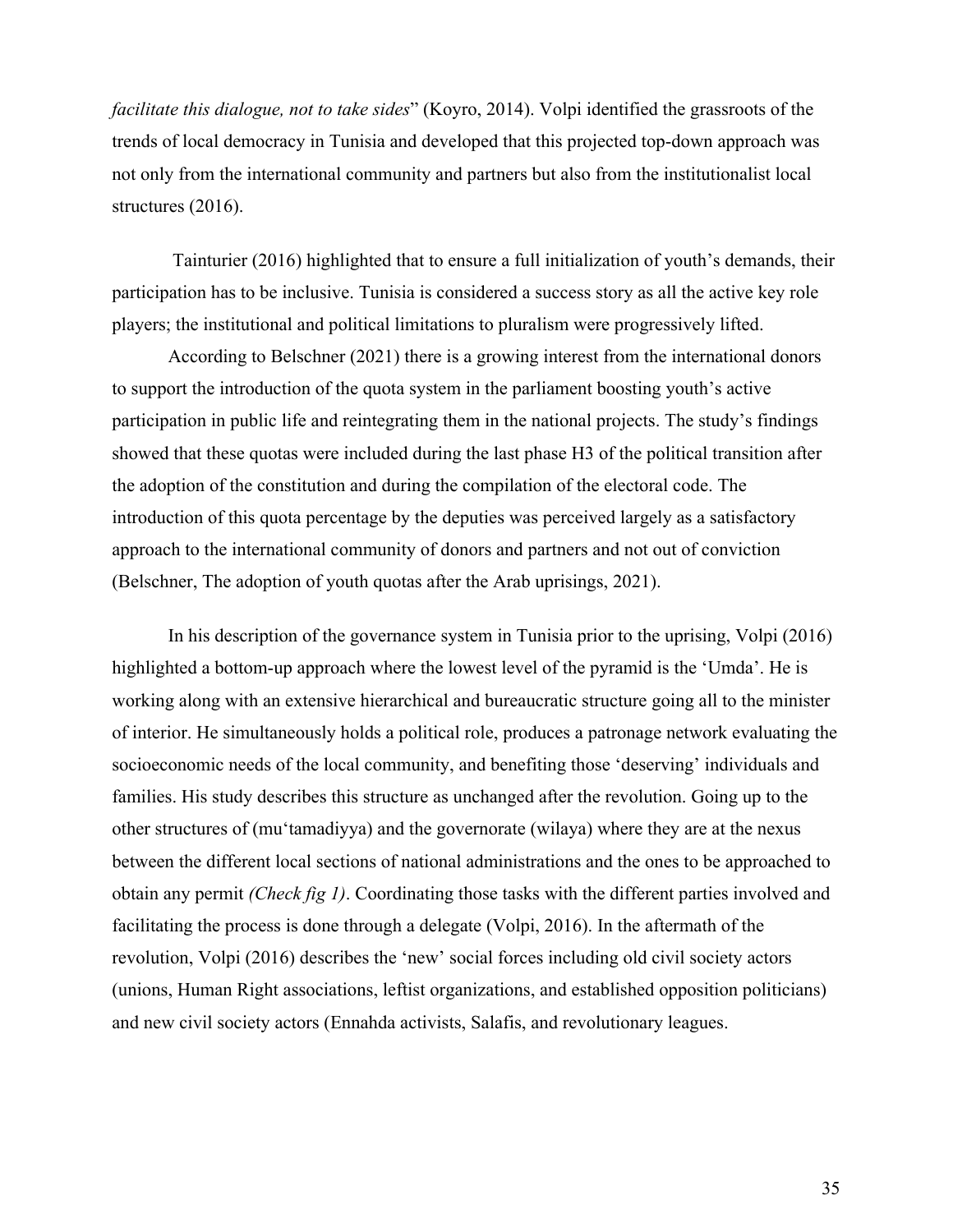

21. Houda Laroussi, Micro-crédit et lien social en Tunisie: La solidarité instituée [Micro-Credit and Social Cohesion in Tunisia: Established Solidarity] (Tunis: Institut de recherché sur le Maghreb contemporain, 2009); Amin Allal and Florian Kohstall, "Opposition within the State: Governance in Egypt, Morocco, and Tunisia," in Contentious Politics in Middle East: Political Opposition under Authoritarianism, ed. Holger Albrecht (Gainesville: University Press of Florida, 2010), pp. 181–204.

> *Figure 1: Administrative and Political structures in Tunisia Source: (Volpi, Local (R)evolutions in Tunisia: Reconstructing Municipal Political Authority, 2016)*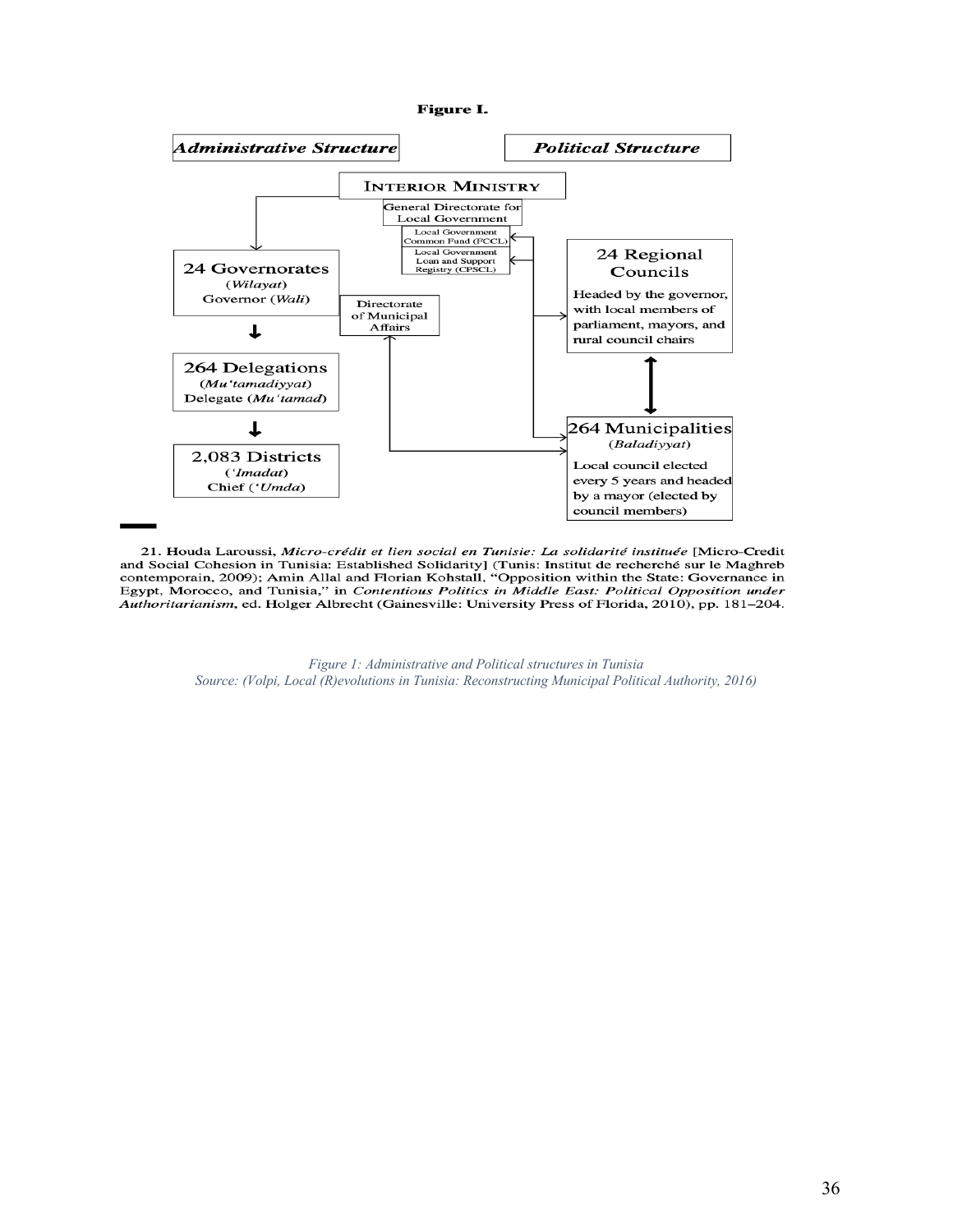# **Chapter IV: Research Methodology**

#### **a. Qualitative research design and sampling**

The data included in this study builds in-depth interviews conducted over the course of six months with a total number of 30 participants. The age parameters set for the research were between 22 and 35 years of age depending on the group category of the interviewee. Interviews were conducted with active youth, an umbrella term for young people who may not necessarily be activists but who are engaged on one level or another in community work. CSOs' active members who joined these organizations after the uprising, experts and academics in the field, and active donors representatives in the Tunisan landscape.

The actively engaged youth category is the focus of the study. The results showed that these active young youth have a base of similar civil features – they were at some point or are still independently involved in the Tunisian civil society. Some of them are no longer active in civil society and decided to step back for a while, and some had previous rehabilitation with certain institutions. The choice of these profiles is on purpose; having interviewees from different social classes, regions, and fields of studies were the variable parameters. Some left Tunisia for France and other neighborhooding European countries abroad, while others remained still in Tunisia. The common feature about all of them is that they are completely not involved in politics currently.

The other key condition or prerequisite for participation in the research– independent from which group they are in - was the ability to speak, with first-hand knowledge, of their experience in civil society. Interviews were inductive and the prompts allowed the participants to voice their ideas and tell their own stories. Interviewees tended to be very forthcoming when reflecting on their individual experiences and in describing very personal feelings. Much of this comes through in the report. Interviews were governed by a question bank, a copy of which is included in *Appendix one*.

The research paper uses advance in-depth qualitative research methods combining several qualitative tools that are detailed in the next section. This approach is mainly to study this topic by seeking to underline the nature of relationships and challenges between the different components: public institutions, youth, CSOs, and donors' communities to create youth inclusion. This type of study allowed to answer realistic and concrete questions for today's young population in Tunisia by translating what is heard, seen, noticed from actions and verbs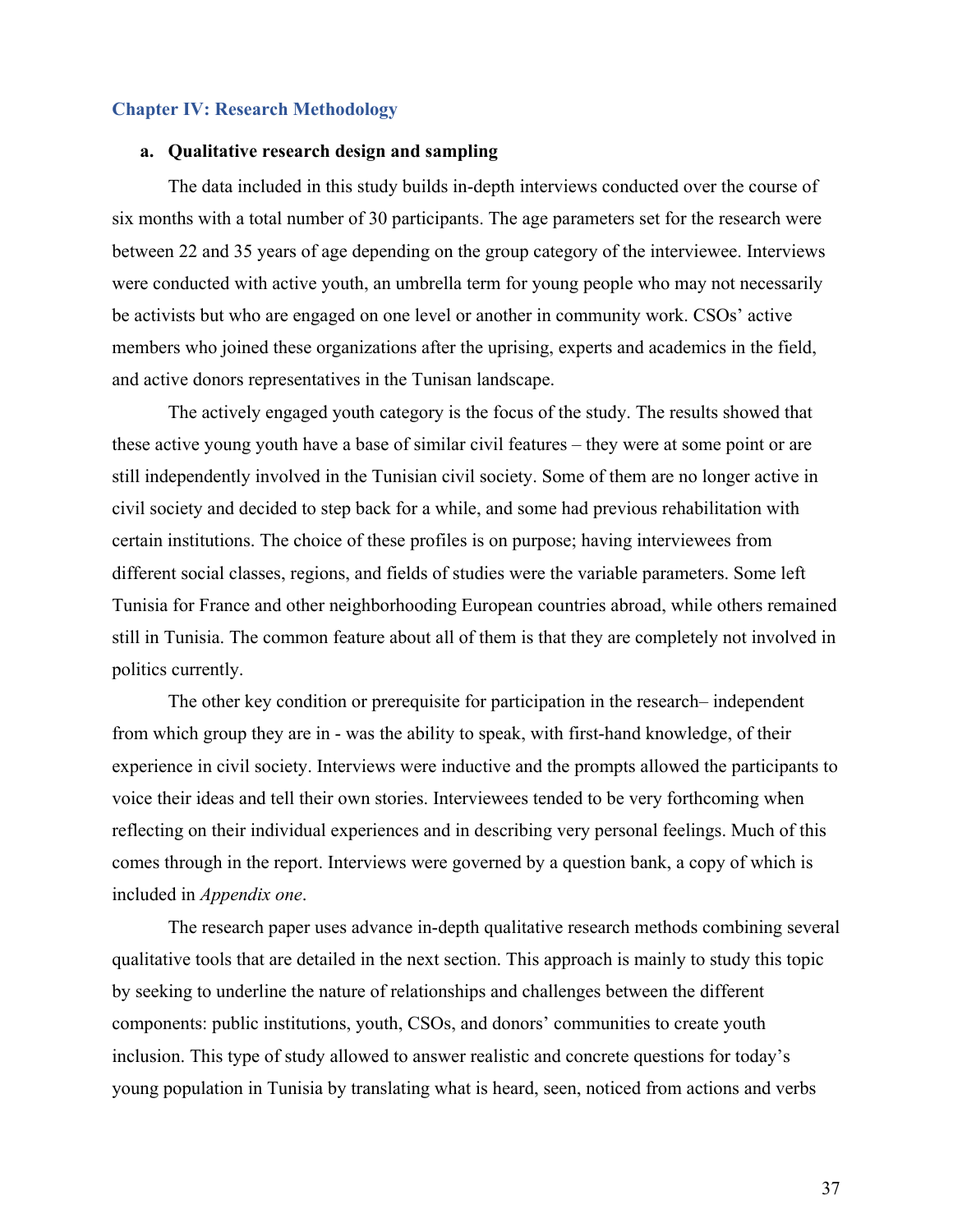from the people, places, activities, and events with the "purpose of learning about some aspects of the social world and to generate new understandings that can be used by that social world" (Prakash Upadhyay, 2013).

A range of ethical and safety considerations was built into the study design to ensure that the identities of the participants remained confidential and that the original recordings of the interviews were destroyed once the analysis was conducted upon their knowledge.

# **b. Data collection**

#### - **Ethnographic Fieldwork**

As the definition says, "Ethnography is the study of social interactions, behaviors, and perceptions that occur within groups, teams, organizations, and communities" (Scott Reeves, 2008, p. 337). This tool was mainly used through active participation in the field to enable the researcher to get insights and to immerse in the participants' views and actions in an unbiased, spontaneous way. Data were gathered mainly by attending with beneficiaries from funding and sponsorship programs, attending workshops and trainings , getting participants' observations, field notes, and own experiences to understand the different visions that prevail on different levels:

- The current youth policies, the practices adopted, and to collect data and opinions on donors community interventions and its variables.

- To assess youth aspirations and demands.

- To understand the dynamics and the real-life relationships between, among, and inter-agency relationships, to develop a further understanding of the background of the interviewees and the local context.

#### - **Interviews**

Interviews were used as well simultaneously during this research as a primary data resource. According to the interpretive constructivist researcher, the goal of an interview is to find out how people perceive an occurrence or object and, most importantly "the meaning they attribute to it" (Owen, 2014). They took a conversational, informal, and non-directive form. Semi-structured way to enable the researcher to ask as many questions as he/she can/want, in the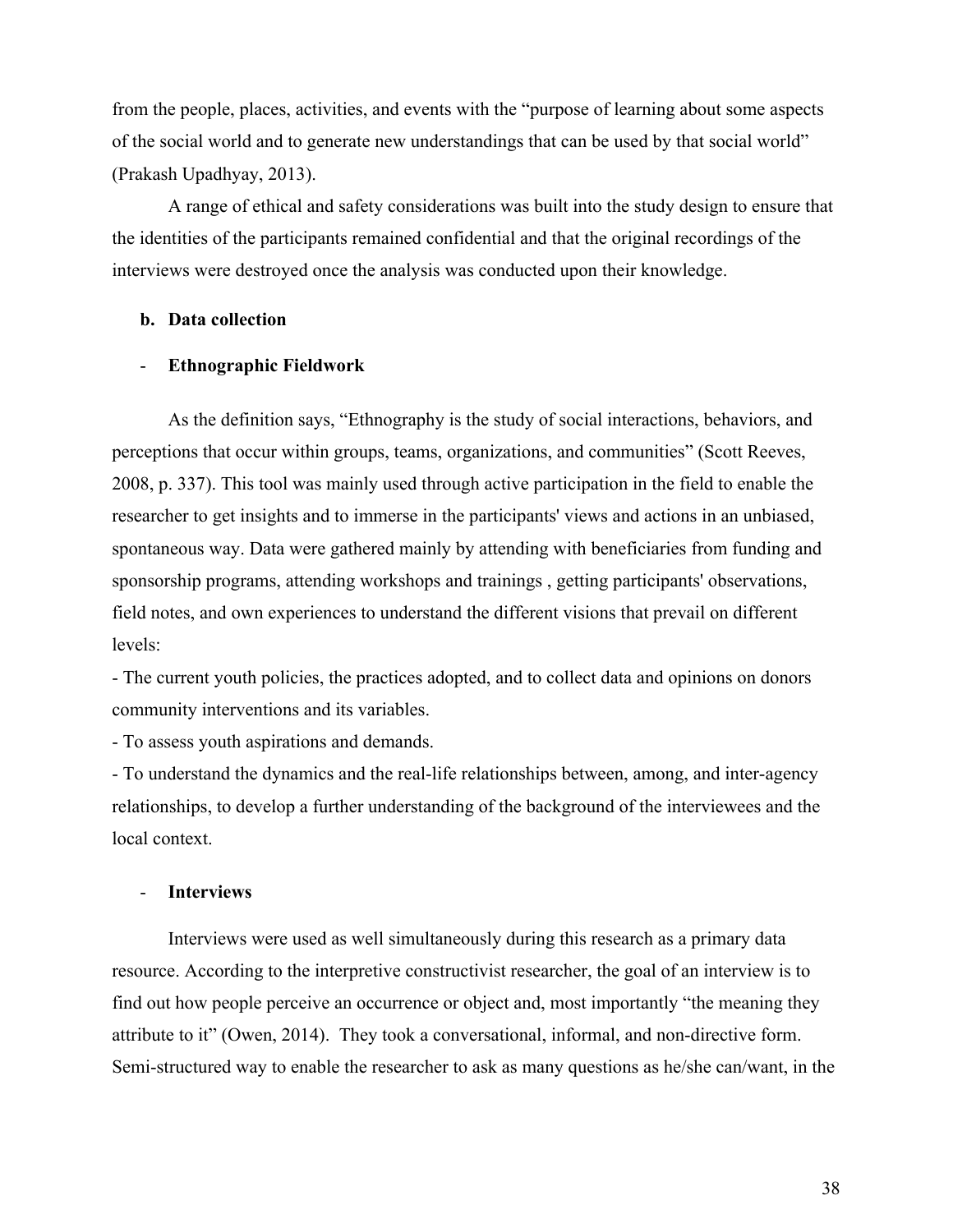direction that favors the line of the study. Flexibility in adding up, canceling, or even adjusting questions helps the researcher get more elaboration and justification.

Between forty minutes to an hour was spent with each interviewee to ensure that they had given all relevant information. Interviewees were asked to exchange their experience, needs challenges, perceptions of the current situation in civil involvement. Questions were asked when only further clarification was needed. The active participation helped break down and obtain findings for the three levels:

-The structure and discourse of civically engaged youth

-The donor interventions with CSOs of the MENA and their vision

-The challenges to youth inclusion reforms will be the impacting challenges in each section.

Interview questions were revised to ensure that the translation allowed people to answer without hesitation and comfortably use the sub-questions. The interviews had to be in Arabic/French/English to be able to talk to a larger group of people, as this is also the most convenient and effective way to gather information in the Tunisian local context, and scripts were translated to English. Constructing the interview questions was only achieved after having a final draft of the literature review.

#### - **Content Analysis**

Due to the nature of the research, it was essential to have the content analysis. This tool was used as a secondary analysis of the existing: literature, journal articles, political reports, and books from online and offline sources (libraries, governmental websites, CSOs, networks, and governmental institutions- mainly the ministry of youth and labor) to extract related themes and data to the current reforms' orientations, experiences of lobbying, and limitations to implementations. And on a more minor reflection, to help "evaluate the language used within documents and conduct interviews as well to search for bias or partiality" (Columbia University Mailman School of Public Health, 2021, p. 1).

#### - **Sampling/Case study**

The research work looked at how institutions do or do not limit the strength of its youth. By surpassing the tenuous relationship between a robust civil society - in our case represented by its active youth and CSOs and less revolutionary violence by not offering a legal, policy framework of inclusion. Civil society is formed by active, dynamic youth in exchange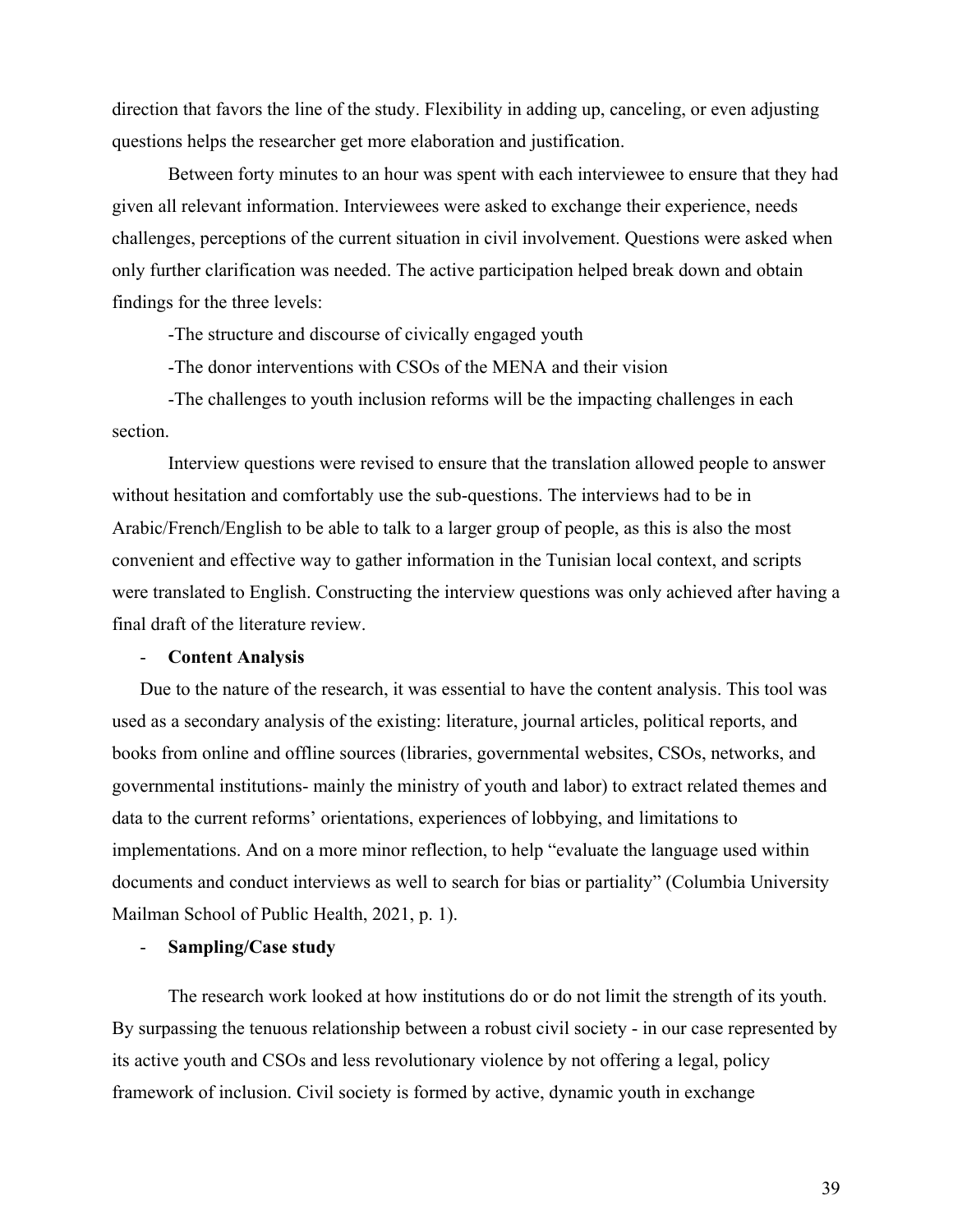relationships with public institutions to generate reforms boosting their development and answering back sufficiently to their needed demands. They are in mutual dynamic in Tunisia mainly- with some reference to other countries from the MENA region in analysing youth policies.

In my research, I excluded university groups, unofficial groups (non-state recognized), and charity organizations. The focus will be directed to CSOs and civic engaged youth components that impact in a direct way youth and their empowerment—aiming to look at how the power and the role of CSOs as an actor of change are limited or not by institutions.

The case of Tunisia highlights the importance of having a strong CS with the ability to mediate and work through conflicts to aid in a country's progression through a revolution. These social uprisings started with the Tunisian revolution and were followed up by the Egyptian one that was not planned, centered, or organized movements rather than being youth-centered but led mainly by civil society. Both countries have similarities and conformities in their civil societies' experiences.

# - **Tunisia:**

The Tunisian political scene had several social movements such as the 'workers movement' and labor unions that were theoretically in opposition to the regime. Despite the various confrontations received, they remained the main shapers of the Tunisian transition, pushing Tunisia to institutionalize diverse participatory practices before and after Ben Ali's regime. "Engaged CSOs and strong political parties helped to maintain a vibrant national dialogue process that culminated in the ratification of a widely praised new constitution, revealing Tunisian's capacity to contain its diverse population in political channels and institutions" (ESCWA, 2014, p. 13). Various NGOs and civil society groups invaded the Tunisian scene. Thus, the widely known ones are not appealing enough and most of the youth either formulate new independent groups or remain active individually in a separate way and with a full disconnection from any CSOs that are youthless. Through this research, I want to understand the challenges between this type of trust discourse, the distraction of youth in between these different units, and the public institutions' stands on that.

Taking the case study of Tunisia, a cross-country experience will forecast how progress activities can better meet the requests of youth during this period in the history of the region and under this international structural guidance. Considering that after the Arab Spring, civil society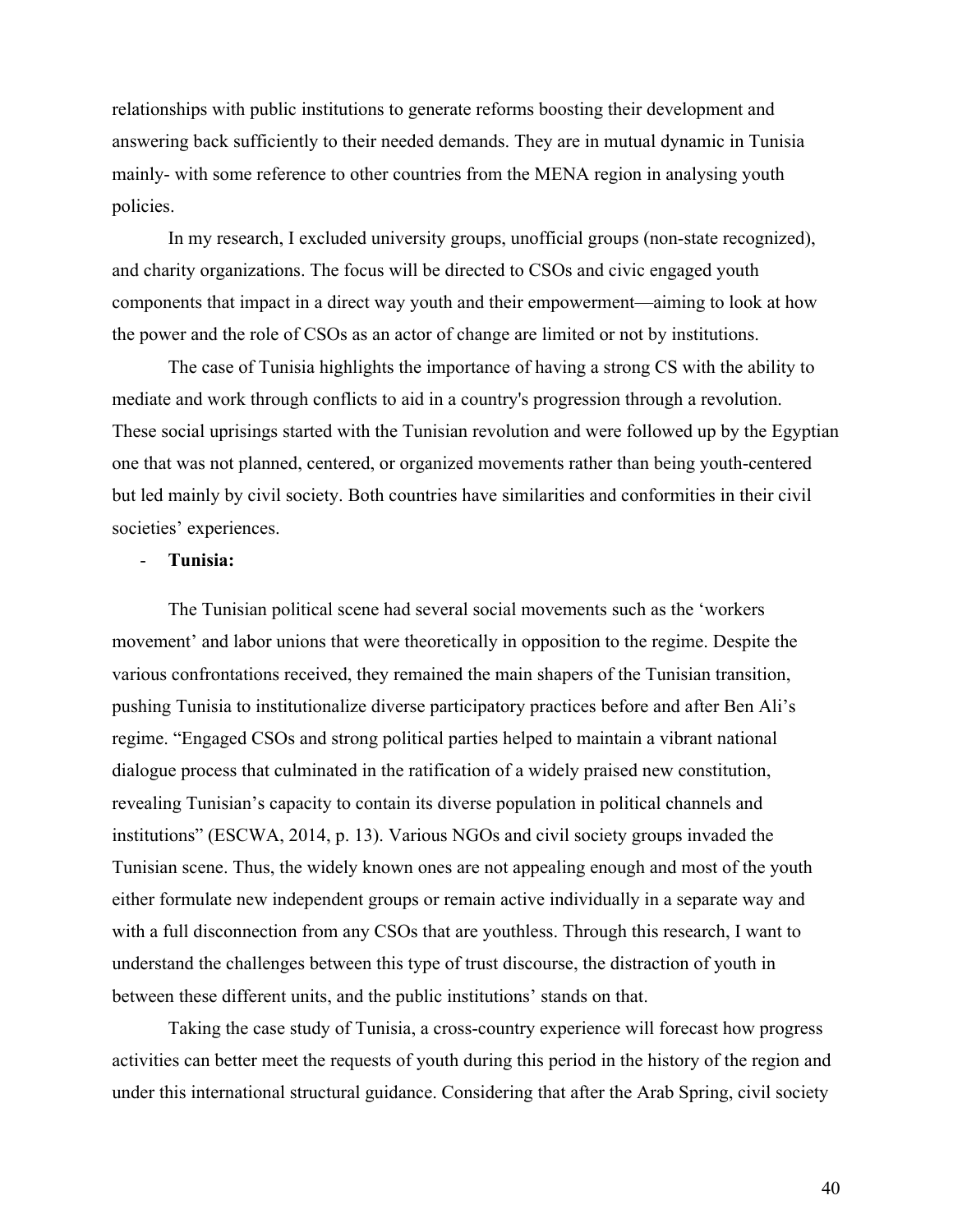with its active youth groups has colossal tension between the will of its young people and expressing a policy designed to target their needs eluding tensions.

#### **c. Data analysis**

Following the data collection plan, data followed the data triangulation method to assess the validity, and reliability of the findings. Triangulation facilitated data validation through cross verification from more than two sources. Testing the consistency of findings obtained through different instruments increases the chance to control, or at least to assess, some of the threats or multiple causes influencing my results (Betterevaluation, 2020). Since the gathered data are purely qualitative, the coding system is a process of identifying the items in the finding to get a meaningful link (CESSDA, 2021). Coding is the process of identifying a passage in the text or other data items, searching and remembering concepts, and finding relations between them. It will be used for all research tools with a cross analyzing, and comparison of the different collected findings.

# **d. Ethical considerations**

Ethical considerations bound this study to be part of the researcher's responsibilities towards his scientific mission. After receiving the IRB approval on November 27<sup>th</sup>, 2021. First, making the research's nature and theme clear to the CSOs and youth involved is one of the informants' fundamental rights. That's why, the researcher explained the primary research's main purpose and identified himself before the study using consent, anonymity, and voluntary participation. . Pseudonyms were used in the presentation of data for ethical considerations for some interviewees. Those interviews later helped refine the study questions and frame the discussion guides as well as contribute to the development of key conclusions and recommendations. Worth adding- as common to qualitative research, this study does not claim sample representativeness.

## **e. Limitations**

Three instruments were used to investigate in this research: interviews, document review, and ethnographic observations. However, The limited number of participants and the lack of a realistic gender representation might cause some limitations influencing the results. The content analysis is built to gain information about the people's past experiences with political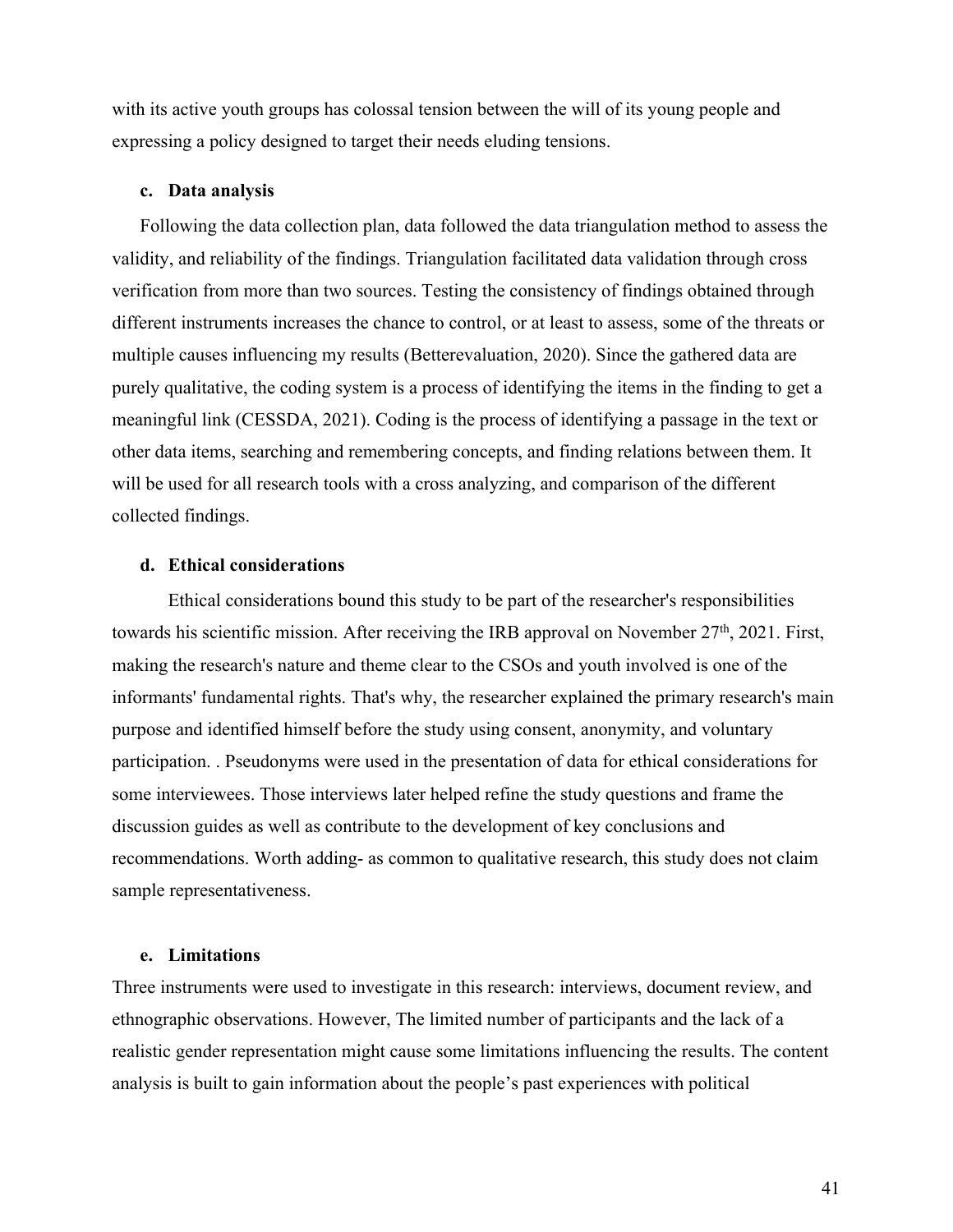participation to comprehend if there has been any change with their impact on the governmental orientations, demands, aspirations, and reforms. For that, I heavily relied on snowballing method to get interviewees. Although, there was a consent form signed prior to the interview and recordings were made only if accepted. Trust challenges and the lack of an equal participation from donors' community. Other limitations were related to the limited time I worked on my paper; online resources from public institutions were limited and the interview requests were delayed and cancelled. however, I considered resorting online desk research, websites, live and online recordings which offered me the opportunity to go through the discussions.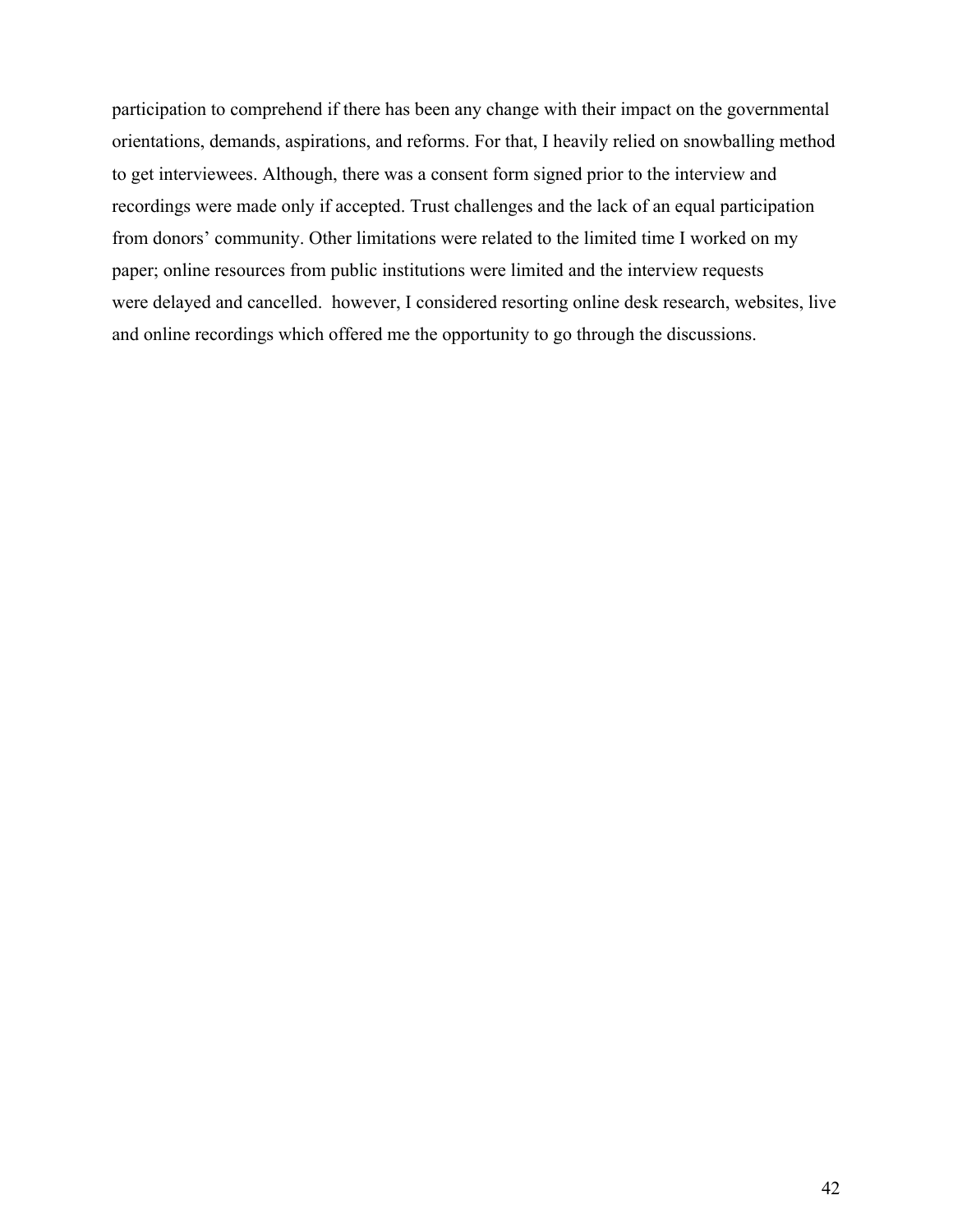#### **Chapter V: Study Findings**

There is an initial need to discuss the relationship dynamics perceived by CSOs and institutions. The findings are divided into four main chapters. In the upcoming sections, there will be separate chapters discussing the different relationships and challenges raised by the interviewees over the study. The understanding process included interviewing various CSOs, active youth, development partners, and relevant youth institutions to stand on the status of youth participation, challenges, and areas of improvements.The sample included a wide range of CSOs and active youth from different regions and different fields of civic engagement.

## **V.1. The perception of youth and CSOs on the role of the public institutions**

Public institutions are the main official correspondents with youth and CSOs dealing with many social and economic challenges to solve especially post 2011. The situation becomes more sensitive yet challenging knowing that the expectations of young people ae always higher and faster than the performance of these institutions. In this framework, this chapter will analyze the nature of relationship and the perceptions between institutions, youth, and CSOs. By analyzing the existing challenges causing these tendinous liaisons. These challenges vary between bureaucracy to the complexity the implementation system, the instability of the country and its red tape processes.

#### **a. Bureaucracy and complex systems**

When tapping into the implementation of processes and reforms, mentioning the challenge of bureaucracy comes up on the top of the list for interviewees and the case of Alexandre is no difference. Alexandre as his family named him, a Tunisian street artist and the co-founder of Brotherhood Art in Sousse in 2014. The organization aims at joining different communities into the same ground through artwork. Alexandre describes the current relations between public youth institutions and CSOs: "*The system needs to change; the relationship between the design and the NGOs must be more straightforward. We are artists, and we do not require complex processes" (Maalel).* In his experience, he was in constant interactions with public institutions and the various youth structures 'Al Hayakel Al Chababya' in any matter related to the inauguration of his NGO to any on the ground activity. Coming from the nature of the work they deliver as an organization, there is a crucial need to emerge in the administrative bubble to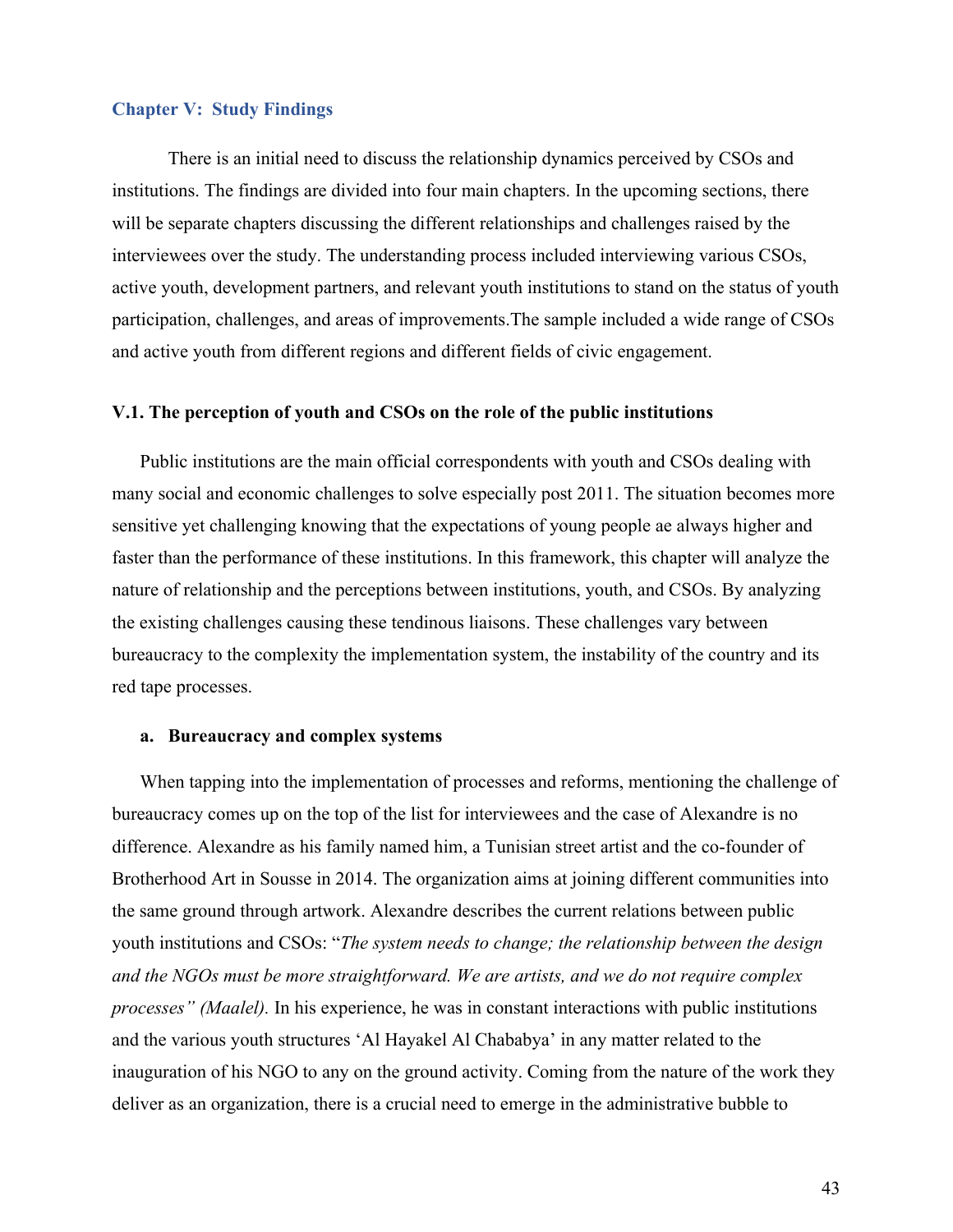perform any street Art. In describing the relationship between public institutions, youth structures, and organizations, he outlines his rigid opposition to the processes imposed:

*As in the Brotherhood Art organization, we are against bureaucracy and hate administrative work. It was hard to convince our team to make the first conceptual framework papers for youth. You know! (Maalel)*

Similarly, and developing on the rigid processes and the unbreakable ties imposed, Asma, 28 years old who is a board member in the Red Croissant in Mattouia's local branch. Mettaouia, a town and a commune in southeastern Tunisia, she developed when mentioning one example of hurdles despite having Red Croissant as one of big NGOs in the country:"*Procedures to get the physical space are very hard, a lot of paperwork, of procedures till you lose hope. The public process is complicated*" (Attig, 2022)*.* This complication in the processes led to creating fluctuating relationships with institutions and local CSOs generating deception, loose contact, and aggression. Unteaching the trust and hope that were gained from the revolution. Asma added after finishing the interview on a following up note that the local institutions/ authorities- such as the municipality and the area district tended to have a centric culture and to strong willingness to get the full credits and disgracing any other stakeholder:

*Local authorities like municipalities and the local district authorities do not know how to encourage CSOs at the beginning. But if a project or an initiative becomes successful, they pretend that it's theirs and get ownership even though it's us who did the job. They just like to jump in and love being at the spotlight' (Attig, 2022)*

Ayman is a young activist, studied in a small coastal city called Mahdia and founded his NGO, in Jendouba, a city in the northern side of the country. Jendouba is an important crossroads with many road links to other towns. Today, he wrapped up his 28 years old, he was reflecting on his experience during university times. He was describing the different relationships between his professors and educators with students as the first institutional body to meet as a youth. They were very helpful in his small community and facilitated the creation of small clubs within his university; that was the start of his engagement. Today, he is working with the Tunisian Center for Social Entrepreneurship (TCSE). It is the first of its kind in Tunisia. The innovative board co-creates local ecosystems in Tunisia, and the center comes up with new ideas to tackle social problems while working with unemployed people in both rural and urban areas.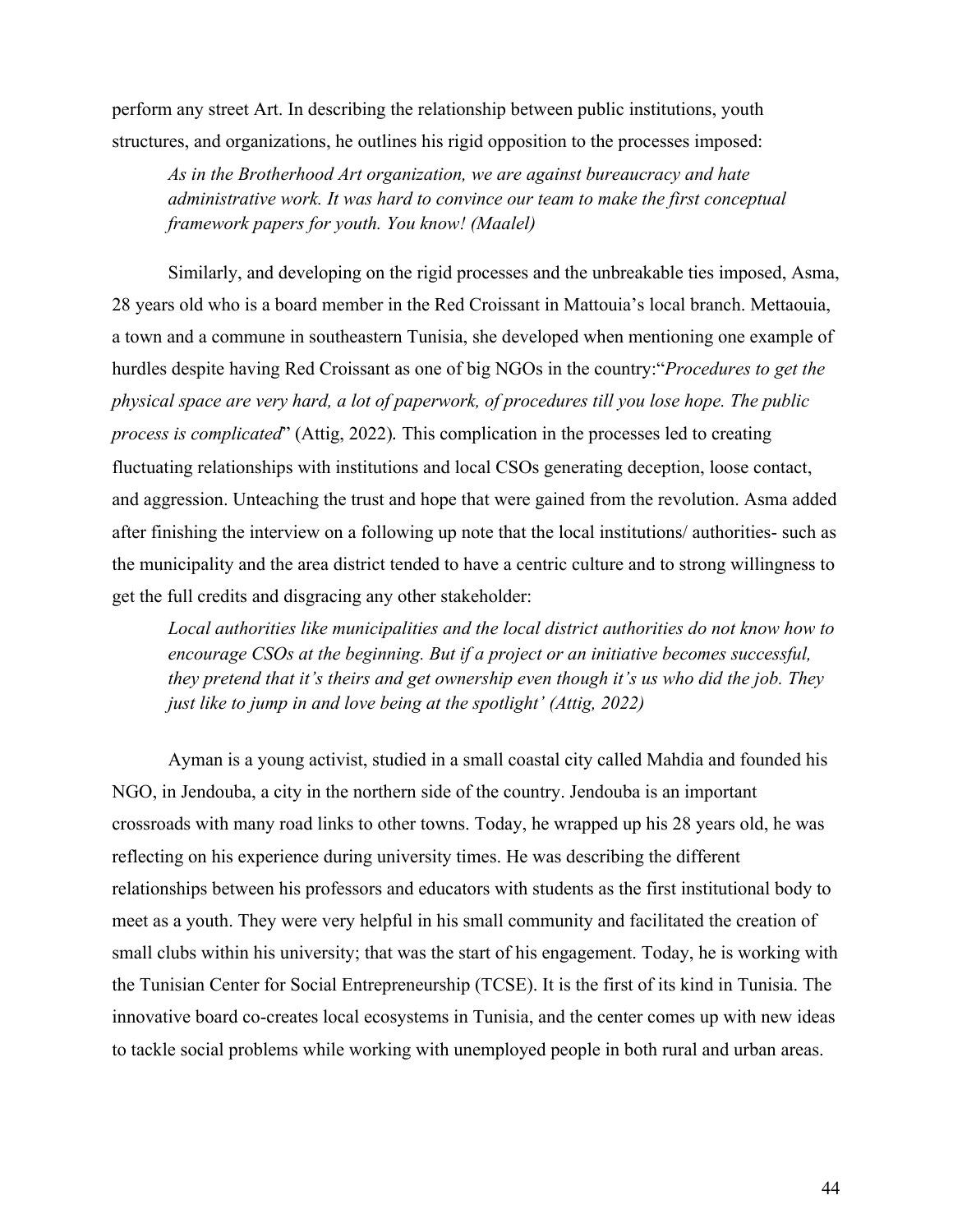In parallel, he is the founder of an NGO; "Youtheon" in Jendouba with the mission to unleash the power of youth locally and to be an active actor in the community to make a change.

The NGO ''Youtheon'' is based on sharing experiences and exchange following a youthto-youth modality. Their first project and most known project in his region was implemented with the National Democratic Institution and iDebate where they were recruited as local executors. Their major role was to set a common ground between the deputies in the parliament with youth in Jendouba. Capacity building to the selected youth was a part of the program, these youth were trained in debate and negotiation by 'Youtheon'. The outcomes were presented and discussed with the deputies in a form of debate. In subsequent stages, these youth were supposed to start implementing their recommendations after being endorsed with the public institutions.

This project extended on two years starting 2020 and a lot of money was invested by international donors. Thus, as an NGO, they had no legal status to present those demands or recommendations to the parliament and the only way for them was to lean on political parties' support as channels of transmission. The experience of Aymen is very common to a lot of NGOs, they undertake a long paper work process but then that does not guarantee their approval and they might failling or incompleting the process due to the instability and other challenges that will be mentioned in the upcoming sections. Describing the challenging process of legally initial opening his NGO from bureaucracy to long waiting lists:

*Bureaucracy, please mention that a lot as a challenge! … We launched our own organization, enough of working under people.'Youtheon' was our baby. We managed to get all the approvals legally. The process was hectic back in 2019. We had several problems: how to get the municipality to approve us. How to open a bank account for the organization; all banks were avoiding CSOs for fear of money laundering. We had to do illegal ways to get the authorization (Bouazizi, 2022)*

Another testimony of the rigid processes, Hamza is an active youth from Mourouj, a commune in the southern suburbs of Tunis, the capital. With other motivated youth, they wanted to inaugurate Youth Clubs in the area. Association Youth Clubs, founded in 2013, focuses on education sustainable development and today is headquartered in El Mourouj 1, Tunis, Tunisia. The association aims to ensure good education to have healthy citizens responsible and ready for professional life. Noting in their definition:

*Youth Clubs bring together over 1,200 young pupils and students who belong to 54 Youth Clubs coming from 14 regions of the country. This is through the inclusion of*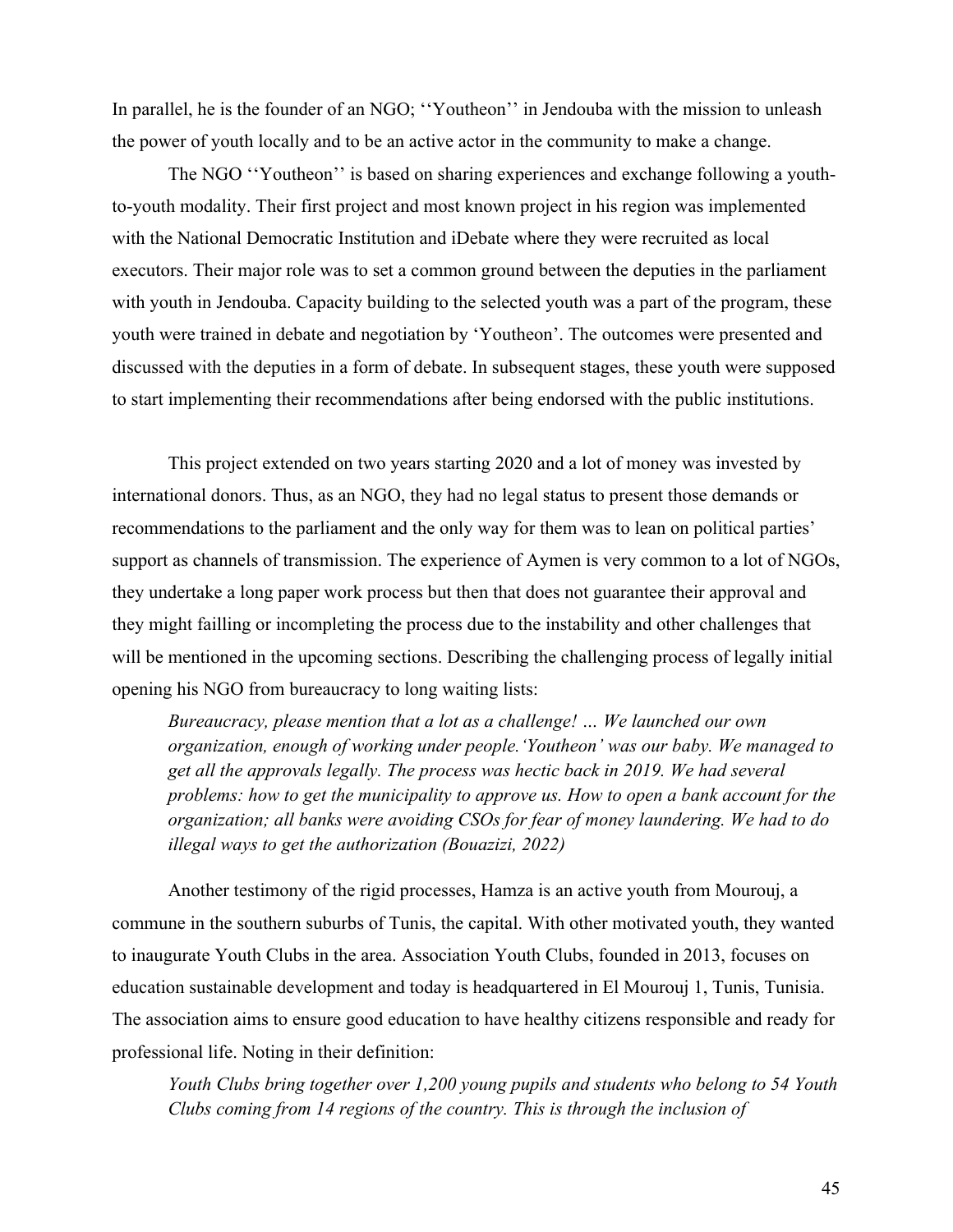*extracurricular activities in all schools, the training of our members in several areas (soft skills, hard skills, advocacy ...) wishing to improve education in Tunisia, to have a better country2 (Internet Society, 2022)*

Despite having looser tights on NGOs and their creations and the boom of CSOs that civil society witnessed, it is still raising several complex questions. In the case of Hamza, the organization was opened by others from another local community within the same area back in 2016 as a branch of his local high school. In describing the challenges faced in his attempt, which ultimately ended up failing:

*The only possible way for them to open it up was through the local Youth Center "Maison des Jeunes" and not through high school, and we were only high school students, no options at that time (Mahjoubi, 2022)*

Hamza pointed out in his experience to the lack of trust and the rigid relationship between the Youth Centers and youth initiators themselves. In asking about those requirements, he highlighted the need to have everyone endorsing you to be able to move. They needed to have the high school officially endorsing them and having them as incubators by offering spaces for meetings and activities. But, opposed to their thoughts, their high school refused "*Our high school refused to be part of this. A big responsibility for them*" (Mahjoubi, 2022).

The bureaucratic sphere governing the public institutions processes and their reluctance to take any responsibility when interacting with youth before 2011 and the following years affected the trust towards the credibility of the governmental initiatives and its institutions that are supposed to be dedicated to serve youth and to make sure that their demands and needs are locally ensured and satisfied. The interviewees shared that after participation in the revolution of January 2011 many youths suffered from burnout including himself and withdrawal from the public scene and the civic life. This is because of some emerging groups with certain ideologies and agendas that took over the youth demands. The lack of youth socio political engagement affected the trust in a state commitment to engage youth in policy-making and public concerns. The quotes retrieved from the interviewees reflect and emphasize that there was an absence of trust in a real adults' commitment to initiate an engagement program or a discussion platform.

During the interview with the Program Manager in Search for Common Ground, Hendrick, described the lack of parallel conversations and understanding between the various

<sup>2</sup> https://arab.org/directory/youth-clubs-association/, 2022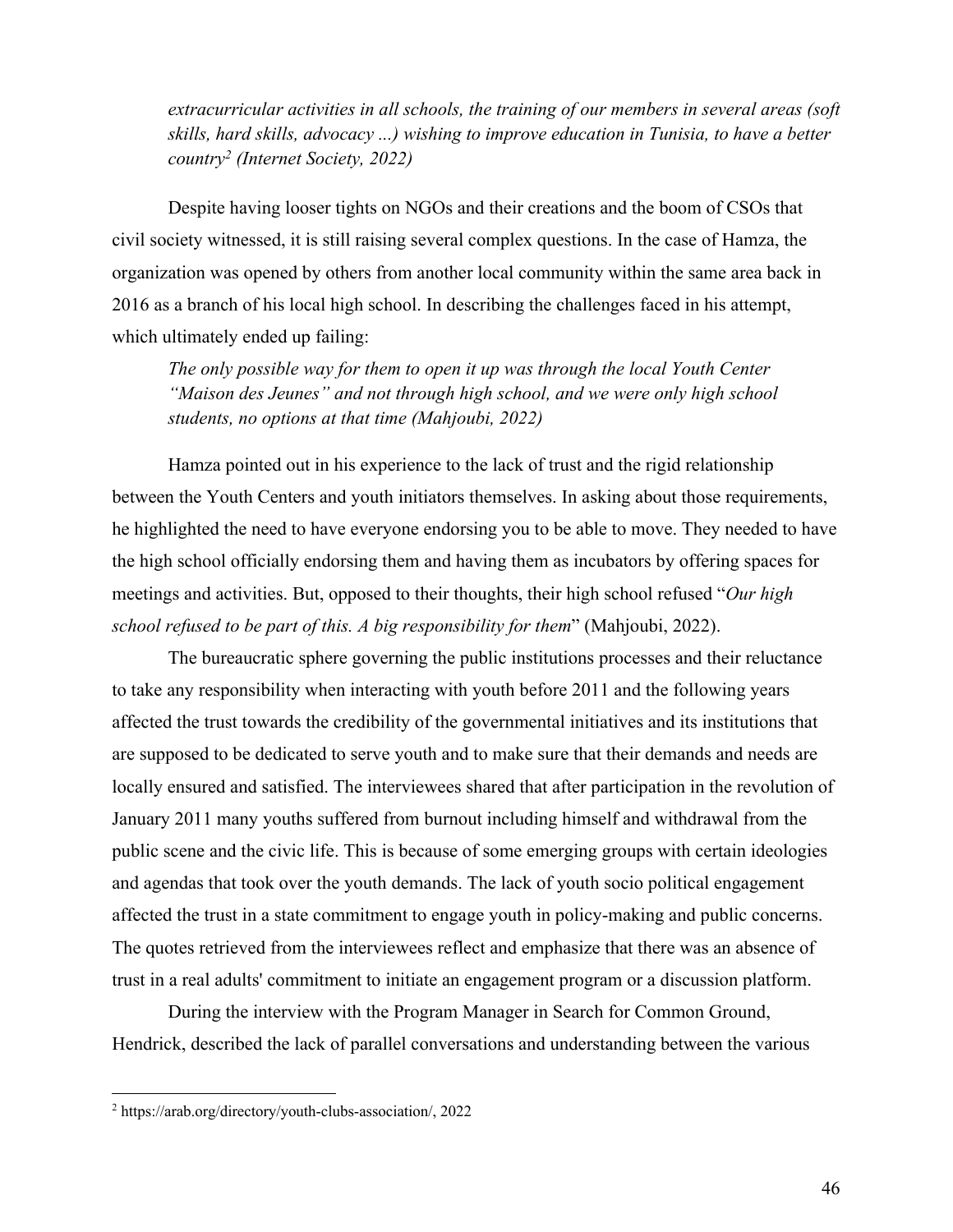stakeholders as a 'dilemma'. Between the will to have a full inclusion of youth in their matters and in others but also the will of youth who is energetic and powerful enough to change and to see concrete transformations. The misunderstanding lays in the translating mechanisms and the inefficiency of the presented approaches: "*The willingness to include youth from local authorities exists but does that translate into actions? I sometimes see it is true only in certain cases where there is a political will" (Hendrick, 2022).*

Search for Common Ground is an international NGO working on several projects in Tunisia and has offices in other countries since 2012. The NGO has a main role as an implementer of projects, a coordinator, and a third party involved in youth engagement projects. Imen, working as the Country Director of both offices in Tunisia and Libya for SFCG and a previous worker in the Ministry of Youth described the flourishing ecosystem for CSOs. Hendrick and Imen both described the relationship after the uprising between CSOs and Public youth reforms as generally fluctuating with seasonal patterns that are dependent on many external variables.

After the uprising, the relationship between CSOs and public institutions received much more attention and was considered in constant improvement between 2013 and 2014, as described by Afef (Talbi, 2022) . Afef was an active youth from Kasserine, working with '3ish Tunisi' (live Tunisian). An associative movement, then a political movement in the form of a coalition of electoral lists, was founded in April 2018. In November 2018, the association conducted a broad participatory democracy campaign. For three months, the members of the association gathered on the ground the opinions of citizens and their proposals to get the country out of the economic and social crisis. The campaign is also carried out on the internet and social networks and via telephone calls. Since its creation, the association has been attacked by political parties and certain media about its sources of funding. The organization is also accused of receiving foreign funding, of resorting to illegal lobbying activities, and even of working on behalf of foreign states due to its funding sources as Afef reflected.

#### **b. Instability and security**

Respondents working in public institutions and have direct work with youth and civil society noted that society tends to handpick which projects to implement. This is linked to the available infrastructure, security, and instability of the country. On the other hand, respondents from CSOs were left with mixed discontinuous information, unclear requirements, and confusing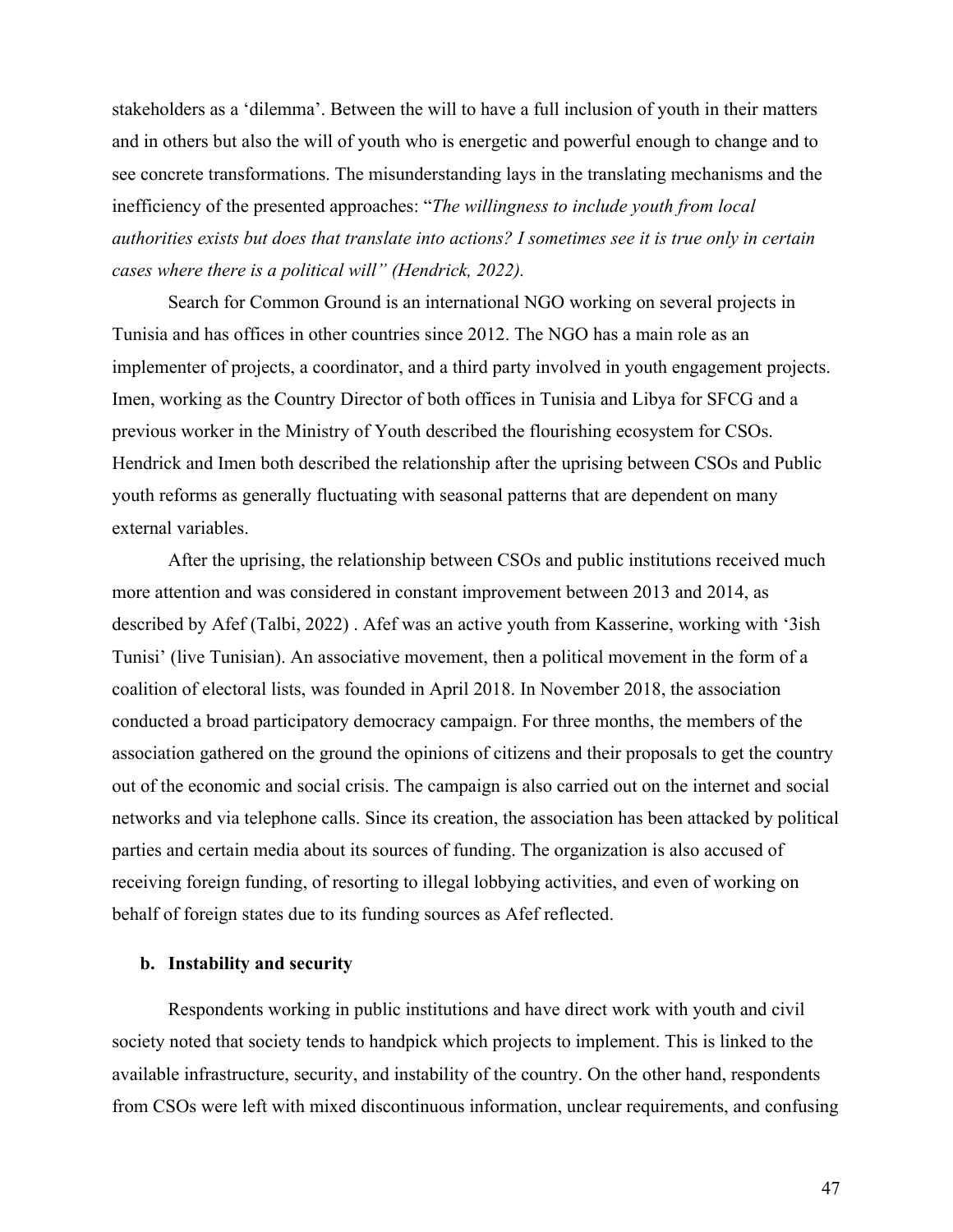procedures. This raised more concerns about considering institutions as their core partners. As an active engineer by education and civically engaged by passion, Aymen the founder of 'Youtheon' describes their work as a creator of an enabling atmosphere in unleashing Tunisia's youth potential towards a sustainable future for their community. Ayman was describing the general process:

*Local authorities were not very cooperative with us, and they did not want to see someone who asked them questions. We couldn't even reach the point of talking to them. Today the same situation with a lot of NGOs. They do much work but then end up failing or incomplete due to the instability (Bouaziz)*

In a similar experience shared by Houssem from Sidi Bouzid, founder of ATEJ organization. ATEJ supports young people in public life and contributes to the economic and social empowerment of young people. The local area Sidi Bouzid, where the organization works, is the birthplace of the revolution and has become yet another symbol of poverty and disillusionment (Petré, 2015). In describing his experience, Houssem highlighted the public perception towards CSOs in Sidi Bouzid amid the terrorism cases, economic crashes, and protests, which all played a major role in putting certain parts of the country under tighter restrictions and emphasized on regional disparity and marginalization practices:

*.. I did not reach anything, and I couldn't help and decided to create my own CSO. Youth in Sidi Bouzid either went to Syria or died in the mountains for the name of 'Jihad' – I don't want to use that word. We want to change that perception that we are terrorists. After 2011 and around 2013, the Ministry of Interior gave us that tag in the Tunisian society and society. Already we are classified as the second area to export jihadists and especially 'khalifates' who are the leaders in every terrorist organization. It is normal to get brainwashed. We do not have any public space working and dedicated to youth's needs do not have anything! (Dhahri, 2022)*

Houssem linked this regional marginalization due to the instability of the country as a major argument used. There were successive acts of terrorism the region and a lot of pressure was exerted to limit that including the sabotage excreted on CSOs. As Houssem describes the process he went through to officially launch his CSO : "*I opened the CSO in 2018 after I submitted our legal files. Right after five days, the Quranic school event happened and the Ministry just stopped all its legal authorizations. It took us a year to get our paperwork" (Dhahri, 2022.)*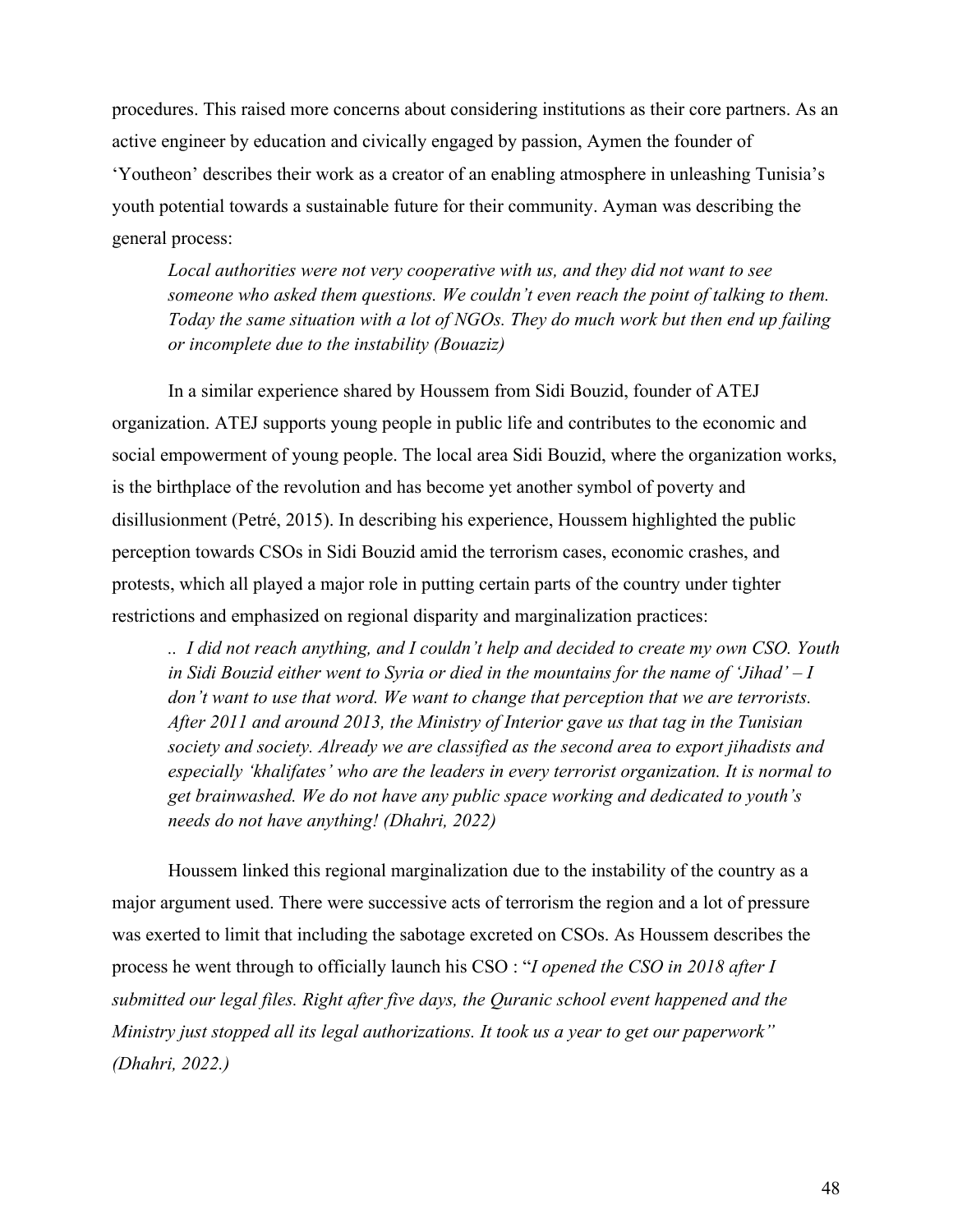In interviewing Mohammed who is a previously active member in various local NGOs. Currently, he works with a regional organization operating across the MENA region, providing propitious conditions for the development of education, culture, sciences, the environment, and communication in the Arab World. In investigating the challenges between CSOs and public institutions, he directly linked it to the administrative processes which are disseminating a lot of opportunities, especially funds-related ones. Since a good number of organizations get blocked at that first stage. Thus, on the other hand, he justified this causal relationship between those slow steps with the attitude of administrators with the security issue:

*The problem is in the administrative system in Tunisia. Funds exist, but when you get into the formalities, it is very challenging; even hearing the word email correspondence is frightening for them. This is my experience with public institutions. Today, to get money from abroad, you either open a restaurant or an NGO! The word association got a bad reputation. 56,000 CSOs were created. Security is very important also for Tunisia (Mohammed,2022)*

This classification of NGOs set more entry barriers to the smaller, size organizations and to the ones outside of the central city. Setting them back not only from creating diverse NGOs but also reducing their visibility and their outreach to funds. This practice contradicts with the development initiatives and plans of the interior areas that are at the core of the government and of the development partners' strategies.

## **c. Building ties with youth institutions**

Developing on the nature of the current relationships between both, Mohammed explained the important role that CSOs were playing on several layers and in softening this tension between youth and institutions. Encouraging institutions to work more on building those relationships as it is bilateral, and each needs the other to create a better inclusive environment. CSOs were always there despite the tension between them and the implementers' institutions:

*CSOs were the savior of Tunisia in many instances. People donated and they are the ones who saved Tunisia during the pandemic, for example. They are very strong and the country cannot function without them (Mohammed, 2022)*

In a similar pattern, Sana, a former Monitoring and Evaluation (M&E) expert with Search for Common Ground and a civically engaged youth, highlighted this need for CSOs to interact with institutions and the role of implementers when they work/partner with local CSOs. SFCG, classified as an international organization operating in several countries. They do receive grants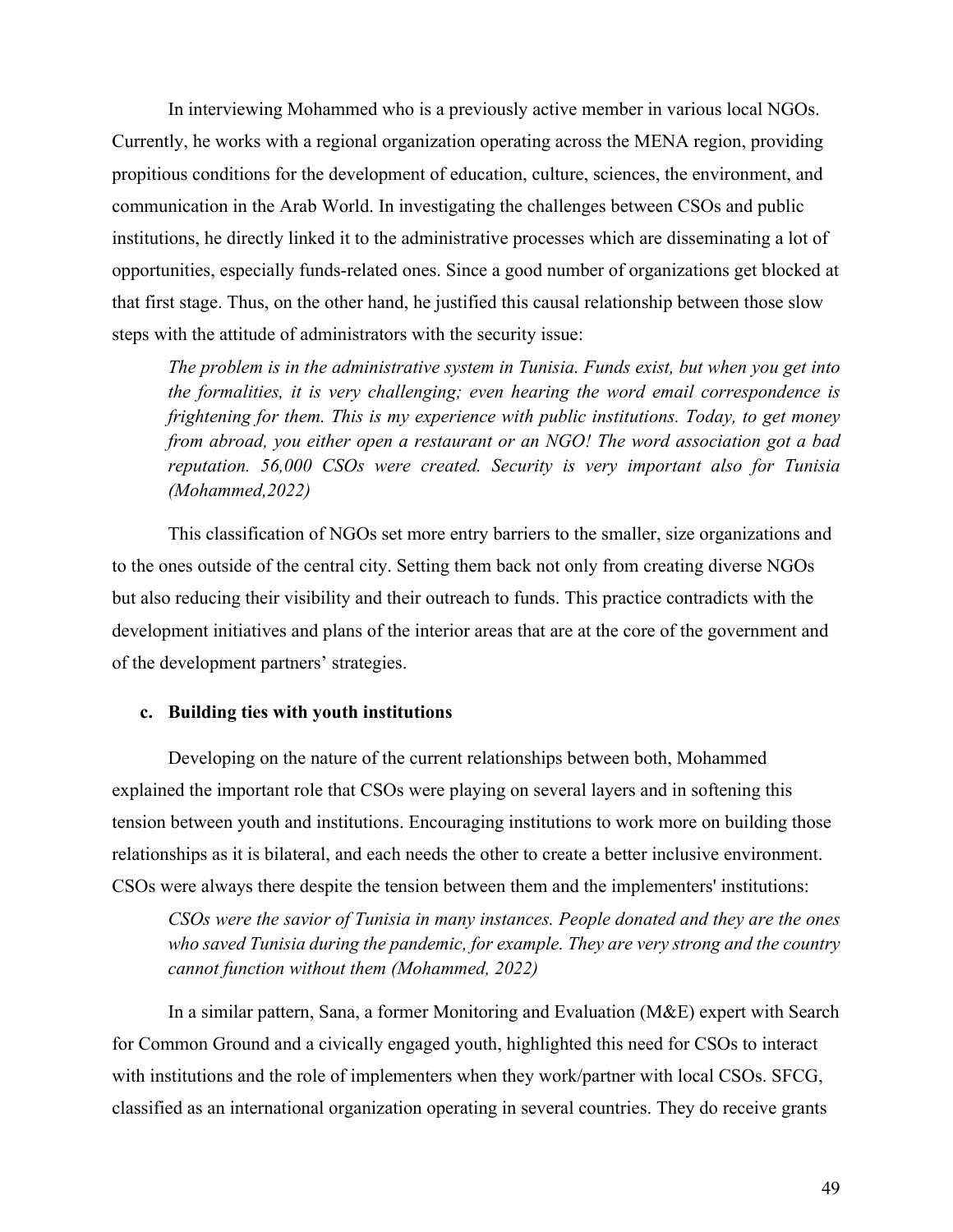and donations to establish need-based projects. From her experience and double role in civil society and with SFCG, she highlighted the urge to facilitate these programs. SFCG Tunisia team supports addressing the country's conflicts constructively. Including Tunisia's democracy through a leadership development program for youth and through the training of media organizations (Search for Common Ground, 2022). SFCG's approach is a holistic one counting on all stakeholders. 83% of the teams are local to the countries they are working in. Their vision is to foster cooperation and change the everyday interactions between groups of people intervening, so they can work together to build up their community, choosing joint problemsolving over violence (Search for Common Ground, 2022). As Sana explains:

*Public reforms today need youth and CSOs together. You can only make changes in the communities using local potential. It will be more accepted if it's coming from youth to youth with an invisible governmental hand (Guesmi, 2022)*

The interview process also included some local youth centers representative to tap on these challenges previously mentioned and to analyze their perspective when it comes to building ties with CSOs and youth respectively. One of the interviewees is the director of a public youth center in a small town in the commune of Tunis Governorate, Tunisia. Samir, who plays a double role as also an active member of the Tunisian General Labor Union (UGTT) and in civil society in parallel to his current position in the youth center. When asked about the process of bureaucracy, he highlighted those bureaucratic processes are still existent, and they are indeed causing a lack of fluidity in terms of projects and services delivered.

Thus, giving an explanation to these processes especially contrasting the period after the uprising when money laundering and getting money from abroad was critical for terrorism and sponsoring certain organizations:

*I know a lot of CSOs you do not know from where and how their funds are coming and going with no visibility at all. I'm open and happy to speak to everyone, but I cannot accept any NGO pretending to be serving the community but instead delivering hidden messages. I personally do not engage and work with CSOs without doing an extensive, intensive background check, even if they have/ bring a fortune as a fund. But there are small CSOs who are neglected (Samir, 2022)*

Although this process of verification is very much needed considering the instability and the external challenges in the country. Thus, it is important to point out its double-edged sword role as well. It also on the other hand, the process of verification smashes the vulnerable and the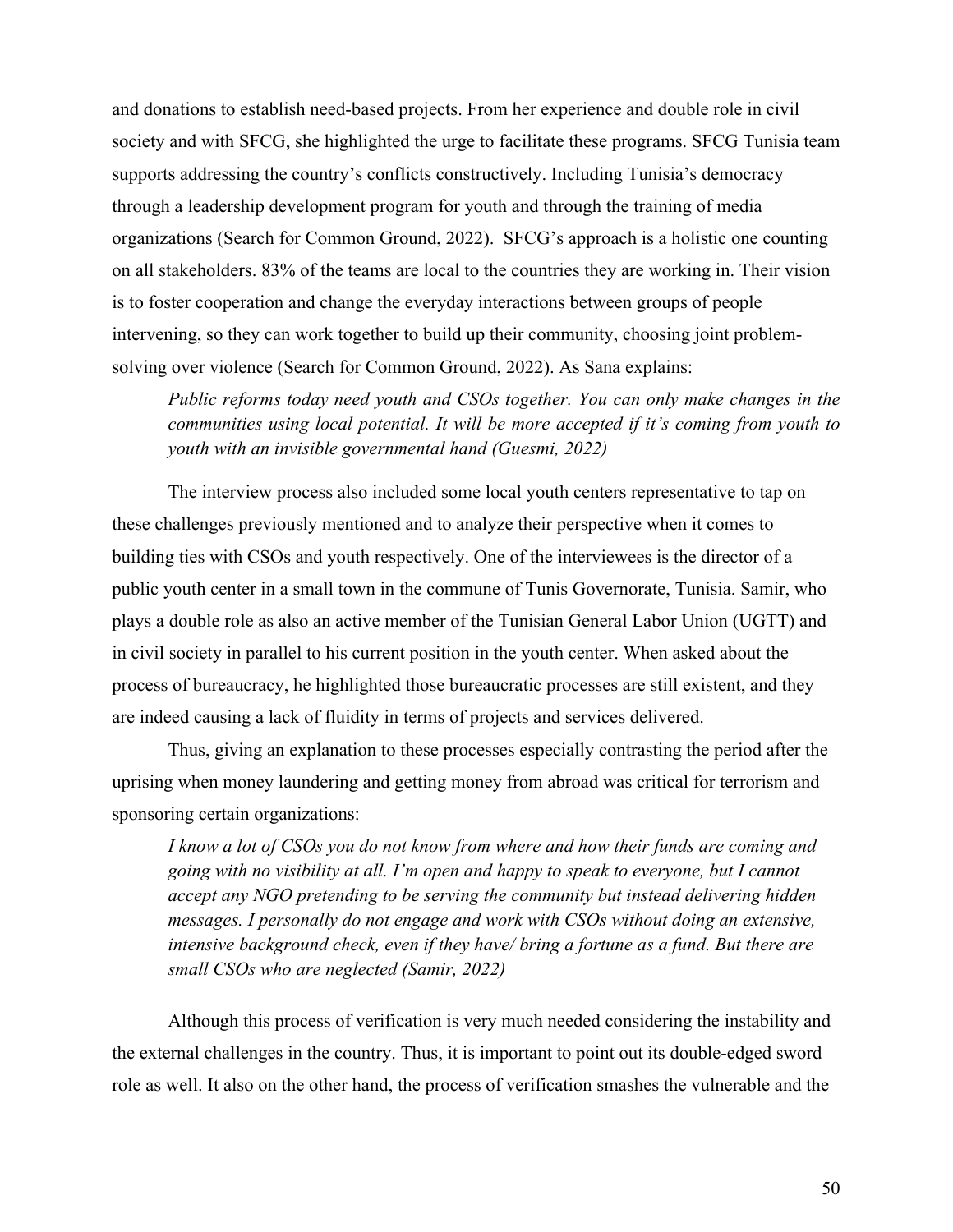small sized CSOs. Better communication ties and clearer processes could potentially be a solution to this as pointed out by Samir. Hence, the communication flow with the concerned youth institutions as per Semah from Mattouia is "*centric and excluding*" (Abdeljabar, 2022).

Semah, being both a public institution worker in constant and daily work with the municipalities and active youth in different NGOs in his area with Junior Chamber International (JCI). He describes the process as 'easy' for him to communicate with the respective authorities due to their 'need' for his services, considering his position in the public sector. This reminds us of the old practices of the previous regime where nepotism, biases, and acquaintances were dominating civil society. This was a common observation for practice that most interviewees pointed out to. The relationship between CSOs and public institutions is strongly to be a one sided, profitable, and almost never equal in terms of power balance exerted.

Mongia is a law degree student and a previous candidate in the municipal elections. She was a participant in the first experiment of participatory budgeting in the local municipality of la Marsa. The program was piloted there, the goal is for municipalities across the country have authorized and participated in a series of public meetings where residents vote to distribute part of the budget for local services: "*These participatory budgeting programs have given direct fiscal authority to those who know the needs and priorities of their cities best*" (Tadamun, 2016). The work was implemented by an INGO as part of a partnership with and between the local government. The INGO was working with several CSOs and active local actors. Describing the process; lack of visibility, and the non-continuity in the projects leading ultimately to the aversion of the young people's civic role category. In describing her experience, Mongia described her experience tapping on those challenges:

*Participants did not have that visibility or details. The project did not pass, everyone just forgot about it in the following years. The Local Communities Journal was not adopted by the parliament, yet which included this project of Participatory Democracy. So, for 2017, all decisions were not implied. I heard they tried this experience again in 2018. I lost track (Souid, 2022)*

The discontinuity in the projects was also a major hurdle for Search for Common Ground as an implementer partner in several initiatives and equally to a lot of CSOs. As Sana described based on their assessment and impact analyses, they did not have for aim to make any concrete visible change or high Key Performance Indicators (KPIs) rather than to create a lobby of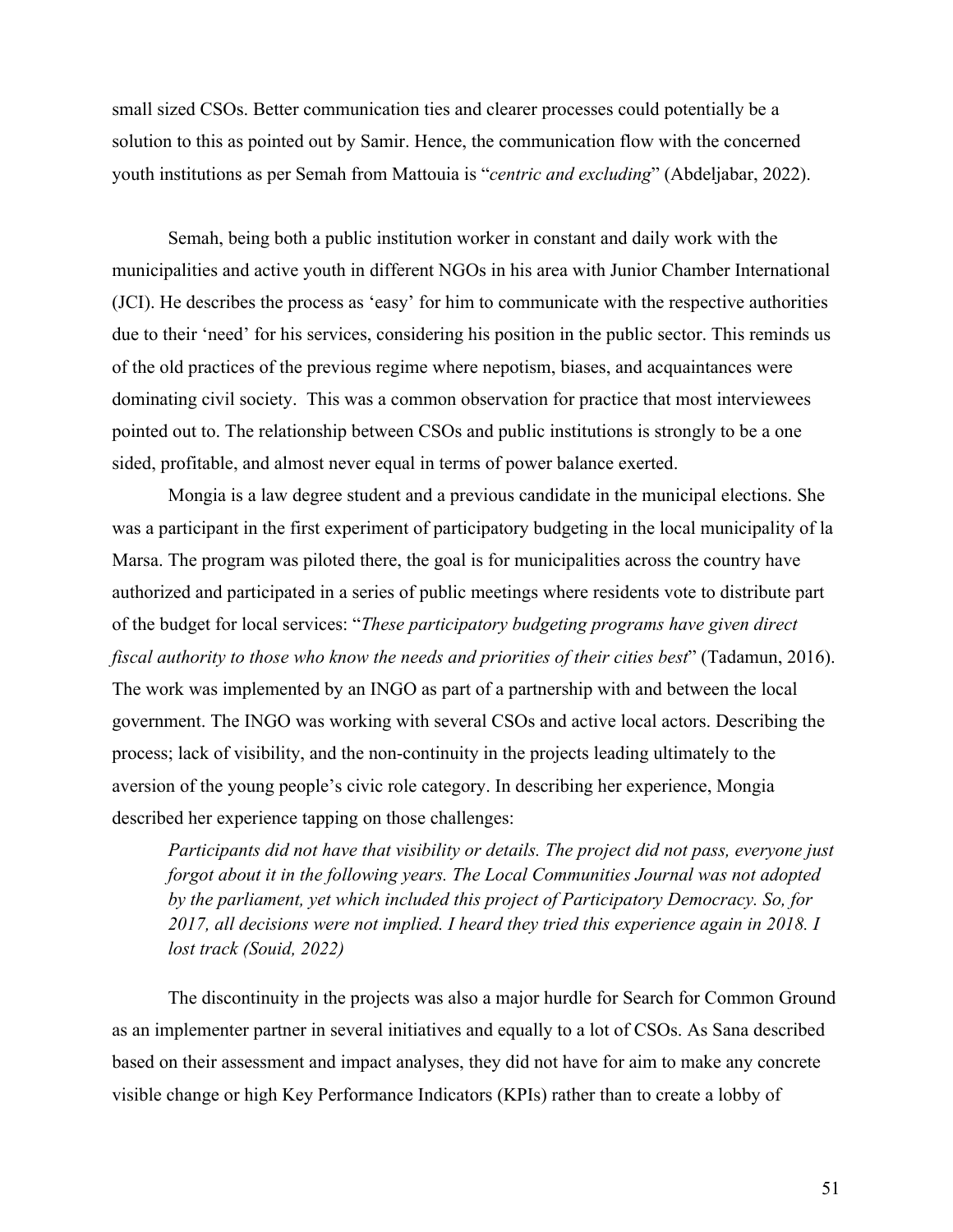pressure and a massive disturbance to influence the decision making process and to shift the narratives:

*On a larger scale, I don't think it was implemented, it was more communitymunicipality. The project ended there but the work continued with the beneficiaries themselves… I saw the impact on two levels. Working on the INGOs is different from working with local CSOs. My experience taught me that it's not only about the funds, but people are also actually doing work despite the challenges you still see the local impac (Guesmi, 2022)*

In answering the same question describing the relationship between institutions and youth especially after the revolution and the shift change happened. Achraf, an academic researcher, and lecturer in Middle East politics with special focus on Islamism and democratization explained in that regard:

*Youth felt more empowered, they voiced out their needs etc.. but still, the civil society component was under pressure, political parties too for sure. There were no institutions independent to hear these voices (Achraf, 2022)*

Oussema, who is currently working as a political advisor in one of the foreign African Embassies, founder of VOTEK application, a first in Tunisia to include digital in the sphere of municipalities, for e-participative democracy. He used to be very active in CSOs and particularly a finalist in 'I'm the President' reality TV show to encourage their participation in the political life and in the decision making process empowering the next generation of Tunisian democratic leaders. Young Tunisians essentially retracted from formal politics to operate mainly in civil society and grassroots activism (Bajec, 2022). Houssem was asked about how he sees the role of young people's civic role CSOs in the system. He described the several stages that they pass through, from a homogeneous power for pressure to a reluctant and passive role with a tendency to volunteering activities more than a proper inclusion in civic life. Houssem described: "*Even if they used to have CSOs they used to work for the regime, like a cartoon, a puppy just following and obeying rules. Politicians used to refuse critica" (Dridi, 2022).*

Now CSOs are a mass of power through their voices as a pressure to rectify. CSOs and youth do not have the role of deciding, they are more of controllers, youth now do not even want to vote. Stabbing back one of the most import pillars of democratic transitions. On that, Semah responded from his expertise in working with the Ministry of Equipment and his coverage of the area, Gabes played a parallel role as an active agent in CS. Semah was confirming the lack of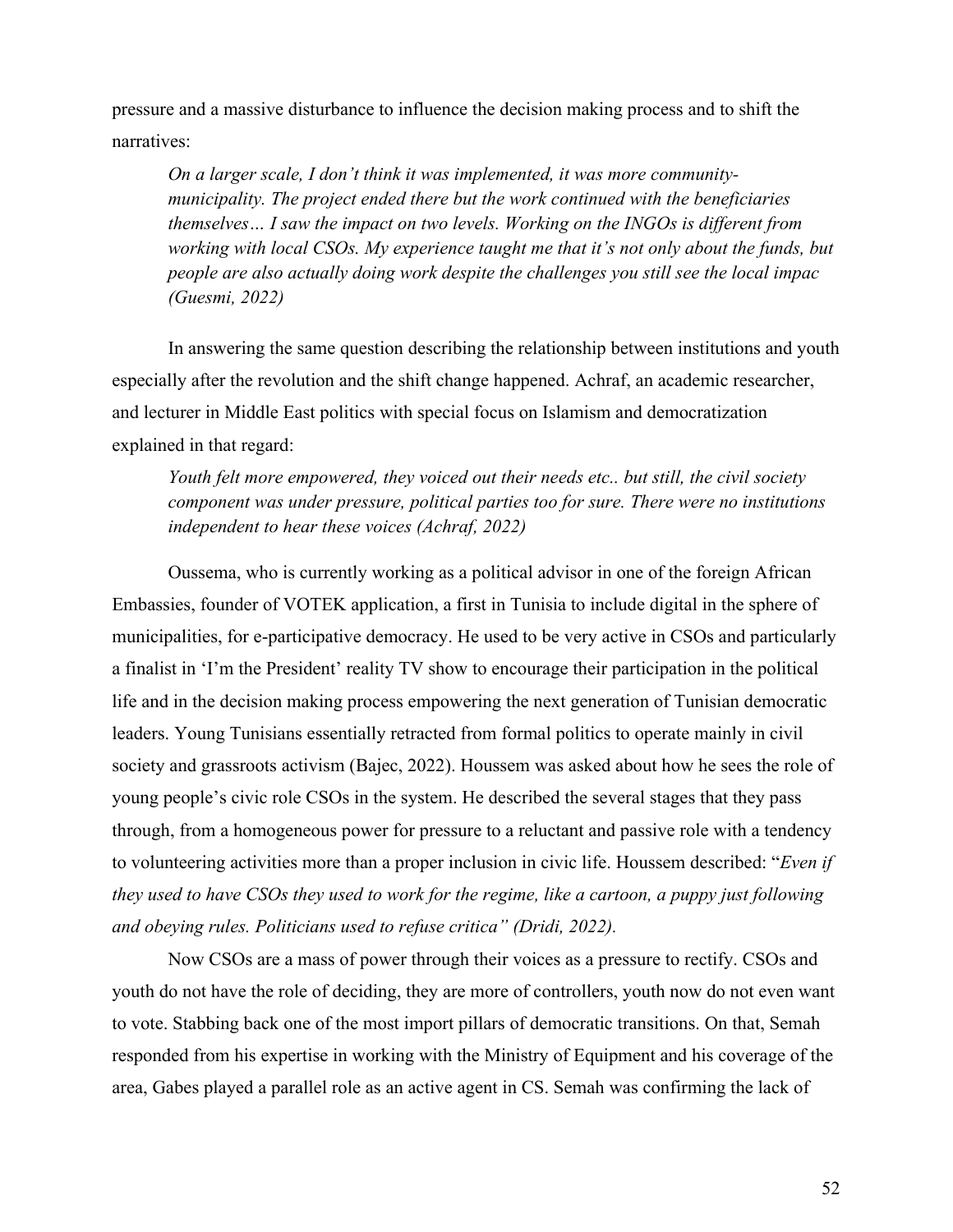active engagement politically of youth and their tendency to give up on the political arena to make their voices heard. He detailed:

*My work in CSOs started in 2013-2012. I started with volunteering in Gabes with an organization to push people to go to vote. This was because of the statistics that showed 60 percent of youth do not go / refuse to vote (Abdeljabar, 2022)*

This challenge contributed to a lack of trust in the existence of a plan or a tool for connecting youth with policymakers. That was a key factor that contributed to the social and political unrest that took place post-January 2011. Many youths including the interviewee decided to withdraw from the public domain and focus on their personal life due to the absence of the feel of a real change taking place on the national level.

# **d. Corruption and lack of adequate communication channels**

According to Imen's experience in both the public institutional reforms as a former worker in the Ministry of Youth and with SFCG as a connector of funds, and with CSOs with the goal of engaging their local governance. There was a nuance in the results and some projects were sustainable and others not. What is sure is that they noticed a lot of youth civil activists becoming bright in their societies and local change agents carrying on with what they got from training and capacity building. Connecting that to some of the challenges that the local level does have; even if there are great initiatives and proposals fitting the reformal context by these youth a lot of them will be seen but will not be endorsed due to the lack of funds:

*One difficulty is that even if the idea is cool, the local authorities cannot implement the project because of the lack of funds, so there is no sustainability for municipalities and for those projects (Hendrick, 2022)*

Semah, from his position working with the Ministry of Equipment developed parallelly on that. Mentioning the lack of self-funds from the public institutions and their incapability to sponsor projects nor initiatives. In addition to the tight, rigid framework of processes making it even harder to open for innovation and to attract investors. He explained:

*Whenever I say government, I mean the institutions responsible for fixing certain issues. We as workers in public institutions can see the problems inside. We have very rigid*  laws, and we should change them. Imagine now we are still using paper in everything; *we do not have modems even in our offices. And now they are calling for innovations – ironic laughter (Abdeljabar, 2022)*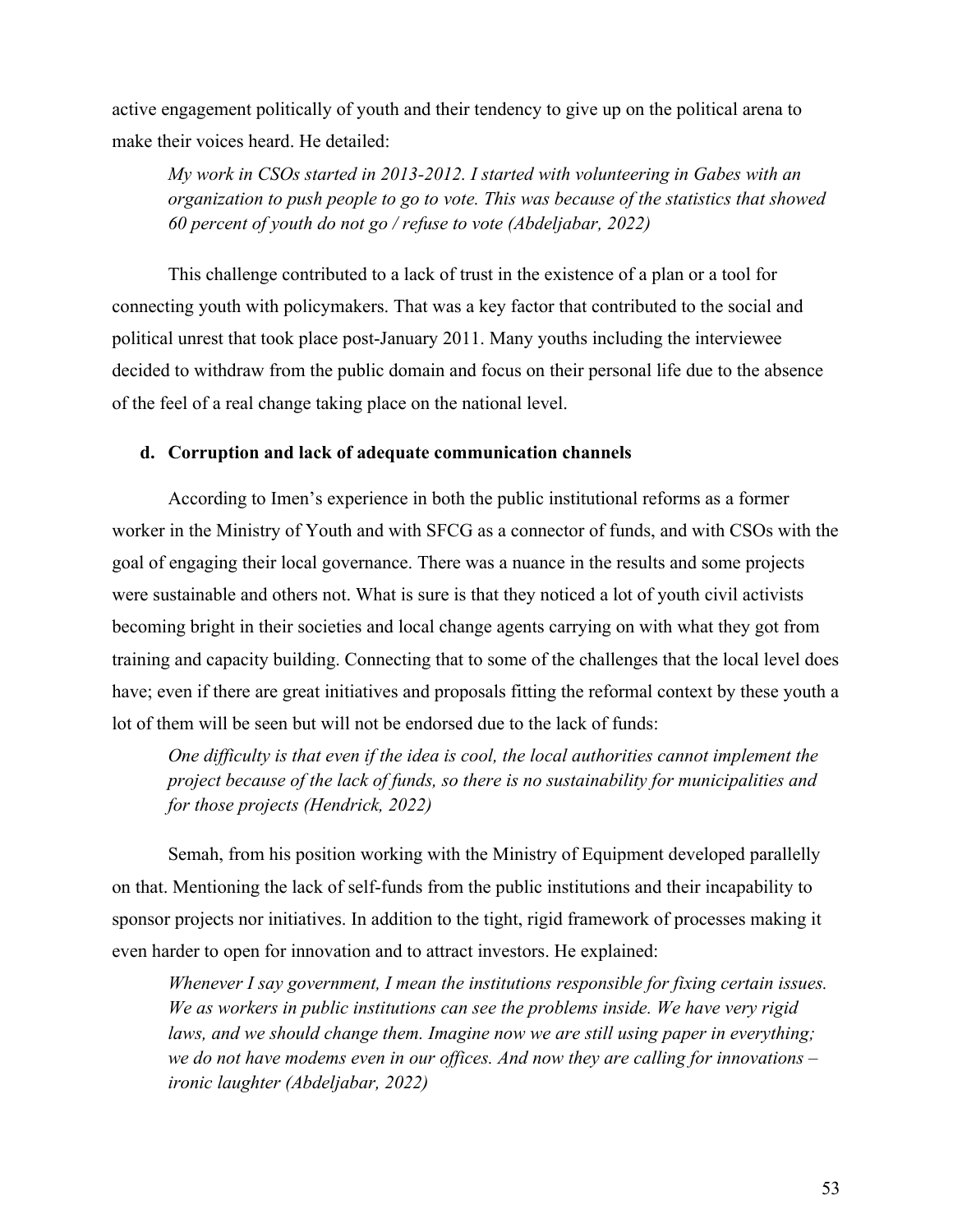From one side, there is a huge budget deficit and incapability for institutions to provide space and to sponsor initiatives. On the other hand, more and more restrictions are exerted on these CSOs in their operating level, limiting their access to funds. Amid the recent changes to law in Tunisia, decree 88, arguments were questioning its necessity as a new NGO regulatory law while Decree 88 was not even fully implemented and was only on paper. The decree puts more restrictions particularly on foreign funding (Project on Middle East Democracy, 2018). Rashed from the Iwatch organization sees the future consequences on the scalability and even the existence of CSOs after such instability and sudden changes. He explains:

*The problem is how these new regulations will be implemented, the amendment of the 88 Decree institutions versus CSOs relations. With the suspension of the parliament a lot of NGOs disappeared because they didn't adapt their work mainly with the parliament changes. These organizations need to think how to diverse themselves and about their scalability (Rashed, 2022)*

Public institutions were not highly appreciated for their communication schemes too as previously mentioned. The fragile communication spread and the centralized approach makes it hard not only for youth but also for CSOs- as connectors to establish that long lived connection of trust. This perception clustered and classified CSOs into categories of who will benefit from the funds and offered trainings. This led to the creation of a divide between them and disabled any room of cooperation. As explained by Alexandre describing the 'unequal' distribution of rights and duties and their selective approach when it comes to opportunities from the public institutions through their tailored reforms vis a vis CSOs.

The perception of youth towards public institutions is shaped by their share from the projects and infrastructure building investments in the area. Reshaping and rebalancing the scales and the distributions with decentralization was a key element and recommendation mentioned by the interviewees from whom some fled the country and cut off their ties with any civic engagement there. They described their experience as deceptive, and marginalizing despite the amount of freedom that was guaranteed after the uprising. As Hamza stated:

*I would accept going back to Tunisia to have a bit of power. You need to have the power to impose your respect. But I want when I come back to Tunisia to make a change, a real one. I'm thinking about this every day. I don't want to go back to being a follower (Mahjoubi, 2022)*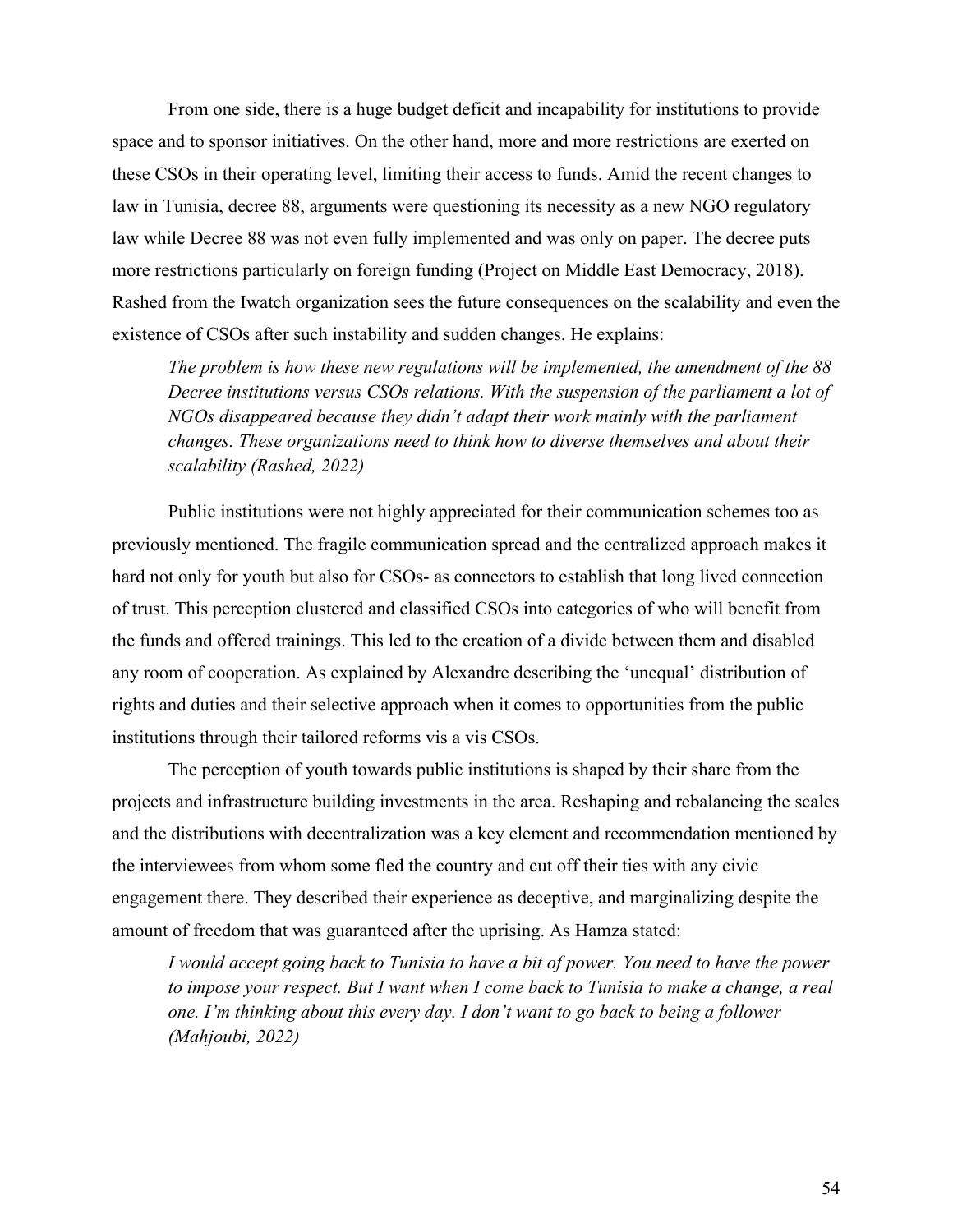Oussama explained the general new attitude of youth where they feel still underrepresented in an old institutional framework, as himself:

*The promises are lies, we will improve the situation, employability etc. That's why a lot of youth are immigrating. Not everyone is thinking of just leaving not only for academics, but they are also just escaping. Being in Tunisia is a source of psychological disorder (Dridi, 2022)*

As mentalities and needs are changing, convincing public officials today that it is equally important to municipalities and public institutions to collaborate with and among each other's for better youth inclusion. Being young people's civic role is just a stage. Respondents who were at a certain point after the uprising active and engaged in the civic scene decided to leave after losing the flare with a passive deceptive attitude. This is a common realization between all interviewees: similar civil features – they were at some point or are still independently involved in the Tunisian civil society. Some of them are no longer active in civil society and decided to step back and some had rehabilitation with certain public institutions. Others left Tunisia for France and other European countries while others remained still in Tunisia. The common feature about all of them is that they are completely not involved in political life currently or about to leave. Mongia explained this referring to her experience as a local coordinator in the participatory budget pilot project in Sidi Bou Said municipality:

*Now, I'm seeing deception, I do not see any encouragement. When we see the projects, we think that it's going to be Beverly hills but later we conclude that it is nothingWe do not even hear about the general municipality meetings, some representatives join, others not. I stepped out from the scene (Souid, 2022)*

Interviewees from youth who did not take any leadership positions, are just put behind desks. The way of hand picking the most talented and brilliant youths, and giving them other positions to take care of was a practice of the old regime to make them leave the political and civic scene. Houssem detailed on this raising important questions to be considered:

*Why not youth leading political parties? Do we have ideas? From 220 political parties,*  less than 3 do have youth represented. That's why youth are not joining the political *arena, you are young, too early for you, you don't know anything. Foreigners trusted us, why not you? They don't even trust you to hear your voice (Dridi, 2022)*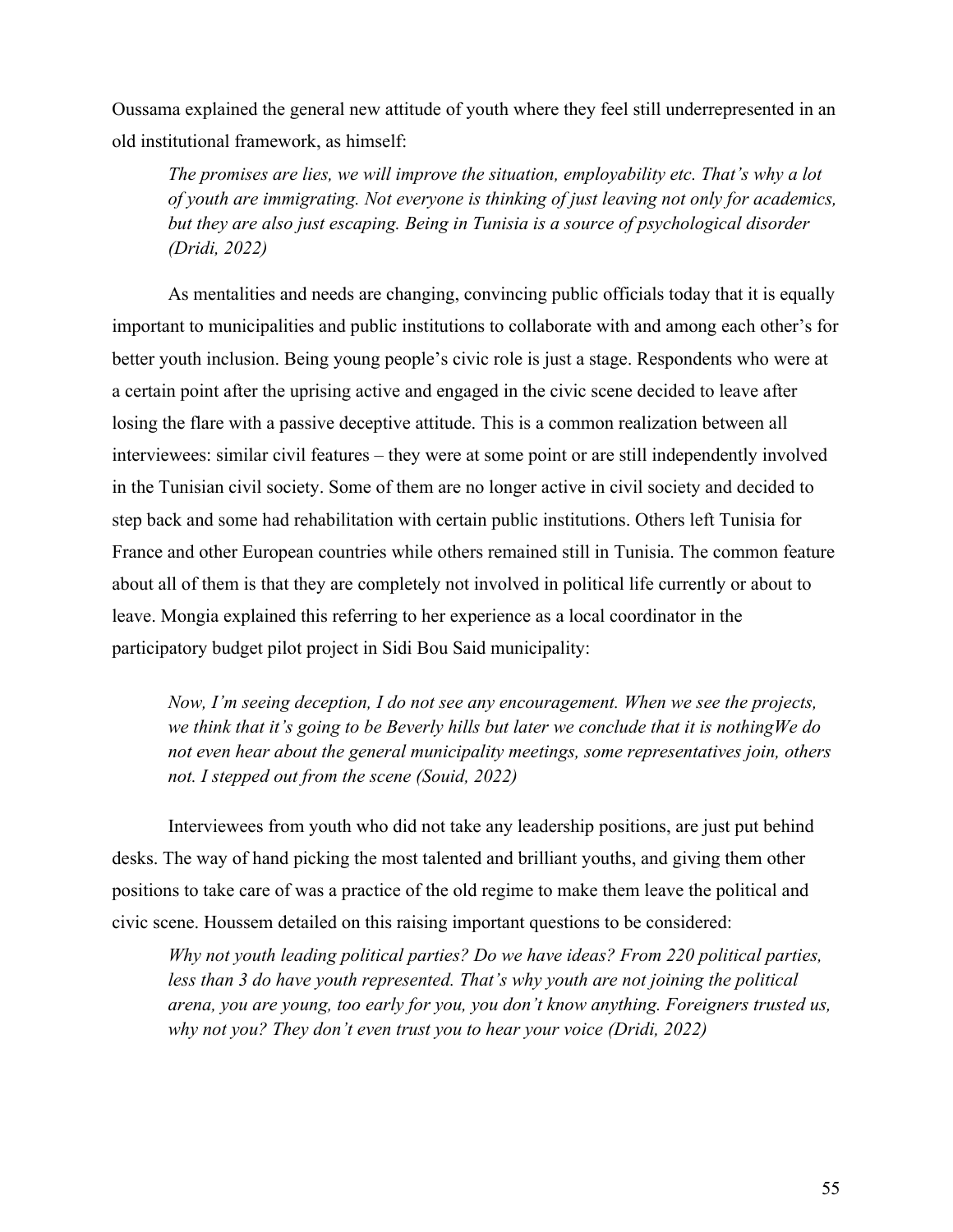Respondents were all pointing out the lack of a similar line of communication between both the institutions and they with no synchronization. A stable flow of communication brings creative ideas and innovations as well. As Alexandre explained from his stand as a street artist and delivering his messages through art movements. What was interesting and brought relevant new data is that respondents from the hard-to-reach communities had their local municipalities and youth centers supporting them. Reasons varied as some explained, due to the narrow, small number of local citizens, communities tend to know each other and tend to give referral for support. Hence, since limited by resources anyways, the impact is not as visible as in other areas. This attachment to the local communities created a sense of exclusion as per Ayman's experience. He founded his NGO is a region other than where he was born and raised:

*I'm working in a region that is not mine, I felt as a stranger, dialects, behaviors wise, they are a bit of a closed society. They were different, serving in Jendouba although I'm from Kasserine, Sbeitla. It'll be more than 8 years now since we were working there so they are starting to accept us (Bouazizi, 2022)*

There is still this mentality among local authorities in specifically underprivileged communities, sometimes it's hard for them to hear recommendations from youth. They do not look at you seriously. However, the local CSOs as local structures can make a link. CSOs can bring the perspective of youth and local authorities to involve youth though involving the local community, you need to have the public institutions resources by your side. That perception of youth as a non-mature component increased the old practices of bureaucracy and authority using a linear pattern. As Hamza, who during high school year wanted to open a club in his local high school. Describing his experience:

*These criteria were silly, like the youth club wanted us to be recognized by the high school and some signatures on papers. We couldn't get these approvals. It made a bit of sense as we needed to have their endorsement to get where to do our meetings, make the coordination with the municipality if needed and ensure all the bureaucratic work on our behalf as our guaranteed/ supervisors. Our high school refused to be part of this (Mahjoubi, 2022)*

Hamza who is now pursuing his studies abroad and used to be an active youth in his region with Youth Centers and other initiatives describes his perception of CSOs who get funds from private parties and external communities. Reflecting on his experience, he mirror the idea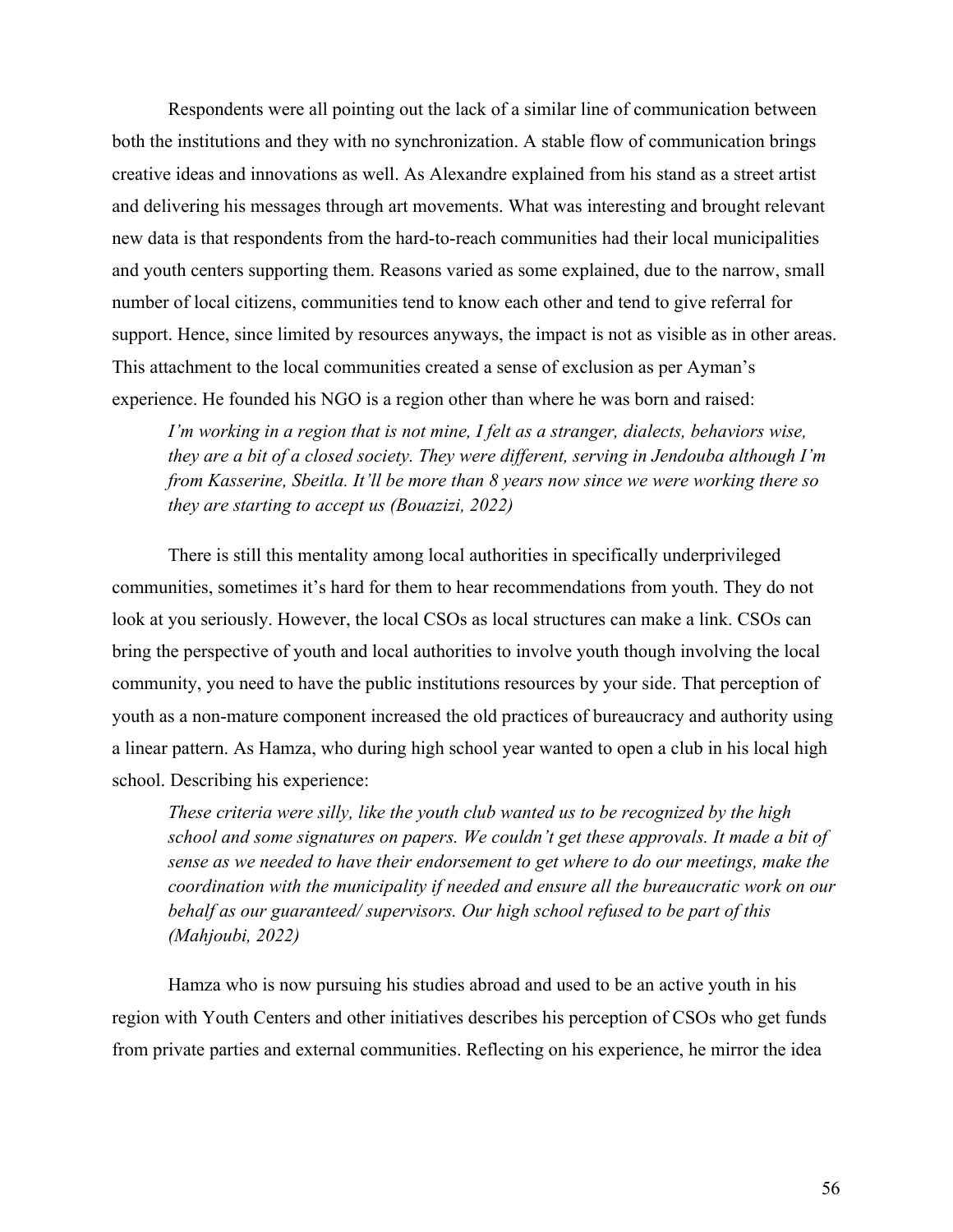of being biased and losing much of your independence once you receive funds especially with the sensitive political instability that the country is passing through:

*It's all about money, politics now. You should sell your soul. I'm not sure if there is hope for Tunisia, but I just pray that there is some (Mahjoubi, 2022)*

Along with bureaucracy and political exclusion, passive role, nepotism, wasta, and referral is still a major force power re-shaping the balances in these CSOs when dealing with institutions creating untrust. Between these bilateral challenges from youth and institutions equally, as even public institutions, locally they are trying to make their work effective, people won't accept from them as they see any of their speeches linked to personas, they need CSOs to disperse the local central system to the other regions. public institutions are not facilitating the connection, people do not trust them despite all the changes. Youth concerns are transversal. It's not only in ministries or public institutions, but also a transversal process where a lot of ministries join and have interactions. None of these pillars could work alone, starting with the youth centers will not be able to do anything without the intervention of other CSOs and partners and even better with the private sector.

## **V.2. Damaging in youth perceptions to CSOs**

Civil society is highly important in promoting youth participation and engagement in any society. One of the key advantages for civil society organizations is the ability to access areas that the government may have challenges in reaching due to lack of resources but mainly if these CSOs do not manage to get youth onboard with them as support. In this interviewees who were or are members of CSOs shared their insights. The interviews focused on the perspectives of these youth towards CSOs in Tunisia today and on the current level of participation and what is needed to promote youth participation and its importance.

## **a. Networking opportunity and creating local change**

Joining the civil society activities as a young youth opened up the floor to their skills to flourish and to develop. The path was not easy as CSOs and civil society work was always linked to the previous regime and youth did not understand nor see the impact of their work immediately. Semah describes the perception of his peers when he first embarked civil society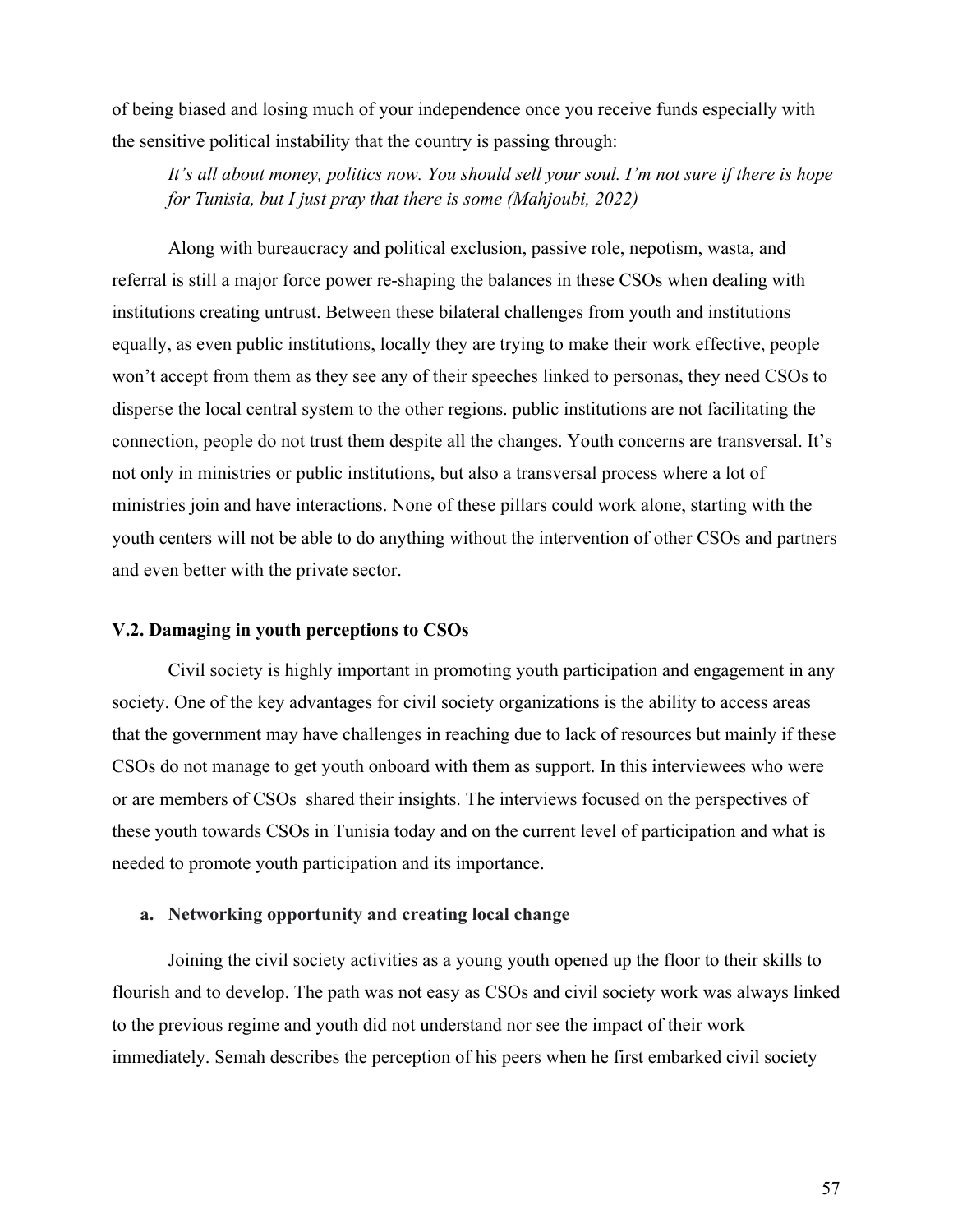work: "*They used to laugh at us in coffee shops. They were always asking us, what will you gain from this? Or how much are they giving you?" (Abdeljabar, 2022)*.

Respondents confirmed the shift of this perception and the shift of civil society work to be a source of employment rather than a place to only voice needs. As Semah described: "*After years of exclusion and making fun of us, a lot have joined us, and our network. They now feel like they want to listen to our experiences" (Abdeljabar, 2022).* Respondents are or were at some point relying on CSOs opportunities through the funds they receive as jobs. Those transitional jobs offered them the opportunities to open to the international market and more than half respondents are currently working with well Known INGOs abroad or in Tunisia. Having civil society as a third job provider is a transitional shift that is threatened currently by the different ecosystem challenges such as instability and lack of funds.

Through, respondents confirmed the positive space and impact that civil society offers CSOs to deliver services. On the other hand, it offered a space for a good number of youths to get jobs in CSOs as they become recruiters themselves. CSOs became a source of employability, offering jobs, and positions to qualified youth. As Sameh explained from his experience on how he got his current job with the Ministry of Equipment, it was by reference from his previous CSOs engagement. His engagement with civil work enabled him to develop his skills and to learn other than are not traditionally taught in schools. Semah described:

*I felt very empowered and started looking for other NGOs who will give me more opportunities to grow as I felt really a good influence on my career. Like now I have an idea about every topic. I was a finalist and I'm happy I must create such a big network. I don't need to have a degree to understand certain fields, just through civil society (Abdeljabar, 2022)*

Oussema explained the nature of the relationship between the CSOs and youth themselves. Starting from the idea of not expecting anything in return except self-satisfaction, local change, and the idea of serving. Right after the revolution, youth were thirsty for change and eager to give up from their time to create change. Respondents were explaining a new tendency of youth of only volunteering with charity work and refuting any involvement and engagement with CSOs only if it is in the context of employment and paid. Oussema, explained that:

*You should not and do not expect anything, I spent 8 years of free giving. My neighbors were surprised as if I'm wasting time. Before I was dull and did not even know how to*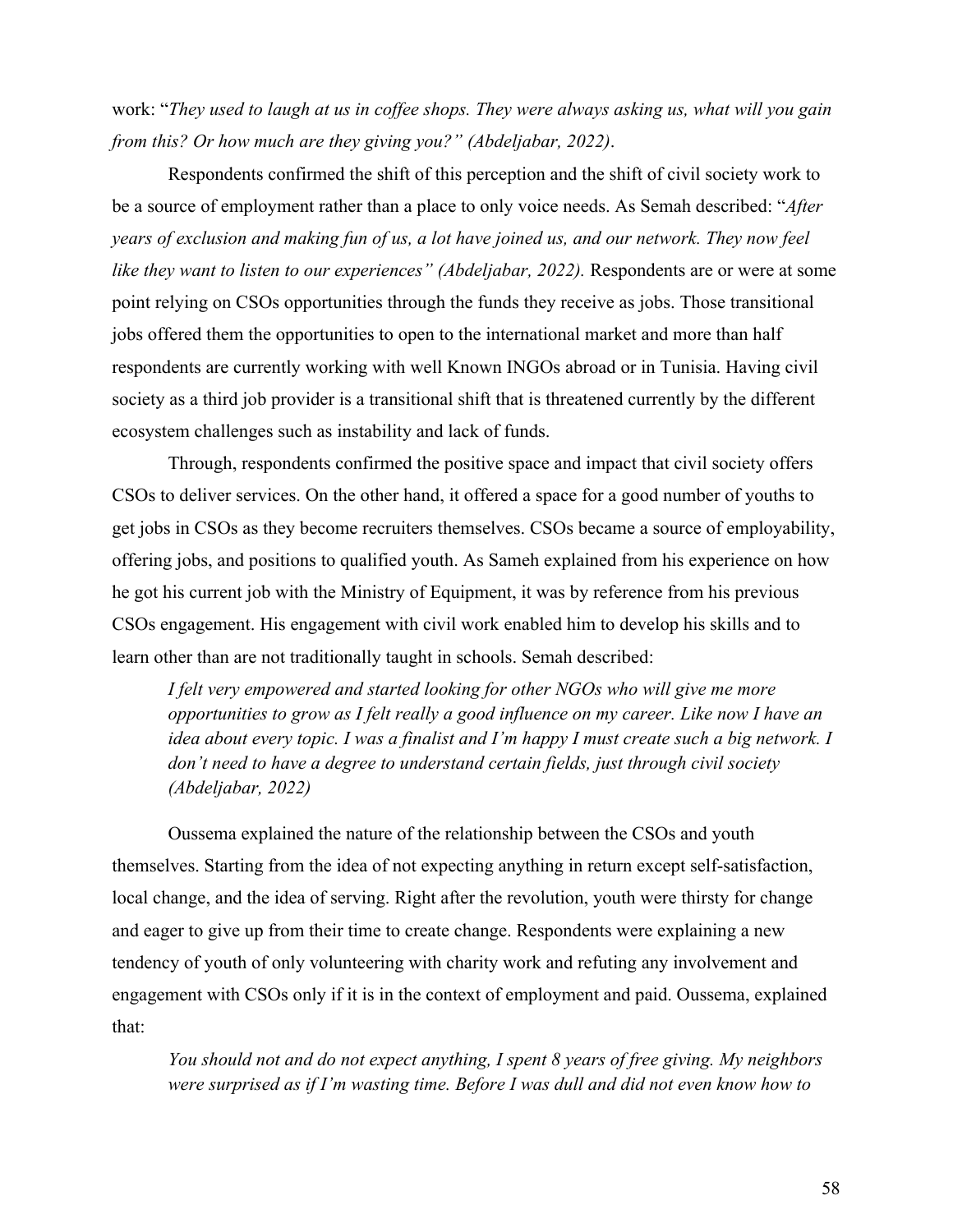*take the initiative to speak up in public. Now I can voice my opinion and ideas and debate for them but I need to see my future too (Dridi, 2022)*

IWatch, a leading watchdog NGO in Tunisia enhancing transparency and fighting corruption through projects related to the UNCAC. They follow two main principles: No exclusion and no trusteeship. Rashed, who holds a strategic position in the organization described the aim of their work and how to use that as an influencing power. A power that can hold accountable the public institutions and seek to have a visible representation and a clear strategy to implement youth empowerment projects with no corruption:

*We do not care if it passes or not, more of raising awareness. People should be aware it's for them and we aim to make them know, we are going to say we are here to rule (, 2022)*

# **b. Disorganized, no unity**

One of the most pressing challenges that CSOs are facing today is the lack of unity. The revolution was characterized by a massive collaboration between the different civil society components including CSOs and the civically engaged youth. Rami explains the consequences of such dissociation and its implications on the massive power pressure engendering an abuse of power at the hands of the locals public institutions and disempowering the voiced requests:

*Unity of CSOs is very crucial, differences should unite us and not the opposite even if we have different ideologies. Real established vision, voice for people. Without having that, you will face a very vulnerable abuse of power (Rami, 2022)*

Respondents mentioned other challenges besides the defies between CSOs but also within the structure of CSOs leading to youth disengagement. No bilateral communication between the members, with a very steep, vertical decision-making process making their consolidated efforts divided. The absence of a clear pyramid for structure enables conflicts of interests to take over. Aymen explained from his experience in activism in his local area, as an dynamic, engaged youth after the revolution that there was a huge lack of coordination between the different CSOs. In addition to no collaboration on the local level. Respondents were all mentioning the redundancy in the topics and areas of work with the absence of synergy without a real change on the ground level.

## **c. Easy money and corruption**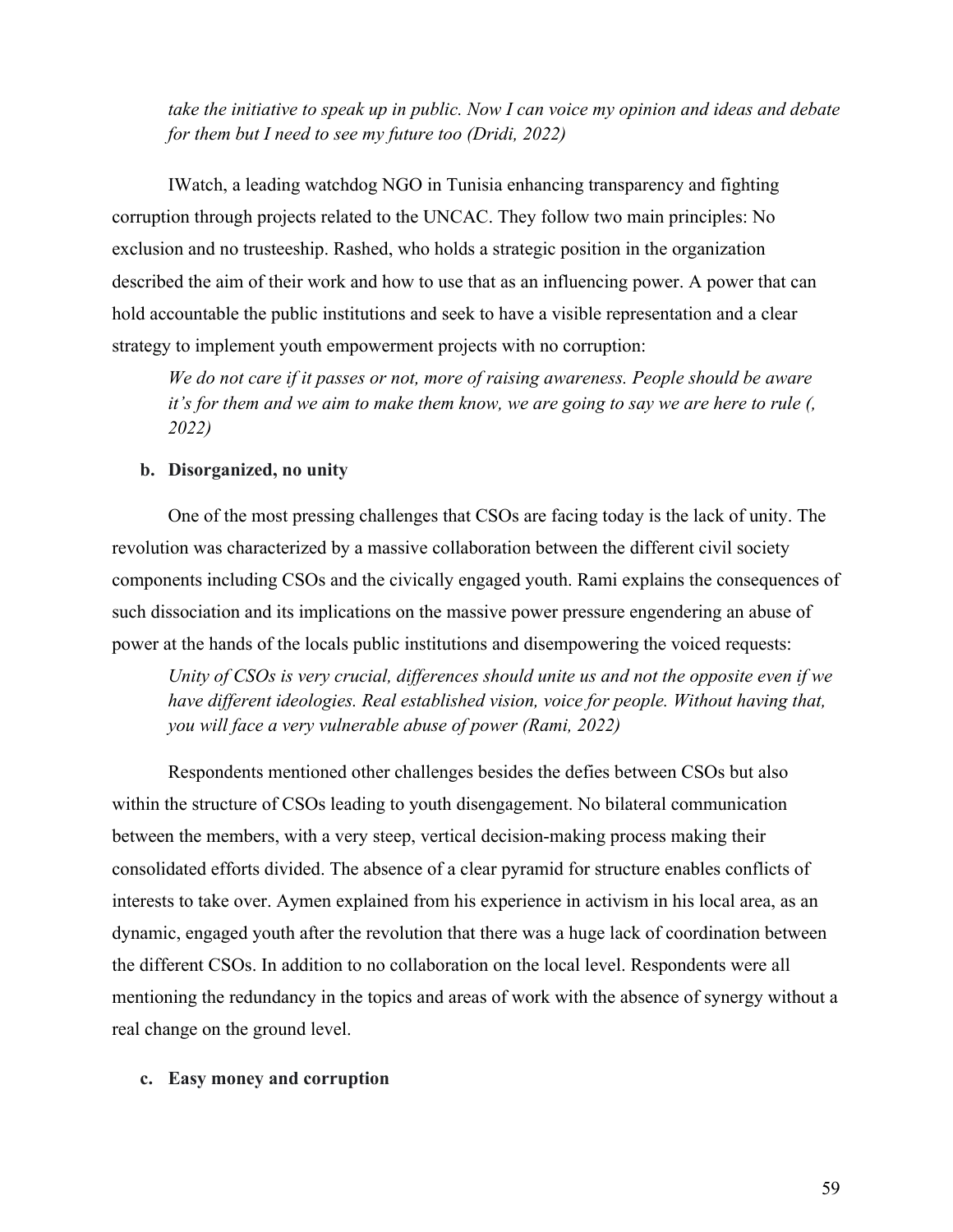The perception of youth nowadays and their activism was shaken by the previous unsuccessful, unfinished experiences and attempts of change whether locally or on a larger scale. Sarra, currently working with a leading tech company worldwide in Ireland, left Tunisia a couple of years ago for better job opportunities. Her responses were showing deception and disappointment from what is happening but still her commitment to support the country in any form but outside the civil society work. Respondents from whether students or workers abroad all highlighted their frustration as a major reason for them to leave the country besides the lack of adequate opportunities is their disempowerment. Sara explains her perception:

*We all know that a lot of CSOs are taking money from the offered funds for personal use. I know someone who got a grant and went to Canada using that money. There is a lot of corruption! I do not trust them personally. Only the bare minimum is not corrupted, I would not give my money to Tunisian organization at all now (Sarra, 2022)*

Other responses besides corruption identified criticism towards the actual programs offered as they do not really identify or tackle the local needs. The programs implemented and the set reforms by the public institutions or in partnerships with donors are not based on solid mapping or needs assessment that takes into consideration the different layers' requests. Even before going further with the interview questions regarding receiving donors 'funds, Dorra interrupted the discussion with her short insights on interacting with institutions:

*When I got inside the politics in CSOs I realized some of them are very complex and have problems they need to fix. I've never dealt with public institutions or been a beneficiary of any of their reforms.I didn't got circle did have a very horrible experience dealing with the public sector, we always try to avoid it (Arbia, 2022)*

Kamel was working as a facilitator with the Ma3an project: "The goal of Ma3an is to increase the capacity of Tunisian communities to withstand political, social and economic challenges and identify opportunities" (USAID). The program is with partnership with the Tunisian government funded by USAID and implemented by FHI60 lab, Kamel was among the selected facilitators to receive the extensive capacity building training and will implement the program in his local area. Ma3an is based on needs mapping and then rounded dialogue with the intervening authorities to debate, discuss, change, and implement the initiatives extracted from the mapping process. When giving his opinion on the project, he explains:

*In Tunisia, this is my bread (referring to being a trainer). if you want to get money just open an organization. If you know your ways, you can make money, no impact or*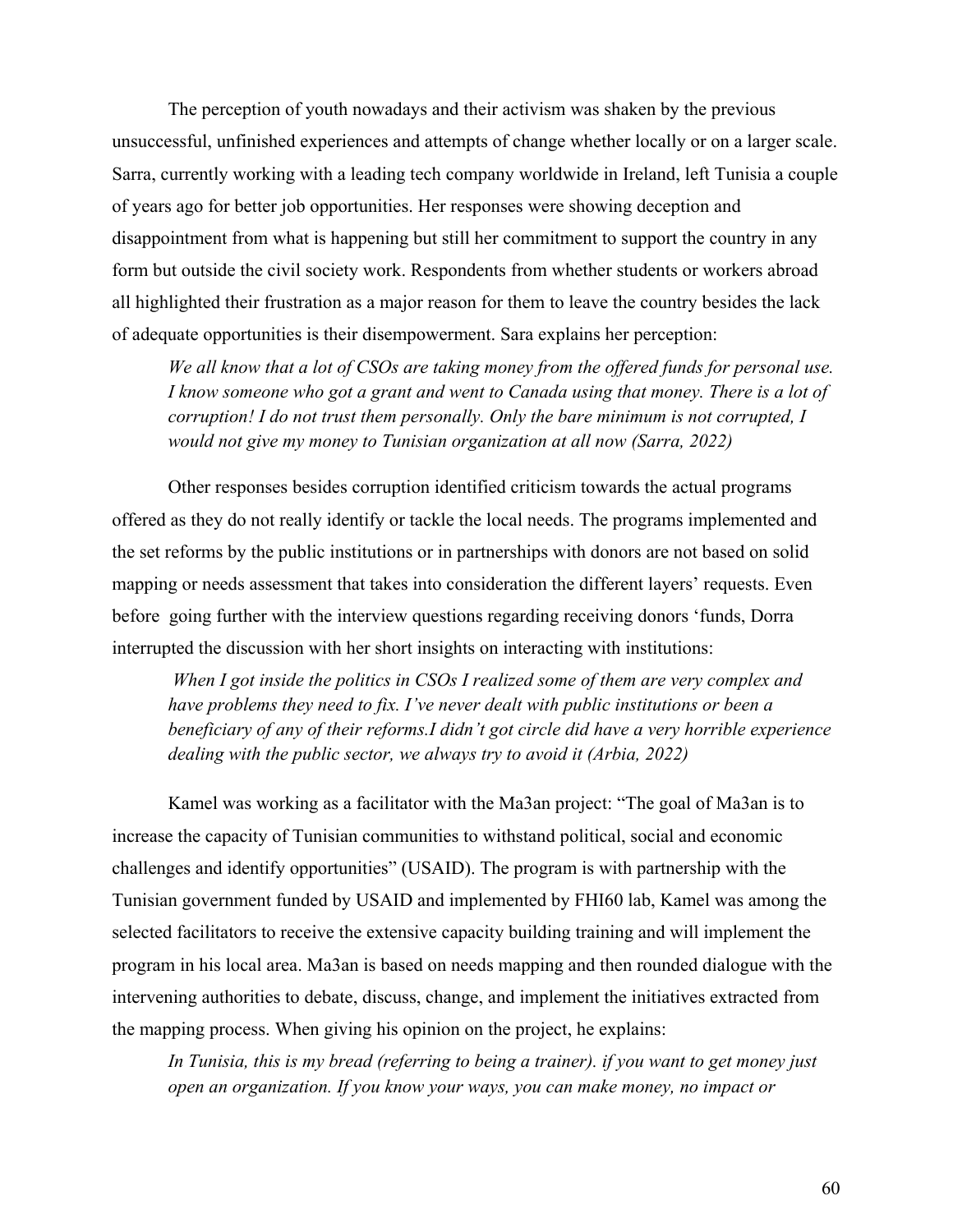*whatsoever. The project Ma3an in partnership with the government is one of the highest rates of funds. Implemented by several partners like IREX, USAID etc. Money poured into this is more than what is necessary. Other projects are making more impact with less funds. It's 'let's have fun in a hotel and that's all'. It's time to change the mentality of wasting resources: how can you make a project without proper infrastructure ? (Kamel, 2022)*

Respondents explain that going to these capacity building training is no longer as beneficent as the early years of the revolution, even more there is a tendency for youth to join these activities just to benefit from the pension received and not for the real change. This results in a system with no trust between the different stakeholders and going back to the old regime's tradition of having youth as decorative items which exacerbates the problem.

# **d. Depoliticization of youth**

Afef's experience with '3ish Tounsi' was based on this perception too. She left her position as a Project Manager in her region, Kasserine. In reflecting on some of the reasons why she left the initiative despite it grappling a lot of attention, she highlighted:

*Anyone joining a project like this knows that they will be joining a political group: politicized. I left that job because they played a political game on me that didn't represent me. People who were against their personal affairs and mainly politicians. They are very strong in the country, in my region, a thief represents me, imagine that! They bribe, I can't (Talbi, 2022)*

The results of the interviews showed that respondents from the youth category were detaching themselves from the political sphere and preferred being either volunteering or independently working in CSOs that are not politically active. The deception received after the revolution from the political layer and the public institutions led them to refute the political scene. Alexandre from another perspective had a different response, he explained this :

*CSOs work is controlled by heads before and after the revolution. More politically oriented. The owners of organizations are like brand imaging. CSOs are not working, and they are just collecting money (Maalel)*

Respondents from youth explained how joining CSOs was merely linked to a social class and had also a hierarchy inside its structures making it a mini representation of the public bodies. Rather than creating a homogenous cercle, it was used as a propaganda tool. "*Out of 25,000*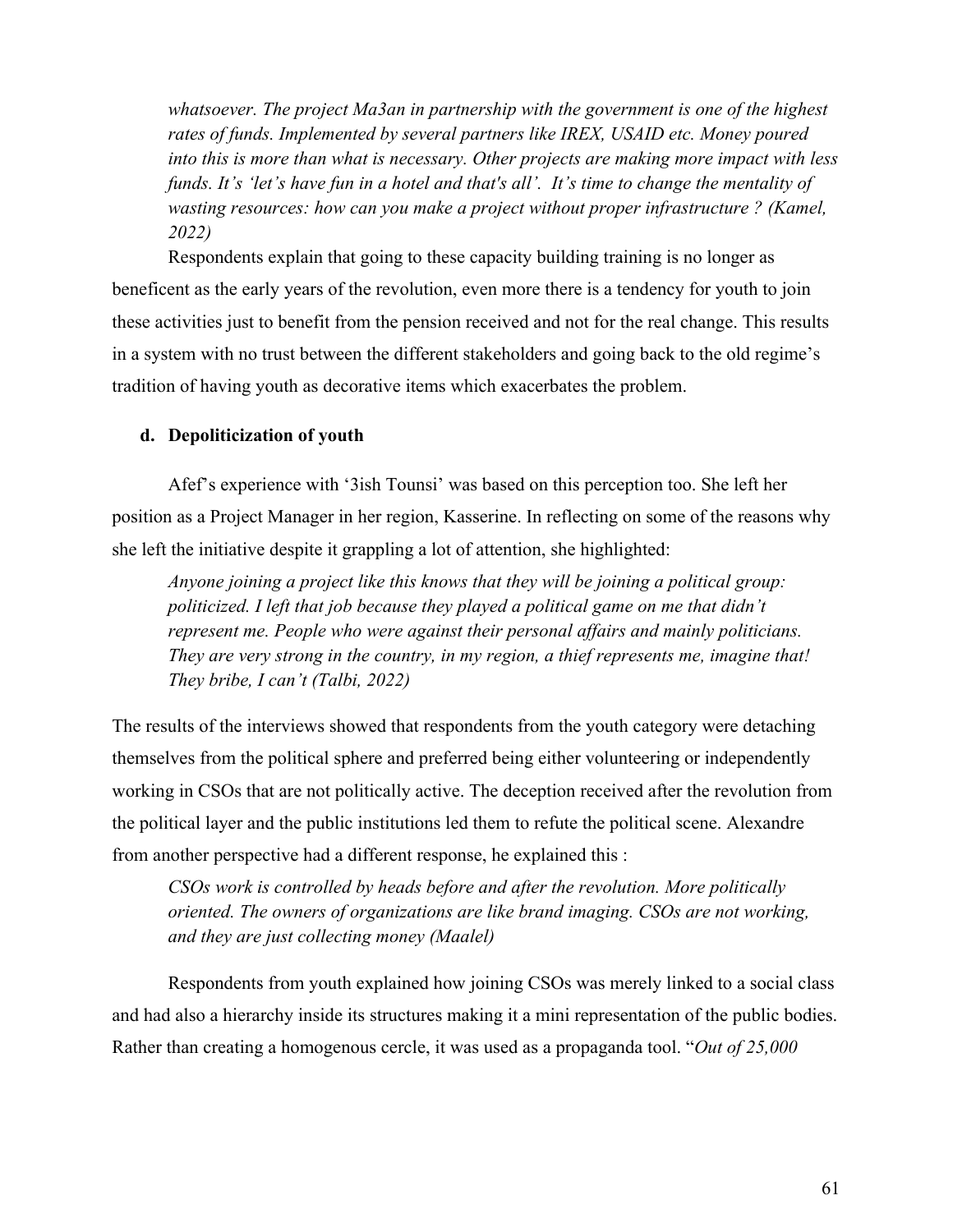# *registered CSOs in Tunisia, only 5000 are effectively active with a big part of them ending up being politically affiliated" (Bouazizi, 2022).*

Semah explained his investment to be involved in civic life and the need to invest certain resources to unleash fully your potentials within CSOs and to be fully included. He carried on describing his journey and his travels to attend the frequent meetings and to be just physically present, all required him to be financially independent and that he couldn't do that without investing some of his financial resources, lack of means, or a certain social class. The social and economic situation was a prominent factor highlighted by respondents for youth and making everything accessible to them is the key to have them included and empowered; to open the door for them to actively participate in CSOs. Semah described :

*I do work already. If I was unemployed, I would not waste 4 hours on a Saturday paying from my own pocket to join certain meetings. My priority would be to save money for life. (Abdeljabar, 2022)*

Alexandre built equally on the same idea, adding the challenge of trust as well. The need to have a safe space/ zone where youth can express themselves freely without control is needed and if politics are added to the equation, it loses its credibility and red flags will be raised asking for accountability as they are perceived as propaganda generators. Alexandre described his pure neutrality and refuted from getting involved with anything related to politics.

## **e. 'Our' compared to 'their' discourses**

Despite the feeling of satisfaction after serving and empowering local communities. Respondents from youth who decided to leave the civic life through CSOs were hesitant and had divergent opinions when it came to the idea of being active or engaged. Kamel was the winner of the editions of 'Sawt Alshabab Al Arabi', one of the biggest debating competitions in the region launched right after the revolution, ending his cycle of volunteering after being overwhelmed by the system of imposed discourses with no real improvement. Some of the opportunities are using youth and their potentials to realize their activities which do not necessarily align with the real needs. He explains:

*You feel you're serving people and they go up and you remain there, at the bottom down. In civil society work, there is egoism and greediness in sharing information. Now I have become selective of opportunities too (Kamel, 2022)*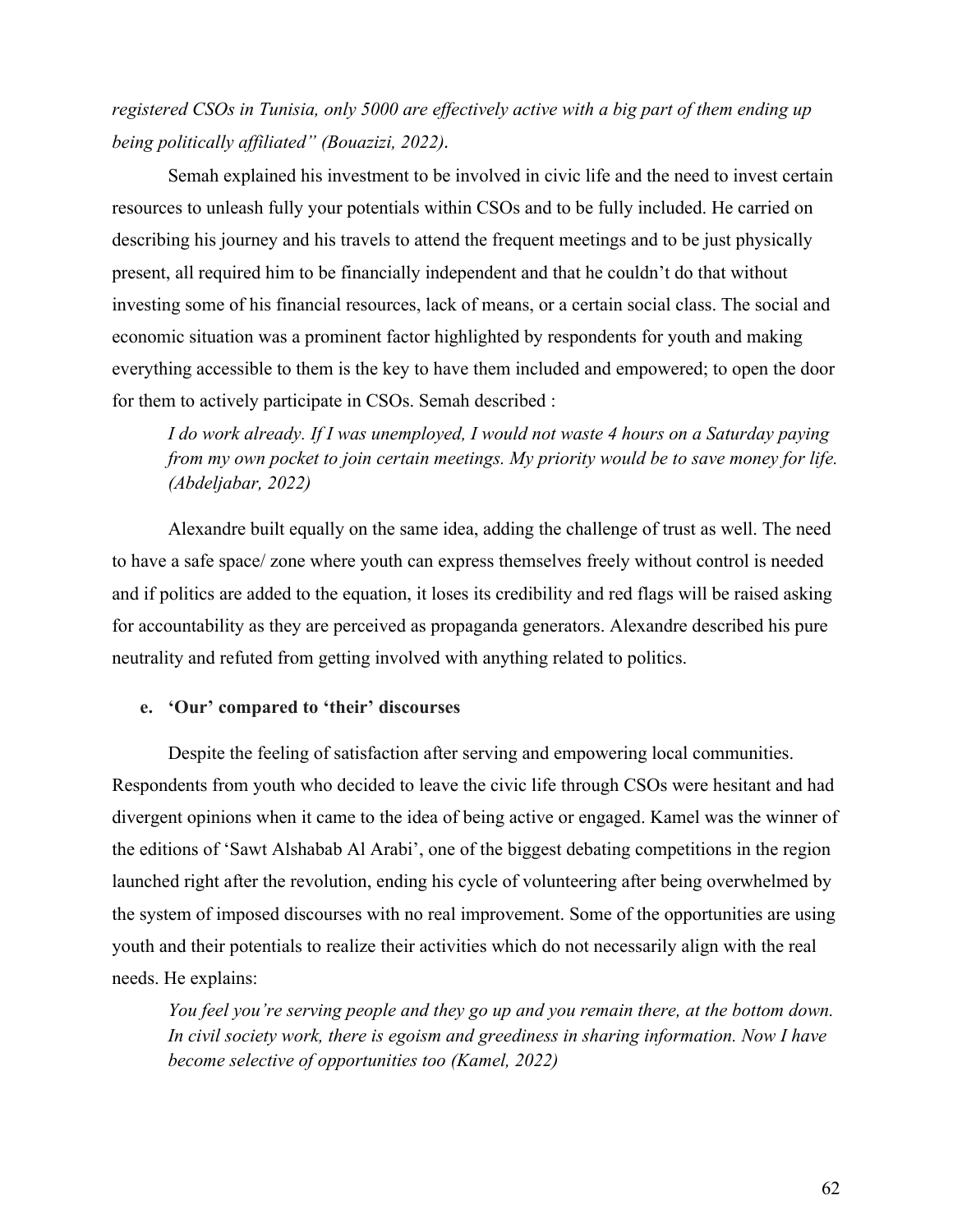Respondents were describing another sort of challenge when dealing with the community of donors and the INGOs.The administrative and bureaucratic structure in them hinders their improvement in level and capacity. On that Houssem reflects on his experience:

*There was a problem in the system. I used to pay and never got my membership card except for the first year. I left because they don't work. It's just youth tourism as they go to hotels. Even when I send them proposals, they ditch them as they have them set already (Dridi, 2022)*

Hamza was describing his experience as well regarding the attitude of degrading and looking down from CSOs themselves which was linked as per the respondents to regionalism and social classes clashes. The lack of experience in youth's profiles, along with low funds for project implementation, increases the risk to INGOs and dooms youth as uninteresting calibers. As explained in the literature, the insufficient knowledge and education disadvantages their position which affects their possibility of becoming higher in ranking. Hamza explained: " *We were just volunteering for them, like the social class structure, regional disparities" (Mahjoubi, 2022).* These groups were classifying the members based on their social class, school, and origins.

The role of youth as change agents is linked to the number of opportunities and their qualities received. As youth is not a constant phase in life, their needs change as well. The need to have a structure based and to not link it to people to create a process of delegation is important as respondents were mentioning the saturation from the usual training and capacity building programs given, aspiring for more ground-breaking approaches for creative thinking and innovation to have independent youth bodies, aware, and actively engaged. Alexandre explained: "*We are not going to work under others, you will end up getting the leftovers and you need to align with their thoughts even if they give you a good amount of money" (Maalel).*

## **f. Gender roles**

The interviews revealed new themes that were not crossed during the literature review part. The series of interviews with different interviewees from different areas in Tunisia, social class, and gender showed that there are also different perceptions and challenges specifically for the female participants. Sana, mentioning this example describing the circumstances of some girls while joining their trainings: "*Some parents wouldn't allow their female kids to join any of*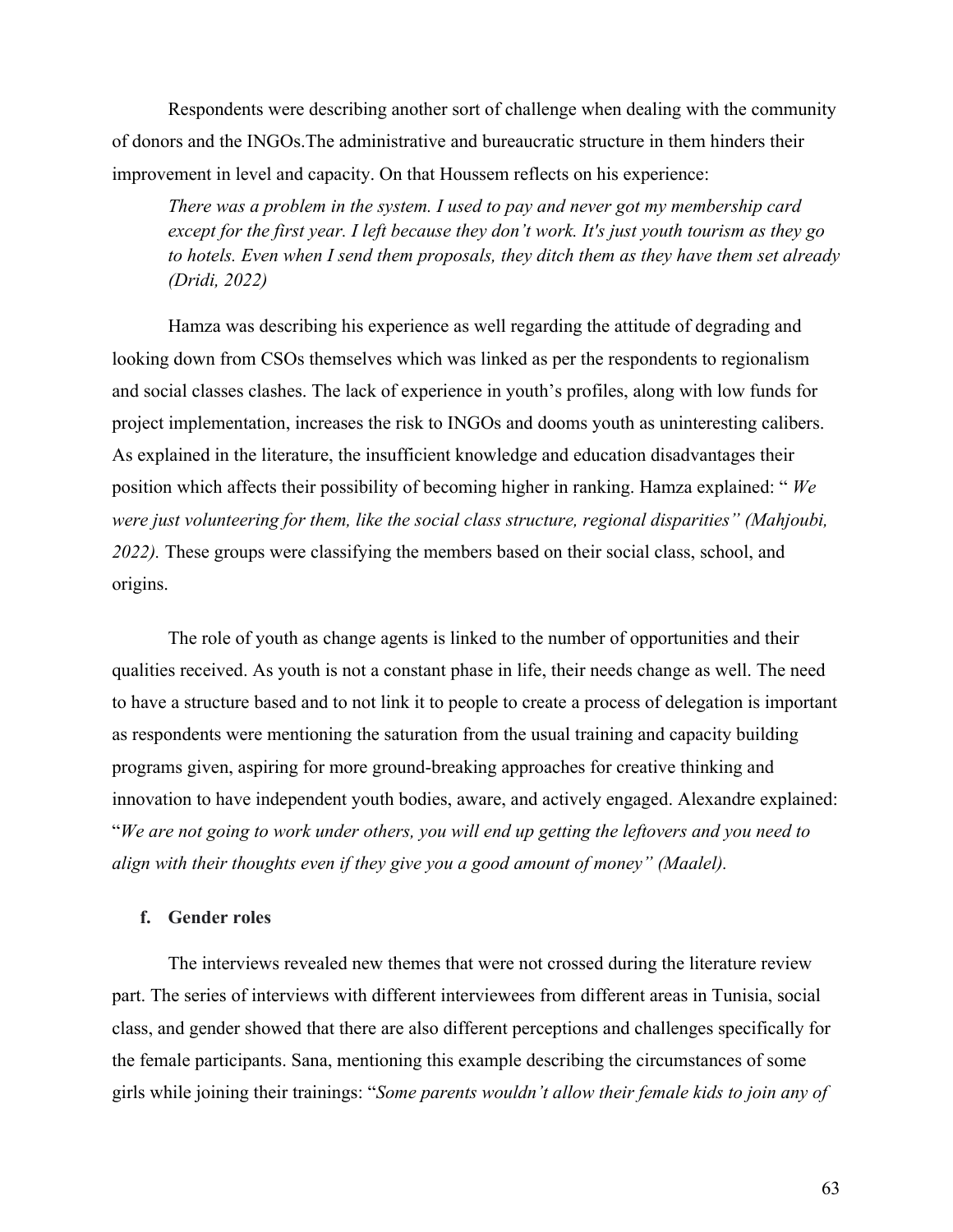*our workshops as it was in another community. But the willingness was there, some female participants brought their relatives with them to be able to join the workshops" (Guesmi, 2022).* Particularly female respondents mentioned the gender theme oppositely to the other respondents from different categories. Challenges covering time management, social structures, and social pressures were at the top of them. Female respondents were from different regions, social classes, and jobs.

#### **V.3.1. Unemployment after activism**

## **a. Stagnation: No representation, no more learning, no jobs**

The first objective to joining civil society activities whether as an actively and civically engaged youth or as part of an organization was to share, implement change, and to be heard. Respondents were divided into two categories when it comes to their reason for joining civil society. The first category stepped out or was 'excluded' from the civic work. The second category is still attached to it but took different paths. Afef, late 20's, taking her masters degree in social and economic solidarity in the National Institute of Labor and Social studies (INTES). She was a part of 'I'm the President' program with SFCG in the training and events management, describing her experience of unemployment after and working with Tamkeen, a newly created association that strengthens the fabric of support organizations for micro-entrepreneurs, UNICEF, and others.

The attention given to youth who are active and benefited from capacity building programs was little or even absent. This category of civically engaged youth were active actors leading the change, implementing programs with donors, and have wide networks of supporters and followers. public institutions and public youth mechanisms did not take advantage of that and these youth are today divided as per the answers of respondents into two categories, either unemployed youth who are no longer willing to participate in civic life nor to be engaged in any form of empowerment and development. Or youth who managed to nail jobs with INGOs or abroad and ultimately have a tendency to either leave the country or they have already left it. This observation was mainly drawn from the answers of respondents who are living and/or from areas outside the capital and the coast. *Houssem described the employability rate in his area Sidi Bouzid: "I'm unemployed, some other CSOs also were created after us taking the lead but we were all unemployed" (Dhahri, 2022).*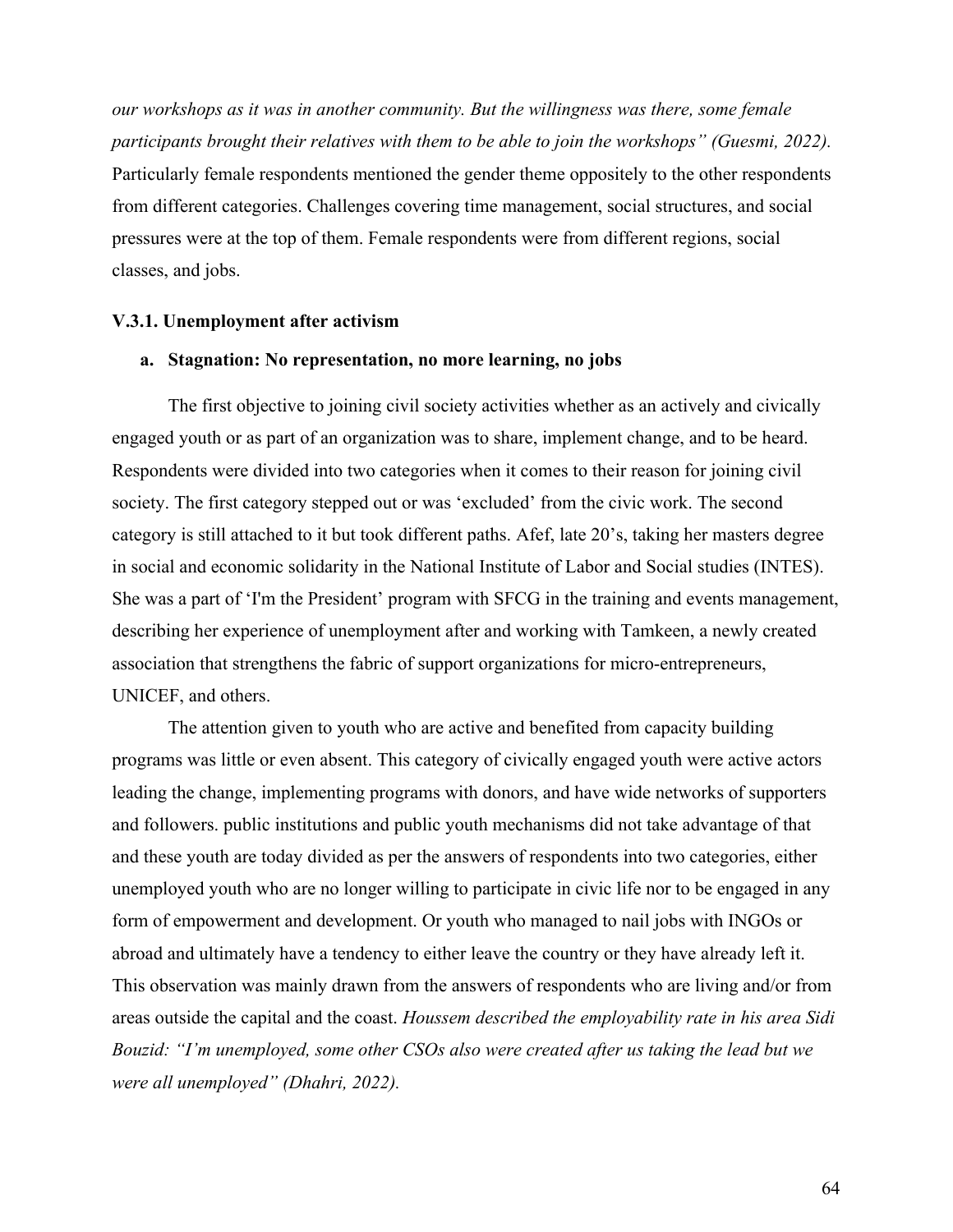This finding aligns with what was mentioned in the previous sections. People are taking opportunities not on a merit based using their networks. Each respondent at least was highliting a similar incident where they did not get what they see is fair to them. work before, but now I'm almost unemployed. civil society work did not prove its sustainability nor its fairness especially in the last couple of years when it became a market where some NGOs assign and recruit with no visiblity. On the other hand, the civil society works as much as it is not a long term commitment, there was a tremendous stagnation in the market pushing young people to seek abroad opportunities.

## **b. Youth disenfranchisement: Education and Escape**

Respondents were emphasizing on the importance of the global exchange experiences in shaping their orientations and the way they express their activism. All respondents were part, participated, or organized such youth exchange programs abroad and got the chance to join the international community. They all initially brought back their expertise and knowledge to their local communities whether as active independent change agents or within organizations.

Community needs are great motivators for respondents to carry on their work despite the huge difference between the education received and their actual/current work which is mainly with the nonprofit sector. As Asma explained: "*This field helped me in my relationships with the people, family, and community. You get more encouraged as you see the spirit increasing, we started with only 5 people. Now we have more than 100 members and volunteers" (Attig, 2022).*

They explained that the esteemed improvement was not implemented despite a lot of wait and action. Both Hamza and Sarra are like many other youths who decided to leave the country. When describing their experiences, they both no longer follow the political, social, nor economic scenes and lost that excitement and enthusiasm they had in the beginning. Hamza describes:

*Living in Hungry working and studying. I stopped working in anything related to civil society. I had a burnout when I was 17 years old, schoolwork but also because I wanted*  to change my region. I was very dedicated to putting all my efforts there. I left after that *immediately! Omg that's 8 years ago, I feel old! (Mahjoubi, 2022)*

The boom in civil society brought a new wave of job opportunities to the unemployed youth. Imen as a previous employee in the Ministry of Youth explains how their work with Search for Common ground INGO created more future opportunities whether as temporary jobs or project based ones for youth who benefited from capacity building trainings: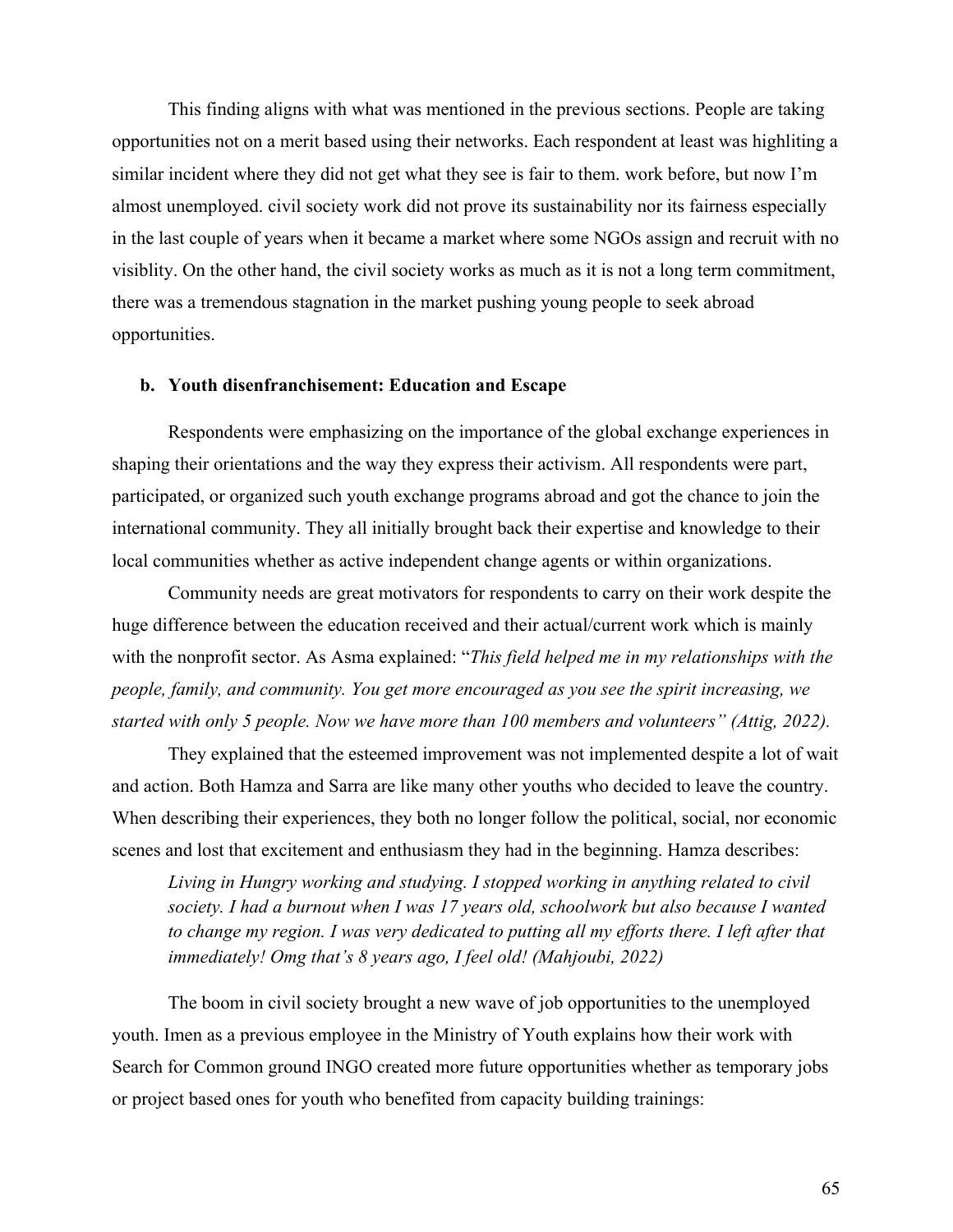*These leaders that we trained are now CSOs and have funds from abroad. They are the leaders of today and we know them by name, CSOs are their job now. Before it was only volunteering, now it is a market and a job which is positive and negative (Belhedi, 2022)*

For CSOs to be able to provide job opportunities they go through the cycle of applying to funds and grants. Thus, as Rashed explained, the regulations are putting more and more limitations on the external funds and thus cutting off the jobs that were just created in the past years. Being tied to civil society and to CSOs is not also considered as a strong commitment for life. Respondents were identifying it only as a temporary stage in their lives. Dorra explained:

*I need to move to my other stage in life, such small NGOs do not satisfy my curiosity anymore. Now, at this stage of my career life, I need stability and need to leave and to stop being civically engaged. I want to impact more people, but I didn't find that fits my vision (Arbia, 2022)*

The sample took Tunisian youth who were involved in the uprising and/or who started their involvement right after it. Results showed that all respondents took different paths for their future. In between those who left the country for studying and work and those who left local civil work and either tended to completely disconnect from the civic envolvment sphere or to only volunteer in individual charitable actions in the area they are residing in. Respondents justified their deviation after all the excitement to seek new learning opportunities and to escape what they described as a dead block future.

# **V.3. Donors' discourses**

Civil society Organizations are key society component actors as they can target marginalized populations and provide services that the State and the market cannot do. This is in conformity with the "third sector" theory. On the other hand, civil society is a conscious society as a democratic driving force: based on free assembly principles and civic engagement it challenges authoritarian regimes and promotes democratic practices within society. Therefore, civil society promotion programs rely on three components: capacity building, social service provision, and policy dialogue. There is a general and recent trend among donors to favor the policy dialogue component to the expense of service provision. This section and the following up one will study the role of donors and then the perceptions of the CSOs on how this system works.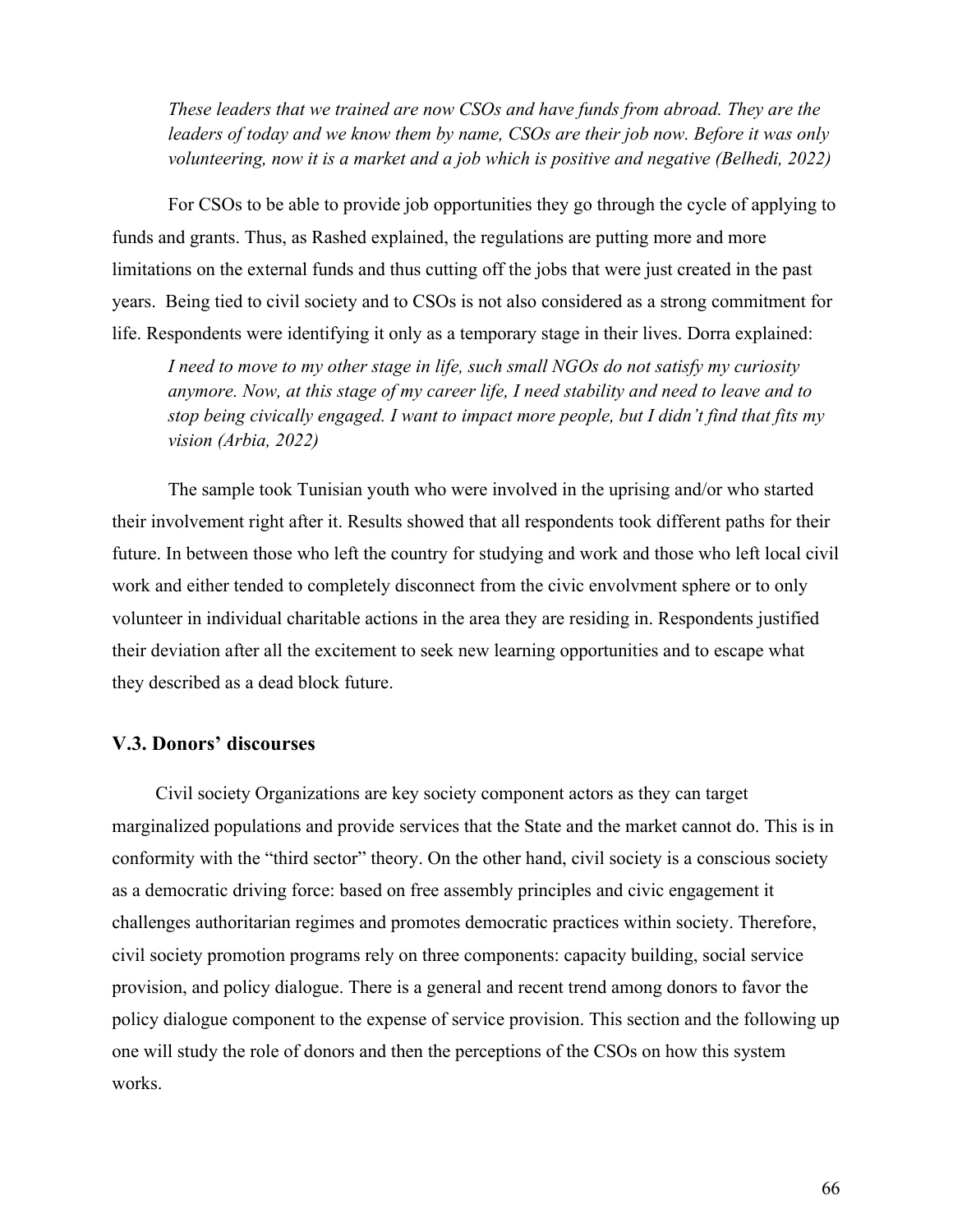#### **a. Local needs and global narratives**

For many interviewees, two types of patterns were channeled to CSOs from the community of donors from a global perspective and a local one. For CSOs to maintain their expenses. CSOs fall into the trap of accepting the needs of donors and working with them based on their assessment of the needs. Only a few CSOs transform these needs- mandates to their local needs. On the other hand, when youth see what donors are giving them from free foodtransport. Despite the trials of various CSOs, respondents confirmed that there was no other solution, either to accept the provided templates and tailored needs or to not benefit from any advantages if you decide to do things different, from their own narratives. Receiving grants means merely entering a process of bureaucratization or professionalization. Alexandre, who is the co-founder of an art-oriented organization, said:

*It's hard to get the gratitude of the American embassy and to receive any funds with them. You need to show what you can really do, show your history etc. They will not accept anything not aligning within their values, visions, different priorities, and contexts (Maalel)*

For Aymen the need for the donor's support is also parallel with their visibility and trust. You will be much more linked and included if you work with the big donors (Bouazizi, 2022). Respondents have noted that the range of grants and provided financial streams are influencing their work directions. Many of the CSOs had to lose many of their talented youth with losses due to improper implementation of the projects, or unawareness of the local needs and felt disintegrated. Respondents from CSOs highlighted the different level of power relations when undertaking negotiations with donors. They outlined a certain discomfort in defending their initiatives due to the lack of support from the local, public authorities. Weakening their position and ending up following the discourse presented or labeled in groups. Rami is an expert in Middle East democratic transition, an active agent in Egypt, and regionaly describes his experience of being clustered to a certain group in one of the meetings with donors:

*We discovered they know everything about us, and even with good predictions on what I'lI do in the future. Once, one declared, I read your bio and background. So, we asked them, how do they describe us to the others? In fact, 2 weeks before the meeting, they were doing kind of day to day follow up on us. They were labeling us as radicals although we said we are not. We felt sort of discriminated and already excluded (Rami, 2022)*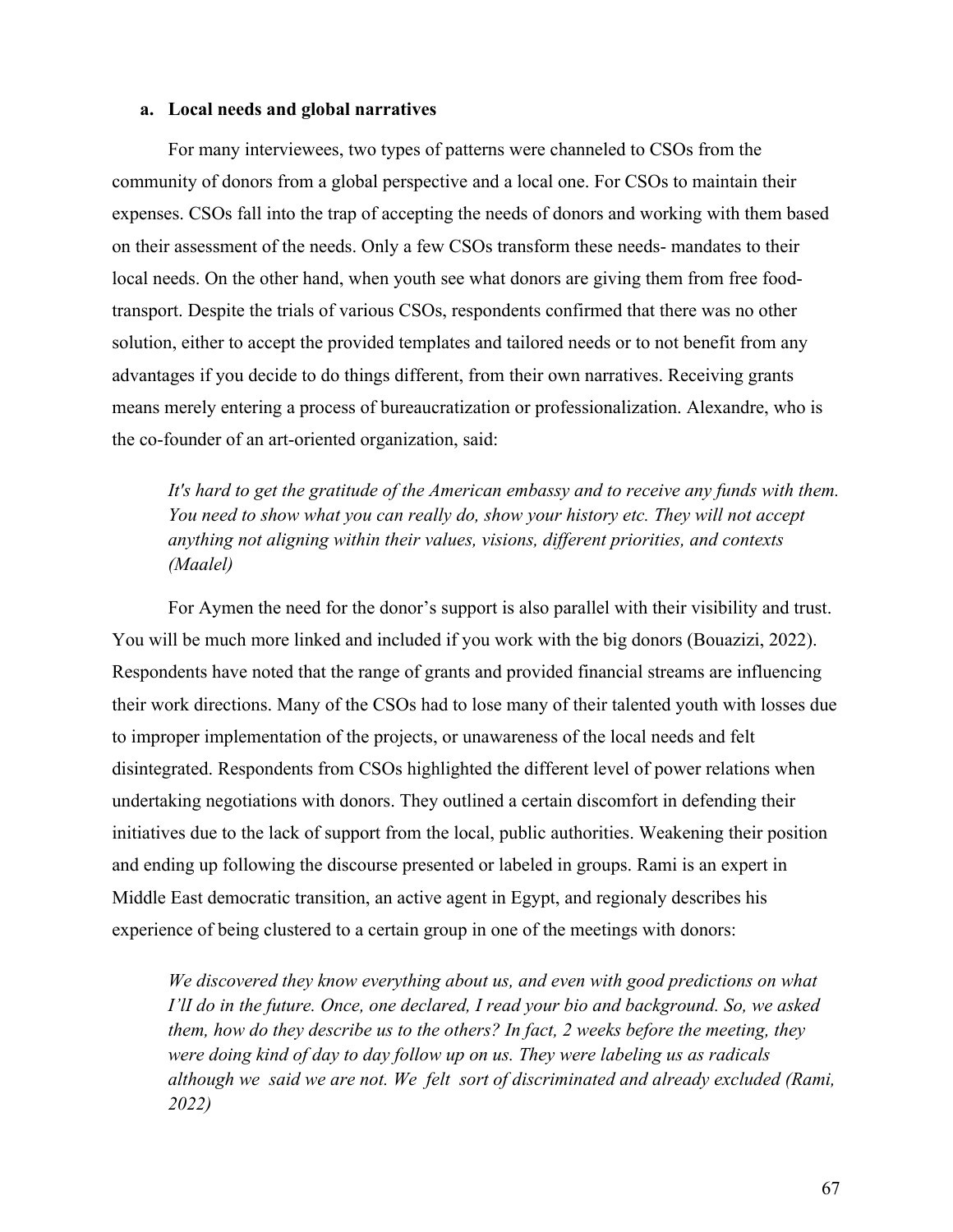All the interviewed experts recalled and emphasized on the role of local bargaining power that should be there to shape those narratives. A new or alternate change in the culture of innovations and alternative financing. Funds should not be our first source; nor the sole option available. For CSOs to keep their autonomy, they should negotiate. Receiving funds will narrow their freedom and reduce your credibility.

Interviewees were skeptical about such the implemented and offered programs and whether there is a governmental or donors' initiative to prepare youth for leadership and participation in civic life. Respondents highlighted the tendency of youth to participate in these activities as part of ' Youth Tourism'. This concept flourished after 2011 where youth was exposed to certain programs and they joined to benefit from the stipend, facilities, and support they get from donors. Samir, a director in one of the municipalities, who is himself an active in civil society, shared that during the application phase there was some skepticism towards whether this program is really supported by the public institutions or not. And whether it will hear their voices or not. He described:

*What I do not appreciate in these capacity and youth empowerment programs is that they think and act as if they are our guardians. Youth experience is different from youth now. Youth think alone, just give them the equipment and the tools; you'll see wonders. Youth now are thinking differently, they no longer like the rounded tables and hotels (Samir, 2022)*

Sana, a previous worker with Search for Common Ground explained the meeting the needs versus what is offered. Her observation is from her field work in delivering trainings to youth in coastal areas:*"On the other side, the provided training is not fitting the local contexts" (Guesmi, 2022)*

# **b. Alternative sources of funds and innovation**

International donors are systemic actors endowed with structural powers: as most national actors depend on them and their funding, whether government or civil society organizations, they disseminate standards and practices in partner countries. The main impact of donor funding to CSOs is the creation of a local economic market of the third sector or nonprofit sector, with the rapid creation of thousands of organizations aimed at receiving international funding and implementing projects, which in many cases tend to substitute for state projects or public services. This economic market is also a labor market. On the one hand, and in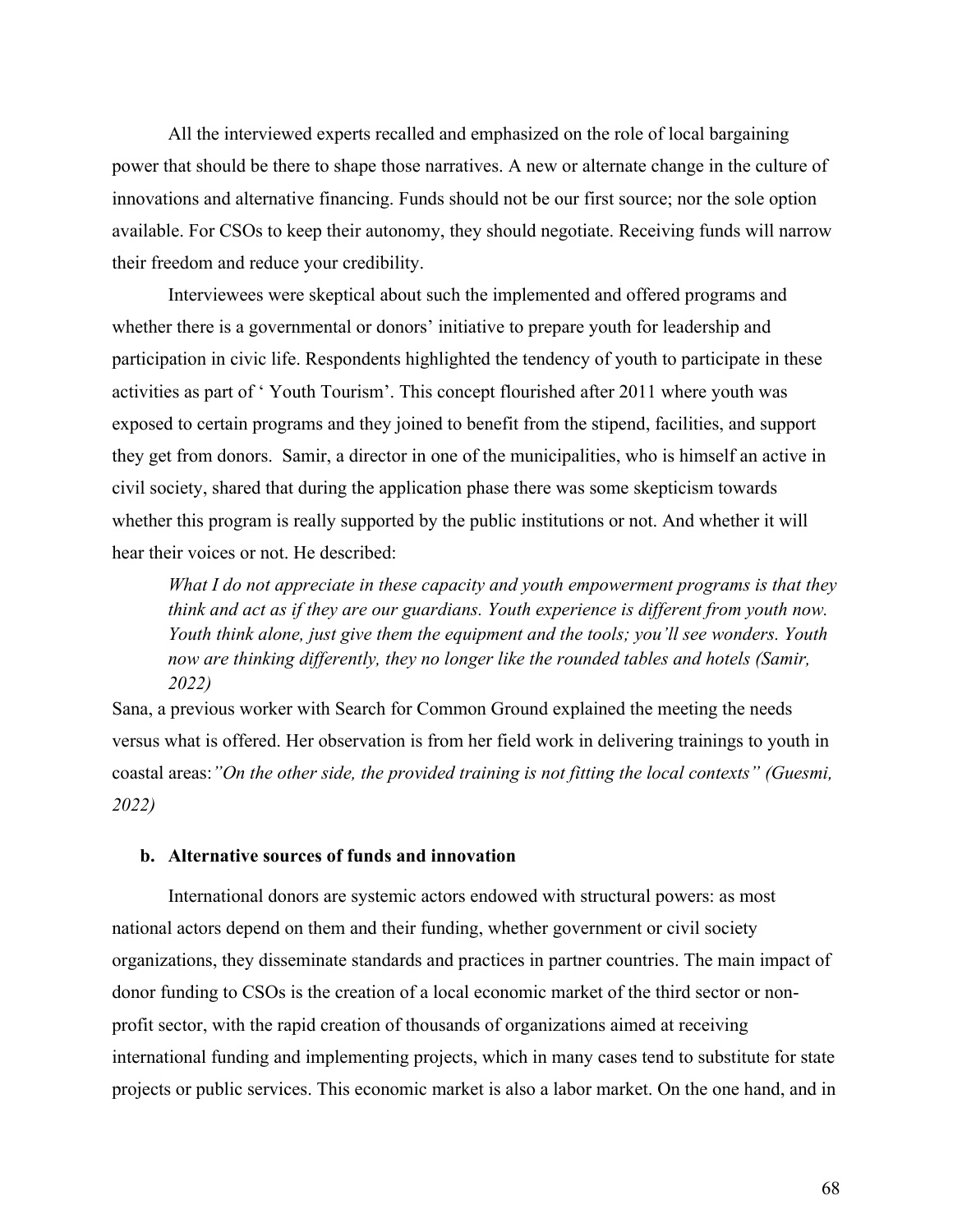theory, grants aim to give organizations the means to develop their initiatives. But in practice, especially when grants become high, receiving grants means entering a process of bureaucratization or professionalization, based on hiring and retaining professionals specialized in fundraising and fund management.

Answering the critical lack of funds and the other challenges faced, the very common answer from the experts is to push CSOs towards innovation and alternative solutions. The need for funds will always be there for CSOs to exist and for a big number of youths to work. As described by Houssem, as the co-founder of an NGO in Sidi Bouzid and who never beneficiated and made it to get funds: "*The participation of youth changed when we received our last fund. You cannot move a rock without a big truck, we needed the money" (Dhahri, 2022)'*

## **c. No transparency -** *en vogue* **approach**

During the interview with one of the INGOs, with a high reputation in implementing projects and having intensive on groundwork, the project manager was describing their role in the implementation which is similar for several INGOs and lately NGOs in Tunisia. These entities receive external funds and grants through applications, embassies, and referral. The work on the project starts and the CSOs component is usually recruited as a consultant because of their knowledge of the local contexts. Mentioning one of the biggest projects by UNDP Tunisia local bureau:

*It was a UNDP project over five months only, creating hubs, camps, and councils. Bringing together hard reached youth, media, ministries, to come up with initiatives and policies. There were again CSOs mobilizing these youths. Youth to youth let projects. There was no evaluation, we heard that this was elected as the best elected. We did our internal evaluation, but we didn't hear anything from the other side (Hendrick, 2022)*

In this process where the assessment part was lacking, several implementers end up being excluded from the processes of receiving grants and funds. The respondent followed up describing a typical training conducted by INGOs and donors:

*The second phase: despite the thousands of evaluations done from donors, there are CSOs who are not benefiting from grants, will not get access to information and cannot compete with the big heads but are really the ones implementing the change. Now you take a hard-to-reach youth, take him to a 5 stars hotel and tell him about poverty reduction. What will this youth feel? Trust me anger and frustration (Belhedi, 2022)*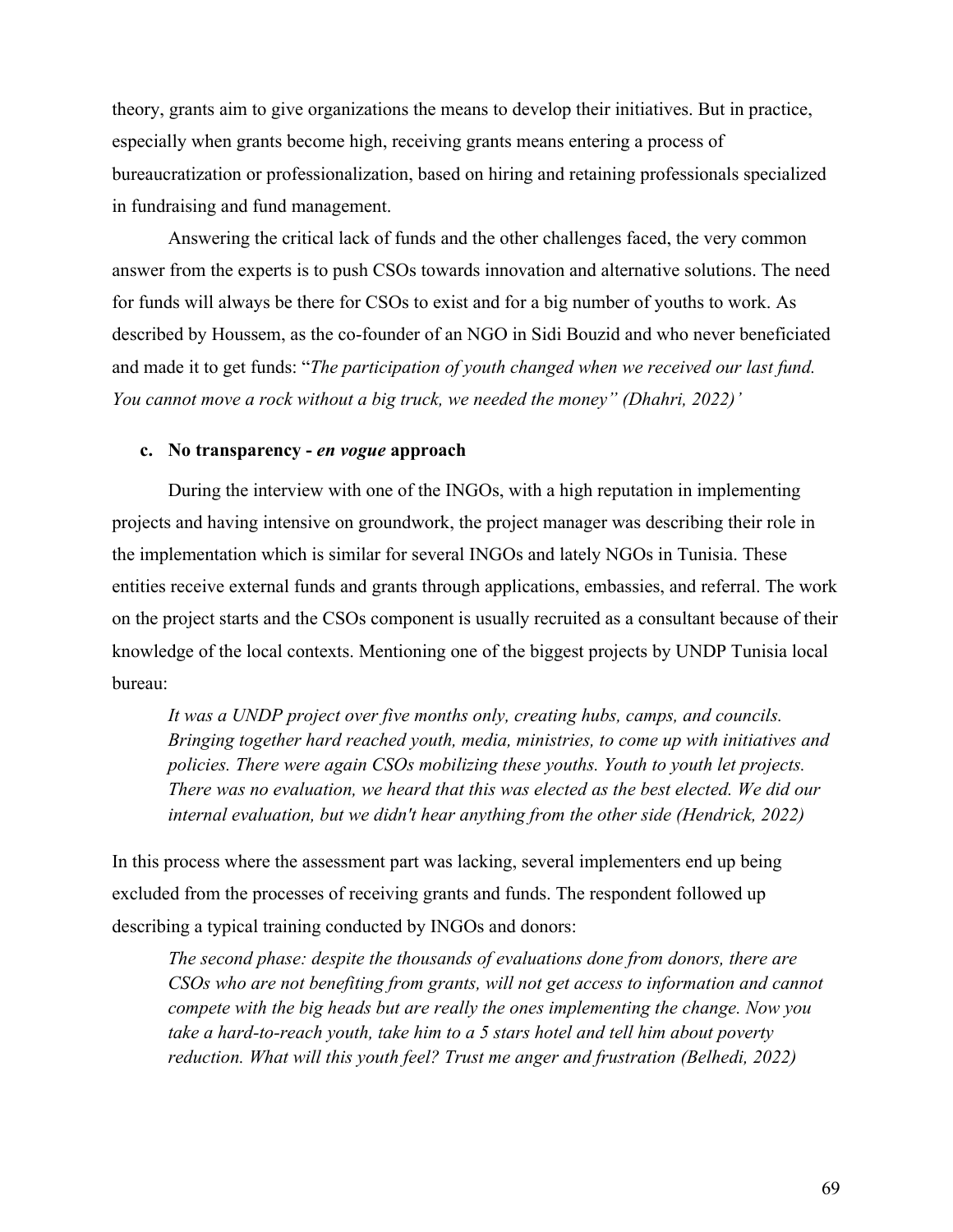Respondents from the INGOs and experts were mentioning the lack of coordination and communication as internal challenges among the community of donors themselves. Happened that the same youth joined the same project idea in different donors' umbrellas. This lack of coordination created a market for the donors and fractionated based on how close/ strong they are with the public institutions. As explained by Imen Belhadi from Search for Common Ground Organization: "*Now the donors who are' friends of the government' and they became as if they are the right hand of the government. We will include CSOs just to fit in the international rules and criteria, only for the sake of pictures "(Belhedi, 2022)* This close relationship made their relationship with the youth unstable as Imen followed up: "*Donors are now the government, and we know that the relationship between the government and the youth is unstable" (Belhedi, 2022).*

## **V.4. CSOs and funds**

The role of donors to CSOs in the MENA countries is very different according to the countries and to the donors. Bilateral donors have a greater political agenda based on historical relationships with country partners and competition relational among bilateral donors. Multilateral donors such as the European Union (EU) are less political, while the most important one, budget wise. In Tunisia post uprising, the primary source of funding as reported by the CSO stakeholders surveyed indicate that the largest share of organizations are dependent on donations from individuals and foreign funders. From 2014 to 2017, CSOs indicated that the income from their primary income source largely remained the same (ICNL, BRD, Minneapolis, 2018). Subsequently, one of the easiest legal ways that was opened up after the revolution to get access to funds was to open an organization.

## **a. Lack of representation: Businessman of CSOs**

Respondents as members of CSOs and NGOs were questioning their participation and role in communicating their needs and wants through their active involvement in civil society work. The actively engaged members that were interviewed as part of CSOs expressed their disagreement with the long-term plans and structural directions of CSOs and subsequently felt marginalized and unheard. One attribute also mentioned was the tendency of these organizations to target more quantity over quality projects based on the fund received. As the experience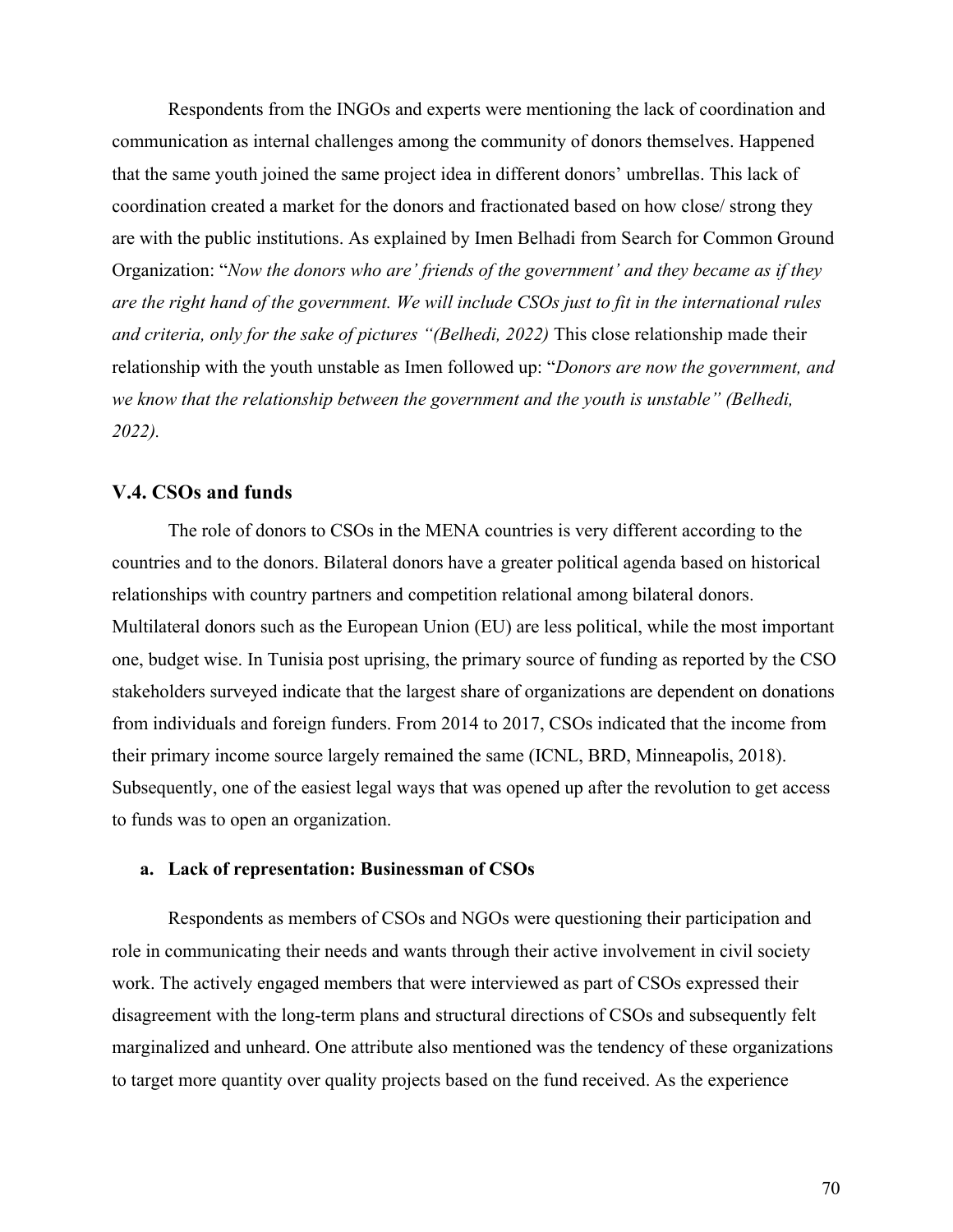shared by Kamel who got selected to various extensive training opportunities from donors and INGOs and who is now pursuing a full-time seasonal freelancing job as a trainer is providing mentorship to organizations, he explained with hesitation:

*I was super active between 2019-2020. After that, I decided to stop. You just find yourself working for others, they are growing up and you do not get anything. The maximum would be a certificate. Why would I volunteer and use my money? (Kamel, 2022)*

The lack of representation and evolution from the learning process, from the routine of the same position and the same activities is also experienced by CSOs themselves vis a vis their counterparts of donors and public institutions. Respondents who are active as part of CSOs confirmed that they feel used for certain purposes as tools, but they do care mainly about the change, so they accept the requirements and activities suggested just for the esteemed change. These institutions do like to be at the center of the coverage and to take over all the credits. Instead, a big part of the work was conducted and carried on by the CSOs themselves. As Kamel described: "*When the impact becomes only for pictures and showing, we can't talk about a real one. What is happening here is not an impact. This is actually one of our biggest challenges" (Kamel, 2022).*

Respondents were also aware of the selective and exclusive approaches rather than inclusive and holistic ways used by CSOs in determining their participation, the level of engagement, the degree of integration and funds information circulation in organizations. The information about funds and the possibilities of getting grants is not communicated properly. The beneficiaries from hard-to-reach communities from my sample respondents are from various regions. Those located outside the capital expressed this extremely niche and competitive market of grants for them compared to the other big and large NGOs. They had to compromise and change their plans to benefit from some facilities which is not necessarily their wish. As Alexandre explained: "*It is hard to get money for the hard-to-reach communities. You find grants that do not really fit our ideas and capacities" (Maalel)*. Members of Brotherhood Art and from different other respondents from CSOs expressed their self-investment of resources to carry out with their ideas and projects. Usually due to the lack of capacities and long term strategies, they end up receiving small grants and barely funds enough for an event. This clustered them in a small circle of operation. As Kamel put it shortly in a circular process: "*The end of the budget, the end of money, the end of the project*" (Kamel, 2022).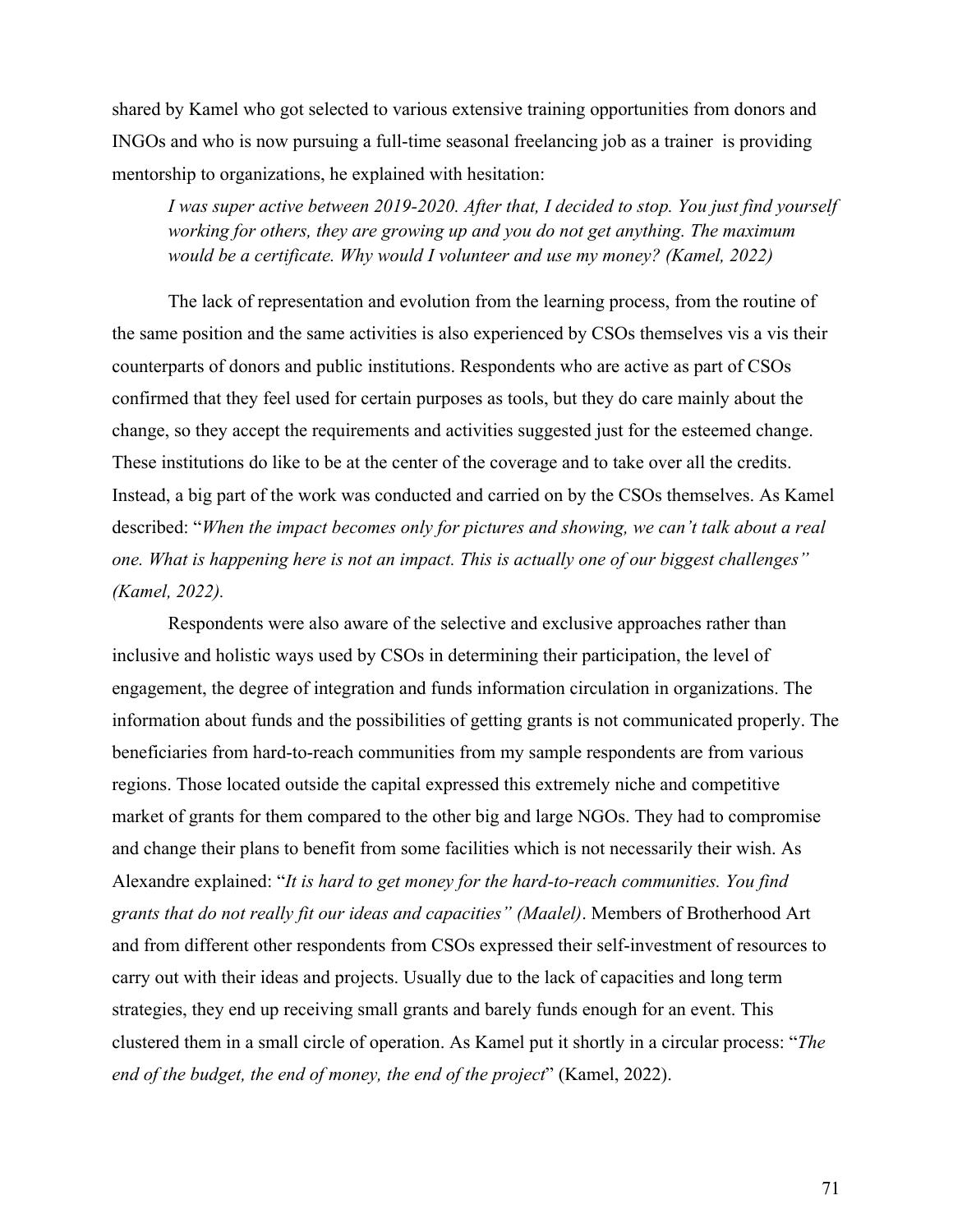Asma was elected as a board member with the local committee of the Red Croissant in this year. In explaining the hierarchical divisions inside the same organization but the different committees spread regionally to the local areas, she followed up:

*The structure is like a central committee, regional committee, and local committee. Procedures to get money even from the central entity is complicated. And our central committee is always lazy, not really encouraging us to reach out to them (Attig, 2022)*

Respondents were labeling CSOs and those with big names, and know how to get these funds they want to work on whoever they are interested in. Only two respondents mentioned the importance of the private sector as donors and a more guaranteed option to use as backers better than the instability and unsustainability when dealing with the larger international community of donors. Mohammed explained:

*Private sector in Tunisia is supporting a lot! They give a lot of funds; you need to know how to approach them. Plus, any penny you invest in donations to NGOs will be reduced with a certain formula from their taxes (Mohammed, 2022)*

For many people there were pressing problems with working in CSOs and central committees compared to when they work with the big committees. These central offices depending on the regions also do have certain benefits that the local ones do not enjoy as previously presented in the sections. The mapping exercise when reaching out whether to fund donors or from local public institutions must be less hierarchical as the central committees are the ones distributing the money and the local ones end up with small amounts or mostly nothing. Houssem on the other hand explained this tendency of donors to handpick the CSOs based on their members' potentials and qualifications.

# **b. Real change agents**

Donors rely heavily on CSOs for their work, this bilateral relationship is needed to be able to have an onsite vision brought by local actors. Youth elements do already have established networks, similar to CSOs working in mutual exchange. Projects and initiatives are implemented with the collaboration of public institutions and youth centers. All parts are needed as strategic partners, a lot of projects ended after a year or so, the funds are really limited. CSOs need to develop ways to sustain shared learning sessions for sustainability.

This reliance from the community of donors on CSOs came with its criterions and matrices. Responding to the question of how they see the change. They were reluctant and yet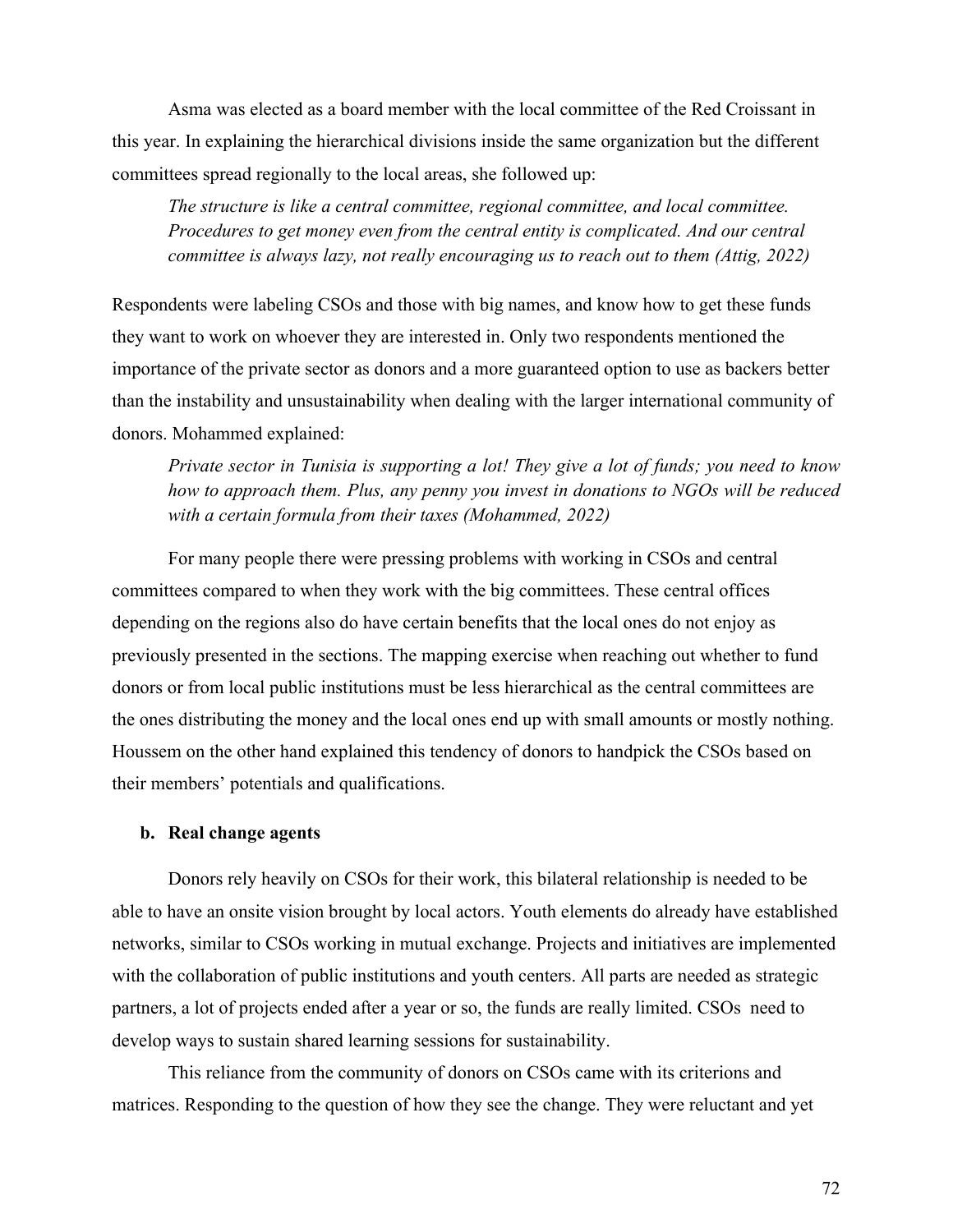emphasizing on the different needs and views of requests from the donors causing pressure, and lack of sustainability as funds are limited and tied to various criteria causing turbulent relationships based on power balance. As Oussama argued that CSOs do not get enough resources and end up accepting what is offered to them without the power to negotiate. He described :

*No sustainability, CSOs are run by donors and cannot function without them. Now with the new laws less funds are available. Public donors are useless, very small contributions. donors impose rules, themes on you. Making you accept what they want in a very indirect way. If you're not on the same line, they will dispatch you simply. They even block you in a list, so no sponsor approaches you at all (Dhahri, 2022)*

### **c. Income generator and political agendas**

Even though it is assumed after the uprising that the problem in civil society is the lack of funds and of technical expertise. Interviewees explained that there are a set of required skills needed for youth to be skillful and knowledgeable for an effective participation process in the public sphere and decision- making processes which they do not necessarily have. Youth should receive training on curriculums of debating, negotiations and introduction to public policies and political awareness as what are elections and how to participate. In addition to improving critical thinking and analysis skills in order to enable youth to analyze social, economic and political challenges and provide innovative and creative solutions.

Interviewees revealed other challenges and were explaining other problems with CSOs themselves and the nature of the programs implemented and of the delivered capacity building training. Factors such as exclusion, no visibility and enough reporting were always present for most respondents. As Afef, a previous project manager with donors and with CSOs explained:

*The problem with civil society in Tunisian is society first. We saw a lot of CSOs booming, and youth were eager to work. Now they are making money from these donors without tractility, even inclusion is not a real one, and politics is usually there (Talbi, 2022)*

Contrary to the narrative of Search for Common Ground, as an INGO, a receiver, and a distributor of funds, in their program 'I'm the president', they have asked all their participants to postpone and or to resign from any of their current political and public institutional affiliations. This is a measure imposed to avoid political propaganda as it happened in other programs. As Imen explained the sensitivity of their program and how these trained youth ended up joining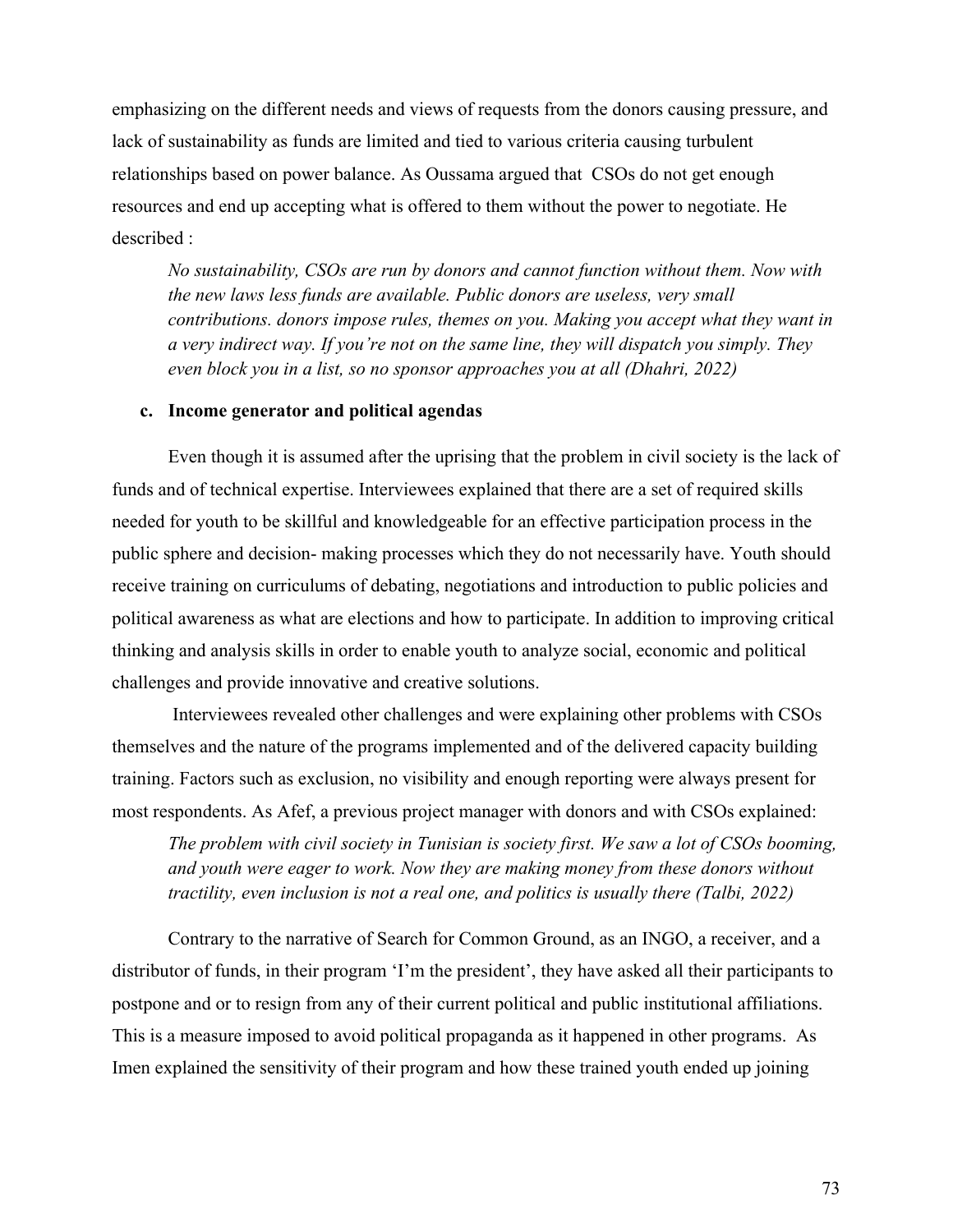political parties willingly: "*During the final episodes a lot of political parties wanted to get the candidates contacts some of them ended up joining some political parties" (Belhedi, 2022).*

Respondents who were representing CSOs not benefitting from the community of donor's support mentioned the public money and funds they get from their local municipalities and houses of youth. These funds were very limited and did not cover any expenses. This is in addition to the rough process of getting them and the need to have municipalities and local authorities approvals. As explained by Oussema: "*The municipality is not doing what's needed morally, financially, or at any level but still the municipality is needed. They only do that a bit only if you know someone there" (Dhahri, 2022).*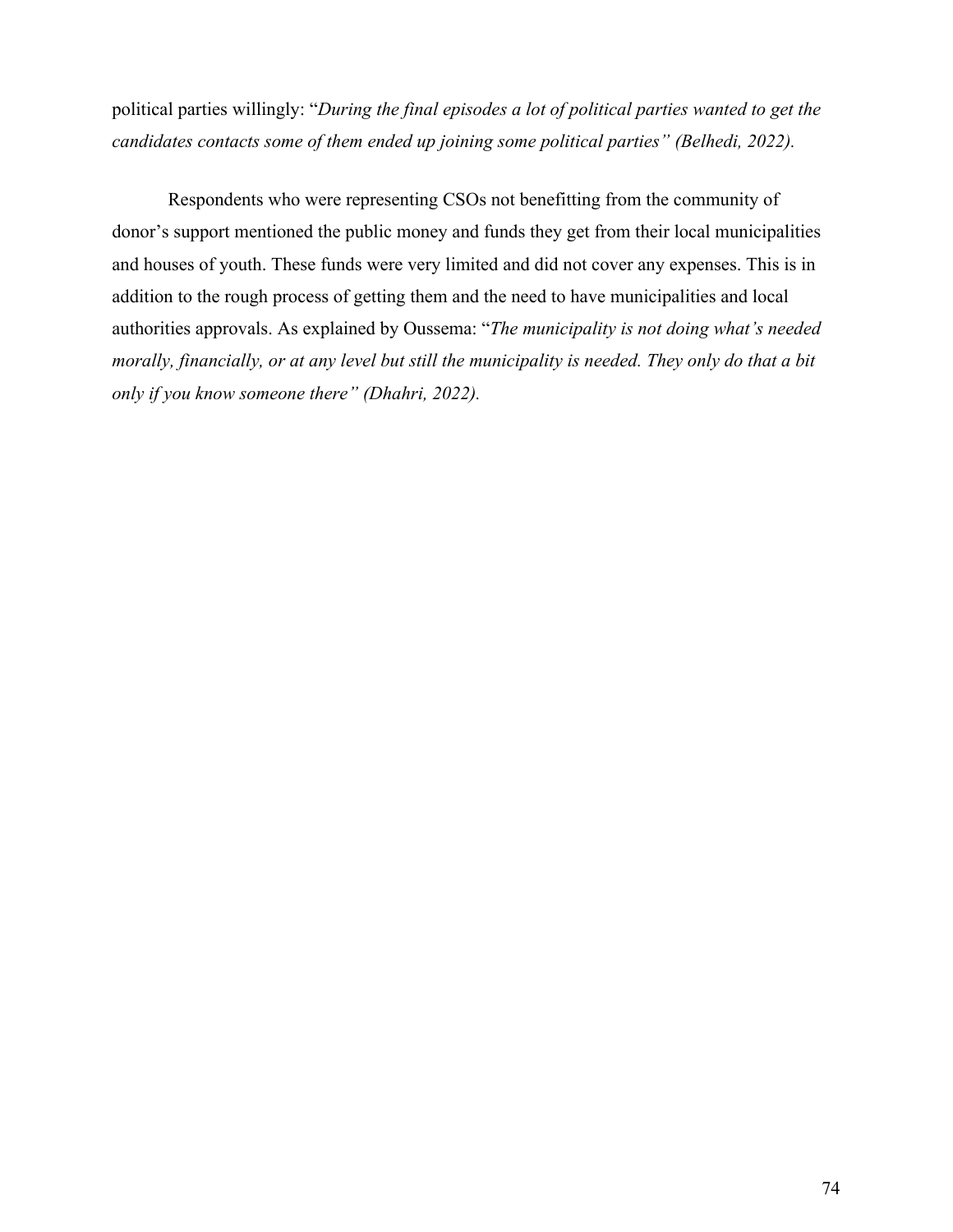### **Chapter VI. Conclusion and Recommendations**

#### *a.* **Conclusion**

Youth who used to be seen as the problem before the Tunisian uprising, were the ones leading the revolution in the Tunisian streets and inspiring other peers to speak up, act, and to revolt. Hence overthrowing a regime of 50 years of oppression and tyranny is different than ousting one person or a whole family. Witnessing closely the uprising in Tunisia made the issue so poignant to me personally. In this research, I used a threefold theoretical framework to look at the apparent challenging position of youth themselves and to transmit their needs and to the role of CSOs in containing those aspirations. The analysis leaned more towards contrasting the early and the recent phases of the transitional period being the most insightful in the youth's experience. The ever- changing circumstances and political transformations not only affected the stream of the analysis but also nuanced the understanding and perceptions of previous stances.

In this thesis, to understand the role of CSOs in the empowerment of youth, it is indispensable to analyze public institutions' role and the development agencies as an integral part of the study. I interviewed 30 young men and women twice in between Tunisia, Egypt, and abroad. Coupled with analyzing extensively the reports, articles, social media posts of activists, and reports from the different stakeholders after and during the revolution time and to a closer date to today gave me the holistic vision.

In chapter two, I looked to specify the youth and CSOs perception vis a vis their situation in the country and to public institutions. The investigation showed clearly that the systematic oppression and practices of the state since the Ben Ali regime have harmed the perception of youth today. The economic, political, and social changes in Tunisia that followed the uprising are just one challenge that youth are facing today. Eleven years after the Revolution were followed by eleven major governmental changes. This political instability caused mixed feelings for Tunisians, to question themselves and to wonder how far these progress activities have come. The feeling was that the revolution was just stolen from them, or was a fictive illusion. This in turn resulted in youth escaping reality through drugs, immigration, and religious extremism. Almost no single approach was implemented to contain these youth and they were from the ones calling for life, dignity, and employment to escaping the country that they sacrificed to see it free from authoritarian practices.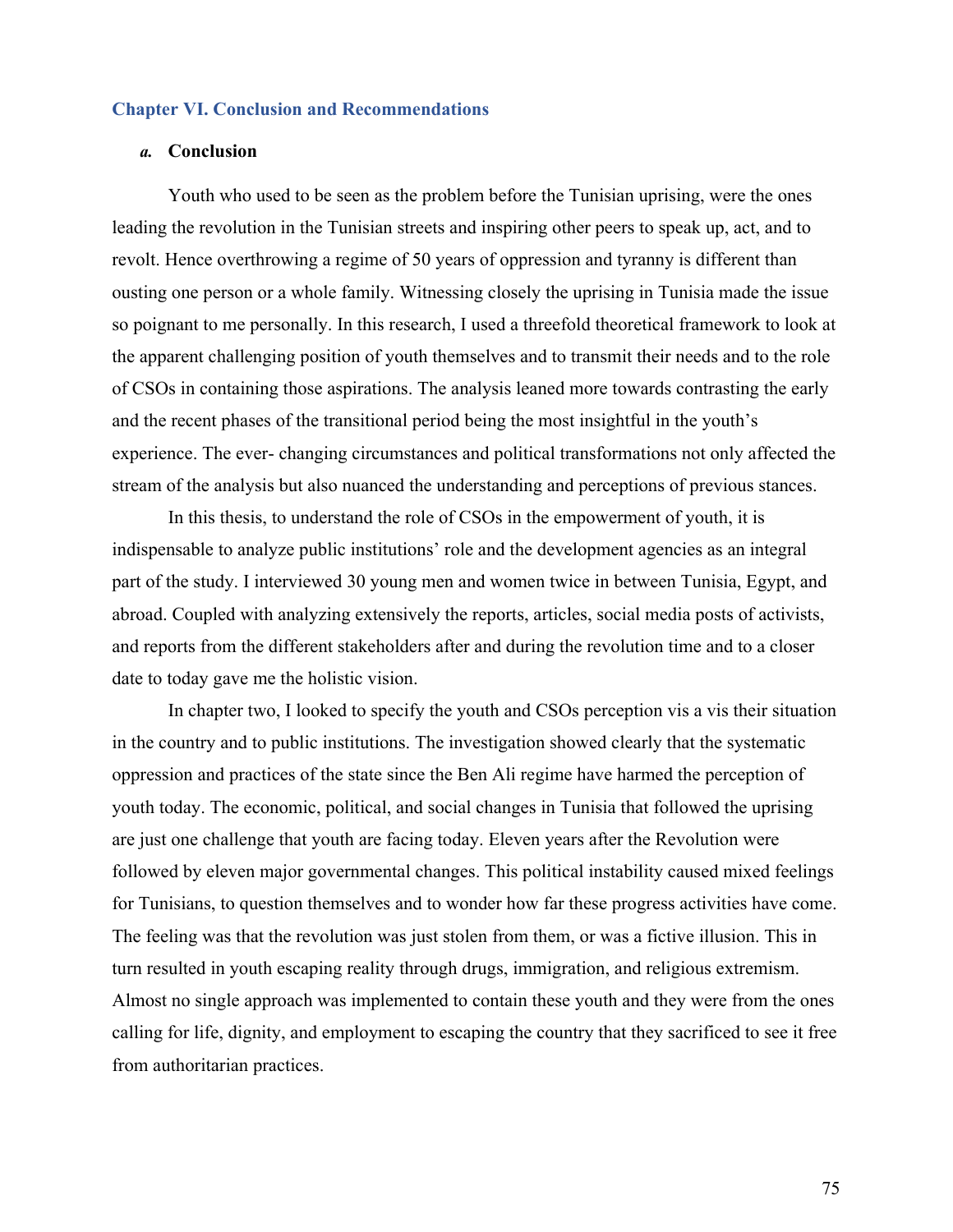In the following chapter, the analyses break down the existing relationships. By detailing the bi- lateral links between the different intervenients in the ecosystem.

Youth perceived CSOs as reconnecters of the relationship between the citizens, the state, and the society during the transitional period reducing the potential for renewed conflict. Today, CSOs themselves are also facing a fluctuating relationship and turbulent accusations with youth who assured them their trust and the full responsibility to deliver their needs. The young in Tunisia during the past view years have realized that bringing about change is a very delicate issue. The research showed that, it is not necessarily the inexperience of the youth that puts a challenge to implement development reforms, but rather the stagnant ideas of the older generations, external security threats, and structural divisions that puts a challenge to the role CSOs can play now in Tunisia. These youth ended up relying on civil society groups to translate their meanings and to guard their back.

The tiredness and hopelessness of young Tunisians merged with the will to have a concrete change in their local communities allowed them to give their trust to these civil groups to carry on with the conversations with the respective public institutions. Majorly with the community of donors who shifted drastically its practices and discourses since the revolution back 2011. A shift from CSOs being a refuge for networking and creating local change to depolarization, division with no strong translative body, and corruption. On the other hand, CSOs constituted a second job market to so many active Tunisian youth and provided income generating opportunities. The case now is tricky as a lot of CSOs are shutting down and leaving the scene due to the lack of funds and the minimal sustainability and scalability schemes.

In section four and five, there will be an analysis of the community of donors' discourses. I attempt to analyze the global narratives and their linkages to the local Tunisian ecosystem. While the current bottom-up approach, was better conceived, of the latter where the approach was up-down, it is still arguably excluding and not holistic in needs assessment. Consequently, to that, certain CSOs in the non-focal point regions were excluded and could not benefit from funds nor visibility. The other scenario with the absence of any political alternative, they ended up merging in the political scene to prove themselves and to remain alive in the scene.

Finally, this study is one more effort at understanding the role of CSOs in the empowerment of youth and to have their needs better served, and how progress activities can better meet the requests of youth during this period in the history of the region and under this international structural guidance. Whether to take the approach of change through politics, or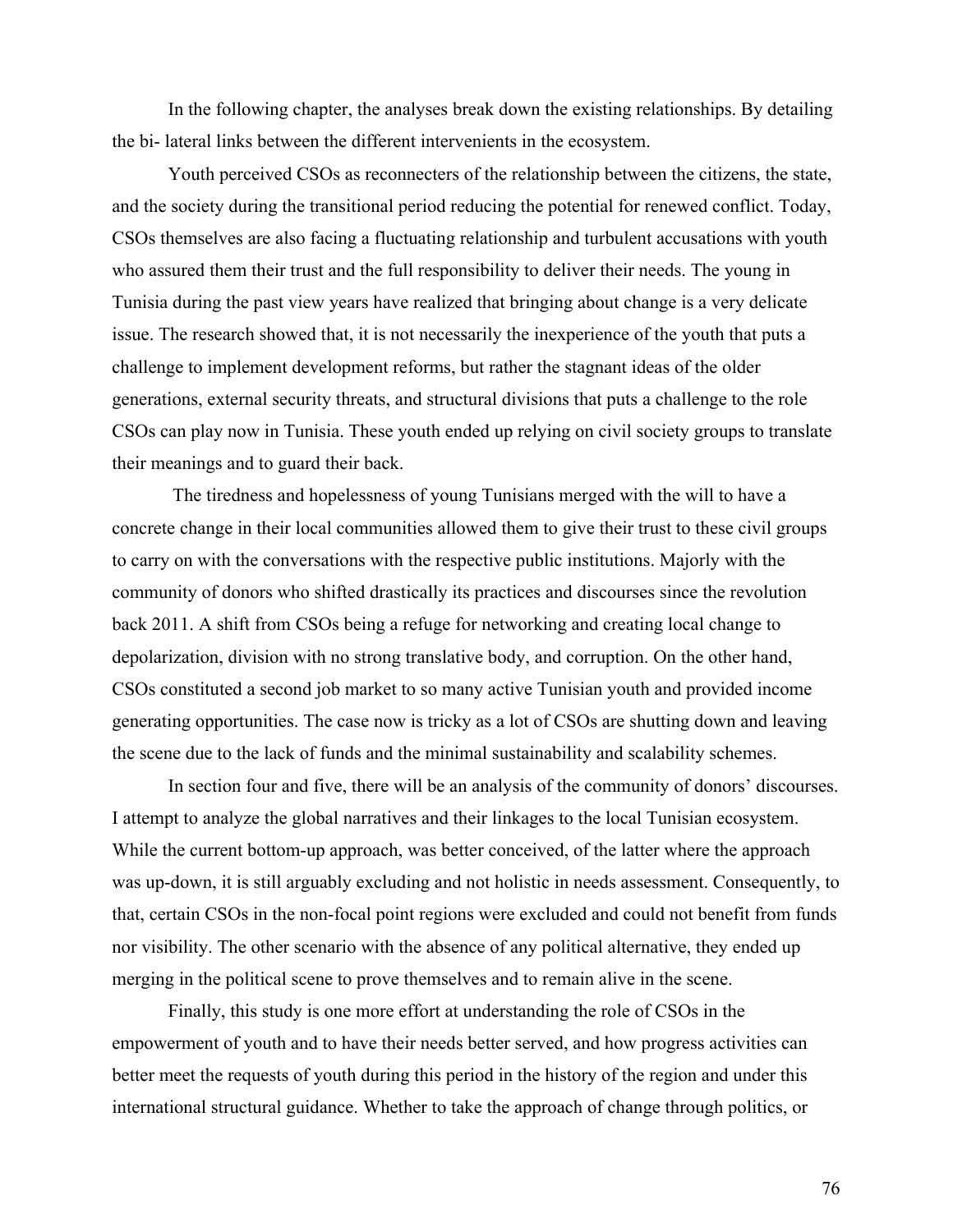through including youth in social activities, none of them were successful and youth were refuting and refusing even more being politically engaged, or socially committed.

In analyzing the findings with regards to studying the role of CSOs in youth inclusion reforms under the community of donors' guidance. Also investigating the challenges and the experiences of the different stakeholders of the issue such as Youth Centers, Ministry of Youth, active CSOs, donors such as USAID, implementers of donor's programs such as Search for Common Ground, and actively engaged youth. We can conclude the following:

- At the government level, there were several movements to include youth in the reforms process with emancipation programs. Thus, the question of youth involvement as an enabling factor towards a more inclusive and empowered society. Challenges on the top of them are lack of trust, bureaucracy, innovatio , communication, and coordination are on the top.
- On the local level with youth centers and local municipalities, centralization and localization of resources revealed more challenges.
- Civil society had a lot of contribution in pushing public entities to adopt various structural adjustments serving the public interest. Also, reconnected the relationship between the citizens, the state, and the society in a transitional period, supporting political settlements and reducing the potential for renewed conflict. Today, CSOs themselves are also facing a fluctuating relationship and turbulent accusations with youth who assured them their trust and the full responsibility to deliver their needs.
- No united requests or body from the CSOs assuring the communication and translating the meanings from and to youth and institutions. This weakens the power structure that they do exerce.
- Activities and the implemented programs funded by the donors merely meets the local needs. These funds are reduced putting on the challenge of self-reliance from CSOs and grant hunters. It's a pressing challenge as many youths are having CSOs involvement as a source of income through such projects.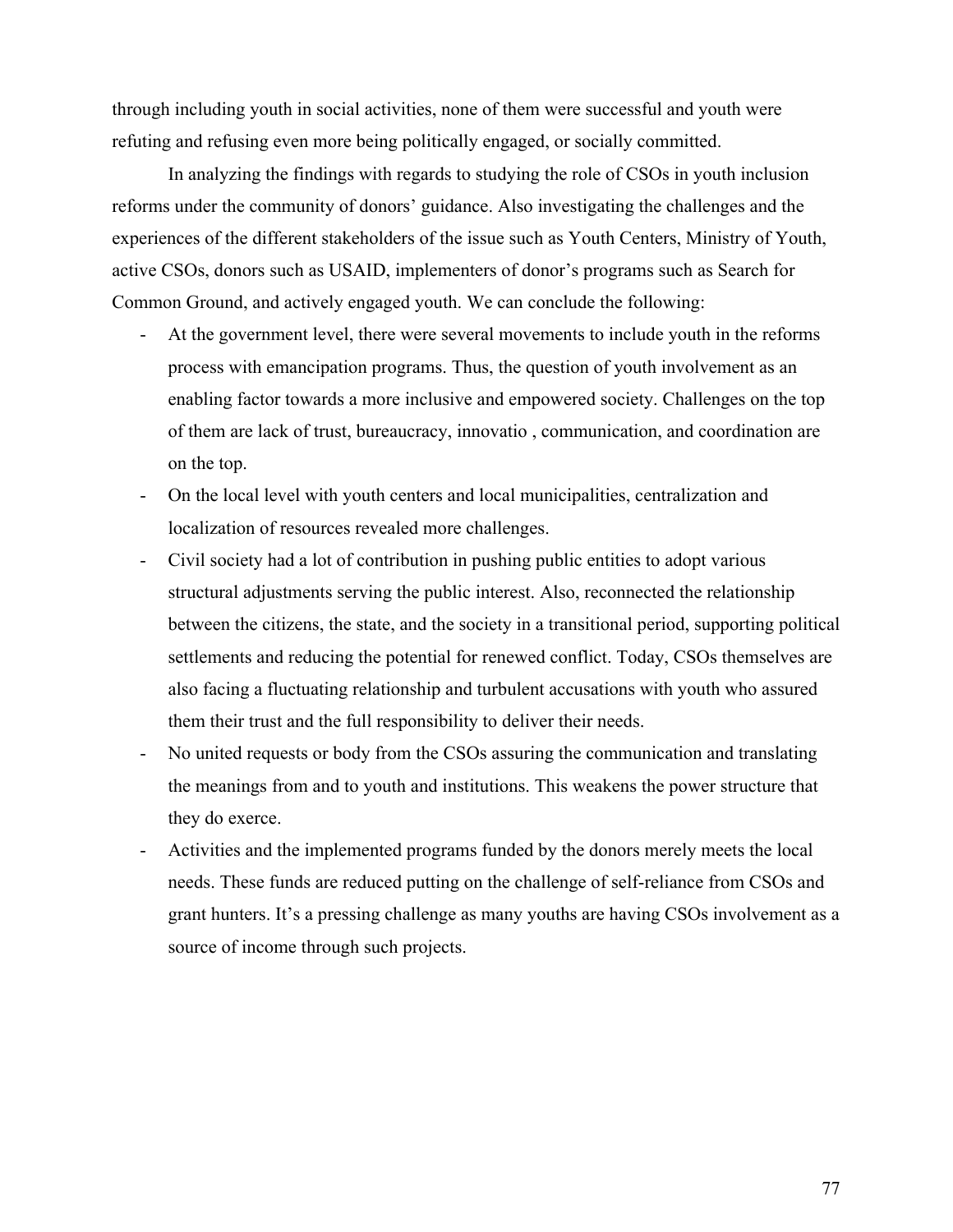### **b. Recommendations**

According to the findings and drawing on the analyses for a more effective role of CSOs towards a better inclusion of youth and their aspirations in the reforms. I will try to propose a set of recommendations following the needs and data collected. The recommendations seek the concept of institutionalization, which means that the inclusion of youth aspirations becomes part of the system and a sustainable process, not just related to individual efforts.

Firstly, the recommendations will make sure to involve all community sectors and layers concerned with youth issues and identify a role for each component. Based on the research outcomes, the stakeholders identified cover a wide range of civically engaged youth, CSOs, and INGOs whom – in some cases- constitute a liaison between the development partners. In addition to the government- refereeing to youth concerned public institutions and to the private sector equally. Recommendations will be drawn on two levels: Firstly, on the organizational side and second on the implementation's framework:

### ● **First on the organizational level:**

- It would be more holistic and inclusive to have a representation and a recognition of the views and aspirations of the youth.
- Translation those aspirations requires a better communication scheme where all parties are represented and included.
- It should establish direct youth bodies in direct communication with the youth center and public institutions. This will be an open space for youth where whenever they can channel their needs and they are taken into consideration.
- It should have more 'supervisory'control on CSOs and their work while reinforcing the ties with the bottom down layer and the local communities for more involvement.
- The introduction of a collaborative body with CSOs and active youth to build a stronger mapping system and a network of local active actors for support.

### ● **The implementation mechanisms:**

This is the core mechanism to implement the institutional reforms. The literature review showed a great degree of cooperation and communication. public institutions mobilizers of provisions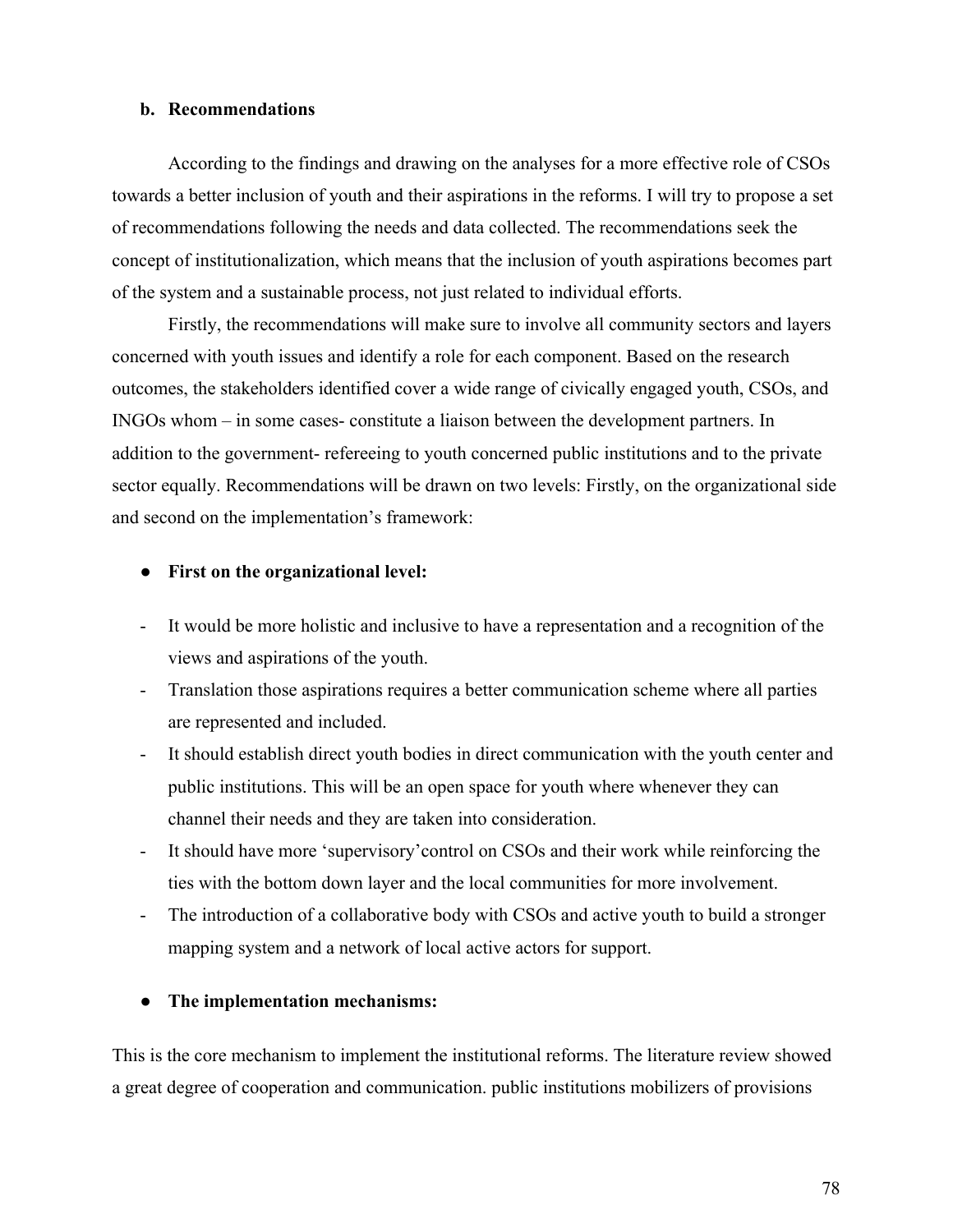were proved to a certain degree; however, challenges were spotted on the implementation and the enforcement levels:

- To be inclusive after consulting with youth and CSOs representatives. By having more partnerships with local active organizations and better schemes for dialogue facilitating the communication of needs.
- To boost the trust between the different stakeholders through well studied projects and more involvement and commitment of youth tackling their real needs.
- The openness to new, innovative approaches to raise funds and to implement the projects and initiatives for better scalability and sustainability.
- More assistance and better performance for bureaucrats where youth can take a share in the introduction of new technology and tech projects.
- It should clearly reinforce the security and track the funds with adequate auditing tools not in the form of more rigid processes but in follow ups, mentoring, and assessment.
- It should clearly state who is responsible for the coordination of the overall policy or plan.

Lastly, this thesis is an attempt at diagnosis, more efforts should be exerted to translate these findings and results into practical solutions. The paper focused on the unsteady depoliticization and disenfranchisement of youth and on their experience of civil society engagement as well. My hope is that this work and the similar few ones conducted by youth themselves open more opportunities not only to discussion but to effectively implement and act. Re-evaluation the revolutionary experience – better late than never is possible. As for scholars, political actors, policy makers and development partners, it is equally an important opportunity to revisit some of their approach and some of their assumptions regarding their relationship with youth.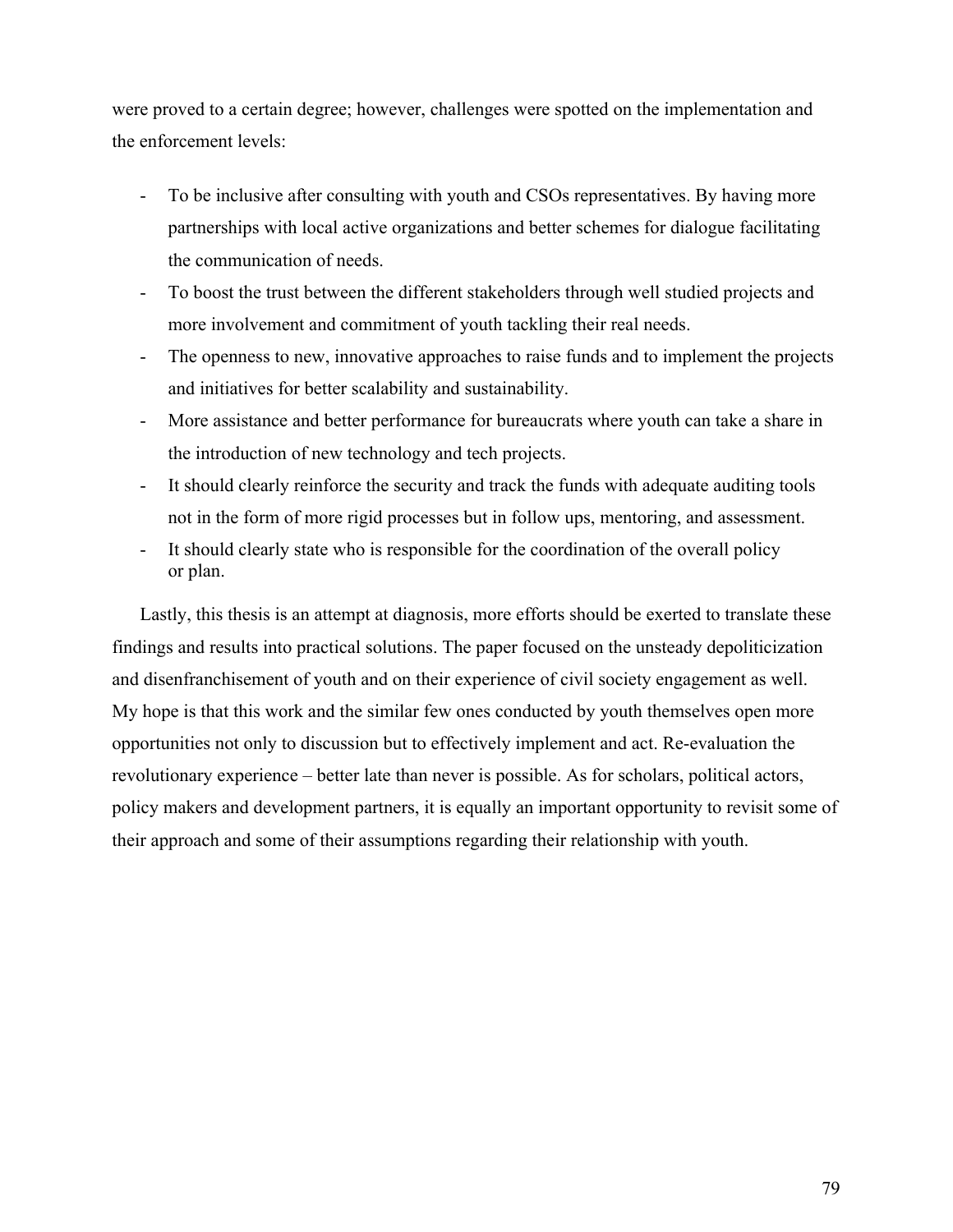# **References**

- Affan, M. (2021). Mohammad Affan Secularism Confronts Islamism\_ Divergent Paths of Transitional Negotiations in Egypt and Tunisia. Routledge. 10.4324/9781003228929
- Abdelrahman, M. (2013). In Praise of Organization: Egypt between Activism. Development and change, 569–585.
- Abdeljabar, S. (2022, March 15). Cadre au Ministère de l'Equipement. (A. Tobich, Interviewer)
- Anna Khakee & Ragnar Weilandt. (2021). Supporting democratic participation beyond democracy promotion? EU Relations with Moroccan and Tunisian civil society in the areas of trade and anti-corruption. Mediterranean Politics, 1-28.
- Atig, A. (2022, March 22). Tunisian Red Crescent Board member in Metouia. (A. Tobich, Interviewer)
- Barsoum, G. (2016, May). Youth-focused active labor market programmes in a constraining welfare regime: A qualitative reading of programmes in Egypt: Youth-focused active labor market programmes in Egypt. International Journal of Social Welfare, 1.
- Barsoum, G. (2018). Can youth activation policies be central to social policies in MENA countries? International Social Security Review, Vol. 71.
- Belhedi, I. (2022, January 13). Search for Common Ground Country Director for Tunisia/Libya. (A. Tobich, Interviewer)
- Belschner, J. (2021). The adoption of youth quotas after the Arab uprisings. Politics, Groups, and Identities, 151-169.
- Boukhars, A. (2015). The Reckoning Tunisia's Perilous Path to Democratic Stability. Washington: Carnegie Endowment for International Peace.
- Bouazizi, A. (2022, January 22). Program Manager at 'Youtheon'. (A. Tobich, Interviewer)
- Civil society in Tunisia: from islands of resistance to tides of political change. (2019). The Journal of North African Studies, 2.
- Cordova, G. (2019). Challenging hegemony, imaging alternatives. Everyday youth discourses and practices of resistance in contemporary Tunisia. The Journal of North African Studies, 337-355.
- DESA, UN. (n.d.). *Measuring Youth Development through the indicators of the SDGs and the WPAY*. Retrieved from NDC Partnership: https://ndcpartnership.org/toolbox/measuringyouth-development-through-indicators-sdgs-and-wpay
- Dhahri, H. (2022, March 14). Founder of ATEJ. (A. Tobich, Interviewer)
- Dridi, O. (2022, January-March). Political advisor in one of the foreign African Embassies. (A. Tobich, Interviewer)
- Francesco Cavatorta. (2012). Arab Spring: The Awakening of Civil society. Dublin: IEMed.
- Factsheet Tunisia. (2014, April 04). Youth Policy in Tunisia.
- Guesmi, S. A. (2022, March 14). Design,Monitoring and Evaluation Assistant at Search for Common Ground. (A. Tobich, Interviewer)
- Hamza Meddeb. (2017). How Europe Can Help Preserve Tunisia's Fragile Democracy. London: European Council On Foreign relations.
- Hendrick. (2022, January 13). Search for Common Ground Program Manager for Tunisia/Libya. (A. Tobich, Interviewer)
- Houda Chograni. (2021, May 03). Tunisia's Revolution Has Neglected the Country's Youth. Retrieved from Arab Center Washington DC: https://arabcenterdc.org/resource/tunisiasrevolution-has-neglected-the-countrys-youth/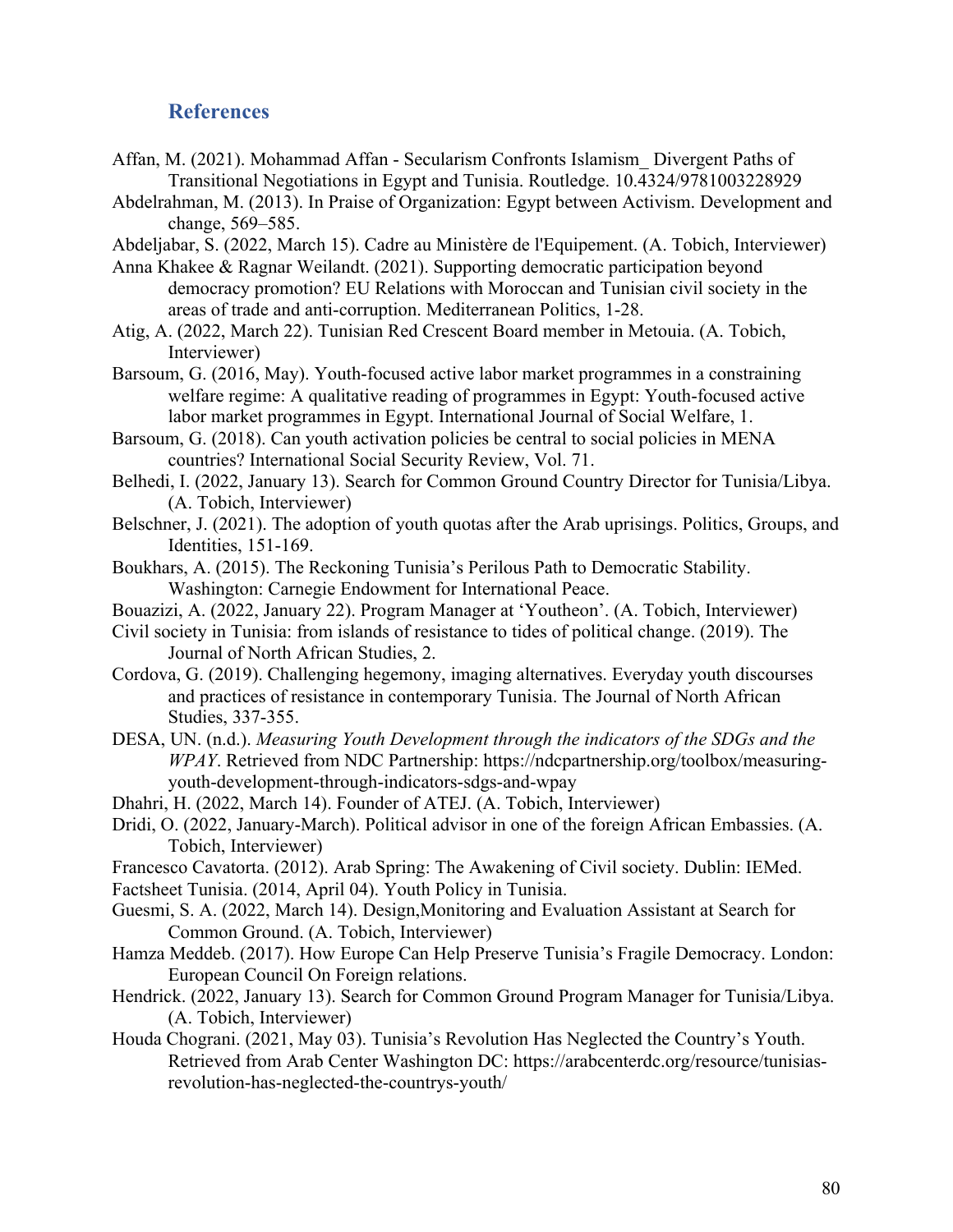İşleyen, B. (2014). The European Union and neoliberal governmentality: Twinning in Tunisia and Egypt. European Journal of International Relations, 672–690.

Kamel. (2022, March 22). Youth trainer and Ma3an Project participant. (A. Tobich, Interviewer).

Kubicek, L. K. (2013). Opportunities and constraints: comparing Tunisia and Egypt to the coloured revolutions. Journal of Applied Statistics, 11.

- Koyro, C. K. (2014). Towards a new partnership with societies? European civil society Cooperation after the Arab Spring- case study: Tunisia. Chapel Hill: ProQuest LLC.
- Maalel, A. H. (2022, March 16). Founder of Brotherhood Art. (A. Tobich, Interviewer)
- Maboudi, T. (2020). Reconstituting Tunisia: Participation, Deliberation, and the Content of Constitution. Political Research Quarterly, 774–789.
- Mahjoubi, H. (2022, March 15). Civically engaged youth. (A. Tobich, Interviewer)
- Mansouri, F. (2020). Youth and political engagement in post-revolution Tunisia. British Journal of Middle Eastern Studies, 1-18.
- Mathieu Rousselin. (2017). Who Stole the Jasmine Revolution? Stuttgart: German-Tunisian Cooperation in Higher Education.
- Meijer, R. (2015). Citizenship Rights and the Arab Uprisings. The Netherlands: Ministry of Foreign Affairs.
- Mohammed. (2022, March 14). Civically engaged youth, Arab League Organization (A. Tobich, Interviewer)
- Mustafa Tagma, K. A. (2013). Taming' Arab social movements: Exporting neoliberal governmentality. Security Dialogue, 375–392.
- OECD. (2017). Towards a New Partnership with Citizens. Paris: OECD Public Governance Review.
- OECD. (2018). Youth Stocktaking Report. Paris: Organization for Economic Co-operation and Development.
- OECD. (2021). Engaging Young People in Open Government. MENA: OECD.
- Petré, C. (2015, December 18). Tunisian youth and security, five years after the revolution. World Bank Blogs. Retrieved April 18, 2022, from https://blogs.worldbank.org/arabvoices/tunisian-youth-and-security-five-years-afterrevolution
- Pierre Tainturier. (2016). Youth Inclusion through Civic Engagement in NGOs after the Tunisian Revolution. Paris: Ecole des Hautes Études en Sciences Sociales.
- Project on Middle East Democracy. (2018, June 21). Fact Sheet Is civil society in Tunisia Under Threat? Fact-Checking the Arguments for a New NGO Law in Tunisia. Project on Middle East Democracy. Retrieved April 18, 2022, from https://pomed.org/fact-sheet-iscivil-society-in-tunisia-under-threat/
- Ragnar Weilandt. (2021). EU democracy projection in Tunisia: The case of civil society consultations. Mediterranean Politics, 1-23.
- Rashed. (2022, March 12). IWatch Organization . (A. Tobich, Interviewer)
- Rami (2022, March 16). Academic researcher and lecturer in Middle East politics. (A. Tobich, Interviewer)
- Samir. (2022, March 14). (A. Tobich, Interviewer)
- Súilleabháin, Y. M. (2020). Improvising Peace: Towards New Social Contracts in Tunisia. Journal of Intervention and Statebuilding, 101-118.
- Souid, M. (2022, March 15). Civically active youth. (A. Tobich, Interviewer)
- Sylvie Floris. (2014). Studies on Youth Policies in the Mediterranean Partner Countries. Marly le Roi: Euromed Youth.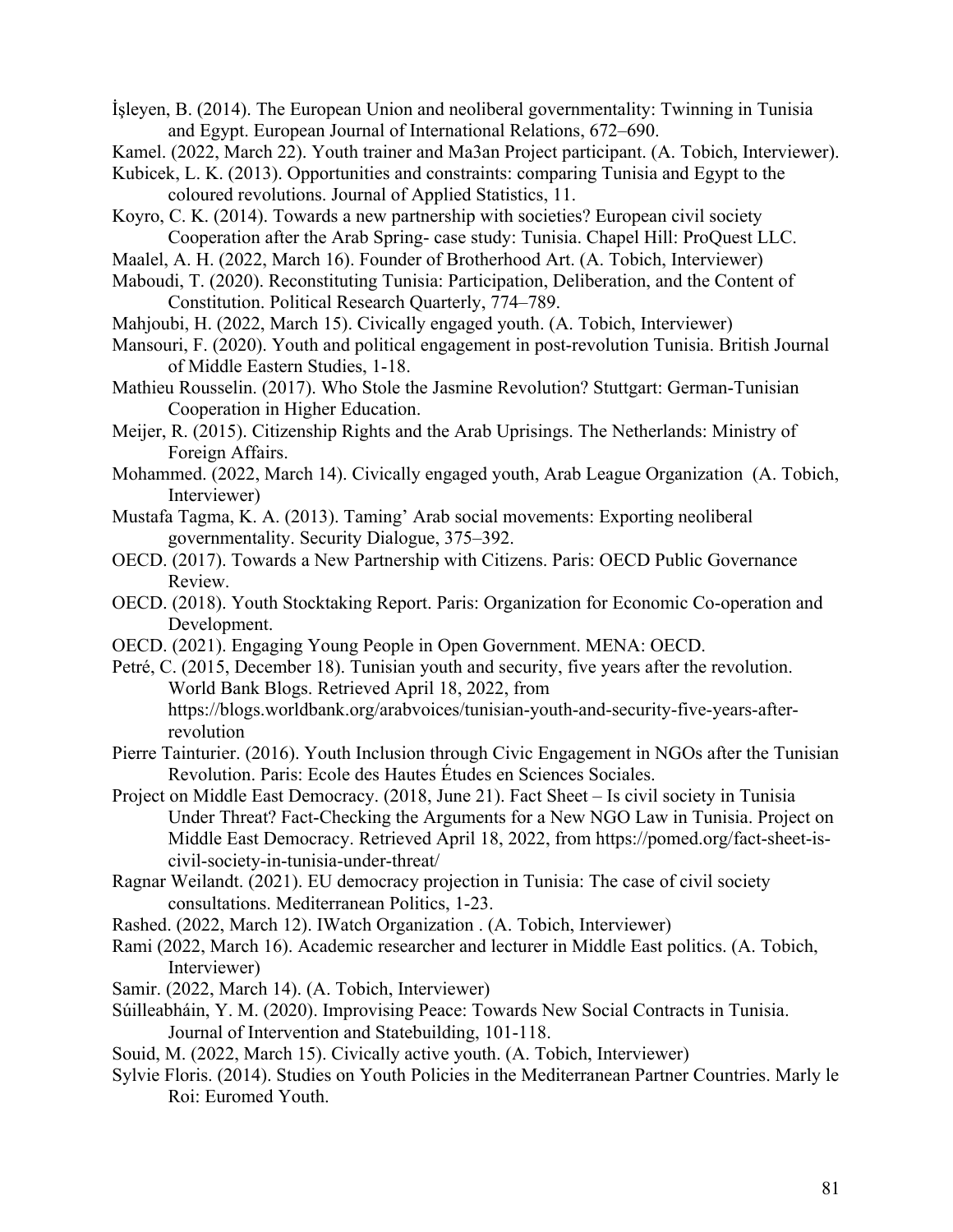- Search for Common Ground. (n.d.). Search for Common Ground Tunisia. Search for Common Ground Tunisia. https://www.sfcg.org/tunisia/
- Tadamun. (2016, March 29). Tadamun. Participatory Budgeting in Tunisia: Seizing Opportunities for Municipal Civic Engagement. http://www.tadamun.co/participatorybudgeting-tunisia-seizing-opportunities-municipal-civicengagement/?lang=en#.Yl1Shi8Rp-

Talbi, A. (2022, January 20). Civically engaged youth. (A. Tobich, Interviewer)

- Tunisia: Youth take a stand for/against the president's decisions and watch in limbo. (2022, February 10). Arab Reform Initiative. https://www.arab-reform.net/publication/tunisiayouth-take-a-stand-for-against-the-presidents-decisions-and-watch-in-limbo/
- UNESCO. (2022, April 21). *Shaping a National Youth Council in Tunisia*. Retrieved from Unesco: https://www.unesco.org/en/articles/shaping-national-youth-council-tunisia
- USAID. (n.d.). Ma3an. U.S. Embassy in Tunisia. https://tn.usembassy.gov/embassy/tunis/usaidtunisia/democracy-and-governance/ma3an/
- USAID. (2022, May 05). Democracy and Governance Unit (A. Tobich, Interviewer)
- United Nations Inter-Agency Network. (2013). Youth, Political Participation and Decision Making. United Nations Development Program.
- United Nations. (2014). Arab Middle-Class Measurement and role in driving change. Beirut: ESCWA.
- United Nations. (2009). Creating an Inclusive Society: Practical Strategies to Promote Social Integration. United Nations.
- Volpi, F. (2016). Local (R)evolutions in Tunisia: Reconstructing Municipal Political Authority. The Middle East Journal, 365-381.
- Volpi, F. (2015). Political developments in Morocco, Algeria, and Tunisia. Berlin: German Near and Middle East Association Deutsches Orient Institut.
- World Bank. (2014, April 01). *Inclusive Youth Policy and Institutions.* Retrieved from Breaking the barriers to youth inclusion:

https://www.worldbank.org/content/dam/Worldbank/document/MNA/tunisia/breaking\_th e barriers to youth inclusion eng chap6.pdf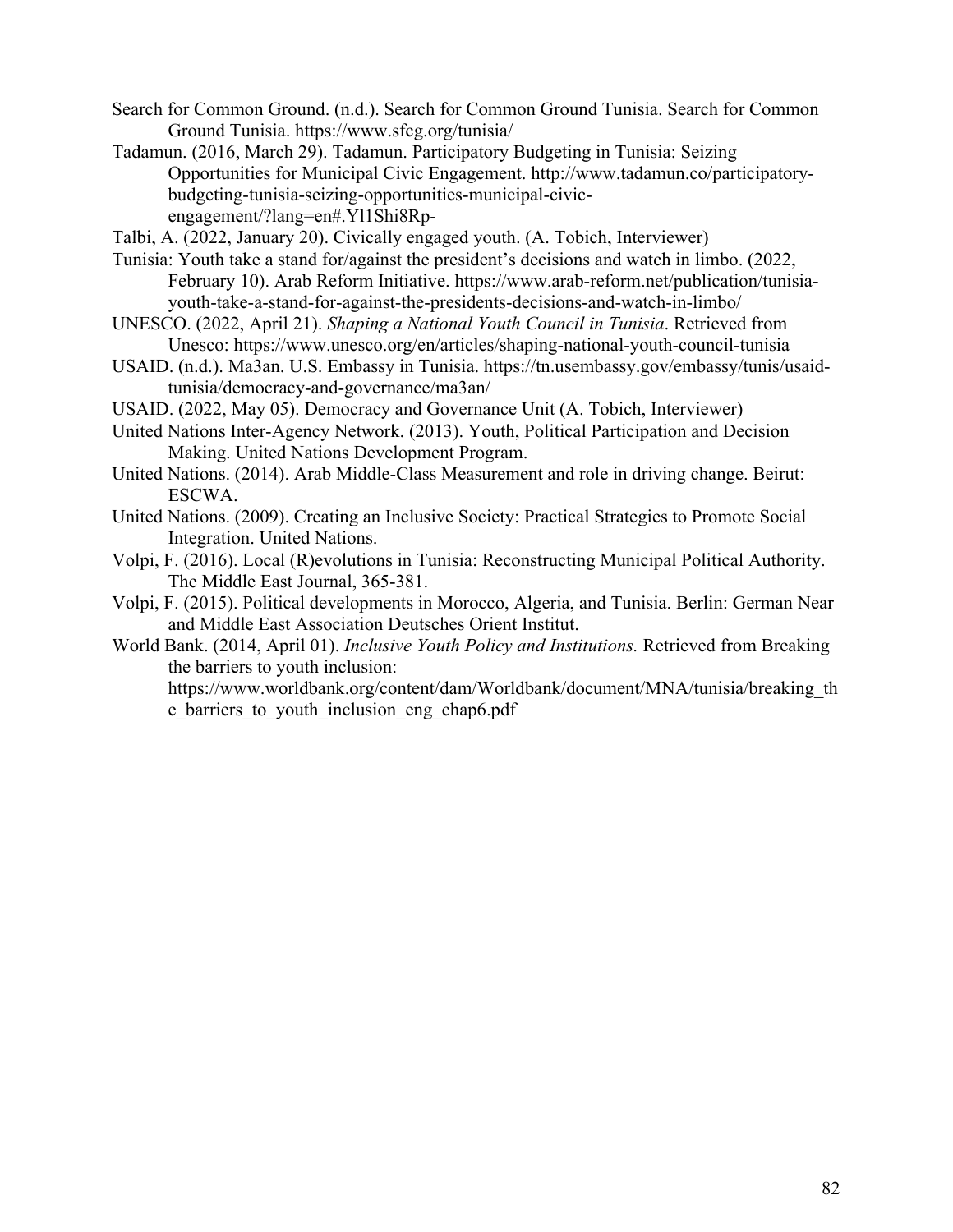## **Appendix A: Interview Questions**

## **Interview Guiding Questions CSOs- English**

## **What is the role of civil society Organisations in Youth Inclusion Reforms Post-Uprising Tunisia?**

The purpose of this research topic is to explore **the role of civil society Organisations in Youth Inclusion Reforms Post-Uprising Tunisia.** It will try to develop a better understanding of the mechanisms by which active groups are moving and stimulating the political sphere.

\*Participation in this study is voluntary. Refusal to participate will involve no penalty or loss of benefits to which you are otherwise entitled. You may discontinue participation at any time without penalty or the loss of benefits to which you are otherwise entitled.

**Main context**: Participants talk about their experience in civil society activities, and questions will be asked when only further clarification was needed.

**1/ Please give a general background About your CSO: Background, previous social and political engagements, work previous and social)**

**2/ Describe your social work activism/ involvement ( when it started, When did it start, any particular reason, did you have a specific post, did that have an impact on your family, community, what was the process of collaboration)**

**3/ Please describe how did you see the impact (who got involved, your experience in general)**

**4/ What does it mean to you to be socially active ( How do you see the situation in Tunisia before & after the revolution)?**

**5/ Do you feel your voice was heard, impactful ( please describe)**

**6/ Have you encountered any difficulties, problems of any kind in your activism related to public and Youth reform (responsiveness)?**

**7/ Have you worked with other CSOs? How was that cooperation? Was your work on the local and/or the national levels?**

**8/ Please describe your previous work - if any with donors?**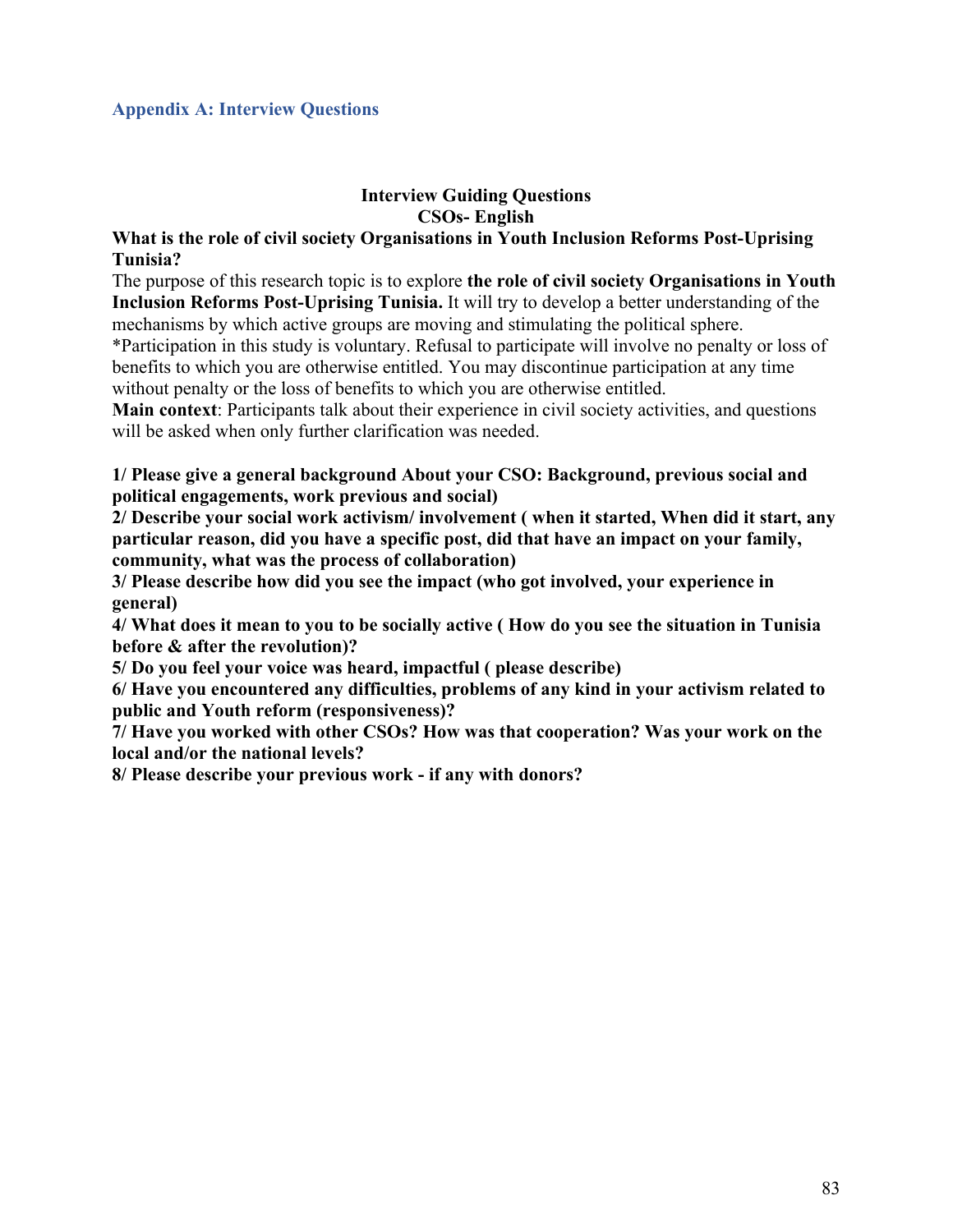# **Interview Guiding Questions Experts English**

# **What is the role of civil society organizations in Youth Inclusion Reforms Post-Uprising Tunisia?**

The purpose of this research topic is to explore **the role of civil society organization's in Youth Inclusion Reforms Post-Uprising Tunisia.** It will try to develop a better understanding of the mechanisms by which active groups are moving and stimulating the political sphere. \*Participation in this study is voluntary. Refusal to participate will involve no penalty or loss of

benefits to which you are otherwise entitled. You may discontinue participation at any time without penalty or the loss of benefits to which you are otherwise entitled.

**Main context**: Participants talk about their experience in civil society activities, and questions will be asked when only further clarification was needed.

**1/ Please give a general background About yourself: Academic, background, previous social and political engagements, work previous and social)**

**2/ How do you interpret the role of donors' community in the MENA, about any specific approaches and the types of programs implemented?**

**3/ Please describe how did you see the impact (who got involved, your analysis of the situation in general)**

**4/ What does it mean to you to be the recipient of donations/ grants for CSOs (How do you see the situation in Tunisia before & after the revolution)?**